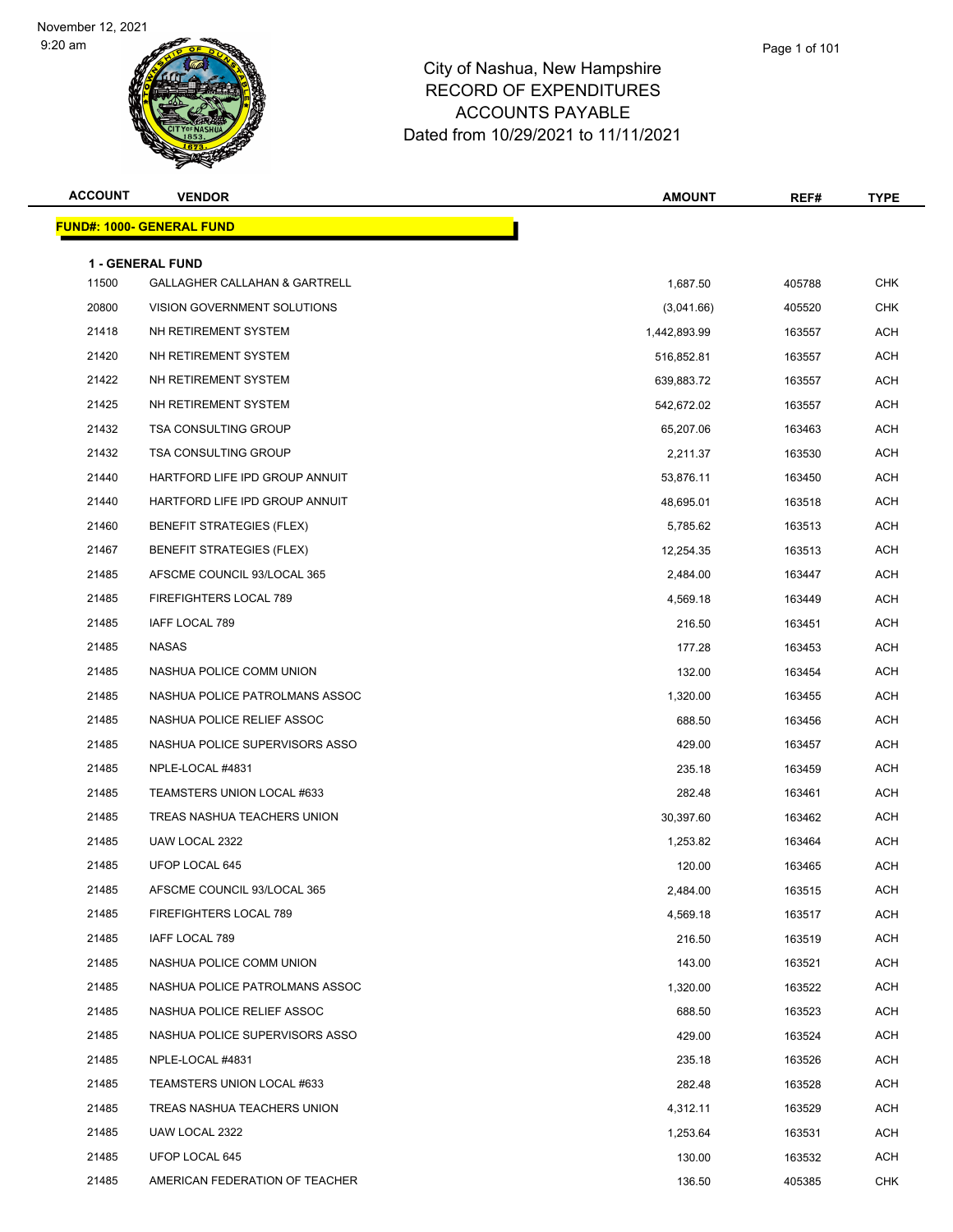

#### City of Nashua, New Hampshire RECORD OF EXPENDITURES ACCOUNTS PAYABLE Dated from 10/29/2021 to 11/11/2021

| <b>ACCOUNT</b> | <b>VENDOR</b>                    | <b>AMOUNT</b> | REF#   | <b>TYPE</b> |
|----------------|----------------------------------|---------------|--------|-------------|
|                | <b>FUND#: 1000- GENERAL FUND</b> |               |        |             |
|                | <b>1 - GENERAL FUND</b>          |               |        |             |
| 21485          | AMERICAN FEDERATION OF TEACHER   | 6.00          | 405693 | <b>CHK</b>  |
| 21490          | UNITED WAY OF GREATER NASHUA     | 165.06        | 163466 | ACH         |
| 21490          | UNITED WAY OF GREATER NASHUA     | 33.06         | 163533 | <b>ACH</b>  |
| 21495          | <b>WAGE ASSIGNMENT</b>           | 300.00        | 163452 | ACH         |
| 21495          | <b>WAGE ASSIGNMENT</b>           | 259.00        | 163460 | <b>ACH</b>  |
| 21495          | <b>WAGE ASSIGNMENT</b>           | 300.00        | 163520 | ACH         |
| 21495          | <b>WAGE ASSIGNMENT</b>           | 259.00        | 163527 | ACH         |
| 21495          | <b>WAGE ASSIGNMENT</b>           | 104.00        | 163534 | <b>ACH</b>  |
| 21495          | <b>WAGE ASSIGNMENT</b>           | 1,011.50      | 405386 | <b>CHK</b>  |
| 21495          | <b>WAGE ASSIGNMENT</b>           | 100.00        | 405387 | CHK         |
| 21495          | <b>WAGE ASSIGNMENT</b>           | 155.00        | 405388 | <b>CHK</b>  |
| 21495          | <b>WAGE ASSIGNMENT</b>           | 104.00        | 405389 | <b>CHK</b>  |
| 21495          | <b>WAGE ASSIGNMENT</b>           | 110.00        | 405390 | <b>CHK</b>  |
| 21495          | <b>WAGE ASSIGNMENT</b>           | 926.25        | 405391 | <b>CHK</b>  |
| 21495          | <b>WAGE ASSIGNMENT</b>           | 1,011.50      | 405694 | <b>CHK</b>  |
| 21495          | <b>WAGE ASSIGNMENT</b>           | 100.00        | 405695 | <b>CHK</b>  |
| 21495          | <b>WAGE ASSIGNMENT</b>           | 155.00        | 405696 | <b>CHK</b>  |
| 21495          | <b>WAGE ASSIGNMENT</b>           | 110.00        | 405698 | <b>CHK</b>  |
| 21495          | <b>WAGE ASSIGNMENT</b>           | 829.20        | 405699 | <b>CHK</b>  |
| 21538          | NASHUA TEACHERS UNION            | 2,248.71      | 163458 | ACH         |
| 21538          | NASHUA TEACHERS UNION            | 38.69         | 163525 | ACH         |
| 21780          | <b>BEST BUY STORES LP</b>        | 112,375.41    | 406002 | <b>CHK</b>  |
| 21780          | KOHL'S INC                       | 89,287.42     | 406006 | <b>CHK</b>  |
| 21921          | STATE OF NH-MV                   | 17,585.01     | 163441 | ACH         |
| 21921          | STATE OF NH-MV                   | 24,365.51     | 163442 | ACH         |
| 21921          | STATE OF NH-MV                   | 21,163.53     | 163443 | <b>ACH</b>  |
| 21921          | STATE OF NH-MV                   | 18,685.74     | 163446 | ACH         |
| 21921          | STATE OF NH-MV                   | 12,939.99     | 163469 | <b>ACH</b>  |
| 21921          | STATE OF NH-MV                   | 11,764.78     | 163509 | <b>ACH</b>  |
| 21921          | STATE OF NH-MV                   | 19,243.00     | 163510 | <b>ACH</b>  |
| 21921          | STATE OF NH-MV                   | 12,776.39     | 163511 | <b>ACH</b>  |
| 21921          | STATE OF NH-MV                   | 17,593.90     | 163535 | <b>ACH</b>  |

**TOTAL 1 - GENERAL FUND \$3,753,590.18**

#### **101 - MAYOR**

| 55200 | TREASURER STATE OF NH | 150.00 | 405392 | CHK |
|-------|-----------------------|--------|--------|-----|
| 55400 | CHERYL LINDNER        | 390.00 | 163486 | ACH |
| 61299 | CHERYL LINDNER        | 71.30  | 163486 | ACH |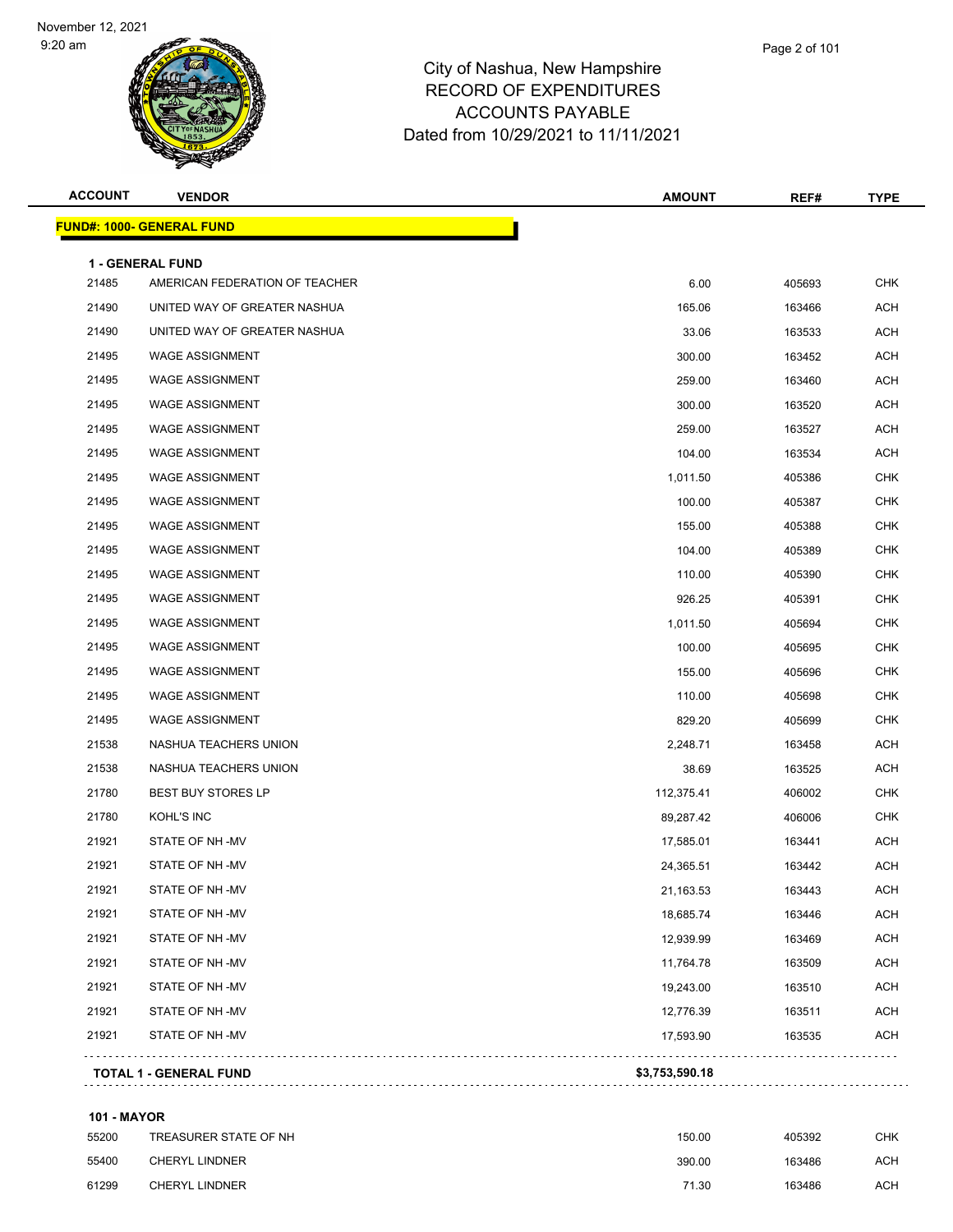

| <b>ACCOUNT</b>     | <b>VENDOR</b>                                       | <b>AMOUNT</b> | REF#   | <b>TYPE</b> |
|--------------------|-----------------------------------------------------|---------------|--------|-------------|
|                    | <u> FUND#: 1000- GENERAL FUND</u>                   |               |        |             |
|                    | <b>TOTAL 101 - MAYOR</b>                            | \$611.30      |        |             |
|                    |                                                     |               |        |             |
| <b>103 - LEGAL</b> |                                                     |               |        |             |
| 55200              | PETTY CASH                                          | 75.00         | 405714 | <b>CHK</b>  |
| 55200              | <b>NHSBA</b>                                        | 300.00        | 405826 | <b>CHK</b>  |
| 61100              | WB MASON CO INC                                     | 62.89         | 405860 | <b>CHK</b>  |
|                    | TOTAL 103 - LEGAL                                   | \$437.89      |        |             |
|                    | <b>106 - ADMINISTRATIVE SERVICES</b>                |               |        |             |
| 55200              | <b>ICMA</b>                                         | 200.00        | 405727 | <b>CHK</b>  |
| 61100              | WB MASON CO INC                                     | 3.21          | 405521 | <b>CHK</b>  |
|                    | <b>TOTAL 106 - ADMINISTRATIVE SERVICES</b>          | \$203.21      |        |             |
|                    | 107 - CITY CLERK                                    |               |        |             |
| 44149              | TREASURER STATE OF NH                               | 9,556.00      | 405740 | <b>CHK</b>  |
| 53435              | TREASURER STATE OF NH                               | 153.70        | 405741 | <b>CHK</b>  |
| 55118              | <b>SPRINT</b>                                       | 45.89         | 405410 | <b>CHK</b>  |
| 55307              | <b>SUSAN LOVERING</b>                               | 22.40         | 163487 | <b>ACH</b>  |
| 55307              | <b>ALLISON WAITE</b>                                | 45.36         | 405719 | <b>CHK</b>  |
| 55600              | <b>GENERAL CODE</b>                                 | 5,367.06      | 405459 | <b>CHK</b>  |
| 55699              | TREASURER STATE OF NH                               | 10.50         | 405741 | <b>CHK</b>  |
| 61100              | WB MASON CO INC                                     | 91.43         | 405521 | <b>CHK</b>  |
| 61100              | WB MASON CO INC                                     | 58.06         | 405860 | <b>CHK</b>  |
|                    | <b>TOTAL 107 - CITY CLERK</b>                       | \$15,350.40   |        |             |
|                    | <b>109 - CIVIC &amp; COMMUNITY ACTIVITIES</b>       |               |        |             |
| 56214              | HUMANE SOCIETY FOR GREATER                          | 8,256.75      | 405807 | <b>CHK</b>  |
|                    | <b>TOTAL 109 - CIVIC &amp; COMMUNITY ACTIVITIES</b> | \$8,256.75    |        |             |
|                    | <b>111 - HUMAN RESOURCES</b>                        |               |        |             |
| 55425              | PEOPLEFACTS LLC                                     | 36.56         | 405833 | <b>CHK</b>  |
| 61100              | WB MASON CO INC                                     | 29.03         | 405860 | <b>CHK</b>  |
|                    | <b>TOTAL 111 - HUMAN RESOURCES</b>                  | \$65.59       |        |             |
| 113 - BENEFITS     |                                                     |               |        |             |
| 59580              | STATE OF NEW HAMPSHIRE UC                           | 168.77        | 405737 | CHK         |
|                    |                                                     |               |        |             |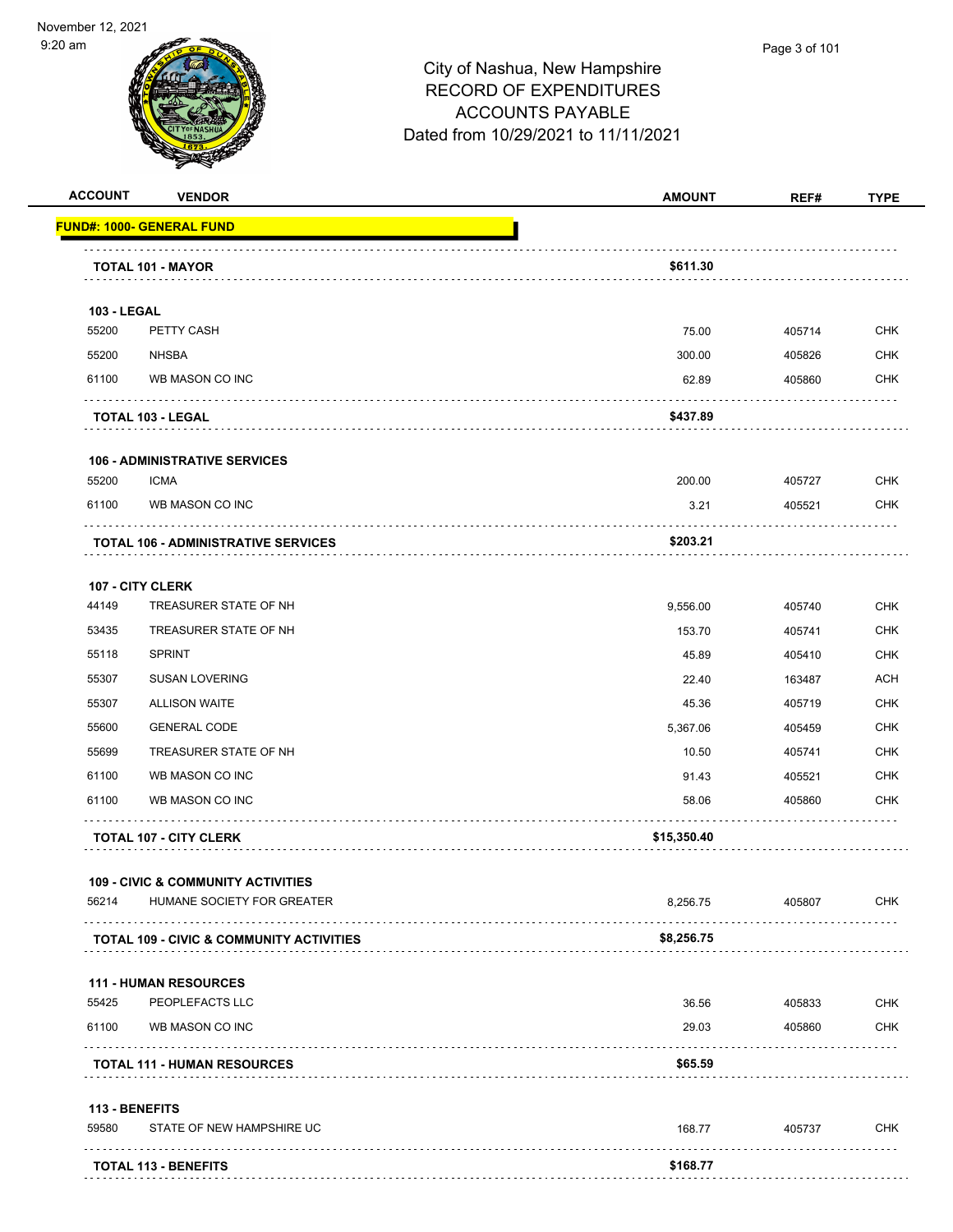| <b>ACCOUNT</b> | <b>VENDOR</b>                             | <b>AMOUNT</b> | REF#   | <b>TYPE</b> |
|----------------|-------------------------------------------|---------------|--------|-------------|
|                | <u> FUND#: 1000- GENERAL FUND</u>         |               |        |             |
|                | <b>120 - TELECOMMUNICATIONS</b>           |               |        |             |
| 55109          | PACIFIC TELEMANAGEMENT SERVICE            | 75.00         | 405494 | <b>CHK</b>  |
| 55109          | CONSOLIDATED COMMUNICATIONS               | 54.16         | 405721 | <b>CHK</b>  |
| 55109          | <b>FIRSTLIGHT</b>                         | 3,753.94      | 405726 | <b>CHK</b>  |
| 55118          | <b>COMCAST</b>                            | 313.73        | 405720 | <b>CHK</b>  |
| 55118          | VERIZON WIRELESS 342053899-001            | 1,000.25      | 405744 | CHK         |
|                | <b>TOTAL 120 - TELECOMMUNICATIONS</b>     | \$5,197.08    |        |             |
|                | <b>122 - INFORMATION TECHNOLOGY</b>       |               |        |             |
| 54421          | CONWAY TECHNOLOGY GROUP                   | 190.86        | 405445 | <b>CHK</b>  |
| 54421          | CONWAY TECHNOLOGY GROUP                   | 389.46        | 405774 | <b>CHK</b>  |
| 55118          | <b>SPRINT</b>                             | 49.38         | 405410 | <b>CHK</b>  |
| 55118          | VERIZON WIRELESS-985557535                | 120.03        | 405414 | <b>CHK</b>  |
| 61615          | CONWAY TECHNOLOGY GROUP                   | 8,004.25      | 405774 | <b>CHK</b>  |
| 71221          | AMAZON CAPITAL SERV (CITY ACH)            | 619.82        | 163470 | <b>ACH</b>  |
| 71221          | AMAZON CAPITAL SERV (CITY ACH)            | 689.40        | 163471 | ACH         |
|                |                                           |               |        |             |
|                | <b>TOTAL 122 - INFORMATION TECHNOLOGY</b> | \$10,063.20   |        |             |
|                | <b>126 - FINANCIAL SERVICES</b>           |               |        |             |
| 41307          | HILLSBOROUGH COUNTY REGISTRY              | 113.79        | 405800 | <b>CHK</b>  |
| 42200          | RENATA OLSZEWSKI                          | 152.20        | 405830 | <b>CHK</b>  |
| 42200          | PAUL C PARE                               | 58.00         | 405832 | CHK         |
| 42200          | <b>TRACIE SEIDL</b>                       | 163.20        | 405840 | <b>CHK</b>  |
| 42200          | PATRICIA WOOD                             | 144.20        | 405862 | <b>CHK</b>  |
| 55421          | <b>LISA CARL</b>                          | 135.80        | 405700 | <b>CHK</b>  |
| 61100          | AMAZON CAPITAL SERV (CITY ACH)            | 80.25         | 163470 | <b>ACH</b>  |
|                | <b>TOTAL 126 - FINANCIAL SERVICES</b>     | \$847.44      |        |             |
|                | <b>129 - CITY BUILDINGS</b>               |               |        |             |
| 54100          | <b>EVERSOURCE</b>                         | 3,066.05      | 405405 | <b>CHK</b>  |
| 54114          | LIBERTY UTILITIES - NH                    | 217.97        | 405730 | <b>CHK</b>  |
| 54114          | LIBERTY UTILITIES - NH                    | 165.48        | 405731 | <b>CHK</b>  |
| 54114          | <b>SPRAGUE RESOURCES LP</b>               | 61.76         | 405845 | <b>CHK</b>  |
| 54141          | PENNICHUCK WATER WORKS INC                | 637.27        | 405409 | <b>CHK</b>  |
| 54228          | BAIN PEST CONTROL SERVICE INC             | 164.00        | 405758 | <b>CHK</b>  |
| 54243          | J LAWRENCE HALL COMPANY LLC               | 1,587.67      | 163483 | <b>ACH</b>  |
| 54243          | TOTAL AIR SUPPLY INC                      | 19.70         | 405852 | <b>CHK</b>  |
| 54280          | REXEL USA INC                             | 402.44        | 163500 | ACH         |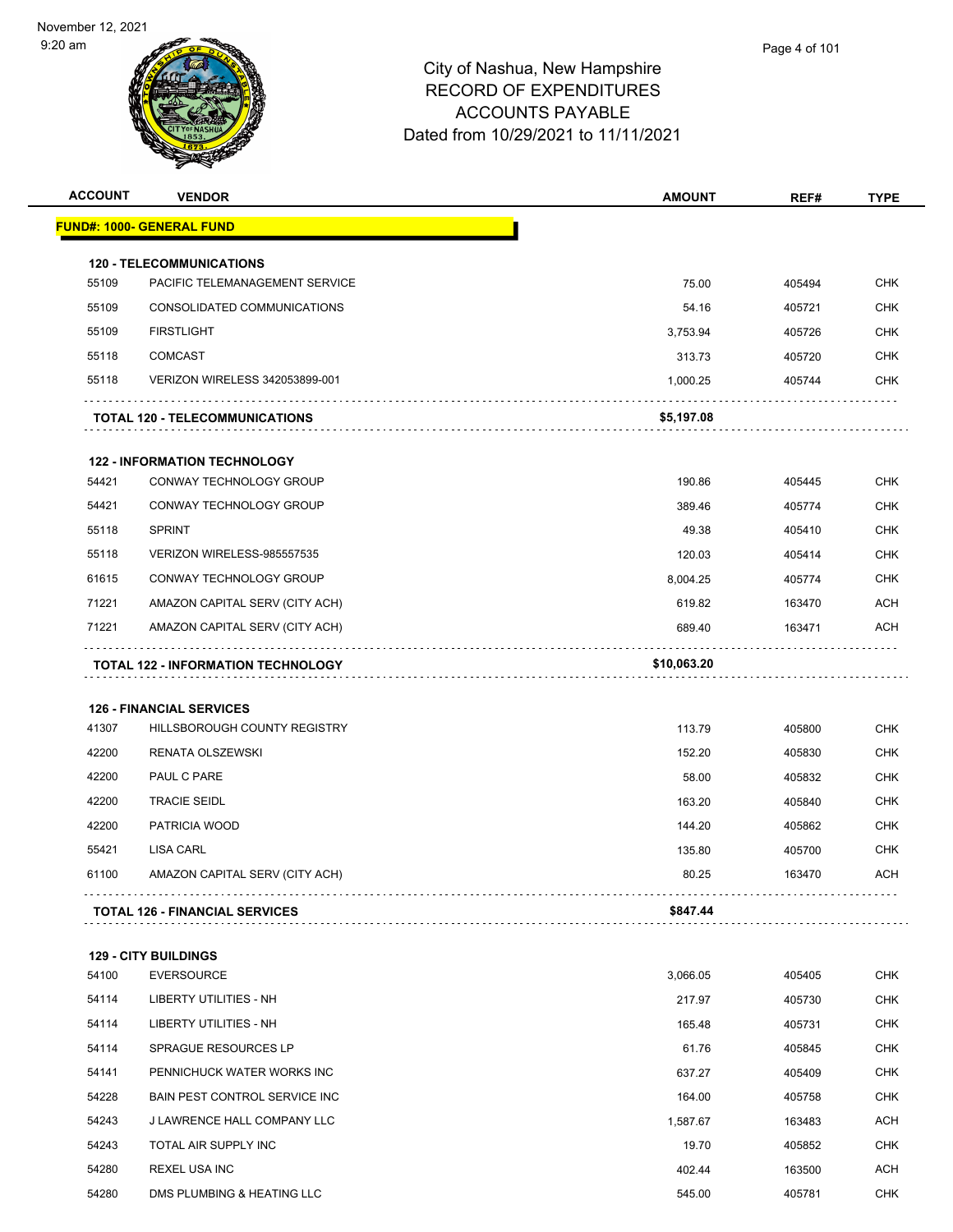

| <b>ACCOUNT</b> | <b>VENDOR</b>                                                  | <b>AMOUNT</b>   | REF#             | <b>TYPE</b>              |
|----------------|----------------------------------------------------------------|-----------------|------------------|--------------------------|
|                | <b>FUND#: 1000- GENERAL FUND</b>                               |                 |                  |                          |
|                | <b>129 - CITY BUILDINGS</b>                                    |                 |                  |                          |
| 54280          | THE METRO GROUP INC                                            | 1,382.00        | 405849           | <b>CHK</b>               |
| 55118          | <b>SPRINT</b>                                                  | 72.25           | 405410           | <b>CHK</b>               |
| 61428          | AMAZON CAPITAL SERV (CITY ACH)                                 | 33.49           | 163470           | <b>ACH</b>               |
| 61428          | COAST MAINTENANCE SUPPLY CO                                    | 356.60          | 405444           | <b>CHK</b>               |
|                | <b>TOTAL 129 - CITY BUILDINGS</b>                              | \$8,711.68      |                  |                          |
|                | <b>130 - PURCHASING</b>                                        |                 |                  |                          |
| 55500          | YOURMEMBERSHIP.COM INC                                         | 199.00          | 405863           | <b>CHK</b>               |
| 61100          | AMAZON CAPITAL SERV (CITY ACH)                                 | 55.17           | 163471           | ACH                      |
|                | <b>TOTAL 130 - PURCHASING</b>                                  | \$254.17        |                  |                          |
|                |                                                                |                 |                  |                          |
|                | <b>132 - ASSESSING</b>                                         |                 |                  |                          |
| 55100          | VERIZON WIRELESS-342053899-004                                 | 200.05          | 405420           | <b>CHK</b>               |
| 55421          | DOUGLAS DAME                                                   | 250.00          | 163475           | ACH                      |
| 61100<br>61830 | STAPLES BUSINESS ADVANTAGE<br><b>COSTAR REALTY INFORMATION</b> | 75.05<br>398.59 | 163561<br>405447 | <b>ACH</b><br><b>CHK</b> |
|                |                                                                |                 |                  |                          |
|                | <b>TOTAL 132 - ASSESSING</b>                                   | \$923.69        |                  |                          |
|                | <b>142 - WOODLAWN CEMETERY</b>                                 |                 |                  |                          |
| 54100          | <b>EVERSOURCE</b>                                              | 358.90          | 405405           | CHK                      |
| 54107          | MCLAUGHLIN OIL CO                                              | 195.91          | 405821           | <b>CHK</b>               |
| 54114          | SPRAGUE RESOURCES LP                                           | 3.49            | 405845           | <b>CHK</b>               |
| 54280          | <b>B &amp; S LOCKSMITHS INC</b>                                | 65.00           | 405431           | <b>CHK</b>               |
| 54280          | HUFF & GAUTHIER INC                                            | 252.34          | 405806           | <b>CHK</b>               |
| 54399          | ROBERT W CHAMPAGNE                                             | 15,070.00       | 405502           | <b>CHK</b>               |
| 61300          | GLOBAL MONTELLO GROUP CORP                                     | 444.32          | 405792           | <b>CHK</b>               |
| 61705          | MAYNARD & LESIEUR INC                                          | 32.50           | 405480           | <b>CHK</b>               |
| 61705          | MAYNARD & LESIEUR INC                                          | 41.00           | 405820           | <b>CHK</b>               |
|                | <b>TOTAL 142 - WOODLAWN CEMETERY</b>                           | \$16,463.46     |                  |                          |
|                | <b>144 - EDGEWOOD &amp; SUBURBAN CEMETERIES</b>                |                 |                  |                          |
| 54100          | <b>EVERSOURCE</b>                                              | 242.38          | 405405           | <b>CHK</b>               |
| 54141          | PENNICHUCK WATER WORKS INC                                     | 132.85          | 405409           | <b>CHK</b>               |
| 54487          | <b>TURF DEPOT</b>                                              | 10.32           | 405517           | <b>CHK</b>               |
|                | <b>TOTAL 144 - EDGEWOOD &amp; SUBURBAN CEMETERIES</b>          | \$385.55        |                  |                          |
|                |                                                                |                 |                  |                          |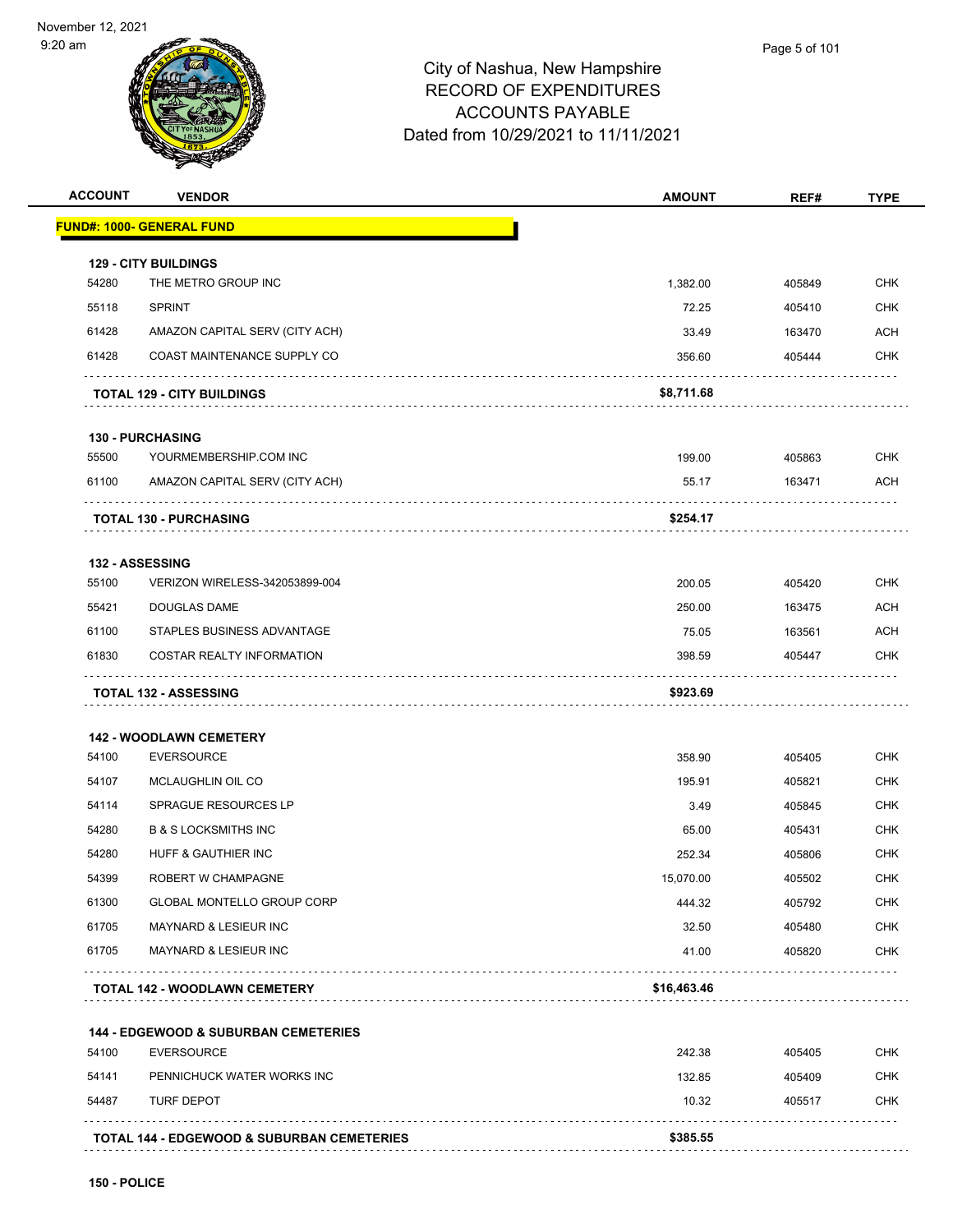

| Page 6 of 101 |  |
|---------------|--|
|               |  |
|               |  |

| <b>ACCOUNT</b> | <b>VENDOR</b>                             | <b>AMOUNT</b> | REF#   | <b>TYPE</b> |
|----------------|-------------------------------------------|---------------|--------|-------------|
|                | <b>FUND#: 1000- GENERAL FUND</b>          |               |        |             |
| 150 - POLICE   |                                           |               |        |             |
| 53999          | AAA CREDIT SCREENING SERV LLC             | 90.00         | 405422 | <b>CHK</b>  |
| 54100          | <b>EVERSOURCE</b>                         | 235.19        | 405405 | <b>CHK</b>  |
| 54100          | EVERSOUCE-POWER SUPPLY                    | 13,086.76     | 405724 | <b>CHK</b>  |
| 54114          | LIBERTY UTILITIES - NH                    | 55.68         | 405407 | <b>CHK</b>  |
| 54114          | <b>SPRAGUE RESOURCES LP</b>               | 1,267.67      | 405845 | <b>CHK</b>  |
| 54141          | PENNICHUCK WATER WORKS INC                | 1,516.41      | 405736 | CHK         |
| 54280          | F W WEBB COMPANY                          | 38.82         | 405456 | <b>CHK</b>  |
| 54407          | DME FORENSICS INC                         | 2,995.00      | 163542 | <b>ACH</b>  |
| 54407          | INTERWARE DEVELOPMENT CO INC              | 420.00        | 163547 | <b>ACH</b>  |
| 54407          | <b>MAGNET FORENSICS</b>                   | 2,190.00      | 405817 | <b>CHK</b>  |
| 54407          | RELX INC DBA LEXISNEXIS                   | 174.00        | 405838 | <b>CHK</b>  |
| 54600          | TMDE CALIBRATION LABS INC                 | 1,740.00      | 405851 | <b>CHK</b>  |
| 54849          | <b>CAITLIN BOUCHER</b>                    | 45.96         | 405395 | <b>CHK</b>  |
| 54849          | <b>JOSHUA ST ONGE</b>                     | 45.96         | 405400 | <b>CHK</b>  |
| 54849          | <b>COMCAST</b>                            | 184.85        | 405402 | CHK         |
| 54849          | CONSOLIDATED COMMUNICATIONS               | 43.94         | 405403 | CHK         |
| 54849          | VERIZON WIRELESS-286546928                | 1,174.90      | 405743 | <b>CHK</b>  |
| 55400          | <b>MATTHEW DIFAVA</b>                     | 105.00        | 405702 | <b>CHK</b>  |
| 55400          | <b>CLARK GAPHARDT</b>                     | 105.00        | 405703 | CHK         |
| 55400          | RYAN JONES                                | 105.00        | 405704 | <b>CHK</b>  |
| 55400          | MICHAEL LANG                              | 105.00        | 405705 | <b>CHK</b>  |
| 55400          | RYAN MACDONALD                            | 105.00        | 405706 | CHK         |
| 55400          | <b>TIMOTHY MACISAAC</b>                   | 105.00        | 405707 | <b>CHK</b>  |
| 55400          | <b>BRIAN MOORES</b>                       | 105.00        | 405710 | <b>CHK</b>  |
| 55400          | <b>TIMOTHY ORRICO</b>                     | 105.00        | 405712 | <b>CHK</b>  |
| 55400          | ANDREW ROY                                | 105.00        | 405717 | <b>CHK</b>  |
| 55400          | PETER URBAN                               | 105.00        | 405718 | <b>CHK</b>  |
| 55400          | DAIGLE LAW GROUP LLC                      | 7,950.00      | 405723 | <b>CHK</b>  |
| 55400          | TRI-TECH FORENSICS INC                    | 749.00        | 405854 | <b>CHK</b>  |
| 55400          | MICHAEL KEKEJIAN                          | 717.45        | 406027 | <b>CHK</b>  |
| 55699          | <b>1ST PRIORITY TOWING &amp; RECOVERY</b> | 481.00        | 405421 | <b>CHK</b>  |
| 61100          | AMAZON CAPITAL SERV (CITY ACH)            | 67.90         | 163470 | <b>ACH</b>  |
| 61100          | WB MASON CO INC                           | 206.11        | 405521 | <b>CHK</b>  |
| 61100          | WB MASON CO INC                           | 367.96        | 405860 | <b>CHK</b>  |
| 61107          | ALL SPORTS HEROES UNIFORMS                | 152.00        | 405424 | <b>CHK</b>  |
| 61107          | <b>BEN'S UNIFORMS</b>                     | 580.00        | 405434 | <b>CHK</b>  |
| 61107          | EAST COAST EMERGENCY OUTFITTER            | 810.46        | 405452 | <b>CHK</b>  |
| 61107          | ALECS SHOE STORE INC                      | 288.80        | 405750 | <b>CHK</b>  |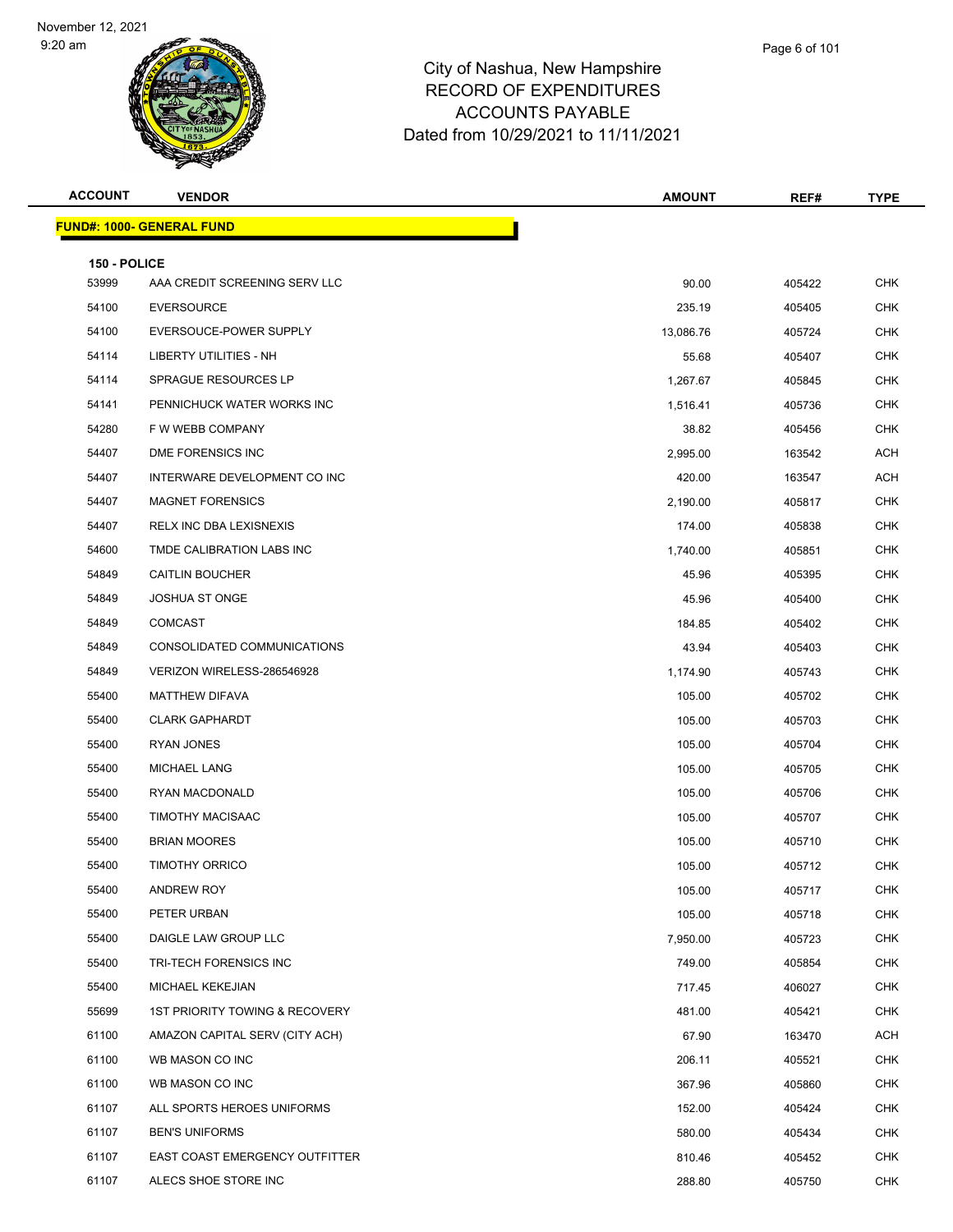

#### City of Nashua, New Hampshire RECORD OF EXPENDITURES ACCOUNTS PAYABLE Dated from 10/29/2021 to 11/11/2021

| <b>ACCOUNT</b> | <b>VENDOR</b>                          | <b>AMOUNT</b> | REF#   | <b>TYPE</b> |
|----------------|----------------------------------------|---------------|--------|-------------|
|                | <b>FUND#: 1000- GENERAL FUND</b>       |               |        |             |
| 150 - POLICE   |                                        |               |        |             |
| 61107          | <b>BEN'S UNIFORMS</b>                  | 359.00        | 405761 | <b>CHK</b>  |
| 61110          | <b>EAST COAST EMERGENCY OUTFITTER</b>  | 399.74        | 405452 | <b>CHK</b>  |
| 61121          | <b>BROWNELLS INC</b>                   | 100.71        | 405437 | <b>CHK</b>  |
| 61185          | CRIME SCENE SUPPLY INC                 | 225.43        | 405775 | <b>CHK</b>  |
| 61299          | ATLANTIC TACTICAL INC                  | 1,497.00      | 405430 | CHK         |
| 61428          | <b>REXEL USA INC</b>                   | 84.75         | 163560 | <b>ACH</b>  |
| 61428          | HOME DEPOT CREDIT SERVICE 3073         | 23.23         | 405803 | CHK         |
| 61428          | <b>IMPERIAL BAG &amp; PAPER CO LLC</b> | 341.93        | 405808 | <b>CHK</b>  |
| 61607          | HOME DEPOT CREDIT SERVICE 3073         | 450.91        | 405468 | <b>CHK</b>  |
| 61650          | WB MASON CO INC                        | 189.30        | 405521 | <b>CHK</b>  |
| 61799          | MHQ INC                                | 180.00        | 163492 | <b>ACH</b>  |
| 61799          | MHQ INC                                | 37.50         | 163554 | <b>ACH</b>  |
| 61799          | <b>BEST FORD</b>                       | 55.67         | 405435 | <b>CHK</b>  |
| 61799          | CARPARTS DISTRIBUTION CENTER,          | 16.50         | 405439 | <b>CHK</b>  |
| 61799          | <b>BEST FORD</b>                       | 15.93         | 405763 | <b>CHK</b>  |
| 61799          | CARPARTS DISTRIBUTION CENTER,          | 43.24         | 405769 | <b>CHK</b>  |
| 61799          | HOME DEPOT CREDIT SERVICE 3073         | 10.98         | 405803 | <b>CHK</b>  |
| 71025          | SSV TOOLS LLC (SNAP-ON TOOLS)          | 24.70         | 405514 | CHK         |
| 71221          | <b>GOVCONNECTION INC</b>               | 31.36         | 163480 | <b>ACH</b>  |
| 71221          | <b>DELL MARKETING LP</b>               | 10,917.14     | 405448 | <b>CHK</b>  |
| 71221          | <b>DELL MARKETING LP</b>               | 73.99         | 405780 | <b>CHK</b>  |
|                | <b>TOTAL 150 - POLICE</b>              | \$53,804.83   |        |             |

**152 - FIRE** EVERSOURCE 8,513.58 405405 CHK EVERSOURCE 403.46 405725 CHK LIBERTY UTILITIES - NH 131.47 405733 CHK SPRAGUE RESOURCES LP 974.39 405845 CHK PENNICHUCK WATER WORKS INC 950.28 405409 CHK PENNICHUCK WATER WORKS INC 394.06 405736 CHK AE MECHANICAL INC 1,321.25 405748 CHK AMAZON CAPITAL SERV (CITY ACH) (36.99) 163470 ACH 54600 FACTORY MOTOR PARTS 271.20 163477 ACH 54600 FACTORY MOTOR PARTS 277.19 163545 ACH AT NEW HAMPSHIRE LLC 1,280.43 405429 CHK SANEL NAPA 53.94 405509 CHK AT NEW HAMPSHIRE LLC 504.64 405756 CHK

SANEL NAPA 159.08 405839 CHK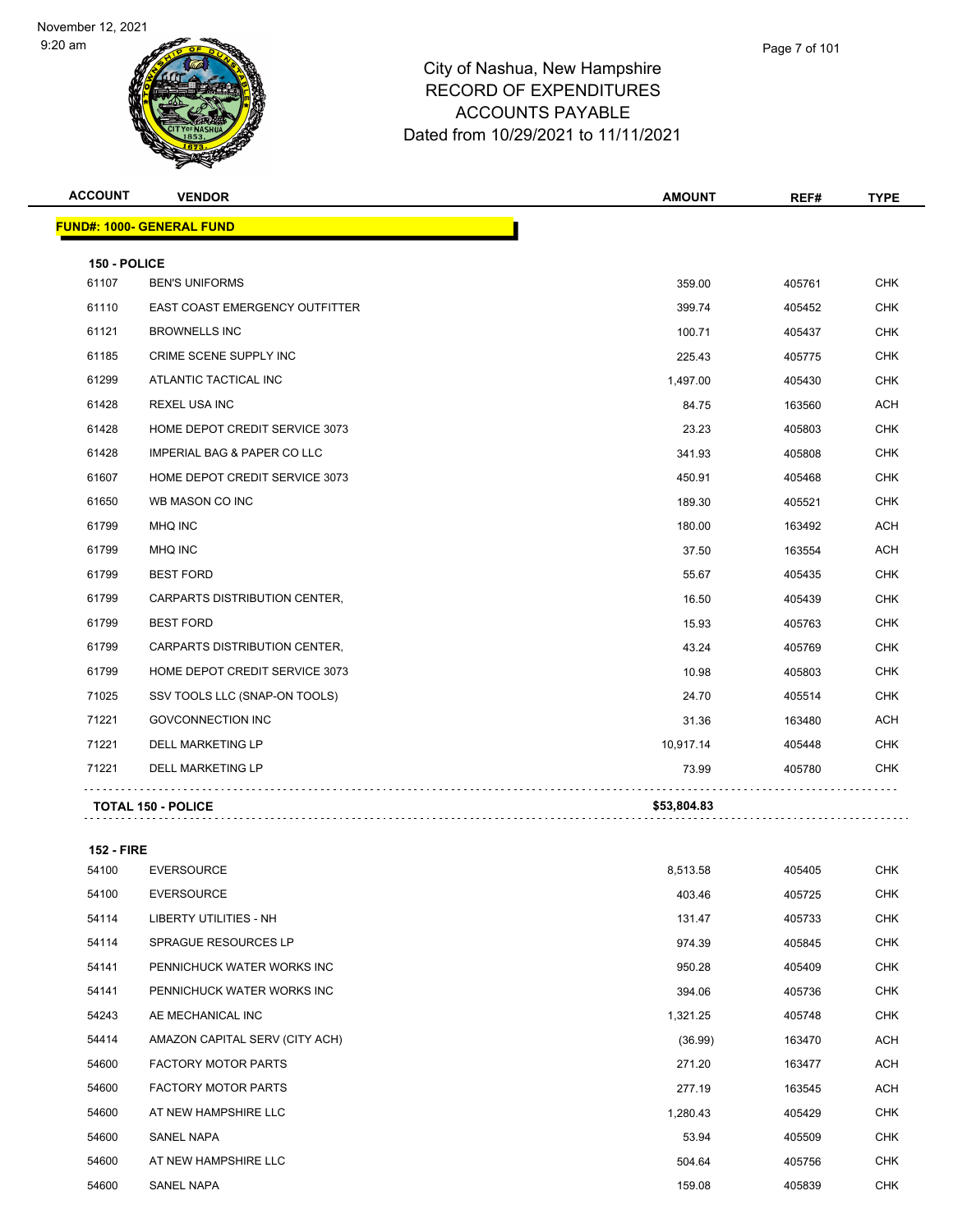

| <b>ACCOUNT</b>    | <b>VENDOR</b>                              | <b>AMOUNT</b> | REF#   | <b>TYPE</b> |
|-------------------|--------------------------------------------|---------------|--------|-------------|
|                   | <b>FUND#: 1000- GENERAL FUND</b>           |               |        |             |
| <b>152 - FIRE</b> |                                            |               |        |             |
| 55118             | <b>SPRINT</b>                              | 106.54        | 405410 | <b>CHK</b>  |
| 55699             | DAVE'S QUALITY DRY CLEANING                | 547.75        | 405779 | CHK         |
| 61107             | FIRE TECH & SAFETY OF NEW ENGL             | 152.00        | 163478 | <b>ACH</b>  |
| 61110             | BERGERON PROTECTIVE CLOTHING               | 450.00        | 405762 | <b>CHK</b>  |
| 61110             | LION GROUP INC                             | 49.20         | 405816 | CHK         |
| 61307             | NEW ENGLAND KENWORTH                       | 65.70         | 405486 | <b>CHK</b>  |
| 61307             | NEW ENGLAND KENWORTH                       | 65.70         | 405487 | CHK         |
| 61428             | WB MASON CO INC                            | 50.49         | 405521 | <b>CHK</b>  |
| 61428             | COAST MAINTENANCE SUPPLY CO                | 803.57        | 405773 | <b>CHK</b>  |
| 61699             | POWER & TELEPHONE SUPPLY CO                | 7,180.14      | 405499 | CHK         |
| 61699             | R B ALLEN CO INC                           | 2,431.00      | 405836 | <b>CHK</b>  |
| 61705             | <b>MAYNARD &amp; LESIEUR INC</b>           | 2,555.00      | 405477 | CHK         |
| 61799             | MINUTEMAN TRUCKS INC                       | 361.15        | 405484 | <b>CHK</b>  |
| 61799             | SOUTHWORTH-MILTON INC                      | 51.73         | 405513 | <b>CHK</b>  |
| 61799             | AT NEW HAMPSHIRE LLC                       | 8.06          | 405756 | CHK         |
| 71800             | <b>MILTON C WALSH</b>                      | 3,152.00      | 405483 | CHK         |
|                   | TOTAL 152 - FIRE                           | \$33,228.01   |        |             |
|                   |                                            |               |        |             |
|                   | <b>153 - BUILDING INSPECTION</b>           |               |        |             |
| 55307             | DAWN MICHAUD                               | 226.80        | 405709 | CHK         |
| 55307             | <b>JEFFREY RICHARD</b>                     | 216.72        | 405716 | CHK         |
|                   |                                            | \$443.52      |        |             |
|                   | <b>TOTAL 153 - BUILDING INSPECTION</b>     |               |        |             |
|                   | <b>155 - CODE ENFORCEMENT</b>              |               |        |             |
| 55100             | VERIZON WIRELESS 542313821-001             | 120.03        | 405419 | CHK         |
| 55307             | ROBERT SOUSA                               | 261.52        | 163468 | ACH         |
|                   |                                            |               |        |             |
|                   | <b>TOTAL 155 - CODE ENFORCEMENT</b>        | \$381.55      |        |             |
|                   | <b>157 - CITYWIDE COMMUNICATIONS</b>       |               |        |             |
| 54100             | <b>EVERSOURCE</b>                          | 346.97        | 405725 | <b>CHK</b>  |
| 54487             | MOTOROLA SOLUTIONS INC                     | 109.50        | 163495 | ACH         |
|                   |                                            |               |        |             |
|                   | <b>TOTAL 157 - CITYWIDE COMMUNICATIONS</b> | \$456.47      |        |             |
|                   | <b>158 - PARKING ENFORCEMENT</b>           |               |        |             |
| 45400             | KIMBERLY NEUMANN                           | 10.00         | 405825 | CHK         |
| 54600             | <b>MAYNARD &amp; LESIEUR INC</b>           | 500.00        | 405481 | CHK         |
| 54625             | 1ST PRIORITY TOWING & RECOVERY             | 605.00        | 405745 | CHK         |
|                   |                                            |               |        |             |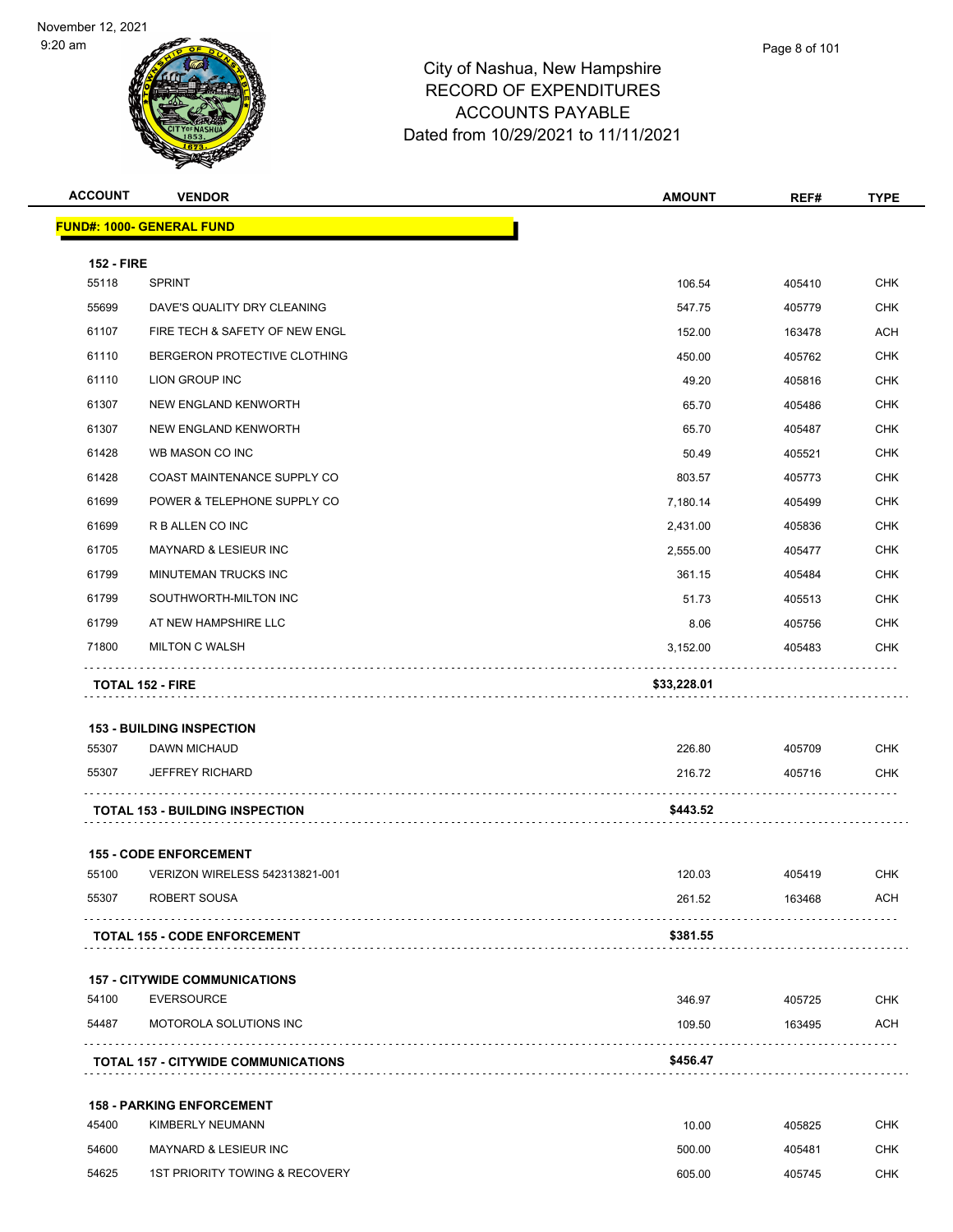

| <b>ACCOUNT</b> | <b>VENDOR</b>                                   | <b>AMOUNT</b> | REF#   | <b>TYPE</b> |
|----------------|-------------------------------------------------|---------------|--------|-------------|
|                | <b>FUND#: 1000- GENERAL FUND</b>                |               |        |             |
|                | <b>158 - PARKING ENFORCEMENT</b>                |               |        |             |
| 54625          | <b>BROADSIDE COLLISION LLC</b>                  | 375.00        | 405767 | <b>CHK</b>  |
| 55100          | <b>SPRINT</b>                                   | 94.50         | 405410 | <b>CHK</b>  |
|                | <b>TOTAL 158 - PARKING ENFORCEMENT</b>          | \$1,584.50    |        |             |
|                | <b>159 - HYDRANT FEES-FIRE PROTECTION</b>       |               |        |             |
| 54835          | PENNICHUCK WATER WORKS INC                      | 275,009.30    | 405736 | <b>CHK</b>  |
|                | <b>TOTAL 159 - HYDRANT FEES-FIRE PROTECTION</b> | \$275,009.30  |        |             |
|                | <b>160 - PW-ADMIN &amp; ENGINEERING</b>         |               |        |             |
| 54141          | PENNICHUCK WATER WORKS INC                      | 137.89        | 405736 | <b>CHK</b>  |
| 55118          | <b>SPRINT</b>                                   | 87.83         | 405410 | <b>CHK</b>  |
| 55118          | VERIZON WIRELESS-542088278                      | 120.03        | 405417 | <b>CHK</b>  |
| 55307          | <b>ROBERT MEUNIER</b>                           | 297.36        | 405398 | <b>CHK</b>  |
| 55699          | <b>JP PEST SERVICES LLC</b>                     | 92.46         | 163549 | <b>ACH</b>  |
| 55699          | <b>RCL CLEANING SERVICES INC</b>                | 665.00        | 405500 | <b>CHK</b>  |
| 61100          | WB MASON CO INC                                 | 345.54        | 405521 | <b>CHK</b>  |
| 61100          | WB MASON CO INC                                 | 31.73         | 405860 | <b>CHK</b>  |
| 61107          | ALECS SHOE STORE INC                            | 110.00        | 405750 | <b>CHK</b>  |
|                | TOTAL 160 - PW-ADMIN & ENGINEERING              | \$1,887.84    |        |             |
| 161 - STREETS  |                                                 |               |        |             |
| 54100          | <b>EVERSOURCE</b>                               | 1,104.94      | 405405 | <b>CHK</b>  |
| 54100          | <b>EVERSOURCE</b>                               | 464.14        | 405725 | <b>CHK</b>  |
| 54114          | <b>SPRAGUE RESOURCES LP</b>                     | 219.31        | 405845 | <b>CHK</b>  |
| 54141          | PENNICHUCK WATER WORKS INC                      | 1,237.88      | 405736 | <b>CHK</b>  |
| 54200          | RCL CLEANING SERVICES INC                       | 855.00        | 405500 | <b>CHK</b>  |
| 54492          | <b>SPRINT</b>                                   | 1,969.55      | 405410 | <b>CHK</b>  |
| 54600          | <b>FACTORY MOTOR PARTS</b>                      | 1,274.00      | 163477 | <b>ACH</b>  |
| 54600          | NITCO LLC                                       | 34.00         | 163496 | <b>ACH</b>  |
| 54600          | AT NEW HAMPSHIRE LLC                            | 1,351.22      | 405429 | <b>CHK</b>  |
| 54600          | <b>BEST FORD</b>                                | 47.60         | 405435 | <b>CHK</b>  |
| 54600          | CARPARTS DISTRIBUTION CENTER,                   | 8.85          | 405439 | <b>CHK</b>  |
| 54600          | DONOVAN EQUIPMENT CO INC                        | 53.87         | 405450 | <b>CHK</b>  |
| 54600          | GLOBAL MONTELLO GROUP CORP                      | 12,218.64     | 405461 | <b>CHK</b>  |
| 54600          | <b>GRAINGER</b>                                 | (551.00)      | 405462 | <b>CHK</b>  |
| 54600          | SANEL NAPA                                      | 348.41        | 405508 | <b>CHK</b>  |
| 54600          | SOUTHWORTH-MILTON INC                           | 89.48         | 405513 | <b>CHK</b>  |
| 54600          | TENNANT SALES & SERVICE CO                      | 1,559.70      | 405516 | <b>CHK</b>  |
|                |                                                 |               |        |             |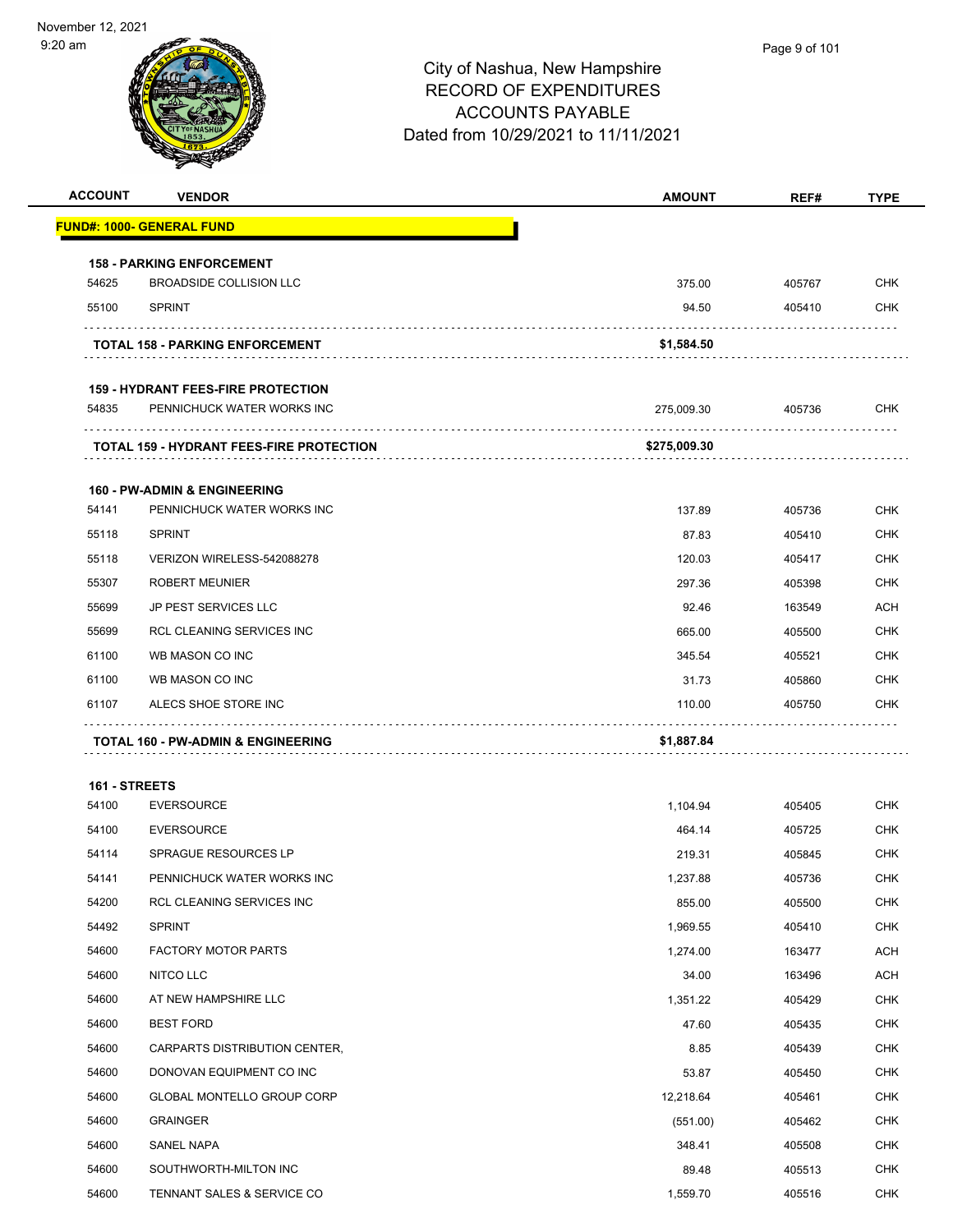

#### City of Nashua, New Hampshire RECORD OF EXPENDITURES ACCOUNTS PAYABLE Dated from 10/29/2021 to 11/11/2021

| Page 10 of 101 |
|----------------|
|                |

| <b>ACCOUNT</b> | <b>VENDOR</b>                    | <b>AMOUNT</b> | REF#   | <b>TYPE</b> |
|----------------|----------------------------------|---------------|--------|-------------|
|                | <b>FUND#: 1000- GENERAL FUND</b> |               |        |             |
| 161 - STREETS  |                                  |               |        |             |
| 54600          | BEAUREGARD EQUIPMENT INC         | 3,996.03      | 405760 | <b>CHK</b>  |
| 54600          | CARPARTS DISTRIBUTION CENTER,    | 122.24        | 405769 | <b>CHK</b>  |
| 54600          | CHAPPELL TRACTOR SALES INC       | 381.42        | 405771 | <b>CHK</b>  |
| 54600          | <b>GRAINGER</b>                  | 212.63        | 405793 | <b>CHK</b>  |
| 54600          | <b>INTERSTATE BILLING</b>        | 172.80        | 405811 | <b>CHK</b>  |
| 55118          | <b>SPRINT</b>                    | 59.01         | 405410 | <b>CHK</b>  |
| 55118          | VERIZON WIRELESS-542088278       | 440.11        | 405417 | <b>CHK</b>  |
| 55699          | MITCHELL1                        | 1,640.16      | 405485 | <b>CHK</b>  |
| 61100          | HOME DEPOT CREDIT SERVICE 3065   | 301.38        | 405467 | <b>CHK</b>  |
| 61107          | CINTAS#016                       | (5.50)        | 405443 | <b>CHK</b>  |
| 61107          | CINTAS #016                      | 237.05        | 405772 | <b>CHK</b>  |
| 61299          | HOME DEPOT CREDIT SERVICE 3065   | 101.90        | 405467 | <b>CHK</b>  |
| 61300          | GLOBAL MONTELLO GROUP CORP       | 13,329.41     | 405792 | <b>CHK</b>  |
| 61507          | <b>BROX INDUSTRIES INC</b>       | 306.00        | 163473 | <b>ACH</b>  |
| 61535          | <b>BROX INDUSTRIES INC</b>       | 407.08        | 163473 | <b>ACH</b>  |
| 61556          | M & M ELECTRICAL SUPPLY CO INC   | 545.92        | 163488 | <b>ACH</b>  |
| 61560          | <b>FASTENAL CO</b>               | 44.83         | 405457 | <b>CHK</b>  |
| 61705          | MAYNARD & LESIEUR INC            | 519.08        | 405479 | <b>CHK</b>  |
| 61705          | TENNANT SALES & SERVICE CO       | 1,132.00      | 405516 | <b>CHK</b>  |
| 61709          | <b>SANEL NAPA</b>                | 80.57         | 405508 | <b>CHK</b>  |
| 61799          | UNITED PARCEL SERVICE            | 10.41         | 405413 | <b>CHK</b>  |
| 61799          | <b>GRAINGER</b>                  | 9.32          | 405462 | <b>CHK</b>  |
| 61799          | <b>GRAINGER</b>                  | 35.66         | 405793 | <b>CHK</b>  |
| 71025          | <b>GRAINGER</b>                  | 18.20         | 405793 | <b>CHK</b>  |
|                | <b>TOTAL 161 - STREETS</b>       | \$46,383.30   |        |             |
|                |                                  |               |        |             |

| \$950.33<br><b>TOTAL 162 - STREET LIGHTING</b> |            |
|------------------------------------------------|------------|
| 54100<br>EVERSOURCE<br>394.09<br>405725        | <b>CHK</b> |
| 54100<br>EVERSOURCE<br>405405<br>556.24        | CHK.       |

## **166 - PARKING OPERATIONS** EVERSOURCE 685.45 405405 CHK PENNICHUCK WATER WORKS INC 108.83 405409 CHK UNITED AG & TURF NE 57.08 405519 CHK PALMER & SICARD INC 286.50 405495 CHK POM INC 100.00 405498 CHK 61100 HOME DEPOT CREDIT SERVICE 3065 **120 AU 2010 120 AU 2010 120 AU 2010 130 AU 2010** 10:44 405467 CHK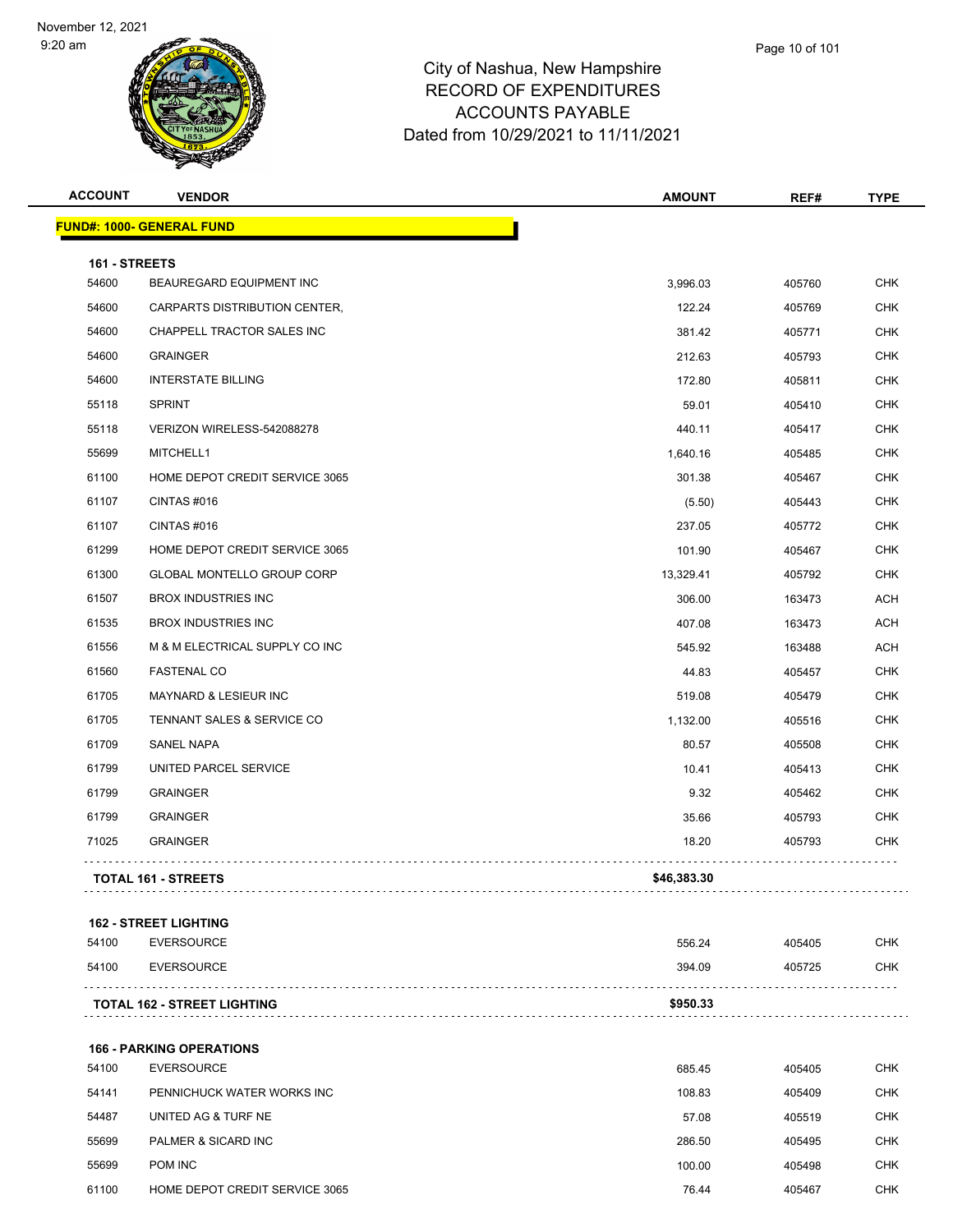| <b>ACCOUNT</b> | <b>VENDOR</b>                                         | <b>AMOUNT</b>      | REF#             | <b>TYPE</b>              |
|----------------|-------------------------------------------------------|--------------------|------------------|--------------------------|
|                | <u> FUND#: 1000- GENERAL FUND</u>                     |                    |                  |                          |
|                | <b>166 - PARKING OPERATIONS</b>                       |                    |                  |                          |
| 71600          | HOME DEPOT CREDIT SERVICE 3065                        | (159.00)           | 405467           | <b>CHK</b>               |
|                | <b>TOTAL 166 - PARKING OPERATIONS</b>                 | \$1,155.30         |                  |                          |
|                |                                                       |                    |                  |                          |
|                | <b>170 - HYDROELECTRIC OPERATIONS</b>                 |                    |                  |                          |
| 54100<br>54221 | EVERSOUCE-POWER SUPPLY                                | 443.66             | 405724           | <b>CHK</b><br><b>CHK</b> |
| 55109          | WM CORPORATE SERVICES INC<br><b>COMCAST</b>           | 97.56              | 405861           | <b>CHK</b>               |
| 55514          | TREASURER STATE OF NH                                 | 128.39<br>1,150.00 | 405402<br>405412 | <b>CHK</b>               |
|                |                                                       |                    |                  |                          |
|                | <b>TOTAL 170 - HYDROELECTRIC OPERATIONS</b>           | \$1,819.61         |                  |                          |
|                | <b>171 - COMMUNITY SERVICES</b>                       |                    |                  |                          |
| 54141          | PENNICHUCK WATER WORKS INC                            | 321.47             | 405409           | <b>CHK</b>               |
| 61100          | NICOLE CHUTE                                          | 11.98              | 405827           | <b>CHK</b>               |
|                | <b>TOTAL 171 - COMMUNITY SERVICES</b>                 | \$333.45           |                  |                          |
|                | <b>172 - COMMUNITY HEALTH</b>                         |                    |                  |                          |
| 55118          | <b>SPRINT</b>                                         | 45.89              | 405410           | <b>CHK</b>               |
|                | <b>TOTAL 172 - COMMUNITY HEALTH</b>                   | \$45.89            |                  |                          |
|                | <b>173 - ENVIRONMENTAL HEALTH</b>                     |                    |                  |                          |
| 53142          | DRAGON MOSQUITO CONTROL INC                           | 1,050.00           | 405783           | <b>CHK</b>               |
| 55100          | VERIZON WIRELESS-642274605                            | 119.73             | 405418           | <b>CHK</b>               |
| 55200          | <b>RENE BEAUDOIN</b>                                  | 230.00             | 405715           | <b>CHK</b>               |
| 61299          | <b>ULINE</b>                                          | (895.00)           | 163501           | <b>ACH</b>               |
|                | <b>TOTAL 173 - ENVIRONMENTAL HEALTH</b>               | \$504.73           |                  |                          |
|                | <b>174 - WELFARE ADMINISTRATION</b>                   |                    |                  |                          |
| 55307          | <b>ROBERT MACK</b>                                    | 45.56              | 405708           | <b>CHK</b>               |
|                | <b>TOTAL 174 - WELFARE ADMINISTRATION</b>             | \$45.56            |                  |                          |
|                |                                                       |                    |                  |                          |
| 55810          | <b>175 - WELFARE ASSISTANCE</b><br>188 CONCORD ST LLC | 741.94             | 405673           | <b>CHK</b>               |
| 55810          | <b>BETTY JOURDAIN</b>                                 | 1,675.00           | 405674           | <b>CHK</b>               |
| 55810          | <b>COUNTRY BARN MOTEL</b>                             | 354.84             | 405675           | <b>CHK</b>               |
| 55810          | LAMERAND ENTERPRISES                                  | 866.00             | 405676           | <b>CHK</b>               |
| 55810          | 23-25 TEMPLE ST REALTY LLC                            | 600.00             | 406008           | <b>CHK</b>               |
| 55810          | HINCH CROWLEY REALTY ASSOC                            | 1,000.00           | 406009           | <b>CHK</b>               |
|                |                                                       |                    |                  |                          |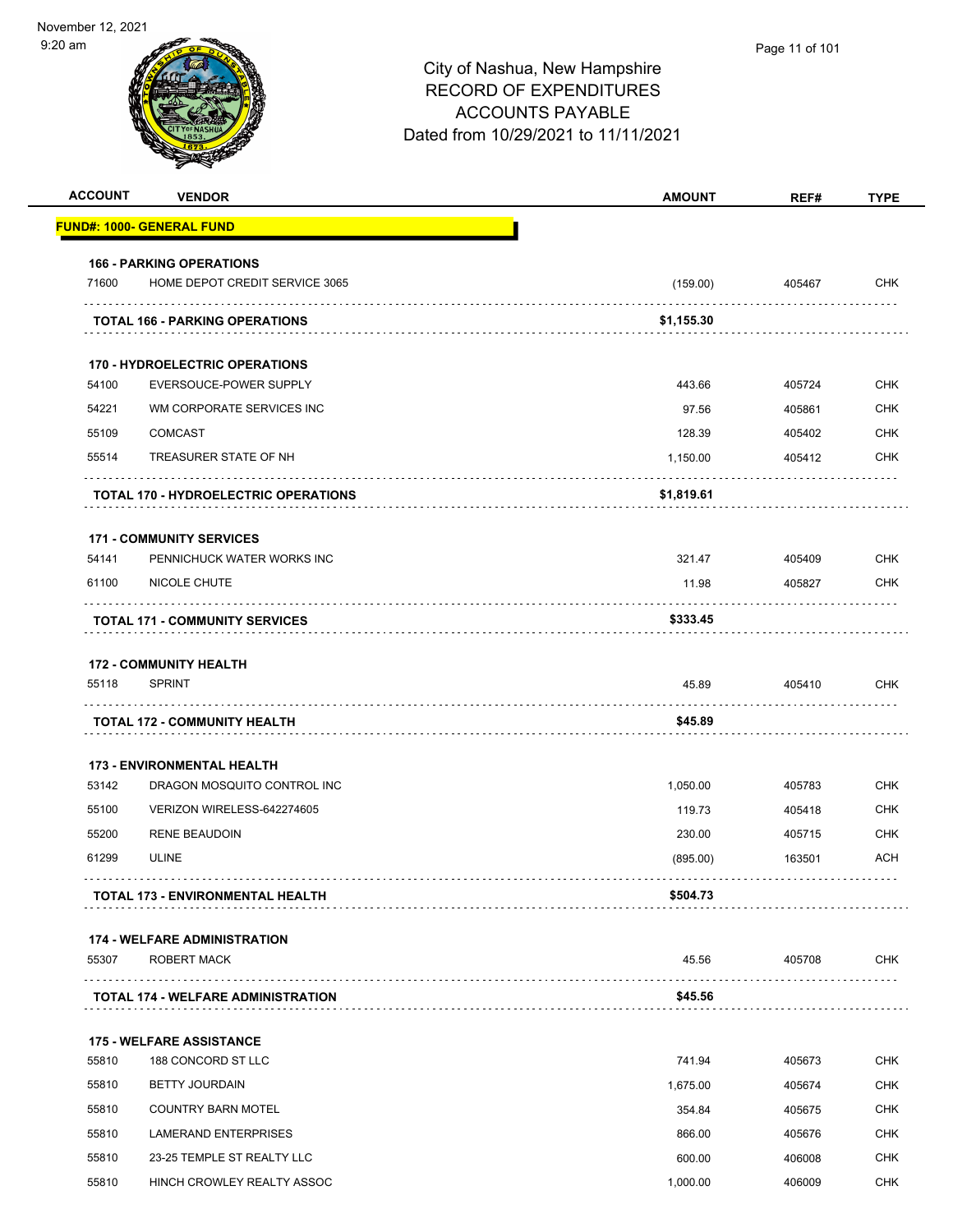

| <b>ACCOUNT</b> | <b>VENDOR</b>                                                 | <b>AMOUNT</b> | REF#   | <b>TYPE</b> |
|----------------|---------------------------------------------------------------|---------------|--------|-------------|
|                | <u> FUND#: 1000- GENERAL FUND</u>                             |               |        |             |
|                |                                                               |               |        |             |
| 55814          | <b>175 - WELFARE ASSISTANCE</b><br><b>EVERSOURCE</b>          | 25.00         | 406007 | <b>CHK</b>  |
| 55816          | MARKET BASKET ACCT 2589096                                    | 111.30        | 406010 | <b>CHK</b>  |
| 55818          | MARKET BASKET ACCT 2589096                                    | 17.70         | 406010 | <b>CHK</b>  |
|                |                                                               |               |        |             |
|                | <b>TOTAL 175 - WELFARE ASSISTANCE</b>                         | \$5,391.78    |        |             |
|                |                                                               |               |        |             |
| 54100          | <b>177 - PARKS &amp; RECREATION</b><br>EVERSOUCE-POWER SUPPLY | 4,792.79      | 405724 | CHK         |
| 54100          | <b>EVERSOURCE</b>                                             | 6,363.62      | 405725 | CHK         |
| 54114          | LIBERTY UTILITIES - NH                                        | 104.06        | 405408 | CHK         |
| 54114          | LIBERTY UTILITIES - NH                                        | 55.16         | 405729 | <b>CHK</b>  |
| 54114          | <b>SPRAGUE RESOURCES LP</b>                                   | 81.42         | 405845 | <b>CHK</b>  |
| 54141          | PENNICHUCK WATER WORKS INC                                    | 4,055.09      | 405409 | CHK         |
| 54141          | PENNICHUCK WATER WORKS INC                                    | 1,536.01      | 405736 | CHK         |
| 54280          | <b>JP PEST SERVICES LLC</b>                                   | 68.60         | 163484 | ACH         |
| 54280          | M & M ELECTRICAL SUPPLY CO INC                                | 467.34        | 163488 | ACH         |
| 54280          | M & M ELECTRICAL SUPPLY CO INC                                | 109.65        | 163550 | <b>ACH</b>  |
| 54280          | TREASURER STATE OF NH                                         | 400.00        | 405412 | CHK         |
| 54280          | HOME DEPOT CREDIT SERVICE 3065                                | 240.56        | 405467 | CHK         |
| 54280          | RCL CLEANING SERVICES INC                                     | 300.00        | 405500 | CHK         |
| 54280          | SITEONE LANDSCAPE SUPPLY LLC                                  | 1,372.50      | 405511 | <b>CHK</b>  |
| 54280          | <b>HAJOCA CORPORATION</b>                                     | 91.08         | 405797 | <b>CHK</b>  |
| 54280          | HAMPSHIRE FIRE PROTECTION CO                                  | 240.00        | 405798 | CHK         |
| 54280          | HOME DEPOT CREDIT SERVICE 3065                                | 373.74        | 405802 | CHK         |
| 54280          | JOHNSONS ELECTRIC SUPPLY INC                                  | 650.52        | 405812 | CHK         |
| 54280          | NASHUA WALLPAPER CO INC                                       | 52.74         | 405824 | <b>CHK</b>  |
| 54280          | RCL CLEANING SERVICES INC                                     | 150.00        | 405837 | <b>CHK</b>  |
| 54280          | SITEONE LANDSCAPE SUPPLY LLC                                  | 133.25        | 405843 | <b>CHK</b>  |
| 54280          | <b>STATELINE IRRIGATION</b>                                   | 548.32        | 405847 | <b>CHK</b>  |
| 54600          | AMAZON CAPITAL SERV (CITY ACH)                                | 190.37        | 163471 | <b>ACH</b>  |
| 54600          | PETTY CASH                                                    | 8.00          | 405399 | <b>CHK</b>  |
| 54600          | <b>JOE GRAFIX LLC</b>                                         | 170.00        | 405472 | <b>CHK</b>  |
| 54821          | UNITED SITE SERVICES                                          | 238.00        | 405857 | <b>CHK</b>  |
| 55118          | <b>SPRINT</b>                                                 | 89.00         | 405410 | <b>CHK</b>  |
| 55118          | VERIZON WIRELESS-542088278                                    | 40.01         | 405417 | <b>CHK</b>  |
| 55307          | <b>KELLIE DESIMONE</b>                                        | 30.46         | 405396 | <b>CHK</b>  |
| 55307          | MICHAEL ALLEN                                                 | 293.61        | 405482 | <b>CHK</b>  |
| 55658          | <b>SUSAN BIELAWSKI</b>                                        | 1,500.00      | 405394 | <b>CHK</b>  |
| 55699          | MUSCO SPORTS LIGHTING, LLC                                    | 900.00        | 405823 | <b>CHK</b>  |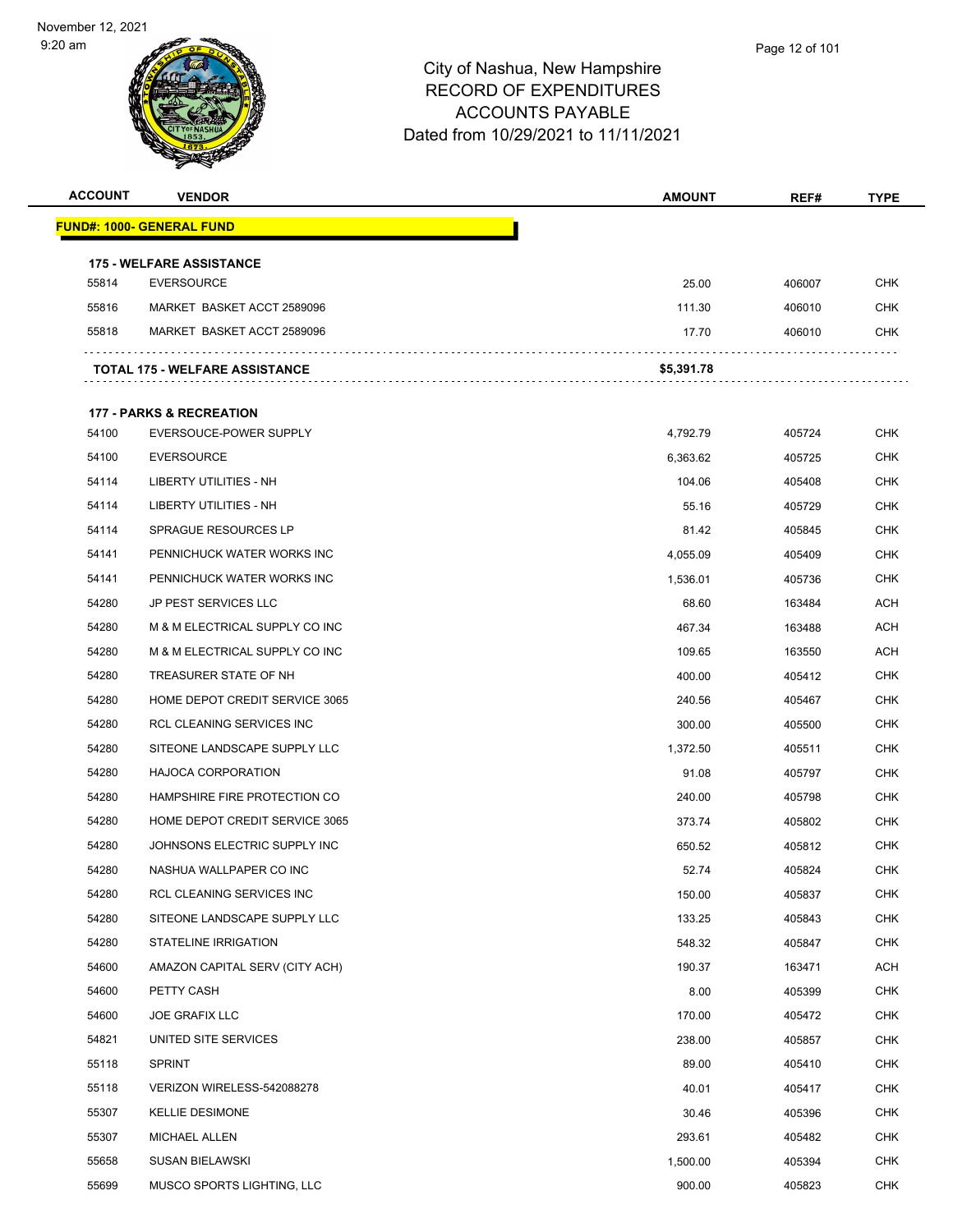

| <b>ACCOUNT</b> | <b>VENDOR</b>                             | <b>AMOUNT</b> | REF#   | <b>TYPE</b> |
|----------------|-------------------------------------------|---------------|--------|-------------|
|                | <b>FUND#: 1000- GENERAL FUND</b>          |               |        |             |
|                | <b>177 - PARKS &amp; RECREATION</b>       |               |        |             |
| 61300          | GLOBAL MONTELLO GROUP CORP                | 641.59        | 405792 | <b>CHK</b>  |
| 61705          | MAYNARD & LESIEUR INC                     | 600.00        | 405478 | <b>CHK</b>  |
| 61799          | AT NEW HAMPSHIRE LLC                      | 1,006.18      | 405429 | <b>CHK</b>  |
| 61799          | <b>BEAUREGARD EQUIPMENT INC</b>           | 2,052.69      | 405433 | <b>CHK</b>  |
| 61799          | CARPARTS DISTRIBUTION CENTER,             | 112.20        | 405439 | <b>CHK</b>  |
| 61799          | <b>GRAINGER</b>                           | 40.64         | 405462 | <b>CHK</b>  |
| 61799          | JAMES R ROSENCRANTZ & SONS INC            | 310.21        | 405471 | <b>CHK</b>  |
| 61799          | <b>TURF DEPOT</b>                         | 1,108.77      | 405517 | <b>CHK</b>  |
| 61799          | <b>TURF PRODUCTS</b>                      | 670.32        | 405518 | <b>CHK</b>  |
| 61799          | CARPARTS DISTRIBUTION CENTER,             | (126.00)      | 405769 | <b>CHK</b>  |
| 61799          | D & R TOWING INC                          | 182.50        | 405778 | <b>CHK</b>  |
| 61799          | <b>TURF DEPOT</b>                         | 260.00        | 405855 | <b>CHK</b>  |
|                | <b>TOTAL 177 - PARKS &amp; RECREATION</b> | \$32,505.00   |        |             |
| 179 - LIBRARY  |                                           |               |        |             |
| 54100          | EVERSOUCE-POWER SUPPLY                    | 7,014.89      | 405724 | <b>CHK</b>  |
| 54114          | SPRAGUE RESOURCES LP                      | 87.20         | 405845 | <b>CHK</b>  |
| 54280          | JP PEST SERVICES LLC                      | 114.00        | 163484 | <b>ACH</b>  |
| 55109          | <b>SPRINT</b>                             | 49.52         | 405410 | <b>CHK</b>  |
| 55400          | <b>RYAN CURRAN</b>                        | 117.00        | 405777 | <b>CHK</b>  |
| 55607          | PETTY CASH                                | 11.03         | 405713 | <b>CHK</b>  |
| 61100          | WB MASON CO INC                           | 7.19          | 405521 | <b>CHK</b>  |
| 61100          | WR MASON CO INC.                          | 29 U.S        | 405860 | CHK.        |

| 55109 | <b>SPRINT</b>                      | 49.52    | 405410 | <b>CHK</b> |
|-------|------------------------------------|----------|--------|------------|
| 55400 | <b>RYAN CURRAN</b>                 | 117.00   | 405777 | <b>CHK</b> |
| 55607 | PETTY CASH                         | 11.03    | 405713 | <b>CHK</b> |
| 61100 | WB MASON CO INC                    | 7.19     | 405521 | <b>CHK</b> |
| 61100 | WB MASON CO INC                    | 29.03    | 405860 | <b>CHK</b> |
| 61299 | AMAZON CAPITAL SERV (CITY ACH)     | 24.95    | 163470 | <b>ACH</b> |
| 61299 | <b>ALPHAGRAPHICS</b>               | 60.95    | 405426 | <b>CHK</b> |
| 61299 | <b>CANAL ART &amp; FRAMING</b>     | 116.40   | 405438 | <b>CHK</b> |
| 61299 | THE COPY SHOP                      | 231.00   | 405446 | <b>CHK</b> |
| 61299 | PETTY CASH                         | 5.78     | 405713 | <b>CHK</b> |
| 61428 | COAST MAINTENANCE SUPPLY CO        | 441.81   | 405773 | <b>CHK</b> |
| 61807 | <b>INGRAM LIBRARY SERVICES LLC</b> | 19.47    | 163482 | <b>ACH</b> |
| 61807 | <b>INGRAM LIBRARY SERVICES LLC</b> | 29.20    | 163546 | <b>ACH</b> |
| 61807 | <b>BAKER &amp; TAYLOR</b>          | 552.36   | 405432 | <b>CHK</b> |
| 61807 | <b>BAKER &amp; TAYLOR</b>          | 1,555.94 | 405759 | <b>CHK</b> |
| 61807 | DANIEL SZCZENSY                    | 27.00    | 405848 | <b>CHK</b> |
| 61814 | <b>MIDWEST TAPE LLC</b>            | 344.10   | 163493 | <b>ACH</b> |
| 61814 | <b>MIDWEST TAPE LLC</b>            | 157.58   | 163555 | <b>ACH</b> |
| 61814 | <b>BAKER &amp; TAYLOR</b>          | 19.23    | 405432 | <b>CHK</b> |
| 61814 | <b>BAKER &amp; TAYLOR</b>          | 21.99    | 405759 | <b>CHK</b> |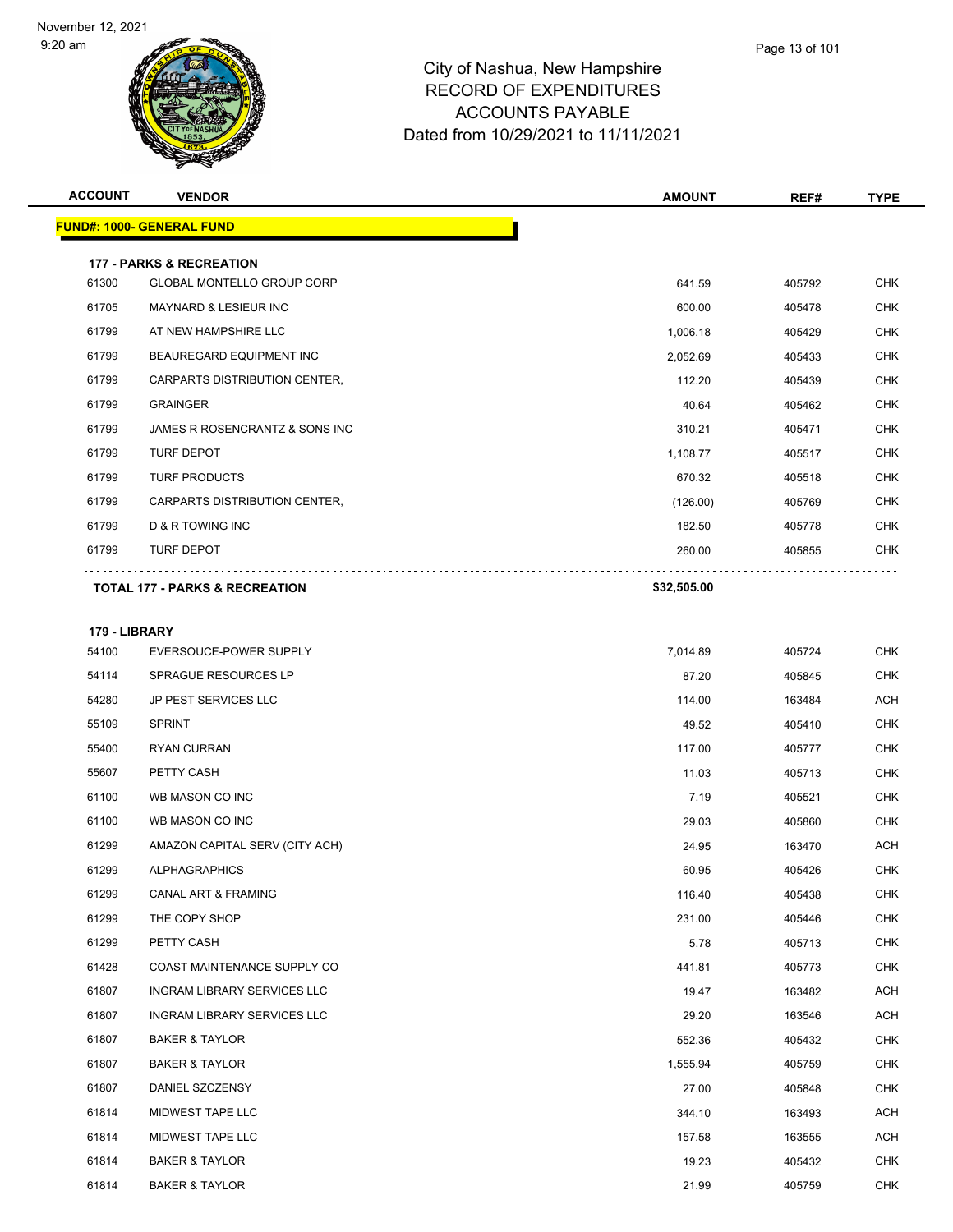

| <b>ACCOUNT</b>         | <b>VENDOR</b>                            | <b>AMOUNT</b> | REF#   | <b>TYPE</b> |
|------------------------|------------------------------------------|---------------|--------|-------------|
|                        | <b>FUND#: 1000- GENERAL FUND</b>         |               |        |             |
|                        |                                          |               |        |             |
| 179 - LIBRARY<br>61821 | <b>EBSCO INFORMATION SERVICES</b>        | 9,007.47      | 405785 | <b>CHK</b>  |
| 68322                  | <b>JASMINE GRACE MARINO</b>              | 200.00        | 405397 | <b>CHK</b>  |
| 68322                  | PETTY CASH                               | 118.97        | 405713 | <b>CHK</b>  |
|                        |                                          |               |        |             |
|                        | TOTAL 179 - LIBRARY                      | \$20,364.06   |        |             |
|                        | <b>181 - COMMUNITY DEVELOPMENT</b>       |               |        |             |
| 61100                  | WB MASON CO INC                          | 20.34         | 405521 | <b>CHK</b>  |
| 61650                  | WB MASON CO INC                          | 63.10         | 405521 | <b>CHK</b>  |
|                        |                                          |               |        |             |
|                        | <b>TOTAL 181 - COMMUNITY DEVELOPMENT</b> | \$83.44       |        |             |
|                        | <b>182 - PLANNING AND ZONING</b>         |               |        |             |
| 55307                  | <b>KATE POIRIER</b>                      | 159.49        | 163499 | <b>ACH</b>  |
|                        |                                          |               |        |             |
|                        | <b>TOTAL 182 - PLANNING AND ZONING</b>   | \$159.49      |        |             |
|                        | <b>183 - ECONOMIC DEVELOPMENT</b>        |               |        |             |
| 61830                  | <b>COSTAR REALTY INFORMATION</b>         | 398.59        | 405447 | <b>CHK</b>  |
|                        | <b>TOTAL 183 - ECONOMIC DEVELOPMENT</b>  | \$398.59      |        |             |
|                        |                                          |               |        |             |
| <b>191 - SCHOOL</b>    |                                          |               |        |             |
| 53128                  | WADLEIGH STARR & PETERS PLLC             | 6,788.38      | 405664 | <b>CHK</b>  |
| 53600                  | NASHUA ADULT LEARNING CENTER             | 33,000.00     | 405530 | <b>CHK</b>  |
| 53600                  | LEARNWELL                                | 414.96        | 405599 | <b>CHK</b>  |
| 53600                  | NASHUA ADULT LEARNING CENTER             | 33,000.00     | 405869 | <b>CHK</b>  |
| 53600                  | YOUTH COUNCIL                            | 12,265.00     | 405999 | <b>CHK</b>  |
| 53614                  | STATE OF NH CRIMINAL RECORDS             | 48.25         | 405527 | <b>CHK</b>  |
| 53614                  | HAMPSTEAD HOSPITAL                       | 375.00        | 405580 | <b>CHK</b>  |
| 53614                  | STATE OF NH CRIMINAL RECORDS             | 337.75        | 405867 | <b>CHK</b>  |
| 53614                  | <b>CLARK ASSOC</b>                       | 39,442.50     | 405893 | <b>CHK</b>  |
| 53614                  | AMY MCCARTNEY                            | 10,412.00     | 405947 | <b>CHK</b>  |
| 53628                  | <b>CLASSIC SIGNS INC</b>                 | 4,423.00      | 405556 | <b>CHK</b>  |
| 53628                  | HERITAGE-CRYSTAL CLEAN INC               | 1,124.51      | 405559 | <b>CHK</b>  |
| 53628                  | FIRE PROTECTION TESTING LLC              | 1,296.00      | 405570 | <b>CHK</b>  |
| 53628                  | LOUIS P COTE INC                         | 2,137.40      | 405602 | <b>CHK</b>  |
| 53628                  | MAS MEDICAL STAFFING                     | 3,722.03      | 405607 | <b>CHK</b>  |
| 53628                  | PROCARE THERAPY                          | 6,660.14      | 405627 | <b>CHK</b>  |
| 53628                  | ROCKINGHAM CONTRACTING AND               | 5,670.00      | 405635 | <b>CHK</b>  |
| 53628                  | UNITED SITE SERVICES                     | 260.10        | 405660 | <b>CHK</b>  |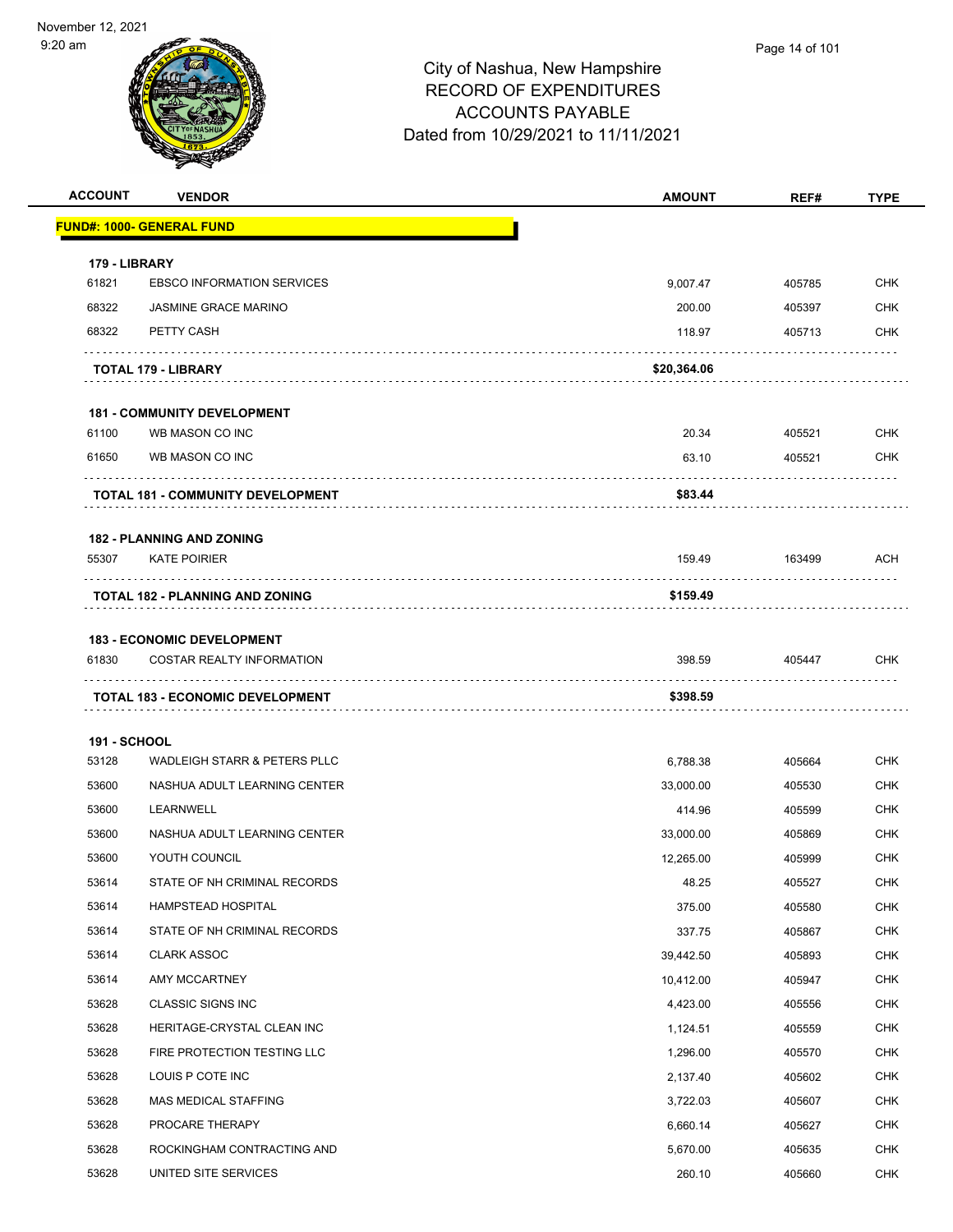

#### City of Nashua, New Hampshire RECORD OF EXPENDITURES ACCOUNTS PAYABLE Dated from 10/29/2021 to 11/11/2021

**ACCOUNT VENDOR AMOUNT REF# TYPE FUND#: 1000- GENERAL FUND 191 - SCHOOL** WHITE BIRCH EDUCATIONAL 10,037.50 405668 CHK STATE OF NH CRIMINAL RECORDS 1,699.75 405867 CHK MAS MEDICAL STAFFING 2,368.58 405945 CHK PRO AV SYSTEMS INC 2,500.00 405969 CHK LIBERTY UTILITIES - NH 266.62 405523 CHK 54114 LIBERTY UTILITIES - NH 347.53 405524 CHK LIBERTY UTILITIES - NH 239.64 405525 CHK SPRAGUE RESOURCES LP 1,862.41 405649 CHK PENNICHUCK WATER WORKS INC 8,383.70 405526 CHK 54141 PENNICHUCK WATER WORKS INC CHANNEL SEE AND RESERVE THE RESERVE OF BUILDING AND RESERVE THE SEE AND RESERVE THE NASHUA WALLPAPER CO INC 67.08 405956 CHK 54487 (SCHOOL ACH) AMAZON CAPITAL SE 303.49 303.49 163503 ACH DAVID BAILEY 80.00 405540 CHK PIANOARTS INC 110.00 405624 CHK STILL'S POWER EQUIPMENT 35.62 405650 CHK R WHITE EQUIPMENT CENTER INC 40.00 405971 CHK 54487 STILL'S POWER EQUIPMENT STRANGER AND THE STRANGER OF THE STRANGER OF THE STRANGER OF THE STRANGER OF THE AT NEW HAMPSHIRE LLC 356.47 405539 CHK CARPARTS DISTRIBUTION CENTER, 511.21 405552 CHK D & R TOWING INC 190.68 405560 CHK DONOVAN EQUIPMENT CO INC 2,154.76 405564 CHK GRANITE STATE GLASS 431.81 405576 CHK LIONEL'S ALIGNMENT 125.00 405601 CHK MAYNARD & LESIEUR INC 1,324.36 405608 CHK SANEL NAPA 465.73 405640 CHK DONOVAN EQUIPMENT CO INC 153.00 405903 CHK SANEL NAPA 920.75 405977 CHK CONSOLIDATED COMMUNICATIONS 2,067.16 405522 CHK CONSOLIDATED COMMUNICATIONS 43.87 405865 CHK WINDSTREAM 1,003.90 405868 CHK TRI-COUNTY LEAGUE 1,645.00 405657 CHK BCANH 50.00 405874 CHK NHADA 35.00 405617 CHK NHASEA 350.00 405959 CHK CERISE BIENVENUE-BOSTON 29.68 405543 CHK NATHAN BURNS 149.56 405550 CHK KIMBERLY CALLAN 90.16 405551 CHK TARA MACDONALD 197.34 405604 CHK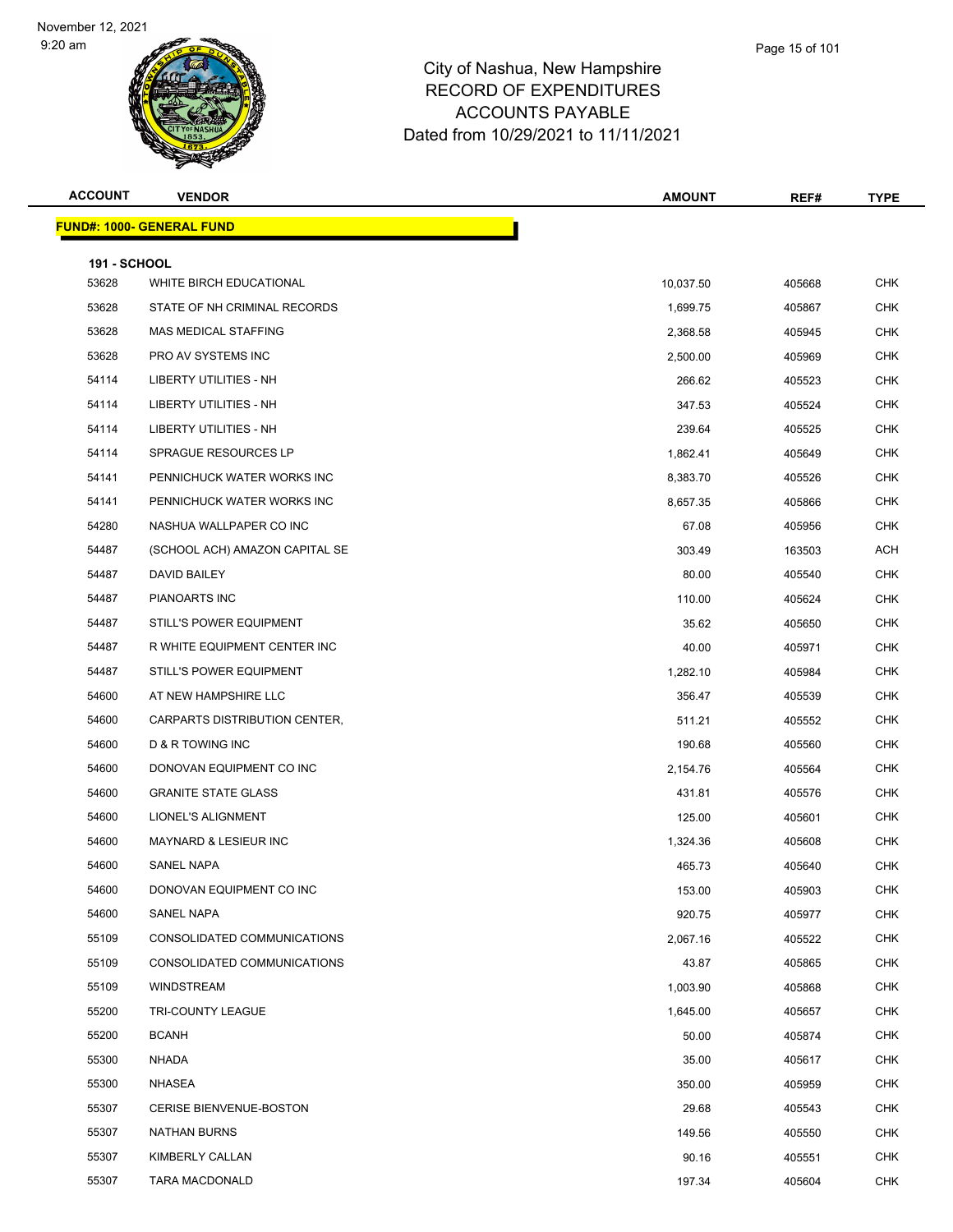

|         | Page 16 of 101 |
|---------|----------------|
| nire.   |                |
| $ \sim$ |                |

| <b>ACCOUNT</b>               | <b>VENDOR</b>                      | <b>AMOUNT</b> | REF#   | <b>TYPE</b> |
|------------------------------|------------------------------------|---------------|--------|-------------|
|                              | <b>FUND#: 1000- GENERAL FUND</b>   |               |        |             |
|                              |                                    |               |        |             |
| <b>191 - SCHOOL</b><br>55307 | <b>DENISE PETZ</b>                 | 13.44         | 405623 | <b>CHK</b>  |
| 55307                        | DANIEL ALEXANDER                   | 62.02         | 405871 | <b>CHK</b>  |
| 55307                        | <b>HEATHER DUBOIS</b>              | 31.58         | 405904 | <b>CHK</b>  |
| 55307                        | <b>MEGAN DUPRAT</b>                | 47.88         | 405905 | <b>CHK</b>  |
| 55307                        | LEAH FIASCONARO-CONWAY             | 33.06         | 405908 | <b>CHK</b>  |
| 55307                        | LISA GINGRAS                       | 265.80        | 405917 | <b>CHK</b>  |
| 55307                        | DONNA LATINA                       | 28.84         | 405939 | <b>CHK</b>  |
| 55307                        | <b>ALISON MARTINEZ</b>             | 77.00         | 405944 | <b>CHK</b>  |
| 55307                        | PAULA PAPANICOLAOU                 | 86.10         | 405962 | <b>CHK</b>  |
| 55307                        | <b>ANTHONY PARKER</b>              | 108.58        | 405963 | <b>CHK</b>  |
| 55307                        | <b>DENISE PETZ</b>                 | 21.56         | 405967 | <b>CHK</b>  |
| 55307                        | <b>MONICA TINO</b>                 | 29.96         | 405988 | <b>CHK</b>  |
| 55307                        | KATHRYN TREMBLAY                   | 7.98          | 405989 | <b>CHK</b>  |
| 55400                        | <b>LABOR ARBITRATION INSTITUTE</b> | 425.00        | 405594 | <b>CHK</b>  |
| 55500                        | EDITORIAL PROJECTS IN EDUC. IN     | 1,335.00      | 405566 | <b>CHK</b>  |
| 55635                        | NASHUA SCHOOL DISTRICT 42          | 3,495.00      | 163556 | ACH         |
| 55642                        | DOMENIC BRANCO                     | 60.00         | 405549 | <b>CHK</b>  |
| 55642                        | <b>MARK COOKSON</b>                | 70.00         | 405557 | <b>CHK</b>  |
| 55642                        | <b>STEVE GREENWOOD</b>             | 70.00         | 405577 | <b>CHK</b>  |
| 55642                        | <b>MICHAEL HAMILTON</b>            | 70.00         | 405579 | <b>CHK</b>  |
| 55642                        | THEODORE KITSIS                    | 100.00        | 405592 | CHK         |
| 55642                        | JEFFREY L KLEINER                  | 70.00         | 405593 | <b>CHK</b>  |
| 55642                        | <b>FREDERICK LATHAM</b>            | 70.00         | 405597 | <b>CHK</b>  |
| 55642                        | PHIL MCCARTHY                      | 60.00         | 405609 | <b>CHK</b>  |
| 55642                        | <b>RYAN RUSSELL</b>                | 90.00         | 405637 | <b>CHK</b>  |
| 55642                        | SANTEE NED                         | 70.00         | 405641 | <b>CHK</b>  |
| 55642                        | WAYNE HUSBAND                      | 70.00         | 405864 | <b>CHK</b>  |
| 55642                        | <b>JASON R BIRD</b>                | 70.00         | 405879 | <b>CHK</b>  |
| 55642                        | HEATHER BRITTON-DOUCETTE           | 70.00         | 405883 | <b>CHK</b>  |
| 55642                        | ANDREW BRODEUR                     | 70.00         | 405884 | <b>CHK</b>  |
| 55642                        | DAVE CHESTNUTT                     | 70.00         | 405892 | <b>CHK</b>  |
| 55642                        | MICHAEL CROSBY                     | 100.00        | 405898 | <b>CHK</b>  |
| 55642                        | ANDREW HARTERY                     | 70.00         | 405923 | <b>CHK</b>  |
| 55642                        | <b>LANCE HEDQUIST</b>              | 140.00        | 405925 | <b>CHK</b>  |
| 55642                        | <b>RICHARD HIGGINS</b>             | 70.00         | 405927 | <b>CHK</b>  |
| 55642                        | JAMES W JOSEF                      | 70.00         | 405933 | <b>CHK</b>  |
| 55642                        | <b>TERESA KUKESH</b>               | 164.00        | 405937 | <b>CHK</b>  |
| 55642                        | <b>RICHARD MARSH</b>               | 74.00         | 405943 | <b>CHK</b>  |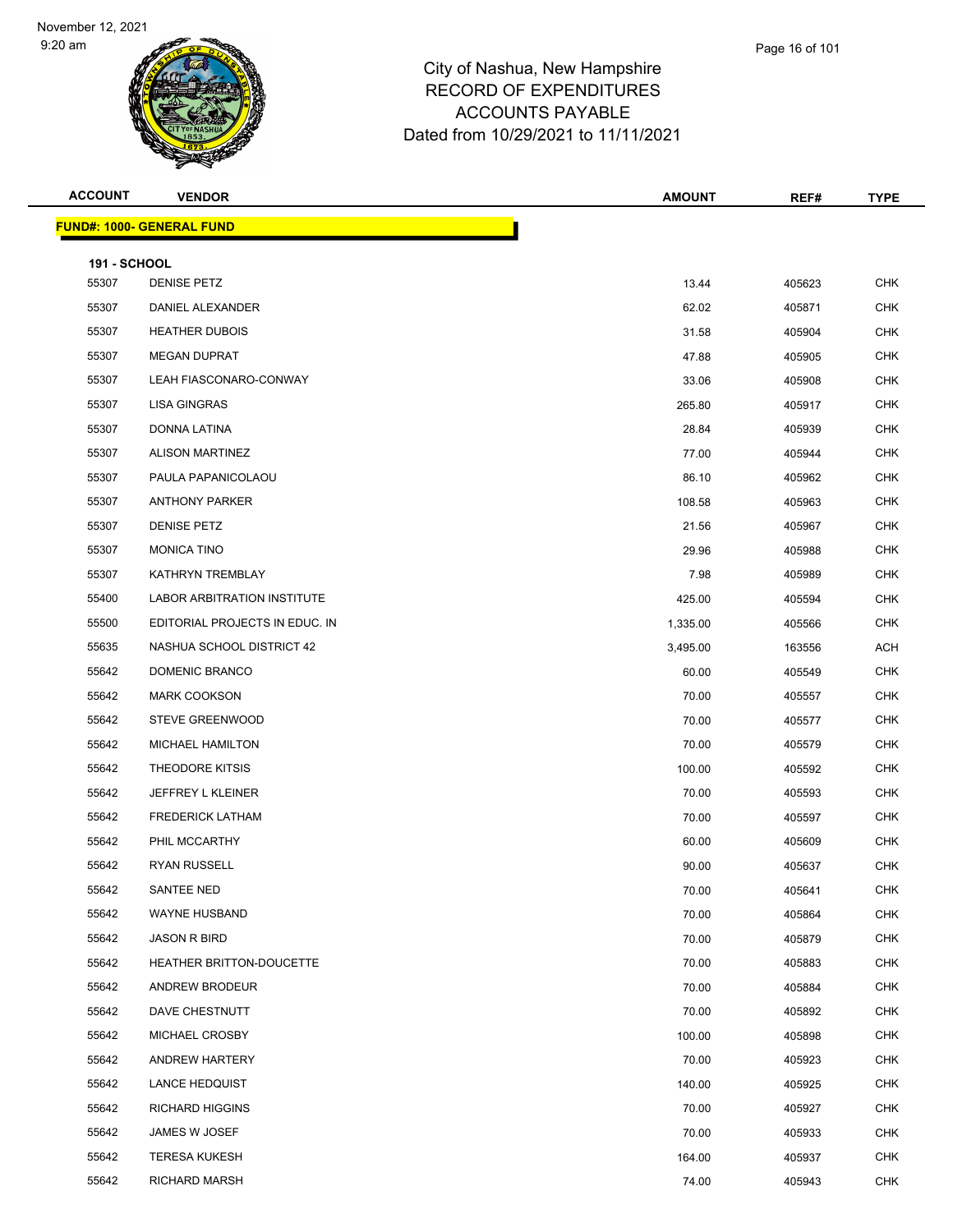

|   | Page 17 of 101 |  |
|---|----------------|--|
| e |                |  |
|   |                |  |

| <b>ACCOUNT</b>               | <b>VENDOR</b>                       | <b>AMOUNT</b> | REF#   | <b>TYPE</b> |
|------------------------------|-------------------------------------|---------------|--------|-------------|
|                              | <b>FUND#: 1000- GENERAL FUND</b>    |               |        |             |
|                              |                                     |               |        |             |
| <b>191 - SCHOOL</b><br>55642 | <b>DENNIS MELANSON</b>              | 70.00         | 405952 | <b>CHK</b>  |
| 55642                        | <b>BUTCH MUNCE</b>                  | 74.00         | 405955 | CHK         |
| 55642                        | PAUL PAGE                           | 74.00         | 405961 | <b>CHK</b>  |
| 55642                        | <b>MARIO PENA</b>                   | 100.00        | 405965 | <b>CHK</b>  |
| 55642                        | RICHARD TRACY                       | 104.00        | 405973 | <b>CHK</b>  |
| 55642                        | <b>FRED RUSSELL</b>                 | 70.00         | 405976 | <b>CHK</b>  |
| 55642                        | DAVE ZWICKER                        | 70.00         | 406001 | CHK         |
| 55649                        | <b>JAMES CHARLAND</b>               | 130.00        | 405555 | <b>CHK</b>  |
| 55690                        | FIRST STUDENT INC                   | 4,200.01      | 405571 | <b>CHK</b>  |
| 55690                        | U-HAUL                              | 79.73         | 405659 | <b>CHK</b>  |
| 55690                        | FIRST STUDENT INC                   | 5,701.30      | 405910 | <b>CHK</b>  |
| 55690                        | <b>LANCE HEDQUIST</b>               | 90.00         | 405925 | CHK         |
| 55691                        | <b>JESSICA FLAGLER</b>              | 840.00        | 405573 | <b>CHK</b>  |
| 55694                        | NASHUA CHILDRENS HOME               | 18,144.60     | 163505 | <b>ACH</b>  |
| 55694                        | NASHUA ADULT LEARNING CENTER        | 29,400.00     | 405530 | <b>CHK</b>  |
| 55694                        | <b>BOOTHBY THERAPY SERVICES LLC</b> | 1,440.00      | 405547 | <b>CHK</b>  |
| 55694                        | <b>CEDARCREST INC</b>               | 6,482.70      | 405553 | CHK         |
| 55694                        | <b>CREST COLLABORATIVE</b>          | 55,389.00     | 405558 | <b>CHK</b>  |
| 55694                        | LANDMARK SCHOOL OUTREACH PROG       | 11,030.73     | 405596 | <b>CHK</b>  |
| 55694                        | LIGHTHOUSE SCHOOL INC               | 123,584.00    | 405600 | <b>CHK</b>  |
| 55694                        | <b>MELMARK NEW ENGLAND</b>          | 98,629.46     | 405612 | <b>CHK</b>  |
| 55694                        | MILLCREEK REHABILITATION CTRS       | 4,180.00      | 405613 | CHK         |
| 55694                        | SPAULDING ACADEMY & FAMILY SER      | 42,656.92     | 405648 | <b>CHK</b>  |
| 55694                        | NASHUA ADULT LEARNING CENTER        | 29,400.00     | 405869 | <b>CHK</b>  |
| 55699                        | EXTRA DUTY SOLUTIONS                | 592.40        | 163563 | ACH         |
| 55699                        | ROBIN P MCMENIMAN                   | 437.50        | 405611 | <b>CHK</b>  |
| 55699                        | AUDREY VARGA                        | 437.50        | 405663 | <b>CHK</b>  |
| 55699                        | YOUTH COUNCIL                       | 10,000.00     | 405999 | <b>CHK</b>  |
| 61100                        | (SCHOOL ACH) AMAZON CAPITAL SE      | 657.55        | 163503 | ACH         |
| 61100                        | (SCHOOL ACH) AMAZON CAPITAL SE      | 25.36         | 163562 | ACH         |
| 61100                        | WB MASON CO INC                     | 1,989.45      | 405666 | <b>CHK</b>  |
| 61100                        | <b>BSN SPORTS LLC</b>               | 642.00        | 405885 | CHK         |
| 61100                        | MCINTIRE BUSINESS PRODUCTS INC      | 73.62         | 405949 | <b>CHK</b>  |
| 61100                        | WB MASON CO INC                     | 1,315.90      | 405994 | <b>CHK</b>  |
| 61135                        | (SCHOOL ACH) AMAZON CAPITAL SE      | 1,957.06      | 163503 | ACH         |
| 61135                        | (SCHOOL ACH) AMAZON CAPITAL SE      | 1,221.25      | 163562 | ACH         |
| 61135                        | BATTERY JUNCTION                    | 58.15         | 405541 | CHK         |
| 61135                        | <b>LISA BLANCHETTE</b>              | 53.72         | 405544 | <b>CHK</b>  |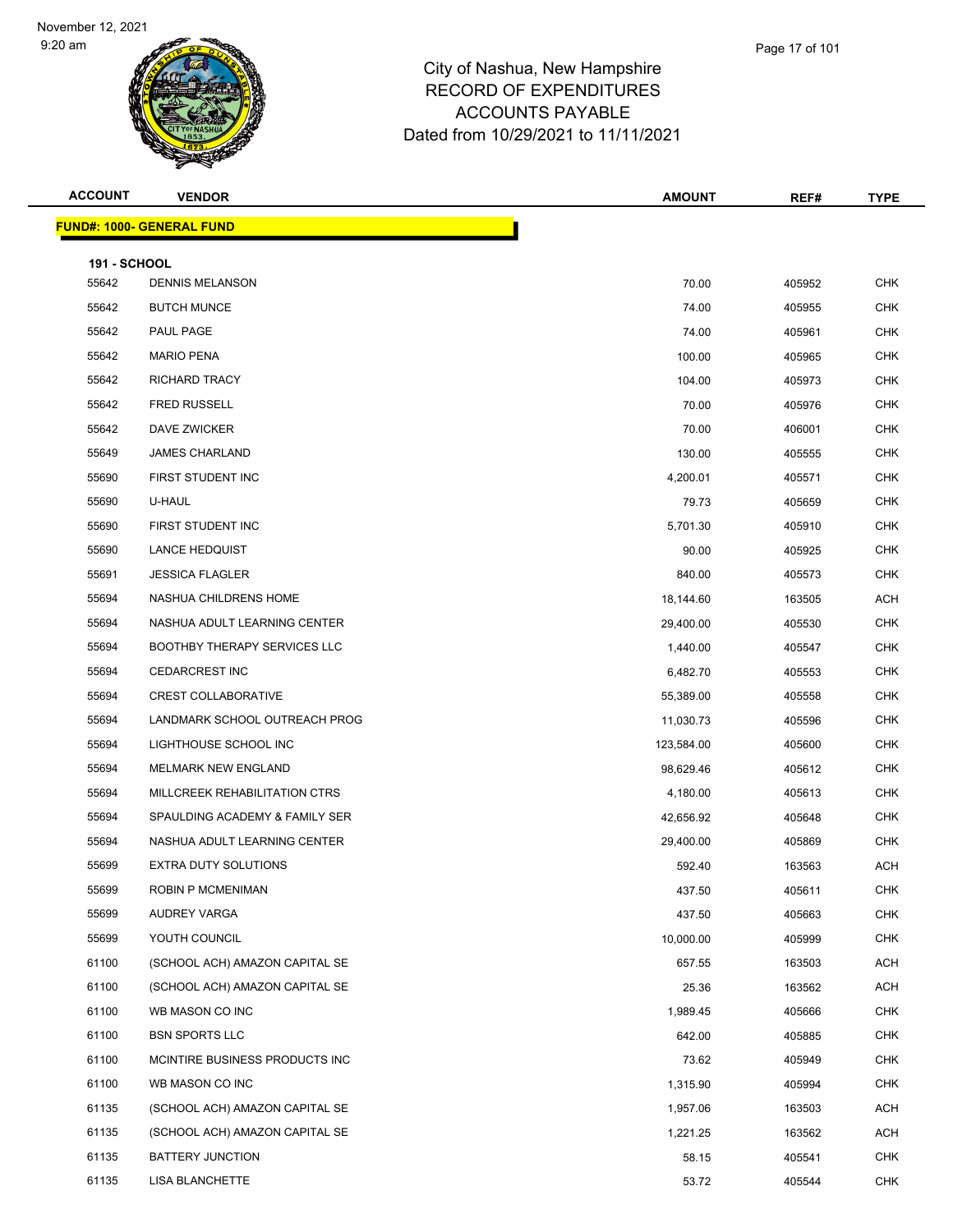

| <b>ACCOUNT</b>               | <b>VENDOR</b>                                              | <b>AMOUNT</b>    | REF#             | <b>TYPE</b> |
|------------------------------|------------------------------------------------------------|------------------|------------------|-------------|
|                              | <b>FUND#: 1000- GENERAL FUND</b>                           |                  |                  |             |
|                              |                                                            |                  |                  |             |
| <b>191 - SCHOOL</b><br>61135 | <b>MICHELE BORIS</b>                                       | 285.57           | 405548           | <b>CHK</b>  |
| 61135                        | CARPARTS DISTRIBUTION CENTER,                              | 233.11           | 405552           | <b>CHK</b>  |
| 61135                        | DEMCO INC                                                  | 289.66           | 405562           | <b>CHK</b>  |
| 61135                        | DONORSCHOOSE.ORG                                           | 50,000.00        | 405563           | <b>CHK</b>  |
| 61135                        | <b>CYNTHIA DOW</b>                                         | 39.84            |                  | <b>CHK</b>  |
| 61135                        | F W WEBB COMPANY                                           | 1,522.67         | 405565<br>405568 | <b>CHK</b>  |
| 61135                        | <b>HANNAFORD</b>                                           | 415.64           | 405581           | <b>CHK</b>  |
| 61135                        | HOME DEPOT CREDIT SERVICES                                 |                  |                  | <b>CHK</b>  |
| 61135                        | <b>KELVIN</b>                                              | 599.16           | 405584           | <b>CHK</b>  |
| 61135                        | LAKESHORE LEARNING MATERIALS                               | 207.74<br>435.85 | 405591           | <b>CHK</b>  |
|                              | <b>LEARNING A-Z</b>                                        |                  | 405595           |             |
| 61135                        |                                                            | 118.00           | 405598           | <b>CHK</b>  |
| 61135                        | MARKET BASKET ACCT 2589096<br>MCGRAW HILL SCHOOL EDUCATION | 329.75           | 405605           | <b>CHK</b>  |
| 61135                        |                                                            | 264.61           | 405610           | <b>CHK</b>  |
| 61135                        | <b>ALYSON MILLER</b>                                       | 63.73            | 405614           | <b>CHK</b>  |
| 61135                        | <b>NCS PEARSON</b>                                         | 1,038.80         | 405616           | <b>CHK</b>  |
| 61135                        | OFFICE DEPOT                                               | 287.72           | 405620           | <b>CHK</b>  |
| 61135                        | <b>IRENE PITSILLIDES</b>                                   | 27.00            | 405625           | <b>CHK</b>  |
| 61135                        | REALLY GOOD STUFF LLC                                      | 24.94            | 405628           | <b>CHK</b>  |
| 61135                        | RED HOT SPORTS PROMOTIONS                                  | 315.80           | 405630           | CHK         |
| 61135                        | S & S WORLDWIDE INC                                        | 58.80            | 405638           | <b>CHK</b>  |
| 61135                        | <b>SARGENT WELCH</b>                                       | 299.85           | 405642           | <b>CHK</b>  |
| 61135                        | SCHOOL SPECIALTY LLC                                       | 573.58           | 405645           | CHK         |
| 61135                        | US FOODS INC                                               | 242.42           | 405661           | <b>CHK</b>  |
| 61135                        | WALMART                                                    | 220.38           | 405665           | <b>CHK</b>  |
| 61135                        | WB MASON CO INC                                            | 888.97           | 405666           | <b>CHK</b>  |
| 61135                        | <b>WILSON LANGUAGE</b>                                     | 30,995.82        | 405670           | <b>CHK</b>  |
| 61135                        | WOODWIND & BRASSWIND                                       | 167.00           | 405671           | <b>CHK</b>  |
| 61135                        | CARTRIDGE WORLD MANCHESTER                                 | 159.99           | 405889           | <b>CHK</b>  |
| 61135                        | CUSTOMLANYARD.NET                                          | 620.00           | 405899           | <b>CHK</b>  |
| 61135                        | CHERYL GAUDETTE                                            | 110.45           | 405914           | <b>CHK</b>  |
| 61135                        | <b>GENERAL LINEN SERVICE INC</b>                           | 154.91           | 405915           | <b>CHK</b>  |
| 61135                        | J W PEPPER & SON INC                                       | 206.99           | 405932           | <b>CHK</b>  |
| 61135                        | KAHOOT! AS                                                 | 11.50            | 405934           | <b>CHK</b>  |
| 61135                        | MARKET BASKET ACCT 2589096                                 | 243.81           | 405942           | <b>CHK</b>  |
| 61135                        | <b>NCS PEARSON</b>                                         | 378.00           | 405958           | <b>CHK</b>  |
| 61135                        | PETTY CASH                                                 | 35.91            | 405966           | <b>CHK</b>  |
| 61135                        | POCKET NURSE                                               | 311.97           | 405968           | <b>CHK</b>  |
| 61135                        | <b>SCHOLASTIC INC</b>                                      | 1,553.96         | 405978           | <b>CHK</b>  |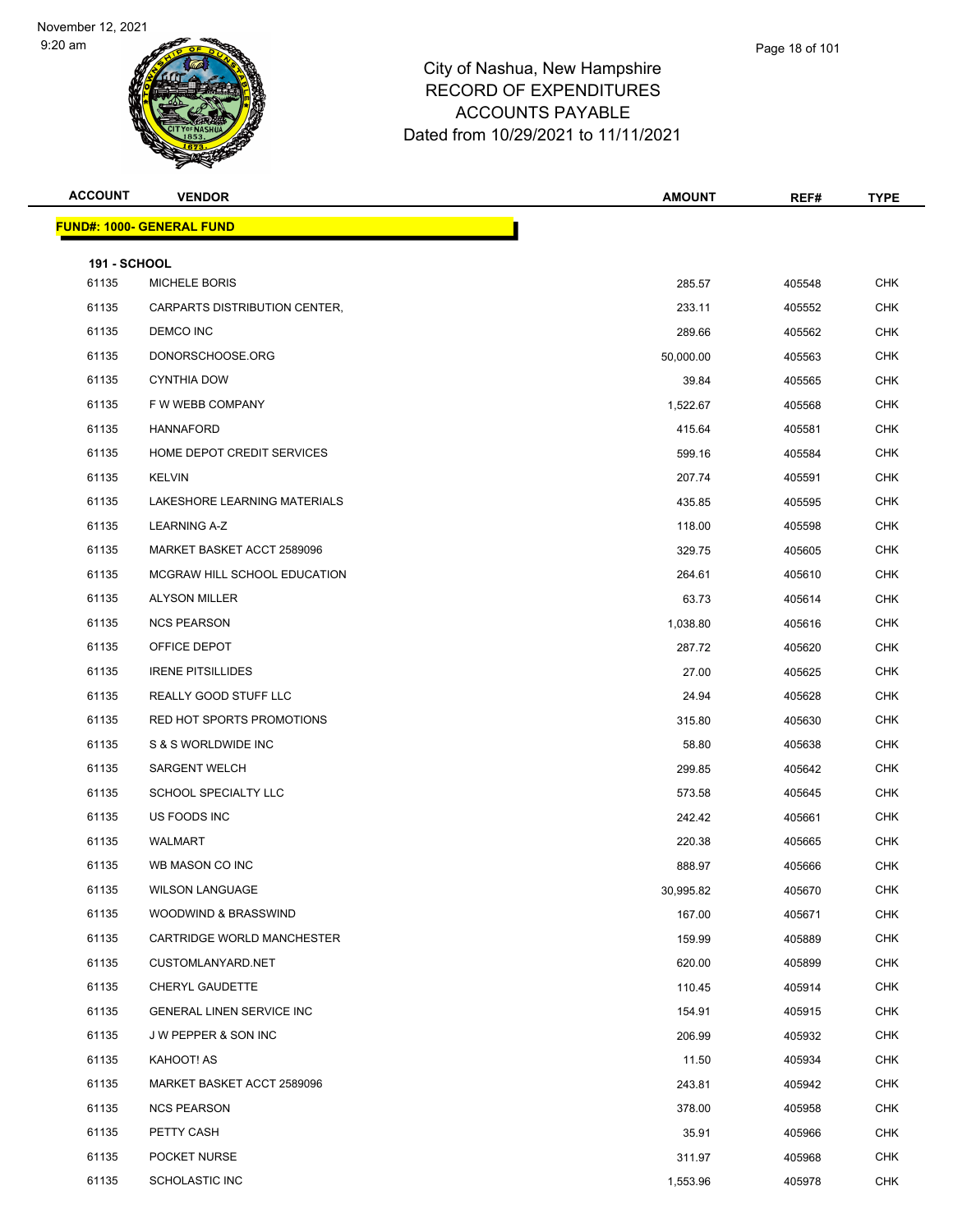

| <b>ACCOUNT</b>               | <b>VENDOR</b>                    | <b>AMOUNT</b>   | REF#   | <b>TYPE</b>              |
|------------------------------|----------------------------------|-----------------|--------|--------------------------|
|                              | <b>FUND#: 1000- GENERAL FUND</b> |                 |        |                          |
|                              |                                  |                 |        |                          |
| <b>191 - SCHOOL</b><br>61135 | SCHOOL SPECIALTY LLC             | 1,065.54        | 405980 | <b>CHK</b>               |
| 61135                        | THE LIBRARY STORE                | 35.74           | 405986 | <b>CHK</b>               |
| 61135                        | <b>VEX ROBOTICS</b>              | 306.62          | 405991 | <b>CHK</b>               |
| 61135                        | WALMART                          | 431.45          | 405992 | <b>CHK</b>               |
| 61135                        | WB MASON CO INC                  | 1,864.44        | 405994 | <b>CHK</b>               |
| 61135                        | <b>WILSON LANGUAGE</b>           | 28.30           | 405998 | <b>CHK</b>               |
| 61142                        | (SCHOOL ACH) AMAZON CAPITAL SE   | 82.88           | 163503 | <b>ACH</b>               |
| 61142                        | (SCHOOL ACH) AMAZON CAPITAL SE   | 141.95          | 163562 | <b>ACH</b>               |
| 61142                        | AED SERVICE AMERICA              | 217.22          | 405531 | <b>CHK</b>               |
| 61142                        | <b>IMPACT APPLICATIONS</b>       | 120.00          |        | <b>CHK</b>               |
| 61142                        | SCHOOL NURSE SUPPLY INC          | 265.79          | 405586 | <b>CHK</b>               |
| 61142                        | WILLIAM V MACGILL & CO           |                 | 405979 | <b>CHK</b>               |
| 61249                        | <b>NCS PEARSON</b>               | 142.04          | 405997 | <b>CHK</b>               |
| 61249                        | <b>RIVERSIDE INSIGHTS</b>        | 823.74          | 405616 |                          |
|                              |                                  | 350.28          | 405634 | <b>CHK</b><br><b>CHK</b> |
| 61249                        | SUPER DUPER INC                  | 57.95<br>176.07 | 405652 | <b>CHK</b>               |
| 61249                        | MCGRAW HILL SCHOOL EDUCATION     |                 | 405948 |                          |
| 61249                        | <b>NCS PEARSON</b>               | 1,117.38        | 405958 | <b>CHK</b>               |
| 61249                        | PRO-ED                           | 66.00           | 405970 | <b>CHK</b>               |
| 61249                        | WESTERN PSYCHOLOGICAL SERVICES   | 363.00          | 405995 | <b>CHK</b>               |
| 61299                        | (SCHOOL ACH) AMAZON CAPITAL SE   | 138.98          | 163503 | <b>ACH</b>               |
| 61299                        | KATHLEEN DECK                    | 35.34           | 405561 | <b>CHK</b>               |
| 61299                        | <b>FASTENAL CO</b>               | 103.44          | 405569 | <b>CHK</b>               |
| 61299                        | SHIFFLER EQUIPMENT SALES INC     | 210.00          | 405647 | <b>CHK</b>               |
| 61299                        | ARCSOURCE INC                    | 106.40          | 405872 | <b>CHK</b>               |
| 61299                        | <b>B &amp; S LOCKSMITHS INC</b>  | 125.45          | 405873 | <b>CHK</b>               |
| 61299                        | <b>CERISE BIENVENUE-BOSTON</b>   | 54.15           | 405877 | <b>CHK</b>               |
| 61299                        | BLAINE WINDOW HARDWARE INC       | 258.00          | 405881 | <b>CHK</b>               |
| 61299                        | <b>FASTENAL CO</b>               | 109.66          | 405907 | <b>CHK</b>               |
| 61299                        | HOME DEPOT CREDIT SERVICES       | 85.67           | 405928 | <b>CHK</b>               |
| 61299                        | PETTY CASH                       | 156.09          | 405966 | <b>CHK</b>               |
| 61299                        | <b>GREG WARREN</b>               | 150.00          | 405993 | <b>CHK</b>               |
| 61407                        | M & M ELECTRICAL SUPPLY CO INC   | 4,136.20        | 163504 | <b>ACH</b>               |
| 61407                        | REXEL USA INC                    | 162.02          | 163506 | <b>ACH</b>               |
| 61407                        | M & M ELECTRICAL SUPPLY CO INC   | 164.06          | 163564 | ACH                      |
| 61407                        | REXEL USA INC                    | 210.31          | 163565 | <b>ACH</b>               |
| 61407                        | ALARMAX                          | 321.16          | 405533 | <b>CHK</b>               |
| 61407                        | CEN-COM                          | 184.40          | 405554 | <b>CHK</b>               |
| 61407                        | <b>GRAINGER</b>                  | 172.00          | 405575 | <b>CHK</b>               |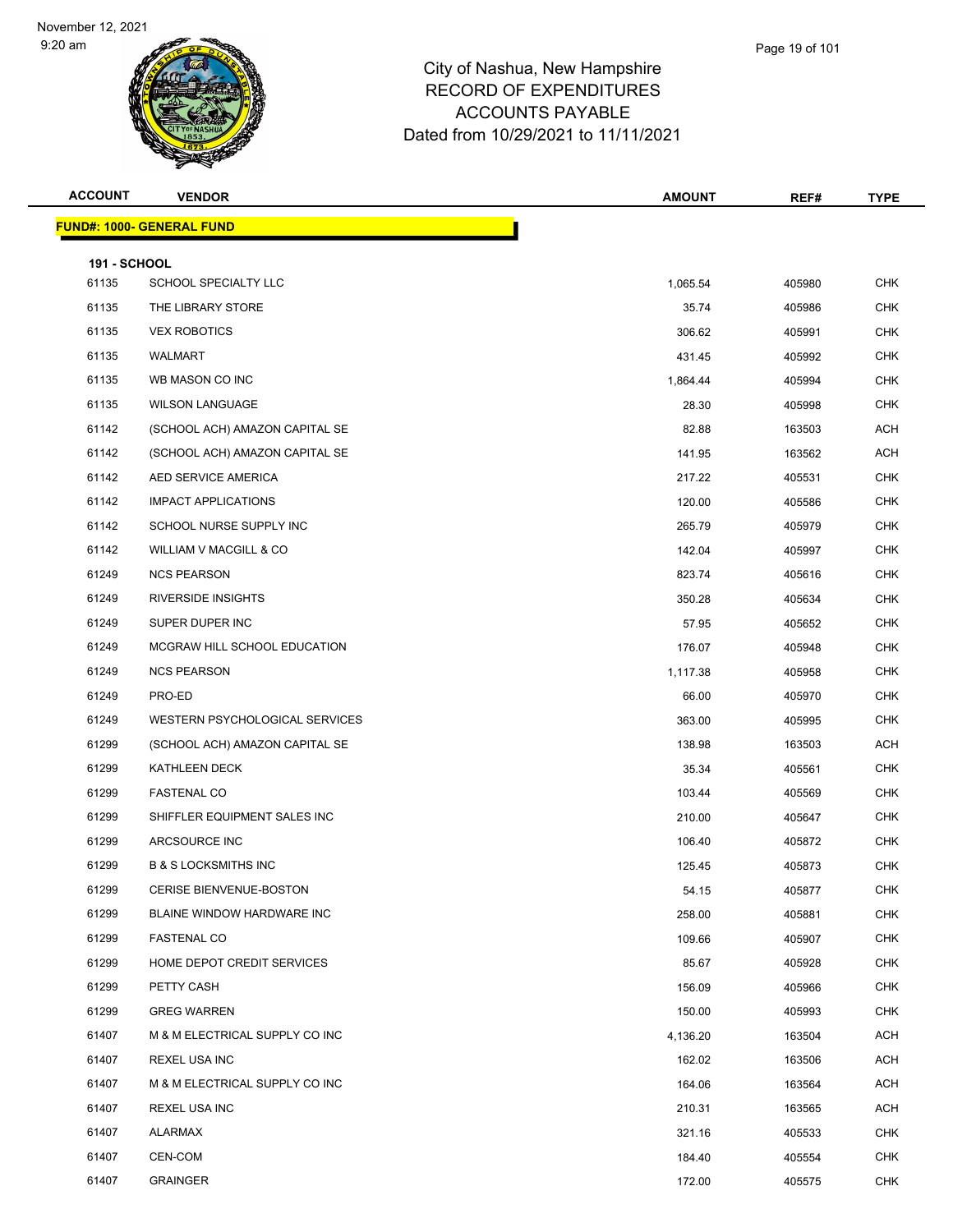

| Page 20 of 101 |
|----------------|
|                |

| <b>ACCOUNT</b>               | <b>VENDOR</b>                    | <b>AMOUNT</b> | REF#   | <b>TYPE</b> |
|------------------------------|----------------------------------|---------------|--------|-------------|
|                              | <b>FUND#: 1000- GENERAL FUND</b> |               |        |             |
|                              |                                  |               |        |             |
| <b>191 - SCHOOL</b><br>61407 | INTERSTATE ALL BATTERY CENTER    | 219.22        | 405588 | <b>CHK</b>  |
| 61407                        | WILLIAMS COMMUNICATIONS SERVIC   | 375.00        | 405669 | <b>CHK</b>  |
| 61407                        | ALARMAX                          | 229.92        | 405870 | <b>CHK</b>  |
| 61407                        | CED                              | 4,940.00      | 405890 | <b>CHK</b>  |
| 61407                        | <b>GRAINGER</b>                  | 171.30        | 405919 | <b>CHK</b>  |
| 61407                        | <b>GRAINGER</b>                  | 219.89        | 405920 | <b>CHK</b>  |
| 61414                        | F W WEBB COMPANY                 | 614.05        | 405568 | <b>CHK</b>  |
| 61414                        | HAJOCA CORPORATION               | 71.77         | 405578 | <b>CHK</b>  |
| 61414                        | HAJOCA CORPORATION               | 119.94        | 405922 | <b>CHK</b>  |
| 61421                        | TOTAL AIR SUPPLY INC             | 56.10         | 405656 | <b>CHK</b>  |
| 61428                        | <b>GRAINGER</b>                  | 356.46        | 405575 | <b>CHK</b>  |
| 61428                        | NASHUA WALLPAPER CO INC          | 35.96         | 405615 | <b>CHK</b>  |
| 61428                        | NASHUA WALLPAPER CO INC          | 489.95        | 405956 | <b>CHK</b>  |
| 61428                        | NATIONAL CHEMICAL LABS           | 512.64        | 405957 | <b>CHK</b>  |
| 61599                        | SITEONE LANDSCAPE SUPPLY LLC     | 236.72        | 405981 | <b>CHK</b>  |
| 61607                        | (SCHOOL ACH) AMAZON CAPITAL SE   | 13.88         | 163562 | <b>ACH</b>  |
| 61607                        | APPLE INC                        | 1,435.00      | 405537 | <b>CHK</b>  |
| 61607                        | COMPUTER HUT dba IT INSIDERS     | 254.25        | 405589 | <b>CHK</b>  |
| 61607                        | COMPUTER HUT dba IT INSIDERS     | 2,749.75      | 405931 | <b>CHK</b>  |
| 61607                        | MONOPRICE INC                    | 302.07        | 405953 | <b>CHK</b>  |
| 61814                        | (SCHOOL ACH) AMAZON CAPITAL SE   | 49.99         | 163503 | <b>ACH</b>  |
| 61814                        | FOLLETT SCHOOL SOLUTIONS INC     | 391.05        | 405574 | <b>CHK</b>  |
| 61814                        | PERMA-BOUND                      | 2,228.37      | 405622 | <b>CHK</b>  |
| 61830                        | <b>SCHOLASTIC MAGAZINE</b>       | 242.00        | 405643 | <b>CHK</b>  |
| 61830                        | <b>ZEARN INC</b>                 | 30,000.00     | 405672 | <b>CHK</b>  |
| 61875                        | (SCHOOL ACH) AMAZON CAPITAL SE   | 100.65        | 163503 | <b>ACH</b>  |
| 61875                        | <b>BOOK DEPOT</b>                | 150.59        | 405546 | <b>CHK</b>  |
| 61875                        | SADDLEBACK EDUCATIONAL INC       | 99.12         | 405639 | <b>CHK</b>  |
| 61875                        | <b>WILSON LANGUAGE</b>           | 154.22        | 405998 | <b>CHK</b>  |
| 71221                        | PRO AV SYSTEMS INC               | 578.00        | 405626 | <b>CHK</b>  |
| 71228                        | TOOLS4EVER, INC                  | 13,638.00     | 405655 | <b>CHK</b>  |
| 71228                        | <b>WCEPS</b>                     | 100.00        | 405667 | <b>CHK</b>  |
| 71800                        | SCHOOL SPECIALTY LLC             | 545.52        | 405980 | <b>CHK</b>  |
| 71999                        | (SCHOOL ACH) AMAZON CAPITAL SE   | 511.76        | 163503 | ACH         |
| 71999                        | ALTERNATIVE SALES CORP           | 234.93        | 405535 | <b>CHK</b>  |
| 71999                        | <b>SCHOOL FURNISHINGS</b>        | 465.86        | 405644 | <b>CHK</b>  |
| 71999                        | SCHOOL SPECIALTY LLC             | 2,027.28      | 405645 | <b>CHK</b>  |
| 75120                        | CAPITAL ONE PUBLIC FUNDING LLC   | 244,530.80    | 405886 | <b>CHK</b>  |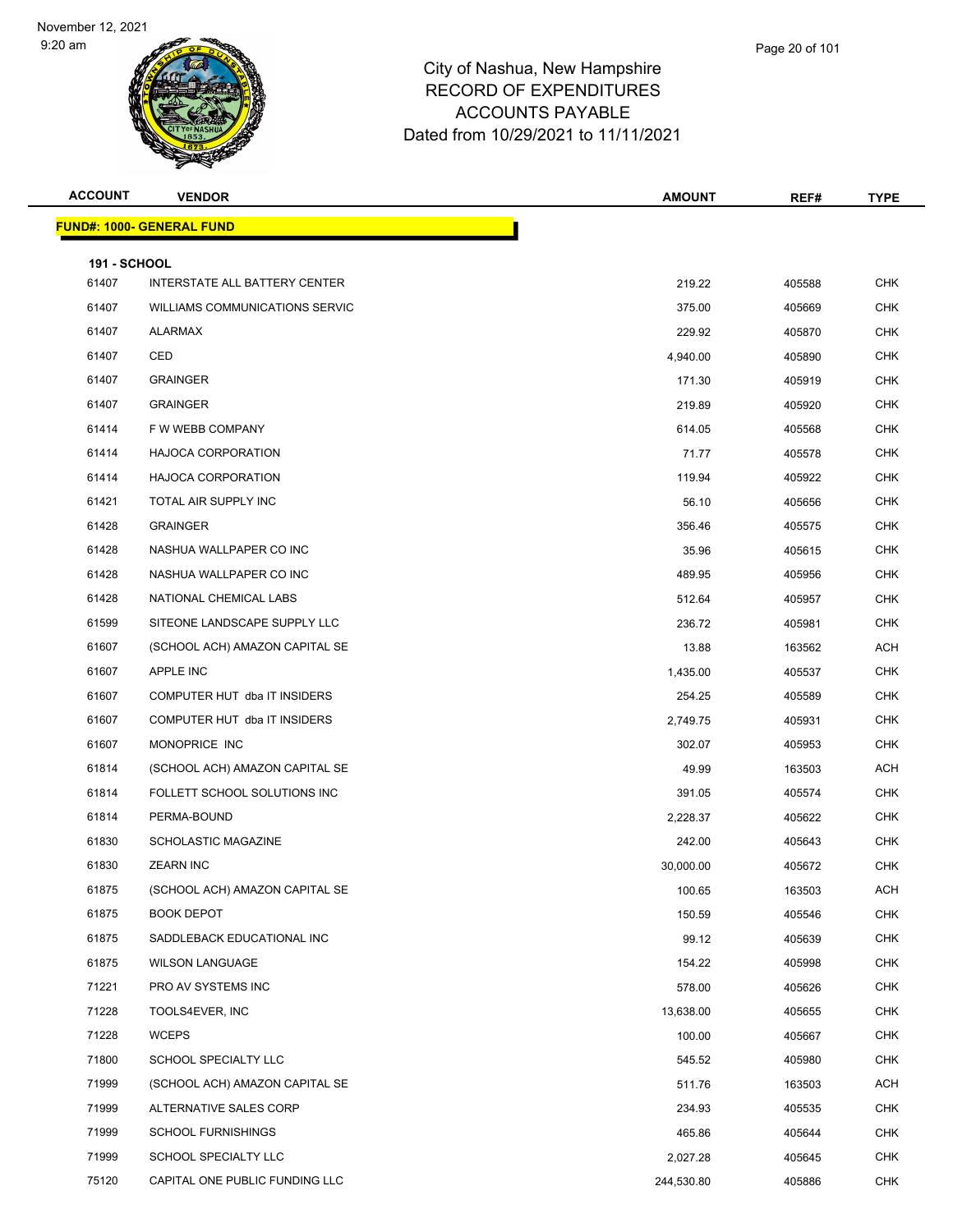| November 12, 2021<br>$9:20$ am |                                                               | City of Nashua, New Hampshire<br><b>RECORD OF EXPENDITURES</b><br><b>ACCOUNTS PAYABLE</b><br>Dated from 10/29/2021 to 11/11/2021 |               |                | Page 21 of 101 |             |
|--------------------------------|---------------------------------------------------------------|----------------------------------------------------------------------------------------------------------------------------------|---------------|----------------|----------------|-------------|
| <b>ACCOUNT</b>                 | <b>VENDOR</b>                                                 |                                                                                                                                  |               | <b>AMOUNT</b>  | REF#           | <b>TYPE</b> |
|                                | <b>FUND#: 1000- GENERAL FUND</b>                              |                                                                                                                                  |               |                |                |             |
| 191 - SCHOOL<br>75220          | CAPITAL ONE PUBLIC FUNDING LLC                                |                                                                                                                                  |               | 210,162.14     | 405886         | <b>CHK</b>  |
|                                | <b>TOTAL 191 - SCHOOL</b>                                     |                                                                                                                                  |               | \$1,299,080.31 |                |             |
|                                | <b>TOTAL FUND 1000 - GENERAL FUND</b>                         |                                                                                                                                  |               | \$5,597,547.22 |                |             |
|                                | <b>FUND#: 1001- GF-CAPITAL IMPROVEMENTS</b>                   |                                                                                                                                  |               |                |                |             |
| 81100                          | <b>160 - PW-ADMIN &amp; ENGINEERING</b><br>FUSS & O'NEILL INC |                                                                                                                                  | 2052.60.18.30 | 2,219.49       | 405458         | <b>CHK</b>  |
|                                | <b>TOTAL 160 - PW-ADMIN &amp; ENGINEERING</b>                 |                                                                                                                                  |               | \$2,219.49     |                |             |
| 161 - STREETS<br>81100         | <b>BROX INDUSTRIES INC</b>                                    |                                                                                                                                  | 1071.77.20.30 | 1,015.23       | 163473         | <b>ACH</b>  |
| 81100                          | HUDSON QUARRY CORP                                            |                                                                                                                                  | 1071.77.20.30 | 84.64          | 405805         | CHK         |
| 81100                          | SITEONE LANDSCAPE SUPPLY LLC                                  |                                                                                                                                  | 1071.77.20.30 | 718.75         | 405843         | <b>CHK</b>  |
|                                | <b>TOTAL 161 - STREETS</b>                                    |                                                                                                                                  |               | \$1,818.62     |                |             |
| 191 - SCHOOL<br>81100          | ALLIED UNIVERSAL TECHNOLOGY                                   |                                                                                                                                  | 1075.91.21.30 | 64,637.39      | 405534         | <b>CHK</b>  |
|                                | <b>TOTAL 191 - SCHOOL</b>                                     |                                                                                                                                  |               | \$64,637.39    |                |             |
|                                | TOTAL FUND 1001 - GF-CAPITAL IMPROVEMENTS                     |                                                                                                                                  |               | \$68,675.50    |                |             |
|                                | <b>FUND#: 1010- GENERAL FUND PY ESCROWS</b>                   |                                                                                                                                  |               |                |                |             |
| 54487                          | <b>166 - PARKING LOTS</b><br>UNITED AG & TURF NE              |                                                                                                                                  |               | 600.00         | 405519         | <b>CHK</b>  |
|                                | <b>TOTAL 166 - PARKING LOTS</b>                               |                                                                                                                                  |               | \$600.00       |                |             |
| 54487                          | <b>172 - COMMUNITY HEALTH</b><br>AMERICAN AUTOMOTIVE          |                                                                                                                                  |               | 500.00         | 163538         | ACH         |
|                                | <b>TOTAL 172 - COMMUNITY HEALTH</b>                           |                                                                                                                                  |               | \$500.00       |                |             |
|                                |                                                               |                                                                                                                                  |               |                |                |             |
| <b>191 - SCHOOL</b><br>81200   | <b>REXEL USA INC</b>                                          |                                                                                                                                  | 1075.91.21.30 | 4.06           | 163506         | <b>ACH</b>  |
| 81200                          | M & M ELECTRICAL SUPPLY CO INC                                |                                                                                                                                  | 1075.91.21.30 | 31.68          | 163564         | <b>ACH</b>  |
|                                | <b>REXEL USA INC</b>                                          |                                                                                                                                  | 1075.91.21.30 | 890.25         |                | <b>ACH</b>  |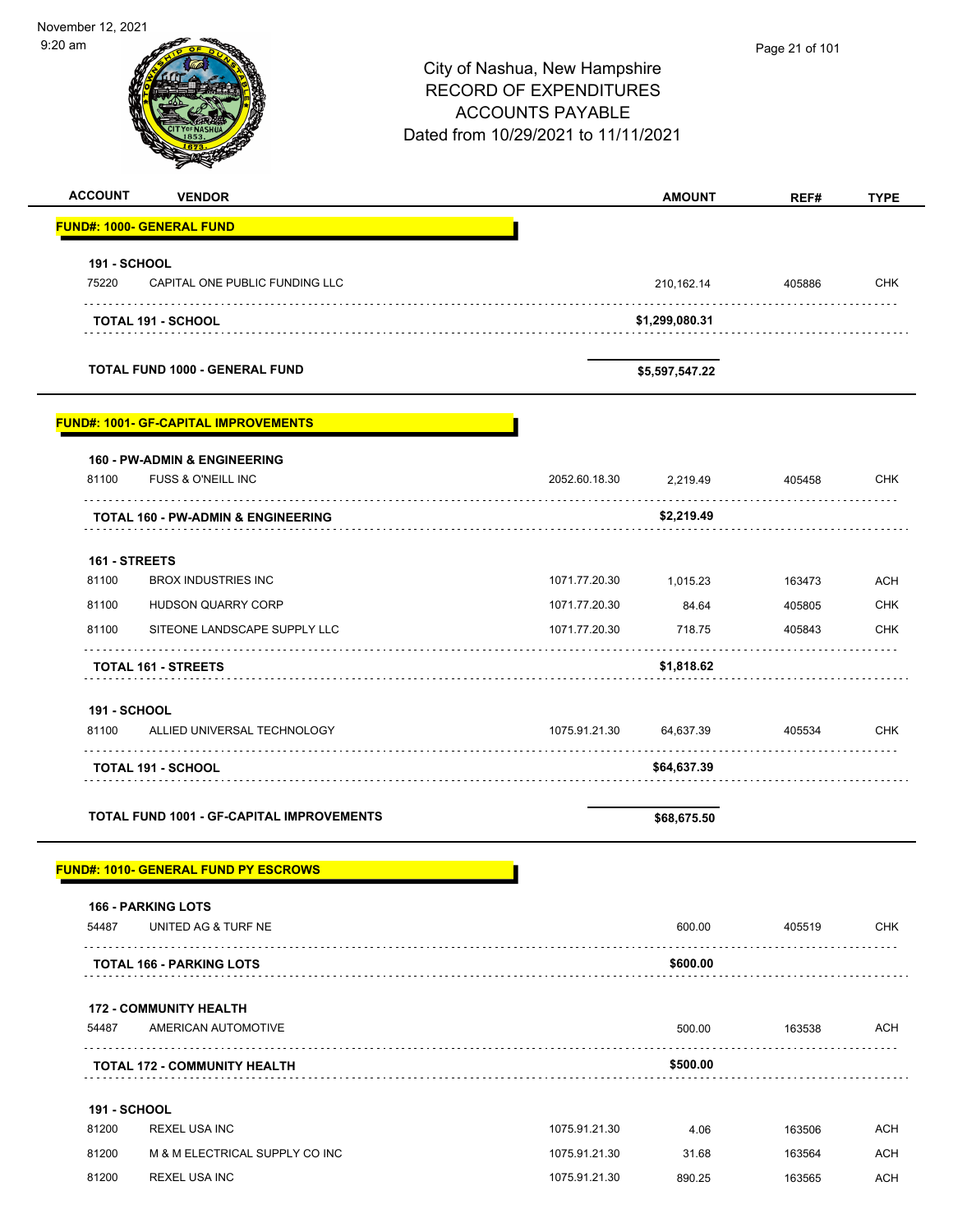| <b>ACCOUNT</b> | <b>VENDOR</b> | <b>AMOUNT</b>                                                                                                                    | REF#           | <b>TYPE</b> |
|----------------|---------------|----------------------------------------------------------------------------------------------------------------------------------|----------------|-------------|
|                |               | City of Nashua, New Hampshire<br><b>RECORD OF EXPENDITURES</b><br><b>ACCOUNTS PAYABLE</b><br>Dated from 10/29/2021 to 11/11/2021 |                |             |
| am             |               |                                                                                                                                  | Page 22 of 101 |             |

|                     | <b>FUND#: 1010- GENERAL FUND PY ESCROWS</b> |               |            |        |            |
|---------------------|---------------------------------------------|---------------|------------|--------|------------|
| <b>191 - SCHOOL</b> |                                             |               |            |        |            |
| 81200               | F W WEBB COMPANY                            | 1075.91.21.30 | 126.21     | 405568 | <b>CHK</b> |
| 81200               | HOME DEPOT CREDIT SERV                      | 1075.91.21.30 | 42.97      | 405585 | <b>CHK</b> |
| 81200               | NASHUA WALLPAPER CO INC                     | 1075.91.21.30 | 557.90     | 405615 | <b>CHK</b> |
| 81200               | NASHUA WALLPAPER CO INC                     | 1075.91.21.30 | 157.44     | 405956 | <b>CHK</b> |
|                     | <b>TOTAL 191 - SCHOOL</b>                   |               | \$1,810.51 |        |            |

**TOTAL FUND 1010 - GENERAL FUND PY ESCROWS \$2,910.51** 

#### **FUND#: 1020- GENERAL FUND-PY ENCUMBRANCES**

|              | <b>TOTAL 150 - POLICE</b>             | \$7,160.51 |        |            |
|--------------|---------------------------------------|------------|--------|------------|
| 61185        | CRIME SCENE SUPPLY INC                | 161.57     | 405775 | <b>CHK</b> |
| 61121        | ATLANTIC TACTICAL INC                 | 113.98     | 405757 | <b>CHK</b> |
| 61121        | <b>EAGLE POINT GUN</b>                | 5,754.75   | 405451 | <b>CHK</b> |
| 61110        | <b>HIGH SPEED GEAR</b>                | 195.21     | 405799 | <b>CHK</b> |
| 61110        | <b>EAST COAST EMERGENCY OUTFITTER</b> | 935.00     | 405452 | <b>CHK</b> |
| 150 - POLICE |                                       |            |        |            |

|  |  | <b>160 - PW-ADMIN &amp; ENGINEERING</b> |
|--|--|-----------------------------------------|
|--|--|-----------------------------------------|

| 53107 | <b>HKT ARCHITECTS INC</b>                     | 2076.60.20.30 | 8.975.56   | 405801 | CHK |
|-------|-----------------------------------------------|---------------|------------|--------|-----|
|       |                                               |               |            |        |     |
|       | <b>TOTAL 160 - PW-ADMIN &amp; ENGINEERING</b> |               | \$8.975.56 |        |     |

#### **161 - STREETS**

| <b>TOTAL 161 - STREETS</b> |                       | \$3,600.00 |        |     |
|----------------------------|-----------------------|------------|--------|-----|
| 61556                      | OCEAN STATE SIGNAL CO | 2.500.00   | 405493 | CHK |
| 54600                      | ELITE HYDRAULICS LLC  | 1.100.00   | 163476 | ACH |

#### **181 - COMMUNITY DEVELOPMENT**

| 53142 | IRONWOOD DESIGN GROUP LLC                | 14.121.00   | 405470 | <b>CHK</b> |
|-------|------------------------------------------|-------------|--------|------------|
|       | <b>TOTAL 181 - COMMUNITY DEVELOPMENT</b> | \$14.121.00 |        |            |

# **191 - SCHOOL** 53628 RELIABLE IT 625.00 405529 CHK 54243 AIREX FILTER CORPORATION 71.63 405532 CHK 61135 PAXTON PATTERSON 720.00 405964 CHK 71999 PRO AV SYSTEMS INC 1,775.32 405626 CHK 71999 STILL'S POWER EQUIPMENT 206.98 405650 CHK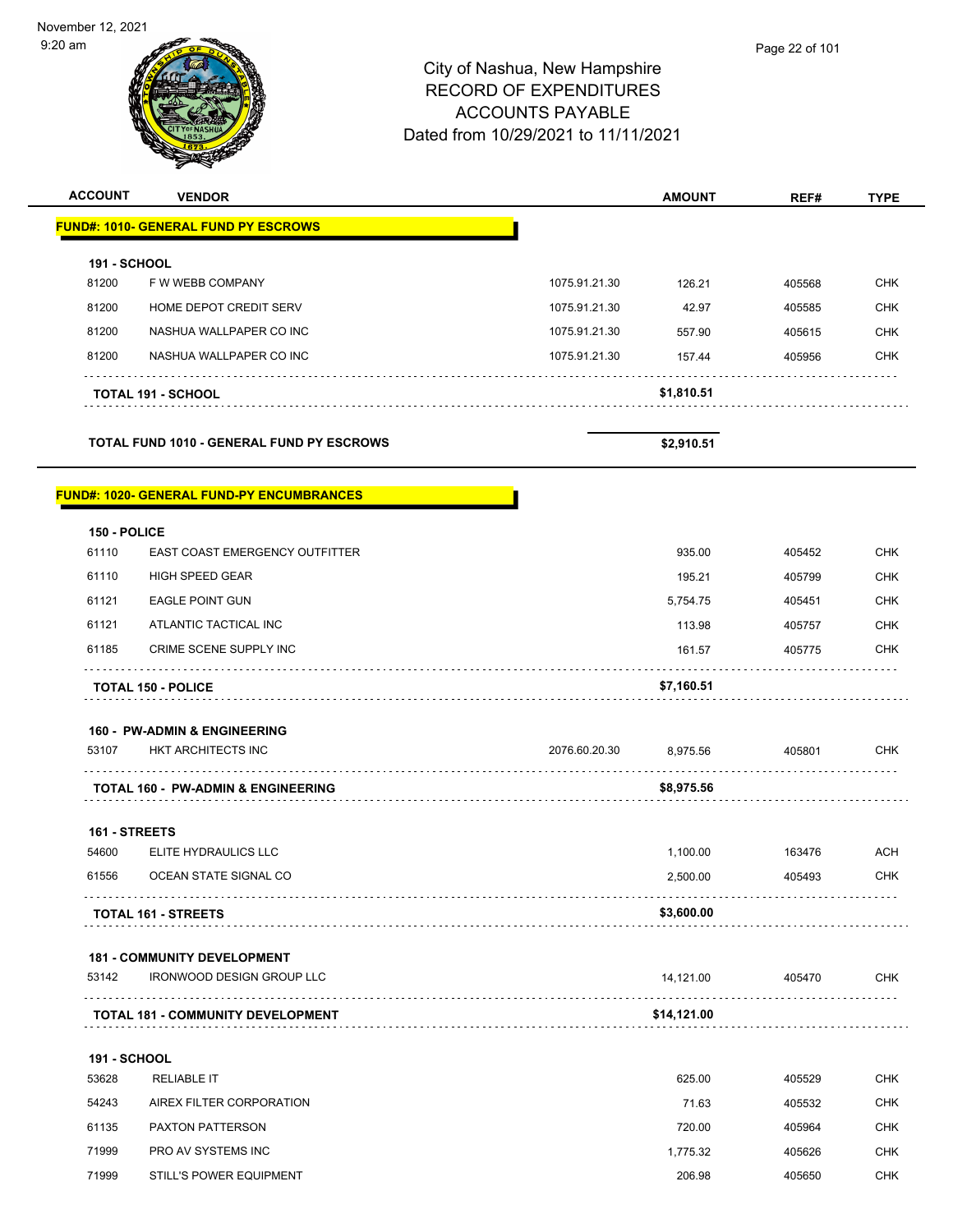| November 12, 2021<br>$9:20$ am |                                                       | City of Nashua, New Hampshire<br><b>RECORD OF EXPENDITURES</b><br><b>ACCOUNTS PAYABLE</b><br>Dated from 10/29/2021 to 11/11/2021 | Page 23 of 101 |        |             |
|--------------------------------|-------------------------------------------------------|----------------------------------------------------------------------------------------------------------------------------------|----------------|--------|-------------|
| <b>ACCOUNT</b>                 | <b>VENDOR</b>                                         |                                                                                                                                  | <b>AMOUNT</b>  | REF#   | <b>TYPE</b> |
|                                | <b>FUND#: 1020- GENERAL FUND-PY ENCUMBRANCES</b>      |                                                                                                                                  |                |        |             |
|                                | <b>TOTAL 191 - SCHOOL</b>                             |                                                                                                                                  | \$3,398.93     |        |             |
|                                |                                                       |                                                                                                                                  |                |        |             |
|                                | <b>TOTAL FUND 1020 - GENERAL FUND-PY ENCUMBRANCES</b> |                                                                                                                                  | \$37,256.00    |        |             |
|                                | <b>FUND#: 2100- FOOD SERVICES FUND</b>                |                                                                                                                                  |                |        |             |
| 55307                          | LISA BORDELEAU                                        |                                                                                                                                  | 52.36          | 405882 | <b>CHK</b>  |
| 55307                          | PAMELA CORREA                                         |                                                                                                                                  | 60.22          | 405895 | <b>CHK</b>  |
| 55307                          | <b>KAREN GUSTIN</b>                                   |                                                                                                                                  | 39.48          | 405921 | <b>CHK</b>  |
| 55307                          | PAULE RALPH                                           |                                                                                                                                  | 46.76          | 405972 | <b>CHK</b>  |
| 55307                          | <b>ODETTE SLOSEK</b>                                  |                                                                                                                                  | 103.32         | 405982 | <b>CHK</b>  |
| 55400                          | SHEILA COTE                                           |                                                                                                                                  | 80.00          | 405896 | <b>CHK</b>  |
| 55400                          | <b>DAHLIA DAIGLE</b>                                  |                                                                                                                                  | 118.00         | 405900 | <b>CHK</b>  |
| 55400                          | DEANA KEHOE                                           |                                                                                                                                  | 80.00          | 405935 | <b>CHK</b>  |
| 55400                          | <b>SUSAN KNAPP</b>                                    |                                                                                                                                  | 80.00          | 405936 | <b>CHK</b>  |
| 55400                          | <b>LORETTA BANOW</b>                                  |                                                                                                                                  | 100.00         | 405940 | <b>CHK</b>  |
| 55400                          | PAULE RALPH                                           |                                                                                                                                  | 80.00          | 405972 | <b>CHK</b>  |
| 55400                          | <b>JOAN SWINDELL</b>                                  |                                                                                                                                  | 80.00          | 405985 | <b>CHK</b>  |
| 61214                          | BELLAVANCE BEVERAGE CO INC                            |                                                                                                                                  | 933.50         | 405875 | <b>CHK</b>  |
| 61214                          | <b>BIMBO BAKERIES USA</b>                             |                                                                                                                                  | 1,753.86       | 405878 | <b>CHK</b>  |
| 61214                          | COCA COLA BOTTLING CO                                 |                                                                                                                                  | 437.46         | 405894 | <b>CHK</b>  |
| 61214                          | DEAN FOODS COMPANY                                    |                                                                                                                                  | 12,730.69      | 405901 | CHK         |
| 61214                          | GILLS PIZZA CO                                        |                                                                                                                                  | 10,595.80      | 405916 | <b>CHK</b>  |
| 61214                          | HERSHEY'S ICE CREAM                                   |                                                                                                                                  | 338.56         | 405926 | CHK         |
| 61214                          | M SAUNDERS INC                                        |                                                                                                                                  | 5,596.66       | 405941 | <b>CHK</b>  |
| 61214                          | NORTHCENTER FOODS                                     |                                                                                                                                  | 69,644.48      | 405960 | <b>CHK</b>  |
| 61299                          | WB MASON CO INC                                       |                                                                                                                                  | 1,041.02       | 405994 | CHK         |
|                                | <b>TOTAL FUND 2100 - FOOD SERVICES FUND</b>           |                                                                                                                                  | \$103,992.17   |        |             |
|                                | <b>FUND#: 2201- DRIVERS EDUCATION FUND</b>            |                                                                                                                                  |                |        |             |
| 55300                          | AMERICAN DRIVER & TRAFFIC SAFE                        |                                                                                                                                  | 50.00          | 405536 | <b>CHK</b>  |
|                                | <b>TOTAL FUND 2201 - DRIVERS EDUCATION FUND</b>       |                                                                                                                                  | \$50.00        |        |             |
|                                | <b>FUND#: 2212- ATHLETICS REVENUE FUND</b>            |                                                                                                                                  |                |        |             |
| 61299                          | <b>ALLISON LYNN</b>                                   |                                                                                                                                  | 11.97          | 405603 | <b>CHK</b>  |
|                                | <b>TOTAL FUND 2212 - ATHLETICS REVENUE FUND</b>       |                                                                                                                                  | \$11.97        |        |             |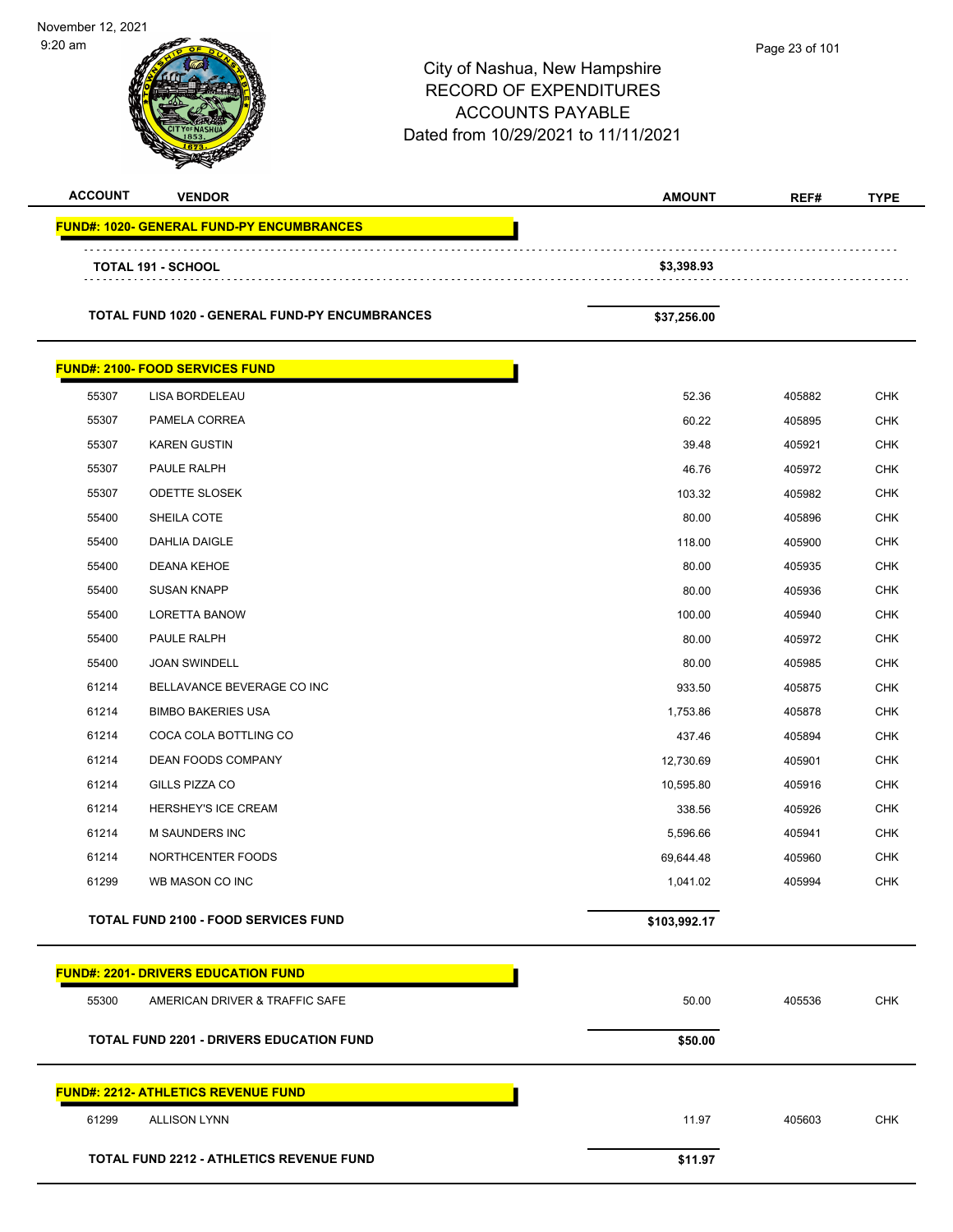November 12, 2021 9:20 am

| <b>ACCOUNT</b>               | <b>VENDOR</b>                                          | <b>AMOUNT</b>         | REF#   | <b>TYPE</b> |
|------------------------------|--------------------------------------------------------|-----------------------|--------|-------------|
|                              | <b>FUND#: 2222- AFTER SCHOOL PROGRAM</b>               |                       |        |             |
| 61299                        | DEAN FOODS COMPANY                                     | 55.51                 | 405901 | <b>CHK</b>  |
|                              | TOTAL FUND 2222 - AFTER SCHOOL PROGRAM                 |                       |        |             |
|                              |                                                        | \$55.51               |        |             |
| <b>FUND#: 2252- DAY CARE</b> |                                                        |                       |        |             |
| 61135                        | HOME DEPOT CREDIT SERVICES                             | 449.00                | 405584 | <b>CHK</b>  |
| 61135                        | MARKET BASKET ACCT 2589096                             | 56.03                 | 405605 | <b>CHK</b>  |
| 61135                        | WB MASON CO INC                                        | 55.23                 | 405666 | <b>CHK</b>  |
| 61135                        | WB MASON CO INC                                        | 12.99                 | 405994 | <b>CHK</b>  |
|                              | <b>TOTAL FUND 2252 - DAY CARE</b>                      | \$573.25              |        |             |
|                              | <b>FUND#: 2503- PARKS &amp; REC PROGRAMS FUND</b>      |                       |        |             |
| 55658                        | PETTY CASH                                             | 65.00                 | 405399 | <b>CHK</b>  |
|                              | <b>TOTAL FUND 2503 - PARKS &amp; REC PROGRAMS FUND</b> | \$65.00               |        |             |
|                              | <b>FUND#: 2505- PEG ACCESS CHANNELS FUND</b>           |                       |        |             |
| 54141                        | PENNICHUCK WATER WORKS INC                             | 37.61                 | 405736 | <b>CHK</b>  |
| 55699                        | COMMUNITY MEDIA SERVICES GRP L                         | 11,500.00             | 163474 | <b>ACH</b>  |
| 55699                        | JP PEST SERVICES LLC                                   | 74.24                 | 163549 | <b>ACH</b>  |
| 55699                        | <b>COMCAST</b>                                         | 10.40                 | 405402 | <b>CHK</b>  |
| 61299                        | <b>ACCESS AV</b>                                       | 199.00                | 405746 | <b>CHK</b>  |
|                              | <b>TOTAL FUND 2505 - PEG ACCESS CHANNELS FUND</b>      | \$11,821.25           |        |             |
|                              | <b>FUND#: 2506- HUNT BLDG FACILITY RENTAL FUND</b>     |                       |        |             |
| 54100                        | <b>EVERSOURCE</b>                                      | 707.86                | 405405 | <b>CHK</b>  |
| 54114                        | <b>LIBERTY UTILITIES - NH</b>                          | 55.16                 | 405732 | <b>CHK</b>  |
| 54280                        | SOUTHERN NH PEST CONTROL                               | 53.00                 | 405844 | <b>CHK</b>  |
| 54487                        | J LAWRENCE HALL COMPANY LLC                            | 372.50                | 163548 | <b>ACH</b>  |
|                              | TOTAL FUND 2506 - HUNT BLDG FACILITY RENTAL FUND       | \$1,188.52            |        |             |
|                              | <b>FUND#: 3035- FEMA DISASTER ASSIST GRANTS</b>        |                       |        |             |
| 53452                        | LEDDY GROUP                                            | 20.1010.126<br>819.20 | 163485 | <b>ACH</b>  |
|                              | <b>TOTAL FUND 3035 - FEMA DISASTER ASSIST GRANTS</b>   | \$819.20              |        |             |
|                              |                                                        |                       |        |             |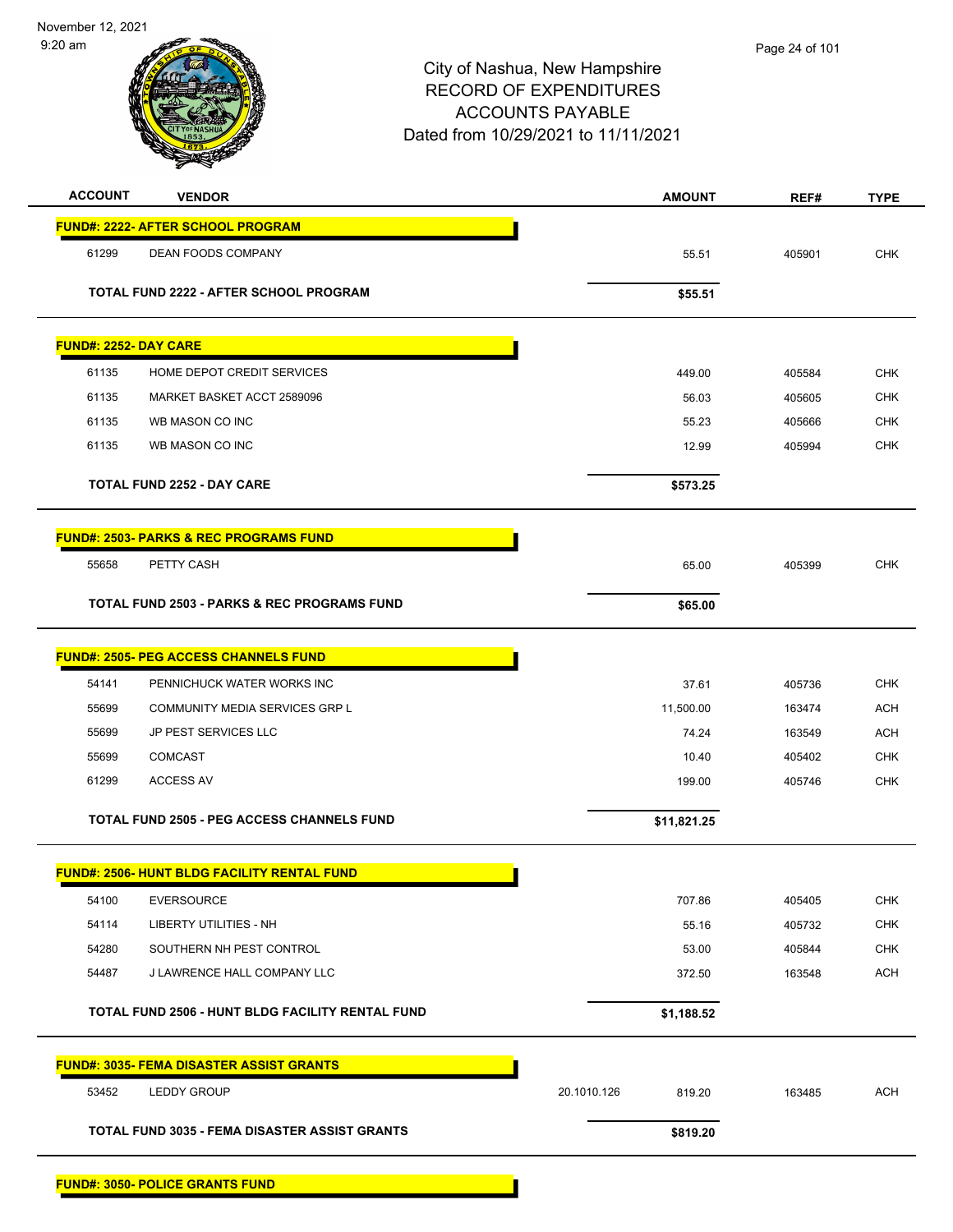November 12, 2021





| <b>ACCOUNT</b> | <b>VENDOR</b>                                           |                                  | <b>AMOUNT</b>   | REF#             | <b>TYPE</b>              |
|----------------|---------------------------------------------------------|----------------------------------|-----------------|------------------|--------------------------|
|                | <b>FUND#: 3050- POLICE GRANTS FUND</b>                  |                                  |                 |                  |                          |
| 71000          | LCEO LLC                                                | 50.1001.18.01                    | 1,012.50        | 405815           | <b>CHK</b>               |
| 71000          | LCEO LLC                                                | 50.1001.19.01                    | 467.50          | 405815           | <b>CHK</b>               |
|                |                                                         |                                  |                 |                  |                          |
|                | <b>TOTAL FUND 3050 - POLICE GRANTS FUND</b>             |                                  | \$1,480.00      |                  |                          |
|                | <b>FUND#: 3068- COMMUNITY SERVICES GRANTS FUND</b>      |                                  |                 |                  |                          |
| 55100          | <b>SPRINT</b>                                           | 71.1004.22.01                    | 75.98           | 405410           | <b>CHK</b>               |
| 55100          | VERIZON - 342053899-005                                 | 71.1004.22.01                    | 242.65          | 405742           | <b>CHK</b>               |
| 55118          | <b>SPRINT</b>                                           | 71.1005.22.01                    | 384.62          | 405410           | <b>CHK</b>               |
| 55118          | <b>SPRINT</b>                                           | 71.1099.21.01                    | 62.30           | 405410           | <b>CHK</b>               |
| 55300          | LISA VASQUEZ                                            | 71.1004.22.02                    | 62.54           | 405858           | <b>CHK</b>               |
| 55300          | ABIMANA NGIRA                                           | 71.1099.21.01                    | 103.71          | 405711           | <b>CHK</b>               |
| 55699          | <b>HARBOR HOMES INC</b>                                 | 71.1006.20.02                    | 730.00          | 405464           | <b>CHK</b>               |
| 55699          | <b>HARBOR HOMES INC</b>                                 | 71.1006.21.01                    | 8,981.00        | 405464           | <b>CHK</b>               |
| 55810          | <b>HARBOR HOMES INC</b>                                 | 71.1006.21.01                    | 33,009.00       | 405464           | <b>CHK</b>               |
| 61830          | NICOLE CHUTE                                            | 71.1004.22.04                    | 144.00          | 405827           | <b>CHK</b>               |
| 68235          | <b>HARBOR HOMES INC</b>                                 | 71.1006.20.02                    | 51.00           | 405464           | <b>CHK</b>               |
| 68235          | <b>HARBOR HOMES INC</b>                                 | 71.1006.21.01                    | 2,939.00        | 405464           | <b>CHK</b>               |
|                | <b>TOTAL FUND 3068 - COMMUNITY SERVICES GRANTS FUND</b> |                                  | \$46,785.80     |                  |                          |
|                | <b>FUND#: 3070- COMMUNITY HEALTH GRANTS FUND</b>        |                                  |                 |                  |                          |
| 53628          | ALEXANDER GRANOK MD                                     | 72.1009.22.02                    | 900.00          | 405794           | <b>CHK</b>               |
| 61100          | AMAZON CAPITAL SERV (CITY ACH)                          | 72.1003.22.01                    | 64.24           | 163470           | <b>ACH</b>               |
| 61100          | AMAZON CAPITAL SERV (CITY ACH)                          | 72.1009.22.02                    | 90.09           | 163470           | <b>ACH</b>               |
| 61250          | <b>HIPPOPRESS LLC</b>                                   | 72.1003.22.01                    | 250.00          | 405466           | <b>CHK</b>               |
| 61250          | OUTFRONT MEDIA LLC                                      | 72.1009.22.02                    | 1,400.00        | 163497           | <b>ACH</b>               |
|                |                                                         |                                  |                 |                  |                          |
|                | TOTAL FUND 3070 - COMMUNITY HEALTH GRANTS FUND          |                                  | \$2,704.33      |                  |                          |
|                | <b>FUND#: 3080- COMMUNITY DEVELOPMENT GRANTS</b>        |                                  |                 |                  |                          |
| 54285          | SOLITUDE LAKE MANAGEMENT LLC                            | 2136.81.21.01                    | 1,400.00        | 405512           | <b>CHK</b>               |
|                | TOTAL FUND 3080 - COMMUNITY DEVELOPMENT GRANTS          |                                  | \$1,400.00      |                  |                          |
|                |                                                         |                                  |                 |                  |                          |
|                | <b>FUND#: 3090- URBAN PROGRAM GRANTS FUND</b>           |                                  |                 |                  |                          |
| 55307          | LAWRENCE PHILLIPS JR                                    | 1092.20.10.20                    | 278.88          | 163498           | <b>ACH</b>               |
| 55307<br>55307 | DAVID SULLIVAN<br>MICHAEL JUNGERS                       | 1092.20.10.20                    | 558.88          | 405401           | <b>CHK</b>               |
| 55614          | HILLSBOROUGH COUNTY REGISTRY                            | 8400.22.50.500<br>8400.22.10.100 | 167.44<br>58.12 | 405813<br>405800 | <b>CHK</b><br><b>CHK</b> |
|                |                                                         |                                  |                 |                  |                          |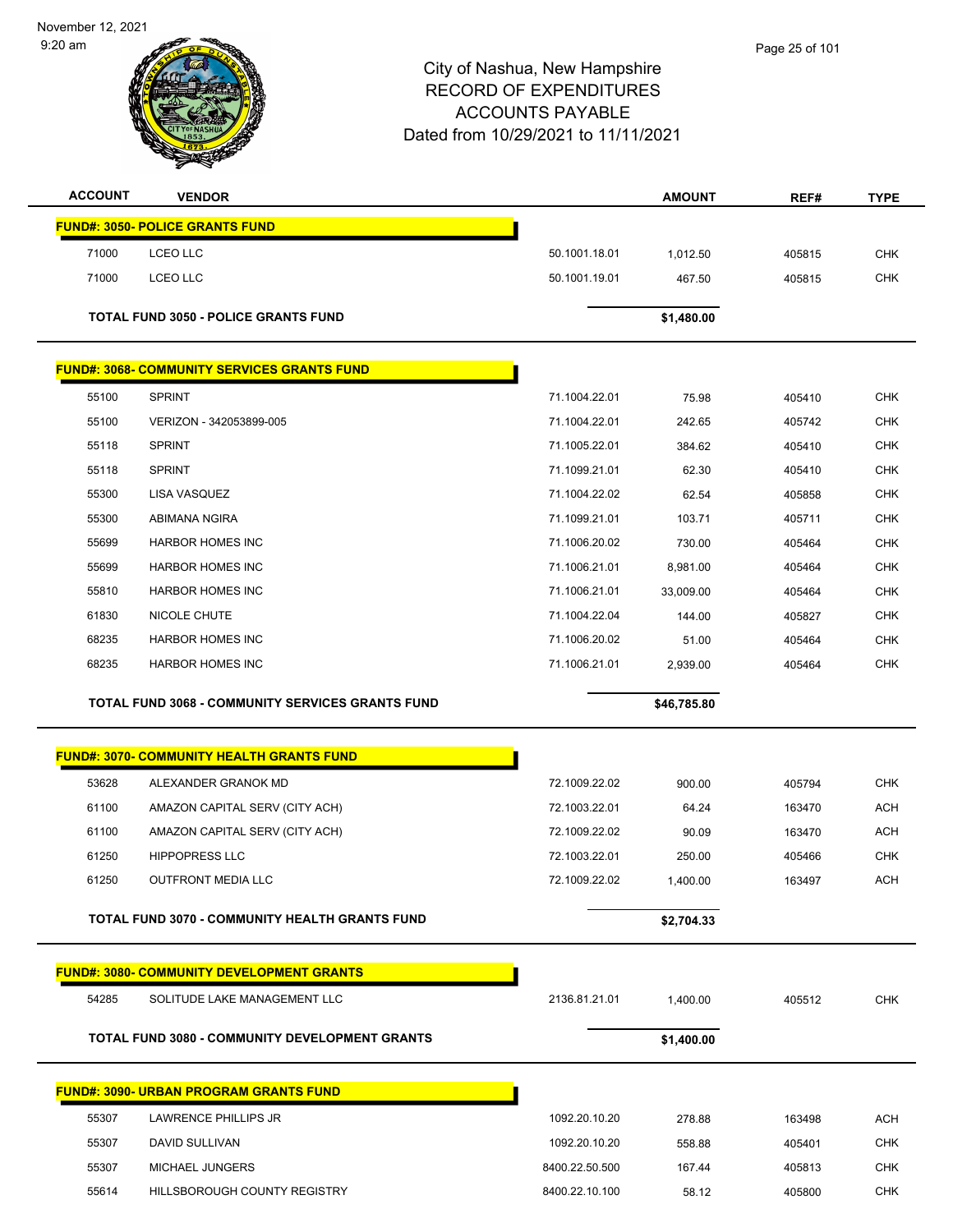

| <b>ACCOUNT</b> | <b>VENDOR</b>                                  |                | <b>AMOUNT</b> | REF#   | <b>TYPE</b> |
|----------------|------------------------------------------------|----------------|---------------|--------|-------------|
|                | <u> FUND#: 3090- URBAN PROGRAM GRANTS FUND</u> |                |               |        |             |
| 68345          | <b>MATT CHARBONNEAU</b>                        | 1092.20.10.50  | 3,600.00      | 405818 | <b>CHK</b>  |
| 69050          | AMTAV CONSTRUCTION SERVICES                    | 8430.20.10.100 | 34,455.69     | 405427 | <b>CHK</b>  |
| 69050          | <b>REBELFIT NH</b>                             | 8430.20.10.100 | 14,100.00     | 405501 | <b>CHK</b>  |
| 69075          | ADULT LEARNING CENTER                          | 8400.22.30.305 | 6,250.00      | 405747 | <b>CHK</b>  |
| 69075          | GIRLS INC OF NEW HAMPSHIRE                     | 8400.22.30.308 | 3,729.98      | 405790 | <b>CHK</b>  |
|                | TOTAL FUND 3090 - URBAN PROGRAM GRANTS FUND    |                | \$63,198.99   |        |             |
|                | <u> FUND#: 3120- TRANSIT GRANTS FUND</u>       |                |               |        |             |
| 53125          | <b>GREENMAN-PEDERSEN INC</b>                   | 5339.19.90.02  | 26,392.39     | 405795 | <b>CHK</b>  |
| 54100          | <b>EVERSOURCE</b>                              | 5307.22.10.19  | 177.18        | 405405 | <b>CHK</b>  |
| 54114          | <b>SPRAGUE RESOURCES LP</b>                    | 5307.22.10.18  | 16.95         | 405845 | <b>CHK</b>  |
| 54114          | <b>LIBERTY UTILITIES - NH</b>                  | 5307.22.10.19  | 55.16         | 405728 | CHK         |
| 54141          | PENNICHUCK WATER WORKS INC                     | 5307.22.10.17  | 137.88        | 405736 | <b>CHK</b>  |
| 54141          | PENNICHUCK WATER WORKS INC                     | 5307.22.10.18  | 272.36        | 405736 | <b>CHK</b>  |
| 54141          | PENNICHUCK WATER WORKS INC                     | 5307.22.10.19  | 37.30         | 405409 | <b>CHK</b>  |
| 54200          | BILLS WORLD CLASS CLEANING SER                 | 5307.22.40.20  | 1,300.00      | 405436 | <b>CHK</b>  |
| 54600          | <b>DGI TECHNOLOGIES</b>                        | 5307.22.40.55  | 200.00        | 405449 | CHK         |
| 55100          | VERIZON WIRELESS-842008777                     | 5307.22.40.35  | 279.11        | 405415 | <b>CHK</b>  |
| 55100          | VERIZON WIRELESS-842008777                     | 5307.22.40.40  | 134.16        | 405415 | <b>CHK</b>  |
| 55109          | CONSOLIDATED COMMUNICATIONS                    | 5307.22.10.10  | 70.00         | 405404 | <b>CHK</b>  |
| 55118          | <b>SPRINT</b>                                  | 5307.22.10.10  | 45.89         | 405410 | <b>CHK</b>  |
| 55600          | <b>ALPHAGRAPHICS</b>                           | 5307.22.10.30  | 95.00         | 405752 | CHK         |
| 55690          | FIRST TRANSIT INC                              | 5307.22.10.10  | 45,666.00     | 163479 | <b>ACH</b>  |
| 55690          | <b>FIRST TRANSIT INC</b>                       | 5307.22.10.35  | 96,925.30     | 163479 | ACH         |
| 55690          | FIRST TRANSIT INC                              | 5307.22.10.40  | 29,980.49     | 163479 | <b>ACH</b>  |
| 55699          | <b>JP PEST SERVICES LLC</b>                    | 5307.22.40.20  | 67.00         | 163549 | <b>ACH</b>  |
| 55699          | BILLS WORLD CLASS CLEANING SER                 | 5307.22.40.20  | 520.00        | 405764 | <b>CHK</b>  |
| 61100          | WB MASON CO INC                                | 5307.22.10.30  | 147.52        | 405521 | <b>CHK</b>  |
| 61107          | CINTAS #016                                    | 5307.22.40.20  | 68.98         | 405443 | <b>CHK</b>  |
| 61107          | CINTAS #016                                    | 5307.22.40.20  | 68.98         | 405772 | <b>CHK</b>  |
| 61299          | SANEL NAPA                                     | 5307.22.10.30  | 93.78         | 405507 | <b>CHK</b>  |
| 61299          | HOME DEPOT CREDIT SERVICE 3065                 | 5307.22.40.50  | 41.58         | 405467 | <b>CHK</b>  |
| 61299          | SANEL NAPA                                     | 5307.22.40.50  | (7.92)        | 405507 | <b>CHK</b>  |
| 61300          | <b>CITY OF NASHUA</b>                          | 5307.22.10.10  | 60.34         | 405701 | <b>CHK</b>  |
| 61300          | <b>CITY OF NASHUA</b>                          | 5307.22.10.30  | 3,845.10      | 405701 | <b>CHK</b>  |
| 61615          | AMAZON CAPITAL SERV (CITY ACH)                 | 5307.22.10.30  | 29.89         | 163537 | <b>ACH</b>  |
| 61615          | VERIZON WIRELESS-842008777                     | 5307.22.10.30  | 999.90        | 405415 | <b>CHK</b>  |
| 61709          | PETRO-CANANDA AMERICA                          | 5307.22.10.30  | 2,639.91      | 405497 | <b>CHK</b>  |
|                |                                                |                |               |        |             |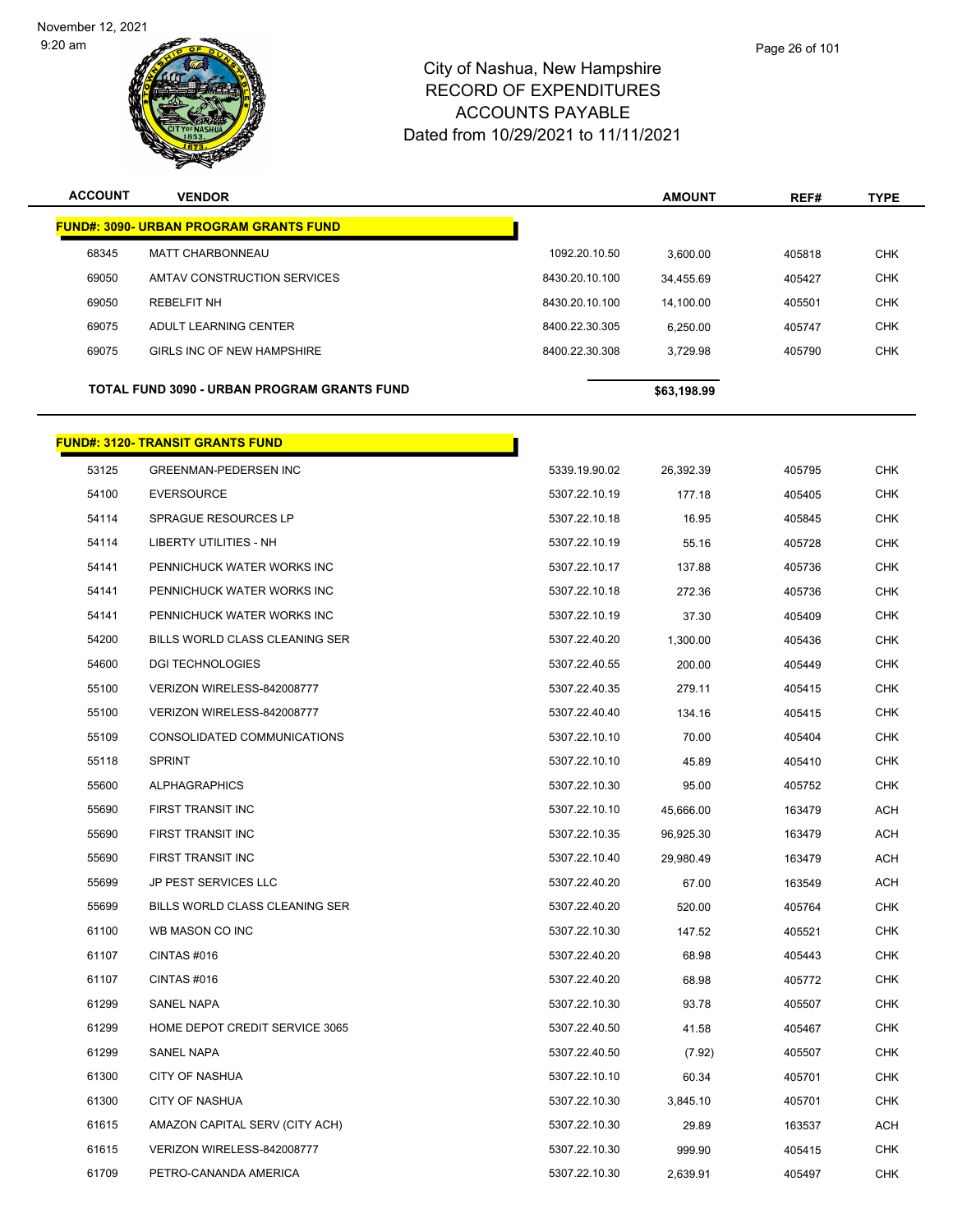



| <b>ACCOUNT</b> | <b>VENDOR</b>                                               |                 | <b>AMOUNT</b> | REF#   | TYPE       |
|----------------|-------------------------------------------------------------|-----------------|---------------|--------|------------|
|                | <b>FUND#: 3120- TRANSIT GRANTS FUND</b>                     |                 |               |        |            |
| 61799          | <b>GILLIG LLC</b>                                           | 5307.22.40.35   | 2,941.00      | 405460 | <b>CHK</b> |
| 61799          | <b>SANEL NAPA</b>                                           | 5307.22.40.35   | 322.71        | 405507 | <b>CHK</b> |
| 61799          | <b>CUMMINS SALES AND SERVICE</b>                            | 5307.22.40.35   | 315.09        | 405776 | <b>CHK</b> |
| 61799          | <b>GILLIG LLC</b>                                           | 5307.22.40.35   | 512.70        | 405789 | <b>CHK</b> |
| 61799          | HUDSON BUS SALES LLC                                        | 5307.22.40.40   | 90.99         | 405469 | <b>CHK</b> |
| 61799          | SANEL NAPA                                                  | 5307.22.40.40   | 149.30        | 405507 | <b>CHK</b> |
| 61799          | NEW ENGLAND KENWORTH                                        | 5307.22.40.45   | 876.48        | 405488 | <b>CHK</b> |
| 61799          | <b>SANEL NAPA</b>                                           | 5307.22.40.50   | 15.47         | 405507 | <b>CHK</b> |
|                | <b>TOTAL FUND 3120 - TRANSIT GRANTS FUND</b>                |                 | \$215,583.97  |        |            |
|                | <b>FUND#: 3200- PARKS &amp; RECREATION GRANTS FUND</b>      |                 |               |        |            |
| 61299          | <b>SUSAN BIELAWSKI</b>                                      | 77.1003.20.01   | 8.58          | 405394 | <b>CHK</b> |
| 61299          | <b>SAM'S CLUB</b>                                           | 77.1003.20.01   | 199.14        | 405504 | <b>CHK</b> |
|                | <b>TOTAL FUND 3200 - PARKS &amp; RECREATION GRANTS FUND</b> |                 | \$207.72      |        |            |
|                | <b>FUND#: 3800- SCHOOL GRANTS FUND</b>                      |                 |               |        |            |
| 53600          | <b>LISA BERRY</b>                                           | 91.35020.411500 | 1,000.00      | 405876 | <b>CHK</b> |
| 53600          | <b>BRADLEY BITTMAN</b>                                      | 91.35020.411500 | 1,000.00      | 405880 | <b>CHK</b> |
| 53600          | <b>ALMA CARROLL</b>                                         | 91.35020.411500 | 1,000.00      | 405887 | <b>CHK</b> |
| 53600          | PETER CHAMPAGNE                                             | 91.35020.411500 | 1,000.00      | 405891 | <b>CHK</b> |
| 53600          | <b>KAREN CRIVAC</b>                                         | 91.35020.411500 | 2,000.00      | 405897 | CHK        |
| 53600          | LINDA ANN FLETCHER                                          | 91.35020.411500 | 1,000.00      | 405911 | <b>CHK</b> |
| 53600          | DANIEL GIOFFRE                                              | 91.35020.411500 | 1,000.00      | 405918 | <b>CHK</b> |
| 53600          | ROBERT J HAWKING                                            | 91.35020.411500 | 1,000.00      | 405924 | <b>CHK</b> |
| 53600          | <b>THOMAS INDELICATO</b>                                    | 91.35020.411500 | 2.000.00      | 405929 | <b>CHK</b> |
| 53600          | <b>LYNDSEY LACKNER</b>                                      | 91.35020.411500 | 1,000.00      | 405938 | <b>CHK</b> |
| 53600          | <b>THOMAS A MOSES</b>                                       | 91.35020.411500 | 1,000.00      | 405954 | <b>CHK</b> |
| 53600          | PAUL ROUSSEAU                                               | 91.35020.411500 | 1,000.00      | 405975 | <b>CHK</b> |
| 53600          | <b>JOHN TRISCIANI</b>                                       | 91.35020.411500 | 1,000.00      | 405990 | <b>CHK</b> |
| 53600          | <b>JANE WIELGOSZINSKI</b>                                   | 91.35020.411500 | 1,000.00      | 405996 | <b>CHK</b> |
| 53600          | MICHAELA ZEBRAK                                             | 91.35020.411500 | 1.000.00      | 406000 | <b>CHK</b> |
| 53614          | <b>BOOTHBY THERAPY SERVICES LLC</b>                         | 91.03959.022190 | 754.97        | 405547 | <b>CHK</b> |
| 53614          | <b>INTERIM HEALTH CARE</b>                                  | 91.39521.021210 | 1,280.00      | 405587 | <b>CHK</b> |
| 53614          | <b>INTERIM HEALTH CARE</b>                                  | 91.39521.021210 | 1,401.00      | 405930 | <b>CHK</b> |
| 53628          | MAXIM HEALTHCARE SERVICES INC                               | 91.03950.022190 | 2,677.32      | 405946 | <b>CHK</b> |
| 53628          | <b>STEVE BLUNT</b>                                          | 91.37622.232200 | 1,200.00      | 405545 | CHK        |
| 53628          | <b>BAYSTATE INTERPRETING</b>                                | 91.37720.991265 | 397.25        | 405542 | <b>CHK</b> |
| 53628          | THE CARROLL CENTER FOR THE BLI                              | 91.39521.021210 | 4,193.75      | 405888 | <b>CHK</b> |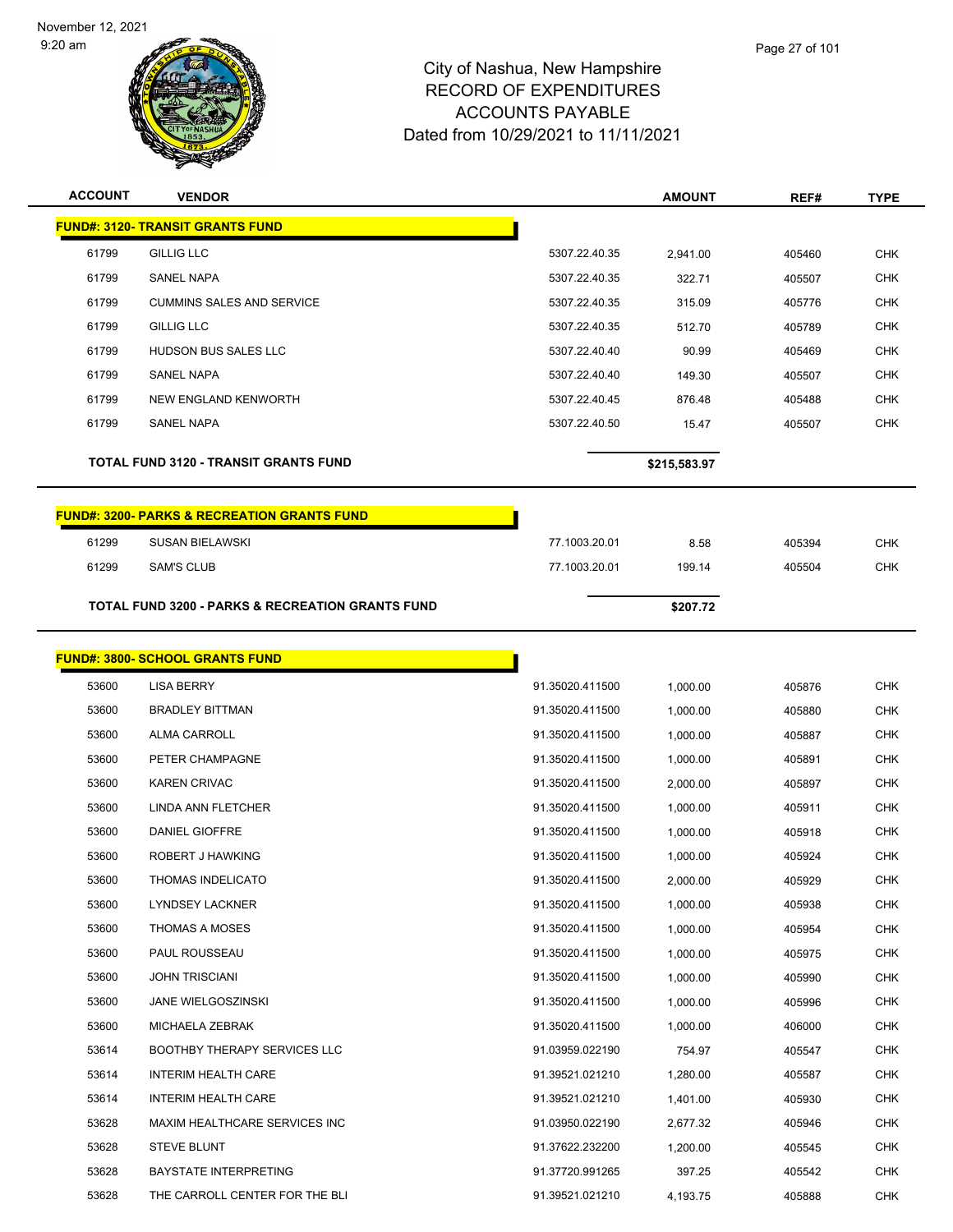

| <b>ACCOUNT</b> | <b>VENDOR</b>                           |                 | <b>AMOUNT</b> | REF#   | TYPE       |
|----------------|-----------------------------------------|-----------------|---------------|--------|------------|
|                | <u> FUND#: 3800- SCHOOL GRANTS FUND</u> |                 |               |        |            |
| 53628          | <b>BAYSTATE INTERPRETING</b>            | 91.39521.021241 | 157.50        | 405542 | <b>CHK</b> |
| 53628          | <b>BOOTHBY THERAPY SERVICES LLC</b>     | 91.39522.022190 | 1,765.03      | 405547 | <b>CHK</b> |
| 53628          | WHITE BIRCH EDUCATIONAL                 | 91.39522.022190 | 1,100.00      | 405668 | CHK        |
| 53628          | NORTHEAST REHABILITATION HOSP           | 91.39821.991210 | 433.50        | 405619 | <b>CHK</b> |
| 53999          | RECREATIONAL EDUCATION CTR              | 91.03950.021210 | 5,460.00      | 405629 | <b>CHK</b> |
| 55200          | TREASURER STATE OF NH                   | 91.39022.041300 | 720.00        | 405528 | CHK        |
| 55300          | LAURIE ROTHHAUS                         | 91.35322.991600 | 73.58         | 405974 | <b>CHK</b> |
| 55400          | <b>NHSAA</b>                            | 91.34921.992210 | 1,400.00      | 405618 | CHK        |
| 55400          | <b>CRYSTAL SEAGLE</b>                   | 91.39521.021210 | 160.00        | 405646 | <b>CHK</b> |
| 55690          | <b>CHADWICK EVANS</b>                   | 91.37622.991244 | 178.42        | 405567 | <b>CHK</b> |
| 55690          | <b>JERRY MARTIN</b>                     | 91.37622.991244 | 159.04        | 405606 | CHK        |
| 55690          | <b>APRIL ROSMUS</b>                     | 91.37622.991244 | 197.12        | 405636 | <b>CHK</b> |
| 55690          | <b>CHADWICK EVANS</b>                   | 91.37622.991244 | 37.96         | 405906 | CHK        |
| 55690          | AMANDA MCLANE                           | 91.37622.991244 | 103.48        | 405950 | <b>CHK</b> |
| 61135          | <b>WILSON LANGUAGE</b>                  | 91.31120.162200 | 3,083.70      | 405670 | <b>CHK</b> |
| 61135          | WB MASON CO INC                         | 91.31120.162200 | 213.84        | 405994 | CHK        |
| 61135          | RELAX4LIFE                              | 91.34920.992212 | 2,000.00      | 405632 | <b>CHK</b> |
| 61135          | (SCHOOL ACH) AMAZON CAPITAL SE          | 91.35020.992210 | 632.10        | 163503 | ACH        |
| 61135          | (SCHOOL ACH) AMAZON CAPITAL SE          | 91.37622.231249 | 110.94        | 163503 | ACH        |
| 61299          | <b>FLAGHOUSE INC</b>                    | 91.03950.021210 | 11.54         | 405572 | <b>CHK</b> |
| 61299          | THERAPRO INC                            | 91.03950.021210 | 1,018.12      | 405653 | CHK        |
| 61299          | FUN AND FUNCTION                        | 91.03950.021210 | 372.79        | 405913 | <b>CHK</b> |
| 61299          | THERAPRO INC                            | 91.03950.021210 | 1,121.65      | 405987 | CHK        |
| 61299          | THERAPY SHOPPE INC                      | 91.03960.021220 | 267.11        | 405654 | <b>CHK</b> |
| 61299          | <b>SCHOOL SPECIALTY LLC</b>             | 91.03969.021220 | 1,689.56      | 405645 | <b>CHK</b> |
| 61299          | <b>MEDICALESHOP</b>                     | 91.03969.021220 | 8,452.92      | 405951 | <b>CHK</b> |
| 61299          | WILLIAM V MACGILL & CO                  | 91.03969.021220 | 2,541.65      | 405997 | <b>CHK</b> |
| 61299          | (SCHOOL ACH) AMAZON CAPITAL SE          | 91.34522.991490 | 56.36         | 163503 | <b>ACH</b> |
| 61299          | (SCHOOL ACH) AMAZON CAPITAL SE          | 91.34622.991490 | 37.58         | 163503 | <b>ACH</b> |
| 61299          | MARKET BASKET ACCT 2589096              | 91.34622.991490 | 102.31        | 405942 | <b>CHK</b> |
| 61299          | WALMART                                 | 91.34622.991490 | 66.46         | 405992 | CHK        |
| 61299          | WB MASON CO INC                         | 91.34622.991490 | 20.60         | 405994 | <b>CHK</b> |
| 61299          | <b>WILSON LANGUAGE</b>                  | 91.37622.141100 | 239.11        | 405998 | <b>CHK</b> |
| 61299          | YENEY NARANJO ARMENTEROS                | 91.37720.991265 | 788.27        | 405538 | <b>CHK</b> |
| 61299          | (SCHOOL ACH) AMAZON CAPITAL SE          | 91.39022.041300 | 1,158.38      | 163503 | ACH        |
| 61299          | (SCHOOL ACH) AMAZON CAPITAL SE          | 91.39022.041300 | (70.51)       | 163562 | ACH        |
| 61299          | <b>REDLEAF PRESS</b>                    | 91.39022.041300 | 92.80         | 405631 | <b>CHK</b> |
| 61299          | (SCHOOL ACH) AMAZON CAPITAL SE          | 91.39821.992690 | 447.68        | 163503 | ACH        |
| 61421          | FILTER SALES & SERVICE INC              | 91.39821.992690 | 18.12         | 405909 | <b>CHK</b> |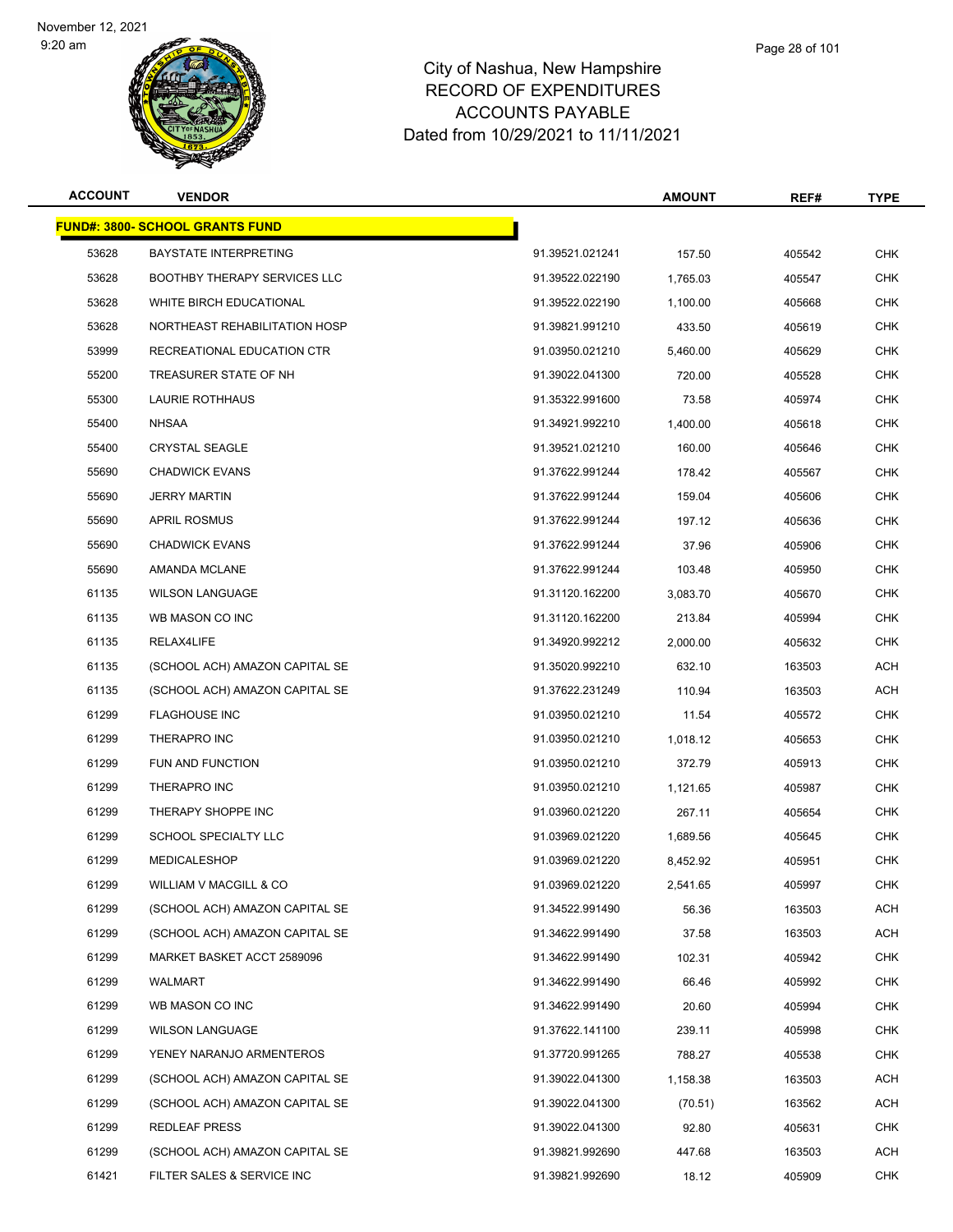

#### City of Nashua, New Hampshire RECORD OF EXPENDITURES ACCOUNTS PAYABLE Dated from 10/29/2021 to 11/11/2021

| <b>ACCOUNT</b> | <b>VENDOR</b>                                     |                 | <b>AMOUNT</b> | REF#   | <b>TYPE</b> |
|----------------|---------------------------------------------------|-----------------|---------------|--------|-------------|
|                | <b>FUND#: 3800- SCHOOL GRANTS FUND</b>            |                 |               |        |             |
| 61875          | MCGRAW HILL SCHOOL EDUCATION                      | 91.03950.021210 | 1,298.07      | 405610 | <b>CHK</b>  |
| 61875          | MCGRAW HILL SCHOOL EDUCATION                      | 91.03950.021210 | 344.88        | 405948 | <b>CHK</b>  |
| 61875          | <b>WILSON LANGUAGE</b>                            | 91.03950.021210 | 501.23        | 405998 | <b>CHK</b>  |
| 61875          | <b>WILSON LANGUAGE</b>                            | 91.03959.021210 | 939.17        | 405998 | CHK         |
| 71228          | <b>FORMATIVE</b>                                  | 91.34920.992219 | 4,599.00      | 405912 | <b>CHK</b>  |
| 71228          | RIBAS ASSOCIATES AND PUB.                         | 91.34921.992210 | 25,000.00     | 405633 | <b>CHK</b>  |
| 71228          | <b>STOCK TRAK</b>                                 | 91.39022.041300 | 720.00        | 405651 | <b>CHK</b>  |
| 71228          | <b>DOCUSIGN INC</b>                               | 91.39822.022490 | 7,504.59      | 405902 | <b>CHK</b>  |
| 71999          | SONOVA USA INC                                    | 91.03959.021210 | 3,866.99      | 405983 | <b>CHK</b>  |
| 71999          | (SCHOOL ACH) AMAZON CAPITAL SE                    | 91.39022.041300 | 282.18        | 163503 | <b>ACH</b>  |
| 71999          | (SCHOOL ACH) AMAZON CAPITAL SE                    | 91.39022.041300 | (143.41)      | 163562 | <b>ACH</b>  |
|                | <b>TOTAL FUND 3800 - SCHOOL GRANTS FUND</b>       |                 | \$110,235.70  |        |             |
|                |                                                   |                 |               |        |             |
|                | <b>FUND#: 3810- FOOD SERVICE GRANTS FUND</b>      |                 |               |        |             |
| 61214          | M SAUNDERS INC                                    | 91.30922.093120 | 1,031.15      | 405941 | <b>CHK</b>  |
| 61214          | <b>M SAUNDERS INC</b>                             | 91.30922.113120 | 1,005.92      | 405941 | <b>CHK</b>  |
| 61214          | <b>M SAUNDERS INC</b>                             | 91.30922.123120 | 527.61        | 405941 | <b>CHK</b>  |
| 61214          | M SAUNDERS INC                                    | 91.30922.143120 | 1,100.15      | 405941 | <b>CHK</b>  |
| 61214          | <b>M SAUNDERS INC</b>                             | 91.30922.153120 | 600.30        | 405941 | <b>CHK</b>  |
| 61214          | <b>M SAUNDERS INC</b>                             | 91.30922.163120 | 343.50        | 405941 | <b>CHK</b>  |
| 61214          | <b>M SAUNDERS INC</b>                             | 91.30922.183120 | 751.15        | 405941 | <b>CHK</b>  |
| 61214          | M SAUNDERS INC                                    | 91.30922.203120 | 724.05        | 405941 | <b>CHK</b>  |
| 61299          | WB MASON CO INC                                   | 91.30922.093120 | 90.12         | 405994 | <b>CHK</b>  |
|                | <b>TOTAL FUND 3810 - FOOD SERVICE GRANTS FUND</b> |                 | \$6,173.95    |        |             |
|                |                                                   |                 |               |        |             |
|                | <b>FUND#: 4025- DOJ DRUG FORFEITURE FUND</b>      |                 |               |        |             |
| 54100          | <b>EVERSOURCE</b>                                 |                 | 162.12        | 405725 | <b>CHK</b>  |
| 55699          | <b>COMCAST</b>                                    |                 | 355.36        | 405720 | <b>CHK</b>  |

 TRANSUNION RISK & ALTERNATIVE 185.60 405853 CHK MAYNARD & LESIEUR INC 565.91 405476 CHK NORTHERN FOREIGN CAR PARTS INC 48.00 405829 CHK

**TOTAL FUND 4025 - DOJ DRUG FORFEITURE FUND \$1,316.99** 

**FUND#: 4053- FIRE REGIONAL HAZMAT FUND**

SANEL NAPA 362.70 405839 CHK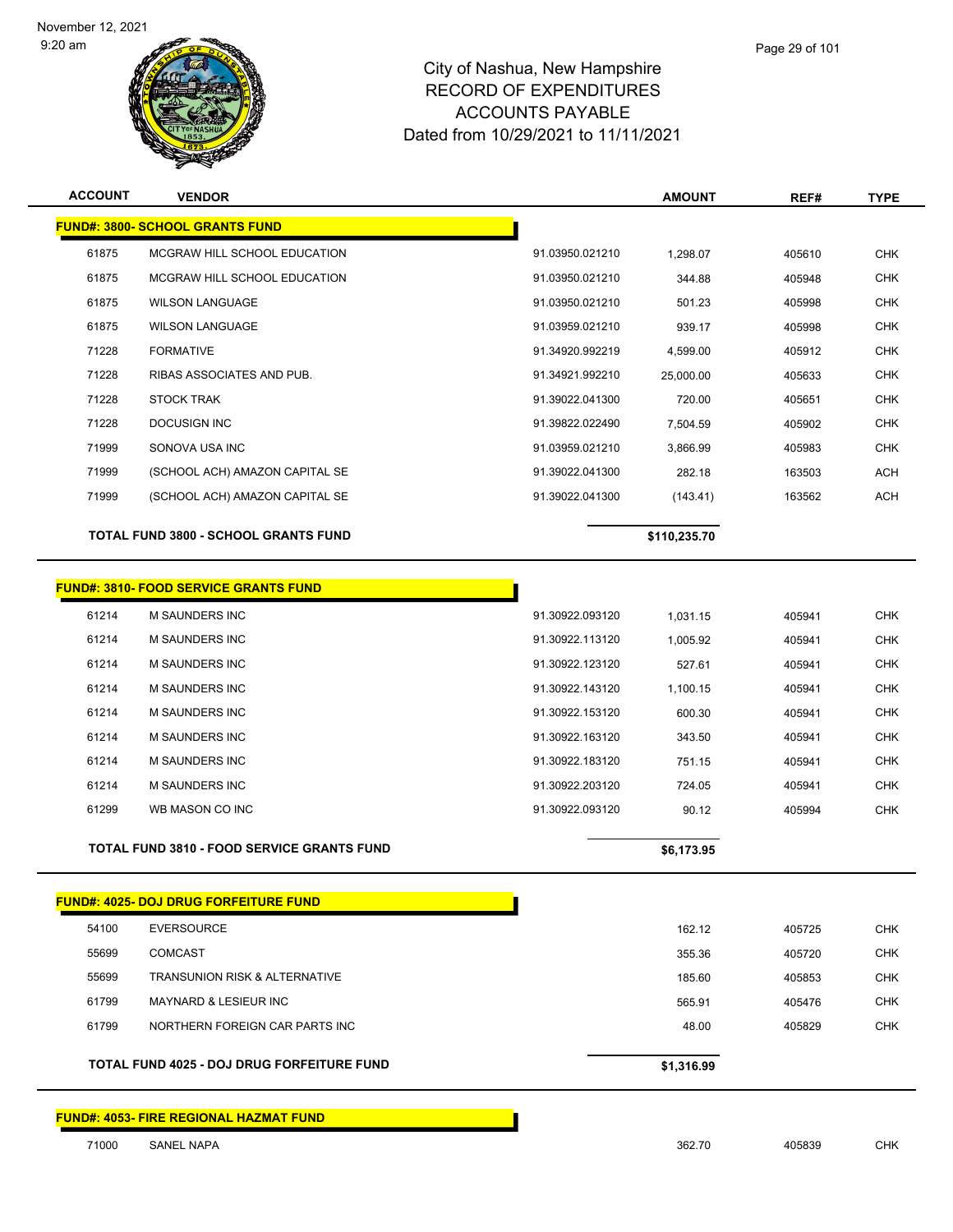| <b>ACCOUNT</b><br><b>VENDOR</b>                        |               | <b>AMOUNT</b> | REF#   | <b>TYPE</b> |
|--------------------------------------------------------|---------------|---------------|--------|-------------|
| TOTAL FUND 4053 - FIRE REGIONAL HAZMAT FUND            |               | \$362.70      |        |             |
| <b>FUND#: 4085- NASHUA RIVERWALK TIF DISTRICT</b>      |               |               |        |             |
| 54280<br>THE DOTY GROUP INC                            |               | 66,666.65     | 405782 | <b>CHK</b>  |
| <b>TOTAL FUND 4085 - NASHUA RIVERWALK TIF DISTRICT</b> |               | \$66,666.65   |        |             |
| <u> FUND#: 5000- CAP PROJECTS-GEN GOVT BLDGS</u>       |               |               |        |             |
| 81200<br><b>BOUCHER ACOUSTIC LLC</b>                   | 2215.29.22.30 | 14,080.00     | 405765 | <b>CHK</b>  |
| TOTAL FUND 5000 - CAP PROJECTS-GEN GOVT BLDGS          |               | \$14,080.00   |        |             |
| <b>FUND#: 5005- CAP PROJECTS-GEN GOVT</b>              |               |               |        |             |
| VISION GOVERNMENT SOLUTIONS<br>53415                   | 2300.32.20.10 | 30,416.67     | 405520 | <b>CHK</b>  |
| TOTAL FUND 5005 - CAP PROJECTS-GEN GOVT                |               | \$30,416.67   |        |             |
| <u> FUND#: 5010- CAP PROJECTS-INFO TECHNOLOGY</u>      |               |               |        |             |
| 81342<br><b>TYLER TECHNOLOGIES INC</b>                 | 1010.22.01.30 | 1,175.00      | 405856 | <b>CHK</b>  |
| TOTAL FUND 5010 - CAP PROJECTS-INFO TECHNOLOGY         |               | \$1,175.00    |        |             |
| <b>FUND#: 5050- CAP PROJECTS-COMMUNICATIONS</b>        |               |               |        |             |
| 81300<br><b>DELL MARKETING LP</b>                      | 2008.57.15.01 | 10,195.78     | 405448 | <b>CHK</b>  |
| TOTAL FUND 5050 - CAP PROJECTS-COMMUNICATIONS          |               | \$10,195.78   |        |             |
| <u> FUND#: 5060- CAPITAL PROJECTS-COMM HEALTH</u>      |               |               |        |             |
| 81200<br><b>MARTINI NORTHERN LLC</b>                   | 1004.71.19.30 | 178,248.00    | 163551 | <b>ACH</b>  |
| TOTAL FUND 5060 - CAPITAL PROJECTS-COMM HEALTH         |               | \$178,248.00  |        |             |
| <b>FUND#: 5090- CAPITAL PROJECTS-HYDROELECTRIC</b>     |               |               |        |             |
| 81200<br>NORMANDEAU ASSOCIATES INC                     | 2201.70.20.30 | 2,422.00      | 163558 | <b>ACH</b>  |
| TOTAL FUND 5090 - CAPITAL PROJECTS-HYDROELECTRIC       |               | \$2,422.00    |        |             |
| <u> FUND#: 5200- CAPITAL PROJECTS-PUBLIC WORKS</u>     |               |               |        |             |
| 53107<br>HKT ARCHITECTS INC                            | 2076.60.20.30 | 23,821.94     | 405801 | <b>CHK</b>  |
| 81704<br>STANTEC CONSULTING SERVICES                   | 2055.60.19.30 | 3,022.50      | 405846 | <b>CHK</b>  |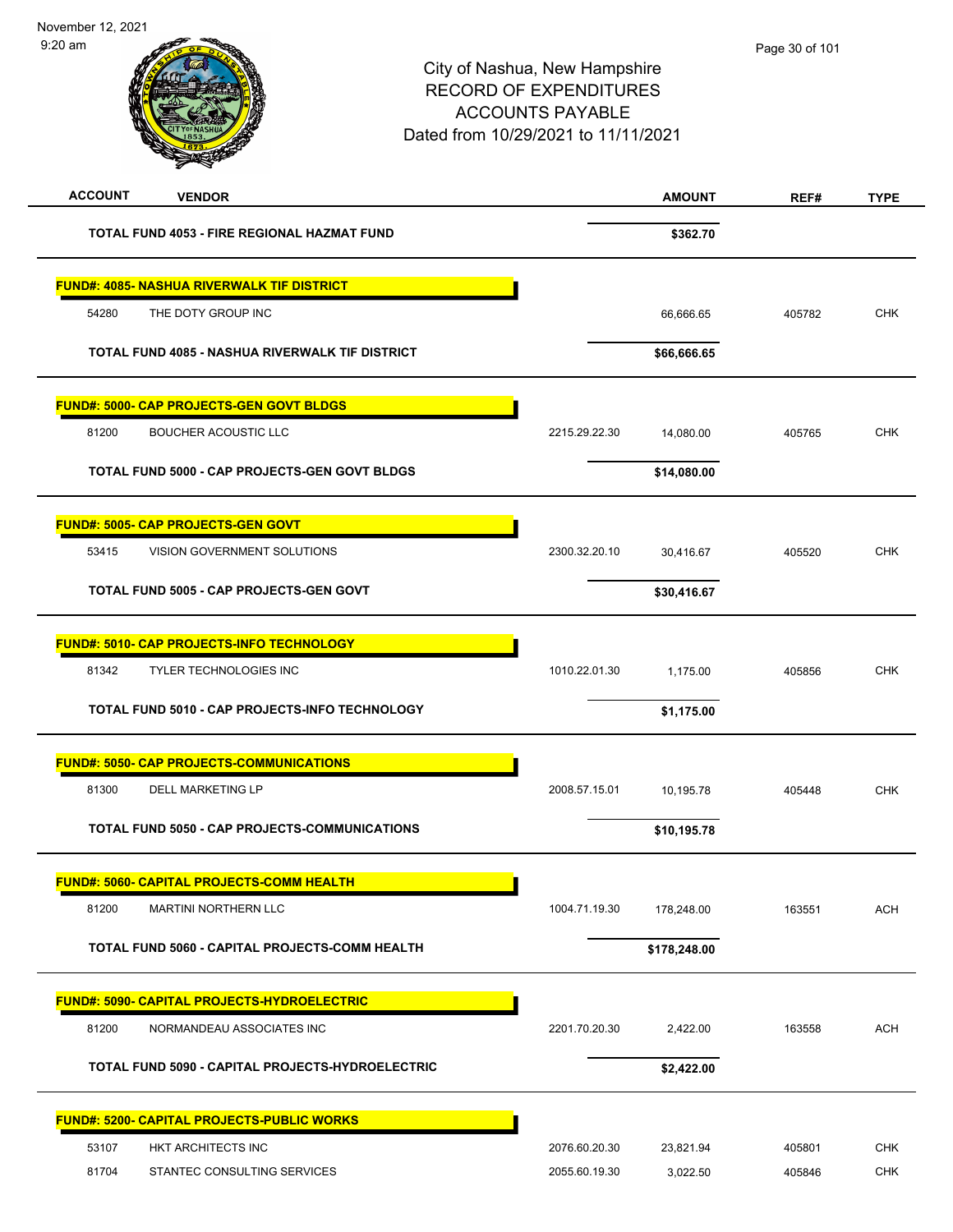#### City of Nashua, New Hampshire RECORD OF EXPENDITURES ACCOUNTS PAYABLE Dated from 10/29/2021 to 11/11/2021

| <b>ACCOUNT</b> | <b>VENDOR</b>                                          |               | <b>AMOUNT</b>  | REF#   | <b>TYPE</b> |
|----------------|--------------------------------------------------------|---------------|----------------|--------|-------------|
|                | <b>TOTAL FUND 5200 - CAPITAL PROJECTS-PUBLIC WORKS</b> |               | \$26,844.44    |        |             |
|                | <b>FUND#: 5700- CAP PROJECTS-BROAD ST PARKWAY</b>      |               |                |        |             |
| 81700          | HAYNER / SWANSON INC                                   | 1061.60.05.65 | 320.00         | 163481 | <b>ACH</b>  |
| 81700          | PENNICHUCK WATER WORKS INC                             | 1061.60.07.55 | 662.76         | 405409 | <b>CHK</b>  |
| 81700          | PENNICHUCK WATER WORKS INC                             | 1061.60.11.10 | 59.47          | 405409 | <b>CHK</b>  |
| 81700          | LIBERTY UTILITIES - NH                                 | 1061.60.11.10 | 57.78          | 405734 | <b>CHK</b>  |
| 81700          | SHATTUCK MALONE OIL CO                                 | 1061.60.11.10 | 799.80         | 405841 | <b>CHK</b>  |
| 81700          | <b>SPRAGUE RESOURCES LP</b>                            | 1061.60.11.10 | 2.73           | 405845 | <b>CHK</b>  |
|                | TOTAL FUND 5700 - CAP PROJECTS-BROAD ST PARKWAY        |               | \$1,902.54     |        |             |
|                | <b>FUND#: 5800- SCHOOL CAPITAL PROJECTS FUND</b>       |               |                |        |             |
| 81200          | <b>HARRIMAN ASSOCIATES</b>                             | 1175.91.19.31 | 18,086.58      | 405582 | <b>CHK</b>  |
| 81200          | <b>HARVEY CONSTRUCTION CORP</b>                        | 1175.91.19.31 | 1,215,892.36   | 405583 | <b>CHK</b>  |
| 81200          | JOHN TURNER CONSULTING INC                             | 1175.91.19.31 | 4,350.00       | 405590 | CHK         |
| 81200          | PAGE STREET LEASING LLC                                | 1175.91.19.31 | 95.00          | 405621 | <b>CHK</b>  |
| 81200          | TURNER BUILDING SCIENCE LLC                            | 1175.91.19.31 | 6,317.32       | 405658 | <b>CHK</b>  |
| 81200          | VANASSE & ASSOCIATES                                   | 1175.91.19.31 | 3,299.50       | 405662 | <b>CHK</b>  |
| 81200          | <b>HARRIMAN ASSOCIATES</b>                             | 1175.91.19.32 | 2,207.44       | 405582 | <b>CHK</b>  |
| 81200          | HARVEY CONSTRUCTION CORP                               | 1175.91.19.32 | 741,937.76     | 405583 | <b>CHK</b>  |
| 81200          | PRO AV SYSTEMS INC                                     | 1175.91.19.32 | 7,501.90       | 405626 | <b>CHK</b>  |
| 81200          | <b>SCHOOL FURNISHINGS</b>                              | 1175.91.19.32 | 308,432.14     | 405644 | <b>CHK</b>  |
| 81200          | TURNER BUILDING SCIENCE LLC                            | 1175.91.19.32 | 6,641.44       | 405658 | <b>CHK</b>  |
| 81200          | PENNICHUCK WATER WORKS INC                             | 1175.91.19.32 | 300.00         | 405866 | <b>CHK</b>  |
| 81200          | <b>HARRIMAN ASSOCIATES</b>                             | 1175.91.19.33 | 40,299.58      | 405582 | CHK         |
| 81200          | VANASSE & ASSOCIATES                                   | 1175.91.19.33 | 377.40         | 405662 | <b>CHK</b>  |
|                | <b>TOTAL FUND 5800 - SCHOOL CAPITAL PROJECTS FUND</b>  |               | \$2,355,738.42 |        |             |
|                | <b>FUND#: 6000- SOLID WASTE FUND</b>                   |               |                |        |             |
| 54100          | <b>EVERSOURCE</b>                                      |               | 205.56         | 405405 | <b>CHK</b>  |
| 54141          | PENNICHUCK WATER WORKS INC                             |               | 417.66         | 405736 | CHK         |
| 54280          | ANTHONY M FIASCONARO                                   |               | 600.00         | 405754 | <b>CHK</b>  |
| 54492          | <b>SPRINT</b>                                          |               | 468.00         | 405410 | CHK         |
| 54600          | <b>FACTORY MOTOR PARTS</b>                             |               | 440.70         | 163477 | ACH         |
| 54600          | MCDEVITT TRUCKS INC                                    |               | 106.88         | 163490 | ACH         |
| 54600          | MCNEILUS TRUCK & MANUFACTURING                         |               | 463.22         | 163491 | ACH         |
| 54600          | MCNEILUS TRUCK & MANUFACTURING                         |               | 254.96         | 163552 | <b>ACH</b>  |

AT NEW HAMPSHIRE LLC 155.09 405429 CHK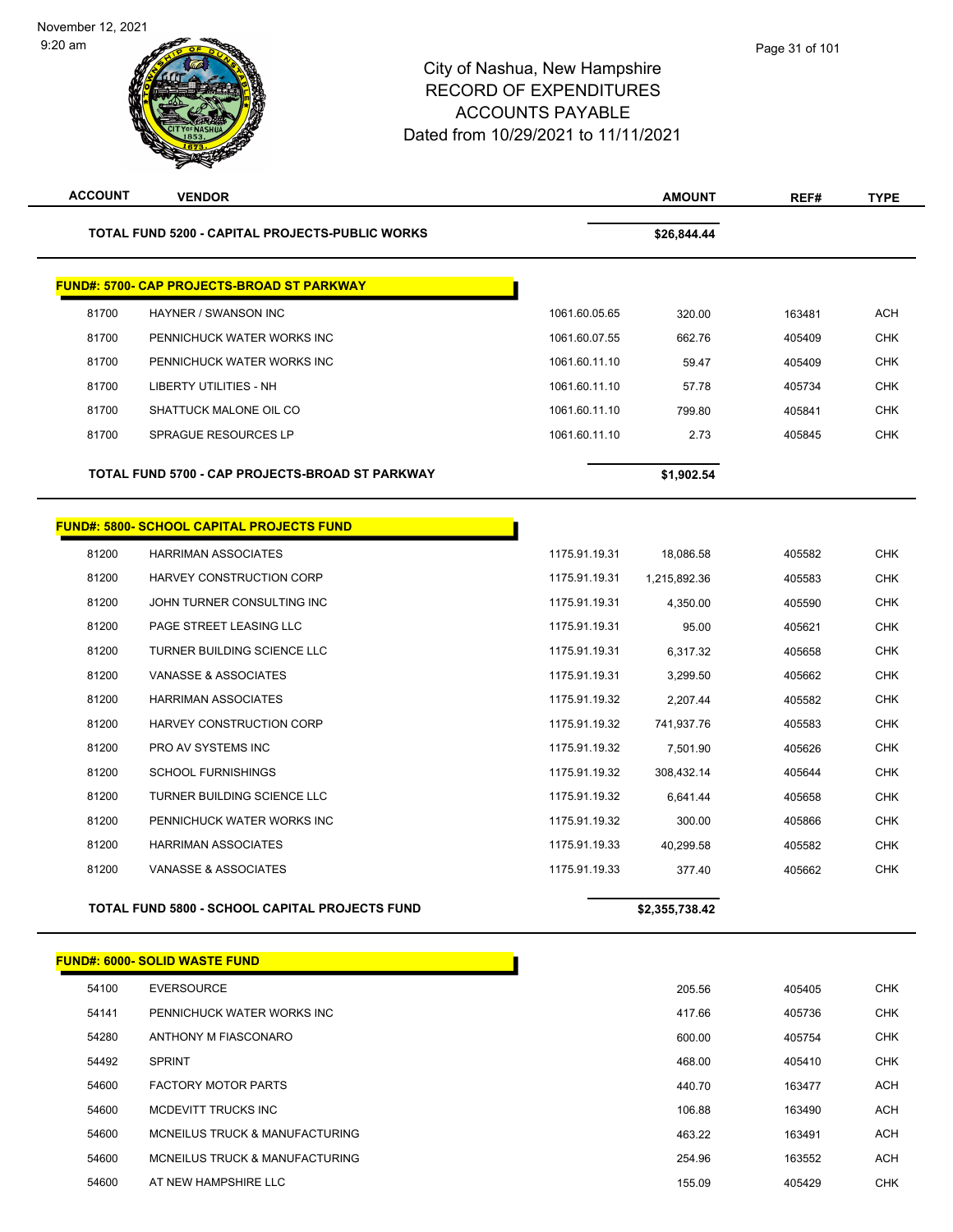

| <b>ACCOUNT</b> | <b>VENDOR</b>                             | <b>AMOUNT</b> | REF#   | <b>TYPE</b> |
|----------------|-------------------------------------------|---------------|--------|-------------|
|                | <b>FUND#: 6000- SOLID WASTE FUND</b>      |               |        |             |
| 54600          | CARPARTS DISTRIBUTION CENTER,             | 227.86        | 405439 | <b>CHK</b>  |
| 54600          | <b>GRAINGER</b>                           | 33.36         | 405462 | <b>CHK</b>  |
| 54600          | LOU'S CUSTOM EXHAUST                      | 250.00        | 405473 | <b>CHK</b>  |
| 54600          | <b>NEW ENGLAND KENWORTH</b>               | 142.12        | 405489 | <b>CHK</b>  |
| 54600          | <b>SANEL NAPA</b>                         | 763.92        | 405508 | <b>CHK</b>  |
| 54600          | BRENNTAG LUBRICANTS NORTHEAST             | 2,215.53      | 405766 | <b>CHK</b>  |
| 54600          | <b>CAMEROTA TRUCK PARTS</b>               | 290.62        | 405768 | <b>CHK</b>  |
| 54600          | CARPARTS DISTRIBUTION CENTER,             | 31.62         | 405769 | <b>CHK</b>  |
| 54600          | PM SERVICES OF NH                         | 1,456.00      | 405835 | <b>CHK</b>  |
| 55200          | <b>SWANA</b>                              | 669.00        | 405738 | <b>CHK</b>  |
| 55421          | TREASURER STATE OF NH                     | 150.00        | 405393 | <b>CHK</b>  |
| 55607          | UNITED PARCEL SERVICE                     | 556.98        | 405413 | <b>CHK</b>  |
| 55699          | CYN ENVIROMENTAL SERVICES                 | 365.00        | 163541 | ACH         |
| 55699          | <b>CDC PACKAGING CORP</b>                 | 467.00        | 405440 | CHK         |
| 55699          | NORTH COAST SERVICES LLC                  | 1,229.53      | 405492 | <b>CHK</b>  |
| 55699          | SANBORN HEAD & ASSOC INC                  | 4,000.00      | 405505 | <b>CHK</b>  |
| 55699          | K D WELDING AND FABRICATING               | 5,694.00      | 405814 | <b>CHK</b>  |
| 55699          | NORTH COAST SERVICES LLC                  | 1,296.82      | 405828 | <b>CHK</b>  |
| 55699          | ONDUS MECHANICAL & APPLIANCE              | 645.00        | 405831 | <b>CHK</b>  |
| 61100          | WB MASON CO INC                           | 28.53         | 405521 | <b>CHK</b>  |
| 61107          | CINTAS#016                                | 47.85         | 405772 | <b>CHK</b>  |
| 61107          | PHOENIX SCREEN PRINTING                   | 414.00        | 405834 | <b>CHK</b>  |
| 61307          | SHATTUCK MALONE OIL CO                    | 2,121.66      | 405510 | <b>CHK</b>  |
| 61560          | HOME DEPOT CREDIT SERVICE 3065            | 113.72        | 405467 | <b>CHK</b>  |
| 61705          | <b>MAYNARD &amp; LESIEUR INC</b>          | 2,221.29      | 405475 | <b>CHK</b>  |
| 61705          | <b>MAYNARD &amp; LESIEUR INC</b>          | 1,600.00      | 405819 | <b>CHK</b>  |
| 71221          | <b>DELL MARKETING LP</b>                  | 42.89         | 405448 | <b>CHK</b>  |
|                | <b>TOTAL FUND 6000 - SOLID WASTE FUND</b> | \$30,186.37   |        |             |
|                |                                           |               |        |             |

|       | <b>FUND#: 6200- WASTEWATER FUND</b> |          |        |            |
|-------|-------------------------------------|----------|--------|------------|
| 21775 | <b>CHRISTOPHER CROWLEY</b>          | 48.98    | 406003 | <b>CHK</b> |
| 21775 | ER NASHUA LLC                       | 168.17   | 406004 | <b>CHK</b> |
| 21775 | <b>GELINAS FAMILY REVOC TRUST</b>   | 75.12    | 406005 | <b>CHK</b> |
| 44597 | HILLSBOROUGH COUNTY REGISTRY        | 1.524.10 | 405800 | <b>CHK</b> |
| 53107 | <b>WRIGHT-PIERCE</b>                | 4.415.01 | 163502 | <b>ACH</b> |
| 53107 | ENTHALPY ANALYTICAL LLC             | 1,500.00 | 163544 | <b>ACH</b> |
| 53107 | EASTERN ANALYTICAL INC              | 399.00   | 405784 | <b>CHK</b> |
| 53467 | <b>MAILINGS UNLIMITED</b>           | 3.346.30 | 163489 | <b>ACH</b> |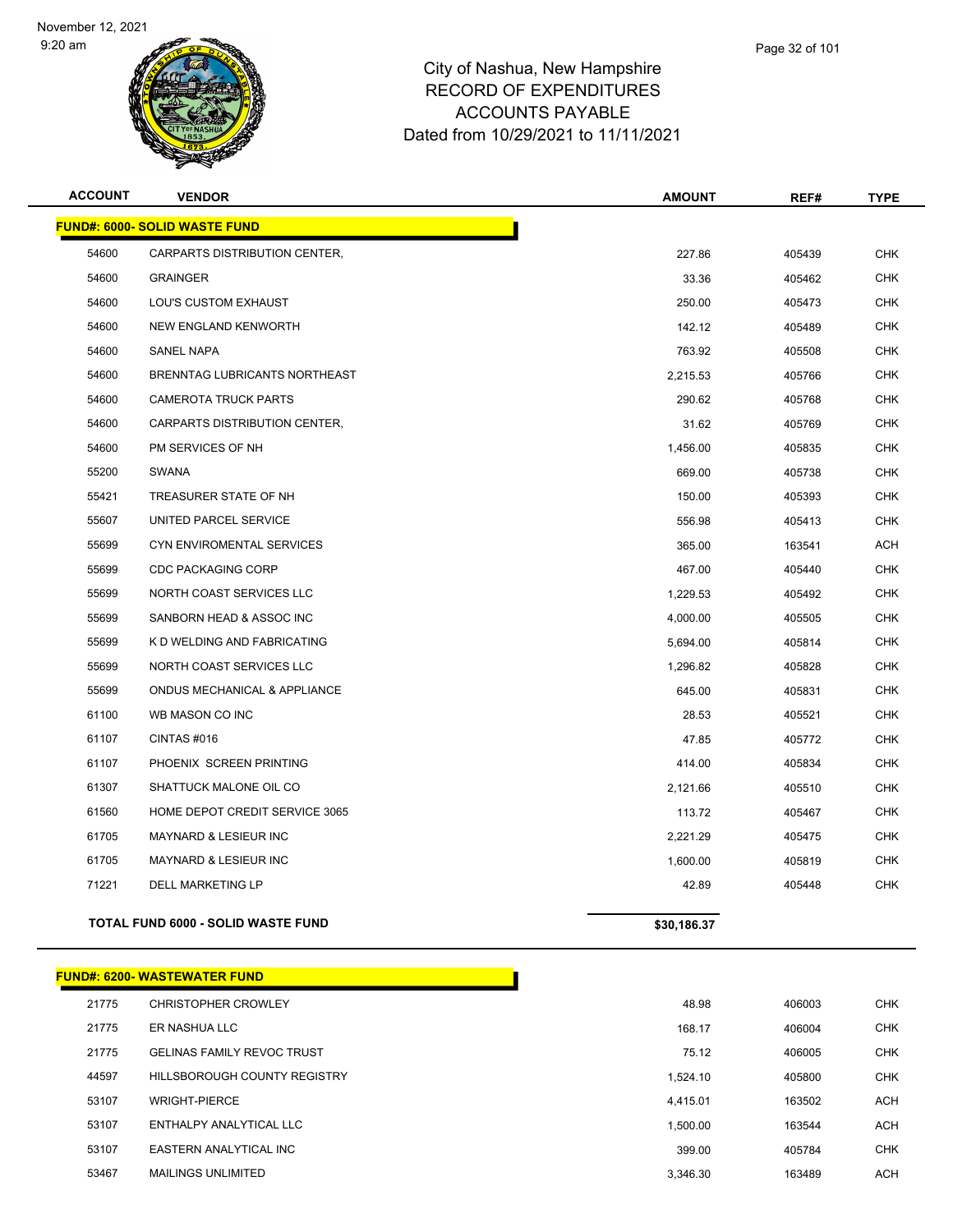

| <b>ACCOUNT</b> | <b>VENDOR</b>                       | <b>AMOUNT</b> | REF#   | <b>TYPE</b> |
|----------------|-------------------------------------|---------------|--------|-------------|
|                | <b>FUND#: 6200- WASTEWATER FUND</b> |               |        |             |
| 54100          | <b>EVERSOURCE</b>                   | 71.72         | 405725 | <b>CHK</b>  |
| 54114          | SPRAGUE RESOURCES LP                | 77.76         | 405845 | <b>CHK</b>  |
| 54141          | PENNICHUCK WATER WORKS INC          | 3,245.79      | 405409 | <b>CHK</b>  |
| 54141          | PENNICHUCK WATER WORKS INC          | 31.18         | 405736 | <b>CHK</b>  |
| 54300          | CRISP CONTRACTING LLC               | 6,200.00      | 163507 | <b>ACH</b>  |
| 54487          | M & M ELECTRICAL SUPPLY CO INC      | 1,037.37      | 163488 | <b>ACH</b>  |
| 54487          | <b>MOTION INDUSTRIES INC</b>        | 240.30        | 163494 | <b>ACH</b>  |
| 54487          | <b>BDP INDUSTRIES INC</b>           | 1,027.46      | 163539 | <b>ACH</b>  |
| 54487          | M & M ELECTRICAL SUPPLY CO INC      | 223.72        | 163550 | ACH         |
| 54487          | ALLIED ELECTRONICS &                | 328.40        | 405425 | <b>CHK</b>  |
| 54487          | F W WEBB COMPANY                    | 10.92         | 405456 | <b>CHK</b>  |
| 54487          | <b>GRAINGER</b>                     | 246.88        | 405462 | <b>CHK</b>  |
| 54487          | <b>HAYES PUMPS INC</b>              | 128.21        | 405465 | <b>CHK</b>  |
| 54487          | NEW HAMPSHIRE HYDRAULICS INC        | 524.00        | 405490 | <b>CHK</b>  |
| 54487          | <b>SULLIVAN ASSOCIATES</b>          | 1,965.84      | 405515 | <b>CHK</b>  |
| 54487          | ALLIED ELECTRONICS INC              | 476.54        | 405751 | <b>CHK</b>  |
| 54487          | F W WEBB COMPANY                    | 1,252.13      | 405786 | <b>CHK</b>  |
| 54487          | <b>FASTENAL CO</b>                  | 53.08         | 405787 | <b>CHK</b>  |
| 54487          | <b>GRAINGER</b>                     | 521.80        | 405793 | <b>CHK</b>  |
| 54492          | <b>SPRINT</b>                       | 216.00        | 405410 | <b>CHK</b>  |
| 54600          | SANEL NAPA                          | 181.20        | 405506 | <b>CHK</b>  |
| 54600          | SANEL NAPA                          | 47.66         | 405508 | <b>CHK</b>  |
| 54600          | CARPARTS DISTRIBUTION CENTER,       | 10.65         | 405769 | <b>CHK</b>  |
| 55109          | CONSOLIDATED COMMUNICATIONS         | 47.34         | 405404 | <b>CHK</b>  |
| 55109          | CONSOLIDATED COMMUNICATIONS         | 47.34         | 405722 | <b>CHK</b>  |
| 55109          | <b>FIRSTLIGHT</b>                   | 118.53        | 405726 | <b>CHK</b>  |
| 55118          | <b>SPRINT</b>                       | 88.61         | 405410 | <b>CHK</b>  |
| 55118          | VERIZON WIRELESS-342053899-003      | 120.03        | 405416 | <b>CHK</b>  |
| 55118          | VERIZON WIRELESS-542088278          | 80.02         | 405417 | <b>CHK</b>  |
| 55400          | <b>NHWPCA</b>                       | 100.00        | 405491 | <b>CHK</b>  |
| 55400          | <b>AMY GILL</b>                     | 195.00        | 405753 | <b>CHK</b>  |
| 55421          | <b>NEWWTA INC</b>                   | 665.00        | 405735 | <b>CHK</b>  |
| 55421          | TREASURER STATE OF NH               | 50.00         | 405739 | <b>CHK</b>  |
| 55514          | TREASURER STATE OF NH               | 1,500.00      | 405412 | <b>CHK</b>  |
| 55607          | UNITED PARCEL SERVICE               | 27.27         | 405413 | <b>CHK</b>  |
| 55699          | CHEMSERVE ENVIRONMENTAL ANALYS      | 879.00        | 405442 | <b>CHK</b>  |
| 55699          | ELECTRICAL INSTALLATIONS INC        | 2,500.00      | 405454 | <b>CHK</b>  |
| 55699          | THE METRO GROUP INC                 | 175.00        | 405849 | <b>CHK</b>  |
| 61107          | CINTAS #016                         | 341.01        | 405443 | <b>CHK</b>  |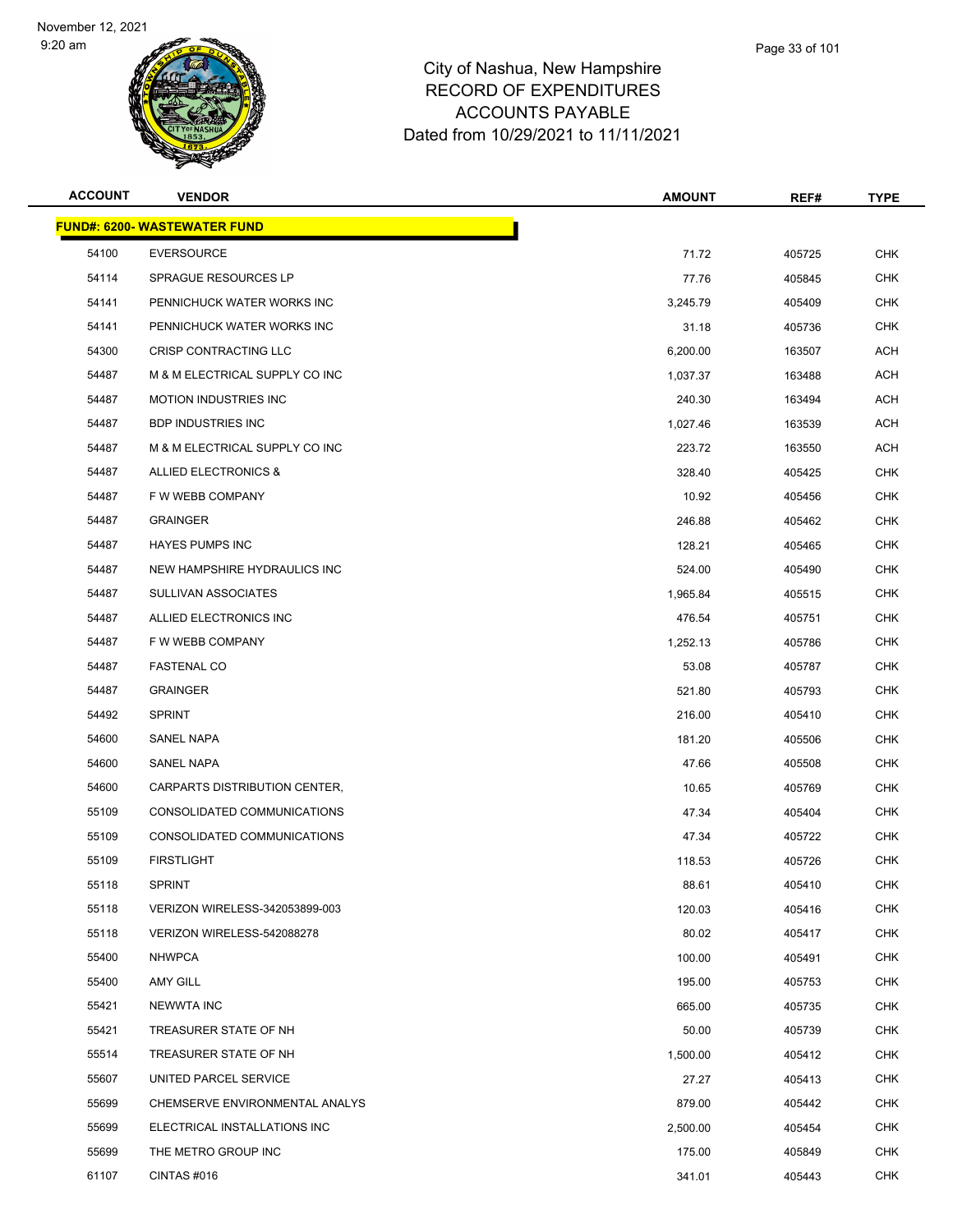

#### City of Nashua, New Hampshire RECORD OF EXPENDITURES ACCOUNTS PAYABLE Dated from 10/29/2021 to 11/11/2021

| Page 34 of 101 |  |  |
|----------------|--|--|
|                |  |  |

| <b>ACCOUNT</b> | <b>VENDOR</b>                            |               | <b>AMOUNT</b> | REF#   | <b>TYPE</b> |
|----------------|------------------------------------------|---------------|---------------|--------|-------------|
|                | <b>FUND#: 6200- WASTEWATER FUND</b>      |               |               |        |             |
| 61107          | ALECS SHOE STORE INC                     |               | 220.00        | 405750 | <b>CHK</b>  |
| 61107          | CINTAS#016                               |               | 277.13        | 405772 | <b>CHK</b>  |
| 61149          | <b>HACH COMPANY</b>                      |               | 160.35        | 405796 | <b>CHK</b>  |
| 61149          | THE NELAC INSTITUTE                      |               | 200.00        | 405850 | <b>CHK</b>  |
| 61149          | <b>VWR INTERNATIONAL</b>                 |               | 130.69        | 405859 | <b>CHK</b>  |
| 61156          | <b>BORDEN &amp; REMINGTON CORP</b>       |               | 4,511.39      | 163472 | <b>ACH</b>  |
| 61156          | <b>BORDEN &amp; REMINGTON CORP</b>       |               | 3,133.41      | 163540 | <b>ACH</b>  |
| 61156          | PVS CHEMICAL SOLUTIONS INC               |               | 4,966.35      | 163559 | <b>ACH</b>  |
| 61299          | <b>ULINE</b>                             |               | 1,093.83      | 163501 | <b>ACH</b>  |
| 61299          | ARCSOURCE INC                            |               | 105.48        | 405428 | <b>CHK</b>  |
| 61299          | <b>CHADWICK BAROSS INC</b>               |               | 2,500.00      | 405441 | <b>CHK</b>  |
| 61299          | <b>ENVIROSCAPE</b>                       |               | 167.53        | 405455 | <b>CHK</b>  |
| 61299          | <b>GRAINGER</b>                          |               | 980.17        | 405462 | <b>CHK</b>  |
| 61299          | <b>HAJOCA CORPORATION</b>                |               | 90.30         | 405463 | <b>CHK</b>  |
| 61299          | MARSHALL SIGNS INC                       |               | 700.00        | 405474 | <b>CHK</b>  |
| 61299          | <b>SANEL NAPA</b>                        |               | 26.36         | 405506 | <b>CHK</b>  |
| 61299          | ARCSOURCE INC                            |               | 57.68         | 405755 | <b>CHK</b>  |
| 61299          | <b>GRAINGER</b>                          |               | 167.52        | 405793 | <b>CHK</b>  |
| 61299          | <b>INSTRUMART</b>                        |               | 742.00        | 405810 | <b>CHK</b>  |
| 61299          | <b>VWR INTERNATIONAL</b>                 |               | 94.16         | 405859 | <b>CHK</b>  |
| 61428          | <b>FASTENAL CO</b>                       |               | 581.41        | 405457 | <b>CHK</b>  |
| 61428          | <b>GRAINGER</b>                          |               | 23.56         | 405462 | <b>CHK</b>  |
| 61428          | <b>FASTENAL CO</b>                       |               | 15.79         | 405787 | <b>CHK</b>  |
| 61428          | HOME DEPOT CREDIT SERVICE 3065           |               | 77.99         | 405802 | <b>CHK</b>  |
| 71000          | <b>CHADWICK BAROSS INC</b>               |               | 2,794.23      | 405770 | <b>CHK</b>  |
| 71025          | HOME DEPOT CREDIT SERVICE 3065           |               | 24.97         | 405802 | <b>CHK</b>  |
| 81200          | EASTERN HEAT PUMP & MECHANICAL           |               | 29,400.00     | 405453 | <b>CHK</b>  |
| 81300          | HUBER TECHNOLOGY INC                     | 2043.69.18.30 | 4,344.00      | 405804 | <b>CHK</b>  |
| 81700          | S.U.R. CONSTRUCTION WEST INC             | 1052.69.21.30 | 274,146.26    | 405503 | <b>CHK</b>  |
| 81700          | <b>WRIGHT-PIERCE</b>                     | 2035.69.21.30 | 8,086.10      | 163508 | ACH         |
|                | <b>TOTAL FUND 6200 - WASTEWATER FUND</b> |               | \$376,348.10  |        |             |

**FUND#: 6500- PROPERTY & CASUALTY FUND** TREASURER STATE OF NH 50.00 405411 CHK ROSS DUGAS 13.44 163543 ACH MASSACHUSETTS EYE AND EAR 4,335.91 405677 CHK APPLE NASHUA LLC 761.44 405678 CHK CONCORD ORTHOPEDICS PA 267.00 405679 CHK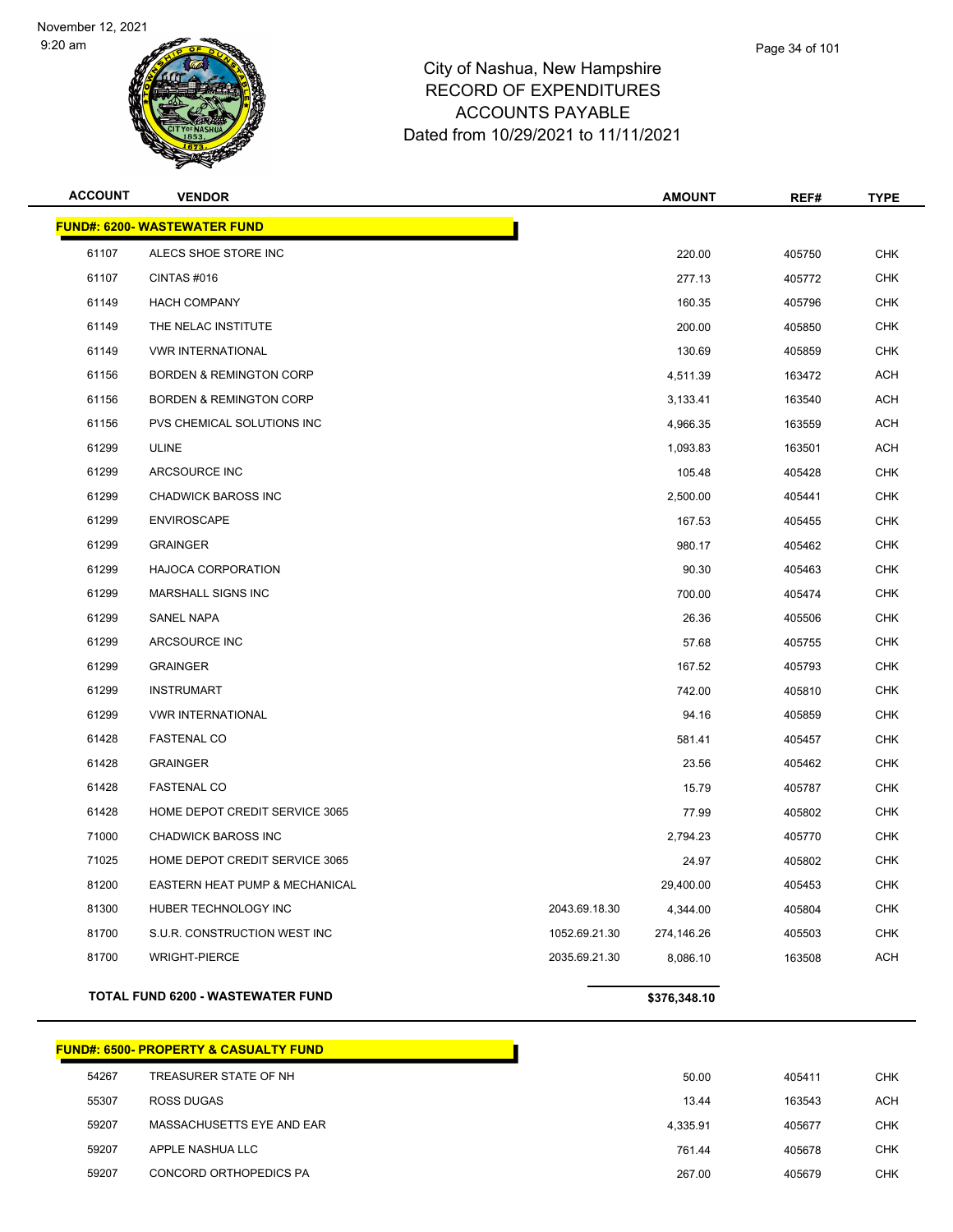

|       | Page 35 of 101 |
|-------|----------------|
| nire. |                |

| <b>ACCOUNT</b> | <b>VENDOR</b>                                    | <b>AMOUNT</b> | REF#   | <b>TYPE</b> |
|----------------|--------------------------------------------------|---------------|--------|-------------|
|                | <b>FUND#: 6500- PROPERTY &amp; CASUALTY FUND</b> |               |        |             |
| 59207          | FOUNDATION MEDICAL PARTNERS                      | 301.00        | 405681 | <b>CHK</b>  |
| 59207          | INJURED WORKERS PHARMACY LLC                     | 340.39        | 405682 | <b>CHK</b>  |
| 59207          | <b>MEEI RESEARCH</b>                             | 140.00        | 405683 | <b>CHK</b>  |
| 59207          | NORTHEAST REHABILITATION HOSP                    | 855.00        | 405684 | <b>CHK</b>  |
| 59207          | ORTHOPEDIC SURGICAL ASSOCIATES                   | 249.60        | 405685 | <b>CHK</b>  |
| 59207          | SO NH REGIONAL MEDICAL CENTER                    | 2,883.10      | 405686 | <b>CHK</b>  |
| 59207          | ST JOSEPH HOSPITAL                               | 1,092.52      | 405687 | <b>CHK</b>  |
| 59207          | STONERIVER PHARMACY SOLUTIONS                    | 111.37        | 405688 | <b>CHK</b>  |
| 59207          | UNITED PHYSICAL THERAPY                          | 540.00        | 405689 | <b>CHK</b>  |
| 59207          | <b>VRS DISABILITY MANAGEMENT</b>                 | 282.01        | 405690 | <b>CHK</b>  |
| 59207          | <b>JUSTIN SBAT</b>                               | 6,000.00      | 405691 | <b>CHK</b>  |
| 59207          | WARD LAW GROUP PLLC                              | 1,500.00      | 405692 | <b>CHK</b>  |
| 59207          | ROBERT J BANCO                                   | 1,500.00      | 406011 | <b>CHK</b>  |
| 59207          | APPLE NASHUA LLC                                 | 997.22        | 406012 | <b>CHK</b>  |
| 59207          | ATLANTIC ORTHOPAEDICS                            | 132.00        | 406013 | <b>CHK</b>  |
| 59207          | BOSTON ORTHOPAEDIC & SPINE LLC                   | 300.00        | 406014 | <b>CHK</b>  |
| 59207          | BOSTON SPORTS & SHOULDER CTR                     | 684.00        | 406015 | <b>CHK</b>  |
| 59207          | DARTMOUTH HITCHCOCK CLINIC                       | 374.00        | 406016 | <b>CHK</b>  |
| 59207          | ELLIOT PROFESSIONAL SERVICES                     | 151.00        | 406017 | <b>CHK</b>  |
| 59207          | FOUNDATION MEDICAL PARTNERS                      | 433.00        | 406018 | <b>CHK</b>  |
| 59207          | MINIMALLY INVASIVE SURGERY                       | 1,727.00      | 406020 | <b>CHK</b>  |
| 59207          | THOMAS NEWMAN                                    | 58.36         | 406021 | <b>CHK</b>  |
| 59207          | NH NEUROSPINE INSTITUTE                          | 140.00        | 406022 | <b>CHK</b>  |
| 59207          | NORTHEASTERN SURGICAL                            | 300.00        | 406023 | <b>CHK</b>  |
| 59207          | SO NH REGIONAL MEDICAL CENTER                    | 3,683.61      | 406024 | <b>CHK</b>  |
| 59207          | UNITED PHYSICAL THERAPY                          | 265.00        | 406025 | <b>CHK</b>  |
| 59207          | UNITY SURVEILLANCE &                             | 2,518.62      | 406026 | <b>CHK</b>  |
| 59275          | <b>CUSTOM COACH</b>                              | 4,228.41      | 405680 | <b>CHK</b>  |
| 59275          | <b>ILLG AUTOMOTIVE CORP</b>                      | 4,708.05      | 406019 | <b>CHK</b>  |
| 68360          | PASTORI KRANS PLLC                               | 620.50        | 405496 | <b>CHK</b>  |
|                | TOTAL FUND 6500 - PROPERTY & CASUALTY FUND       | \$42,543.55   |        |             |

|       | <b>FUND#: 6600- BENEFITS SELF INSURANCE FUND</b> |           |        |            |
|-------|--------------------------------------------------|-----------|--------|------------|
| 21500 | <b>ITT HARTFORD</b>                              | 38.674.66 | 163445 | <b>ACH</b> |
| 21503 | <b>ITT HARTFORD</b>                              | 9.404.70  | 163445 | <b>ACH</b> |
| 21504 | <b>ITT HARTFORD</b>                              | 3.048.13  | 163445 | <b>ACH</b> |
| 21516 | BOSTON MUTUAL LIFE INSURANCE                     | 3.906.68  | 163444 | <b>ACH</b> |
| 21520 | COLONIAL LIFE AND ACCIDENT INS                   | 1.456.64  | 163448 | <b>ACH</b> |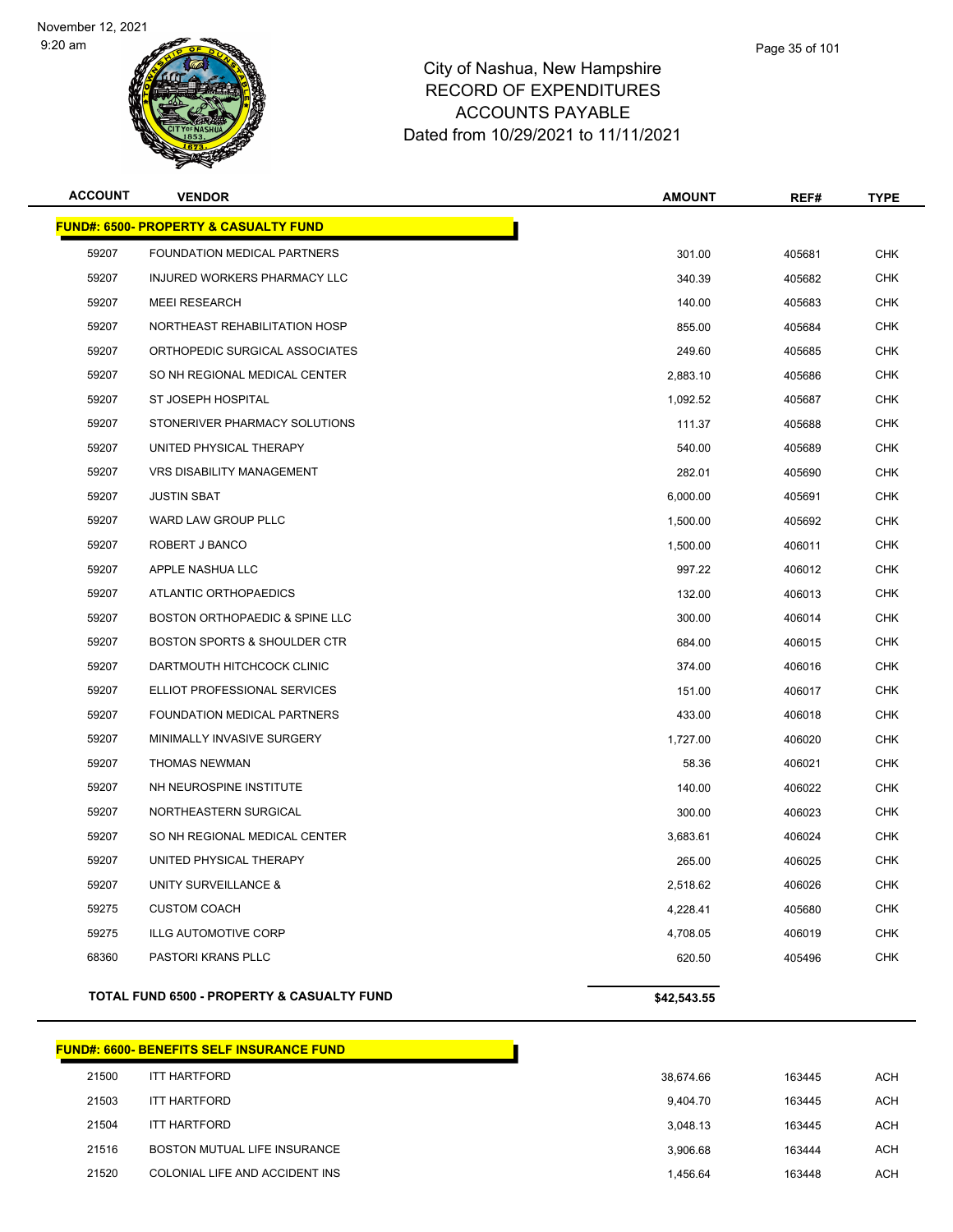



| <b>ACCOUNT</b> | <b>VENDOR</b>                                               | <b>AMOUNT</b> | REF#   | <b>TYPE</b> |
|----------------|-------------------------------------------------------------|---------------|--------|-------------|
|                | <b>FUND#: 6600- BENEFITS SELF INSURANCE FUND</b>            |               |        |             |
| 21520          | COLONIAL LIFE AND ACCIDENT INS                              | 930.38        | 163516 | <b>ACH</b>  |
| 21545          | <b>ALLEGIANT CARE</b>                                       | 48,779.00     | 163536 | <b>ACH</b>  |
| 52809          | GLAXOSMITHKLINE PHARMACEUTICAL                              | 8,139.48      | 405791 | <b>CHK</b>  |
| 53452          | <b>LEDDY GROUP</b>                                          | 371.20        | 163485 | ACH         |
| 59500          | NORTHEAST DELTA DENTAL                                      | 24,763.80     | 163514 | <b>ACH</b>  |
| 59507          | ANTHEM BCBS OF NE                                           | 274,172.71    | 163512 | <b>ACH</b>  |
| 59507          | ANTHEM BCBS OF NE                                           | 412,513.05    | 163512 | <b>ACH</b>  |
| 59507          | ANTHEM BCBS OF NE                                           | 30,737.09     | 163512 | <b>ACH</b>  |
| 59525          | NORTHEAST DELTA DENTAL                                      | 72,798.88     | 163514 | ACH         |
| 59600          | MDX MEDICAL INC                                             | 2,278.90      | 163553 | <b>ACH</b>  |
|                | TOTAL FUND 6600 - BENEFITS SELF INSURANCE FUND              | \$931,975.30  |        |             |
|                | <b>FUND#: 7052- MINE FALLS PARK ETF</b>                     |               |        |             |
| 54280          | PENNICHUCK WATER WORKS INC                                  | 200.63        | 405409 | <b>CHK</b>  |
| 54280          | UNITED SITE SERVICES                                        | 119.00        | 405857 | <b>CHK</b>  |
|                | <b>TOTAL FUND 7052 - MINE FALLS PARK ETF</b>                | \$319.63      |        |             |
|                | <b>FUND#: 7503- EDGEWOOD-EQUIP &amp; MAINT RESERVE</b>      |               |        |             |
| 71000          | AEBI NEW ENGLAND LLC                                        | 13,279.00     | 405749 | <b>CHK</b>  |
|                | <b>TOTAL FUND 7503 - EDGEWOOD-EQUIP &amp; MAINT RESERVE</b> | \$13,279.00   |        |             |
|                | <b>FUND#: 7504- EDGEWOOD/SUBURBAN MAINT FUND</b>            |               |        |             |
| 54280          | AEBI NEW ENGLAND LLC                                        | 2,700.00      | 405423 | <b>CHK</b>  |
|                | TOTAL FUND 7504 - EDGEWOOD/SUBURBAN MAINT FUND              | \$2,700.00    |        |             |
|                | <b>FUND#: 7549- LIBRARY-MISC LIB DONATIONS</b>              |               |        |             |
| 61917          | <b>JENNIFER MCCORMACK</b>                                   | 308.03        | 163467 | <b>ACH</b>  |
| 61917          | PETTY CASH                                                  | 36.99         | 405713 | <b>CHK</b>  |
|                | <b>TOTAL FUND 7549 - LIBRARY-MISC LIB DONATIONS</b>         | \$345.02      |        |             |
|                | <b>FUND#: 8063- LIBRARY-HENRY STEARNS FUND</b>              |               |        |             |
| 61807          | <b>BAKER &amp; TAYLOR</b>                                   | 375.65        | 405432 | <b>CHK</b>  |
| 61807          | <b>BAKER &amp; TAYLOR</b>                                   | 726.41        | 405759 | <b>CHK</b>  |
|                |                                                             |               |        |             |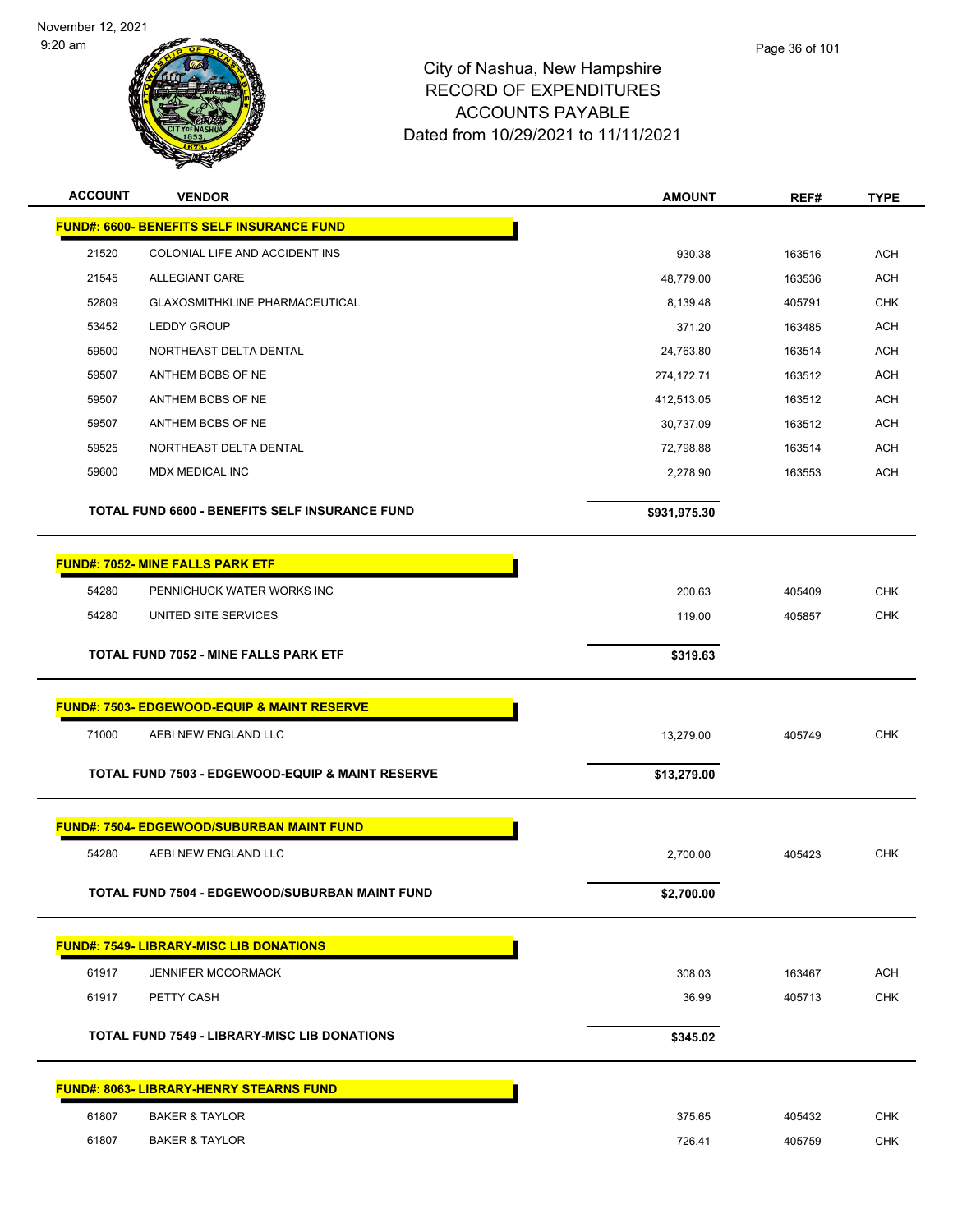-

| <b>INOVEHIDEL IZ, ZUZ I</b><br>$9:20$ am |                                     | Page 37 of 10 |
|------------------------------------------|-------------------------------------|---------------|
|                                          | City of Nashua, New Hampshire       |               |
|                                          | <b>RECORD OF EXPENDITURES</b>       |               |
|                                          | <b>ACCOUNTS PAYABLE</b>             |               |
|                                          | Dated from 10/29/2021 to 11/11/2021 |               |
|                                          |                                     |               |

| <b>ACCOUNT</b> | <b>VENDOR</b>                                       |         | <b>AMOUNT</b> | REF#   | <b>TYPE</b> |
|----------------|-----------------------------------------------------|---------|---------------|--------|-------------|
|                | <b>TOTAL FUND 8063 - LIBRARY-HENRY STEARNS FUND</b> |         | \$1,102.06    |        |             |
|                | <b>FUND#: 8200- BPW PENSION FUND</b>                |         |               |        |             |
| 53121          | <b>HOOKER &amp; HOLCOMBE INC</b>                    |         | 2,750.00      | 405406 | <b>CHK</b>  |
| 53160          | <b>HOOKER &amp; HOLCOMBE INC</b>                    |         | 9,625.00      | 405406 | <b>CHK</b>  |
|                | <b>TOTAL FUND 8200 - BPW PENSION FUND</b>           |         | \$12,375.00   |        |             |
|                | <b>FUND#: 8400- AGENCY-DEVELOPER ESCROWS</b>        |         |               |        |             |
| 21730          | SITE1 CONSTRUCTION LLC                              | DL-5400 | 1,500.00      | 405842 | <b>CHK</b>  |
| 21730          | MG HOLDINGS LLC                                     | PB-5413 | 61,380.00     | 405822 | <b>CHK</b>  |
| 21730          | INNOVATIVE CONSTRUCTION                             | PB-5420 | 1,775.00      | 405809 | <b>CHK</b>  |
|                | <b>TOTAL FUND 8400 - AGENCY-DEVELOPER ESCROWS</b>   |         | \$64,655.00   |        |             |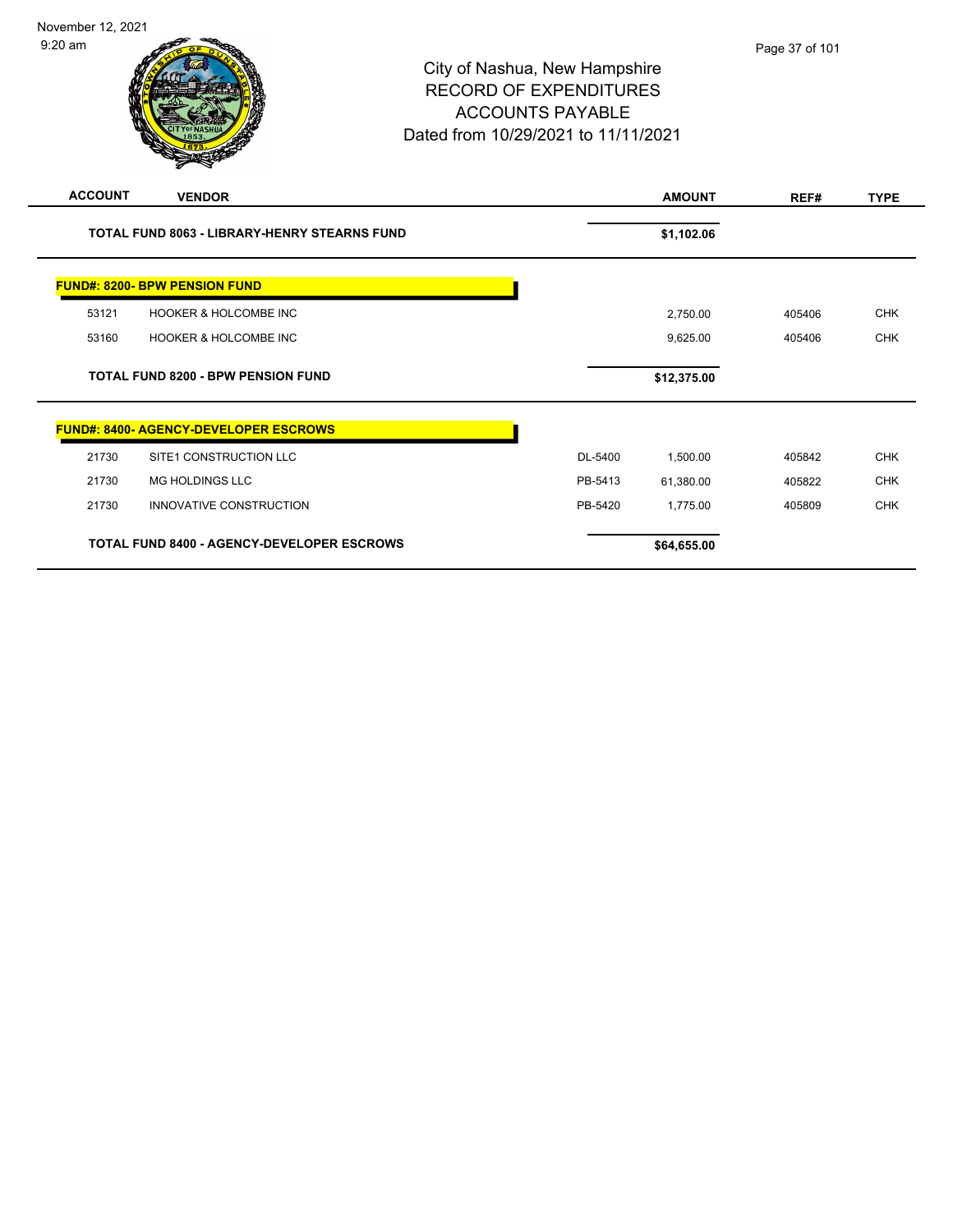9:20 am



# City of Nashua, New Hampshire RECORD OF EXPENDITURES ACCOUNTS PAYABLE Dated from 10/29/2021 to 11/11/2021

| <b>ACCOUNT</b> | <b>VENDOR</b> |                                           | <b>AMOUNT</b><br>REF# | <b>TYPE</b> |
|----------------|---------------|-------------------------------------------|-----------------------|-------------|
|                |               | <b>SUMMARY BY FUND</b>                    | <b>AMOUNT</b>         |             |
|                | 1000          | <b>GENERAL FUND</b>                       | 5,597,547.22          |             |
|                | 1001          | <b>GF-CAPITAL IMPROVEMENTS</b>            | 68,675.50             |             |
|                | 1010          | <b>GENERAL FUND PY ESCROWS</b>            | 2,910.51              |             |
|                | 1020          | <b>GENERAL FUND-PY ENCUMBRANCES</b>       | 37,256.00             |             |
|                | 2100          | <b>FOOD SERVICES FUND</b>                 | 103,992.17            |             |
|                | 2201          | DRIVERS EDUCATION FUND                    | 50.00                 |             |
|                | 2212          | ATHLETICS REVENUE FUND                    | 11.97                 |             |
|                | 2222          | AFTER SCHOOL PROGRAM                      | 55.51                 |             |
|                | 2252          | DAY CARE                                  | 573.25                |             |
|                | 2503          | <b>PARKS &amp; REC PROGRAMS FUND</b>      | 65.00                 |             |
|                | 2505          | PEG ACCESS CHANNELS FUND                  | 11,821.25             |             |
|                | 2506          | HUNT BLDG FACILITY RENTAL FUND            | 1,188.52              |             |
|                | 3035          | FEMA DISASTER ASSIST GRANTS               | 819.20                |             |
|                | 3050          | POLICE GRANTS FUND                        | 1,480.00              |             |
|                | 3068          | COMMUNITY SERVICES GRANTS FUND            | 46,785.80             |             |
|                | 3070          | COMMUNITY HEALTH GRANTS FUND              | 2,704.33              |             |
|                | 3080          | COMMUNITY DEVELOPMENT GRANTS              | 1,400.00              |             |
|                | 3090          | URBAN PROGRAM GRANTS FUND                 | 63,198.99             |             |
|                | 3120          | <b>TRANSIT GRANTS FUND</b>                | 215,583.97            |             |
|                | 3200          | <b>PARKS &amp; RECREATION GRANTS FUND</b> | 207.72                |             |
|                | 3800          | SCHOOL GRANTS FUND                        | 110,235.70            |             |
|                | 3810          | FOOD SERVICE GRANTS FUND                  | 6,173.95              |             |
|                | 4025          | DOJ DRUG FORFEITURE FUND                  | 1,316.99              |             |
|                | 4053          | FIRE REGIONAL HAZMAT FUND                 | 362.70                |             |
|                | 4085          | NASHUA RIVERWALK TIF DISTRICT             | 66,666.65             |             |
|                | 5000          | CAP PROJECTS-GEN GOVT BLDGS               | 14,080.00             |             |
|                | 5005          | CAP PROJECTS-GEN GOVT                     | 30,416.67             |             |
|                | 5010          | CAP PROJECTS-INFO TECHNOLOGY              | 1,175.00              |             |
|                | 5050          | CAP PROJECTS-COMMUNICATIONS               | 10,195.78             |             |
|                | 5060          | CAPITAL PROJECTS-COMM HEALTH              | 178,248.00            |             |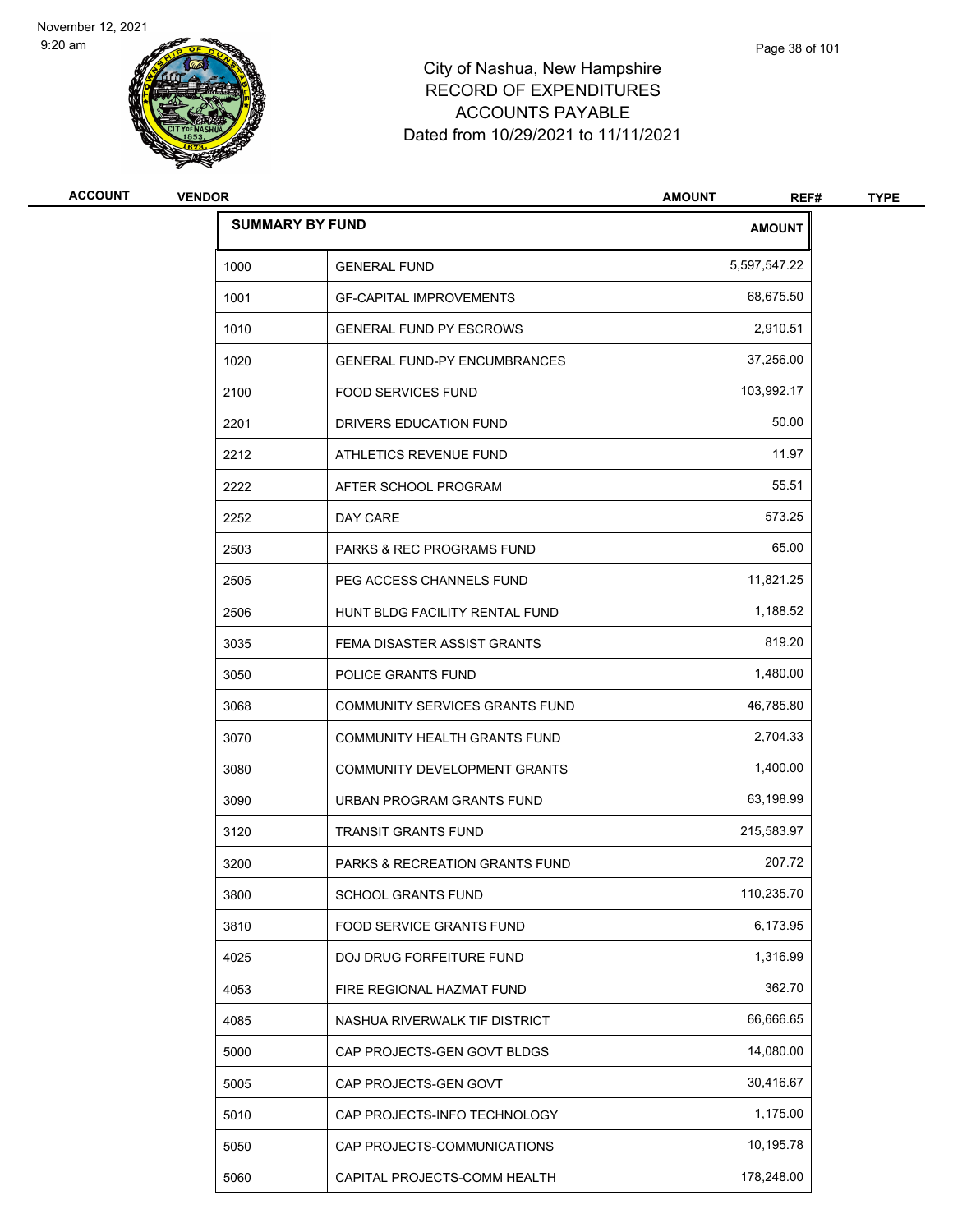9:20 am



# City of Nashua, New Hampshire RECORD OF EXPENDITURES ACCOUNTS PAYABLE Dated from 10/29/2021 to 11/11/2021

| ACCOUNT | <b>VENDOR</b> |                                   | <b>AMOUNT</b><br>REF# |
|---------|---------------|-----------------------------------|-----------------------|
|         |               |                                   | <b>AMOUNT</b>         |
|         | 5090          | CAPITAL PROJECTS-HYDROELECTRIC    | 2,422.00              |
|         | 5200          | CAPITAL PROJECTS-PUBLIC WORKS     | 26,844.44             |
|         | 5700          | CAP PROJECTS-BROAD ST PARKWAY     | 1,902.54              |
|         | 5800          | SCHOOL CAPITAL PROJECTS FUND      | 2,355,738.42          |
|         | 6000          | <b>SOLID WASTE FUND</b>           | 30,186.37             |
|         | 6200          | <b>WASTEWATER FUND</b>            | 376,348.10            |
|         | 6500          | PROPERTY & CASUALTY FUND          | 42,543.55             |
|         | 6600          | BENEFITS SELF INSURANCE FUND      | 931,975.30            |
|         | 7052          | MINE FALLS PARK ETF               | 319.63                |
|         | 7503          | EDGEWOOD-EQUIP & MAINT RESERVE    | 13,279.00             |
|         | 7504          | EDGEWOOD/SUBURBAN MAINT FUND      | 2,700.00              |
|         | 7549          | LIBRARY-MISC LIB DONATIONS        | 345.02                |
|         | 8063          | <b>LIBRARY-HENRY STEARNS FUND</b> | 1,102.06              |
|         | 8200          | <b>BPW PENSION FUND</b>           | 12,375.00             |
|         | 8400          | AGENCY-DEVELOPER ESCROWS          | 64,655.00             |
|         | <b>TOTAL:</b> |                                   | 10,437,934.78         |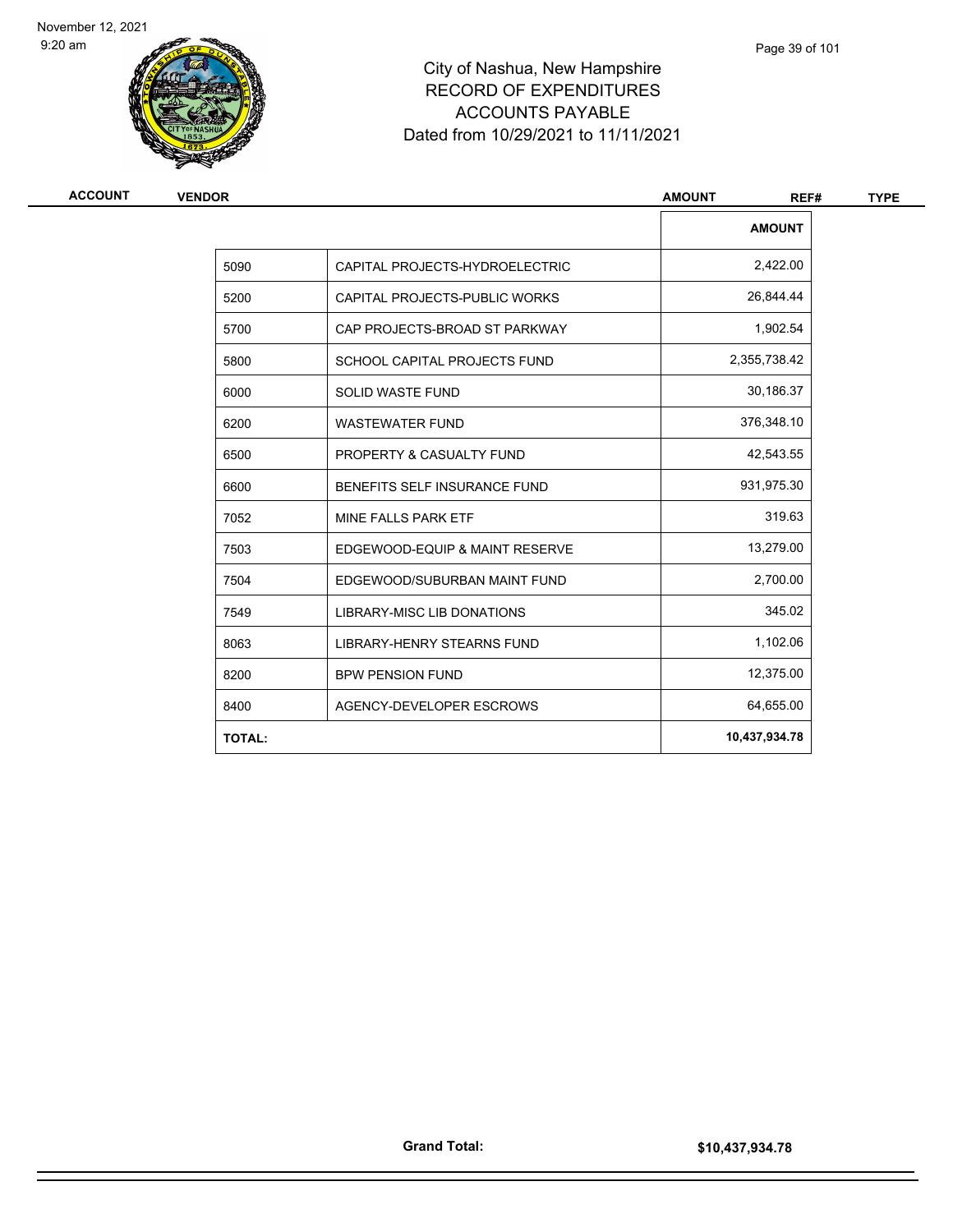

| <b>Andri</b> | <b>PAY DATE</b>                   | <b>ACCOUNT</b>                             | <b>DESCRIPTION</b>                           | <b>AMOUNT</b> |
|--------------|-----------------------------------|--------------------------------------------|----------------------------------------------|---------------|
|              | <b>FUND#: 1000 - GENERAL FUND</b> |                                            |                                              |               |
| 101          | <b>MAYOR</b>                      |                                            |                                              |               |
|              | 11/4/21                           | 51100                                      | CHIEF OF STAFF                               | 1,890.60      |
|              | 11/10/21                          | 51100                                      | CHIEF OF STAFF                               | 1,890.60      |
|              | 11/4/21                           | 51100                                      | COMMUNICATIONS & SPECIAL PRJ COORDINATOR     | 993.05        |
|              | 11/10/21                          | 51100                                      | COMMUNICATIONS & SPECIAL PRJ COORDINATOR     | 993.05        |
|              | 11/4/21                           | 51100                                      | <b>COMMUNICATIONS REPRESENTATIVE</b>         | 888.70        |
|              | 11/10/21                          | 51100                                      | <b>COMMUNICATIONS REPRESENTATIVE</b>         | 888.70        |
|              | 11/4/21                           | 51100                                      | CONSTITUENT SERVICES COORDINATOR             | 954.95        |
|              | 11/10/21                          | 51100                                      | CONSTITUENT SERVICES COORDINATOR             | 954.95        |
|              | 11/4/21                           | 51500                                      | <b>MAYOR</b>                                 | 2,374.00      |
|              | 11/10/21                          | 51500                                      | <b>MAYOR</b>                                 | 2,374.00      |
|              | <b>TOTAL 101 - MAYOR</b>          |                                            |                                              | \$14,202.60   |
| 102          |                                   | <b>BOARD OF ALDERMEN</b>                   |                                              |               |
|              | 11/4/21                           | 51100                                      | LEGISLATIVE AFFAIRS MANAGER                  | 1,769.70      |
|              | 11/10/21                          | 51100                                      | LEGISLATIVE AFFAIRS MANAGER                  | 1,769.70      |
|              |                                   | <b>TOTAL 102 - BOARD OF ALDERMEN</b>       |                                              | \$3,539.40    |
| 103          | <b>LEGAL</b>                      |                                            |                                              |               |
|              | 11/4/21                           | 51100                                      | <b>CORPORATION COUNSEL</b>                   | 2,760.80      |
|              | 11/10/21                          | 51100                                      | <b>CORPORATION COUNSEL</b>                   | 2,760.80      |
|              | 11/4/21                           | 51100                                      | DEPUTY CORPORATION COUNSEL                   | 4,773.45      |
|              | 11/10/21                          | 51100                                      | DEPUTY CORPORATION COUNSEL                   | 4,773.45      |
|              | 11/4/21                           | 51100                                      | <b>LEGAL ASSISTANT</b>                       | 2,221.70      |
|              | 11/10/21                          | 51100                                      | <b>LEGAL ASSISTANT</b>                       | 2,221.70      |
|              | 11/4/21                           | 51100                                      | RIGHT TO KNOW COORDINATOR                    | 1,607.00      |
|              | 11/10/21                          | 51100                                      | RIGHT TO KNOW COORDINATOR                    | 1,607.00      |
|              | <b>TOTAL 103 - LEGAL</b>          |                                            |                                              | \$22,725.90   |
| 106          |                                   | <b>ADMINISTRATIVE SERVICES</b>             |                                              |               |
|              | 11/4/21                           | 51100                                      | ADMINISTRATIVE SERVICES DIRECTOR             | 1,928.45      |
|              | 11/10/21                          | 51100                                      | ADMINISTRATIVE SERVICES DIRECTOR             | 1,928.44      |
|              | 11/4/21                           | 51100                                      | ADMINISTRATIVE SERVICES OFFICE ADMINISTRATOR | 1,573.05      |
|              | 11/10/21                          | 51100                                      | ADMINISTRATIVE SERVICES OFFICE ADMINISTRATOR | 1,573.05      |
|              | 11/4/21                           | 51100                                      | <b>GRANT WRITER</b>                          | 737.40        |
|              | 11/10/21                          | 51100                                      | <b>GRANT WRITER</b>                          | 737.40        |
|              |                                   | <b>TOTAL 106 - ADMINISTRATIVE SERVICES</b> |                                              | \$8,477.79    |
| 107          | <b>CITY CLERK</b>                 |                                            |                                              |               |
|              | 11/4/21                           | 51100                                      | <b>CITY CLERK</b>                            | 2,045.05      |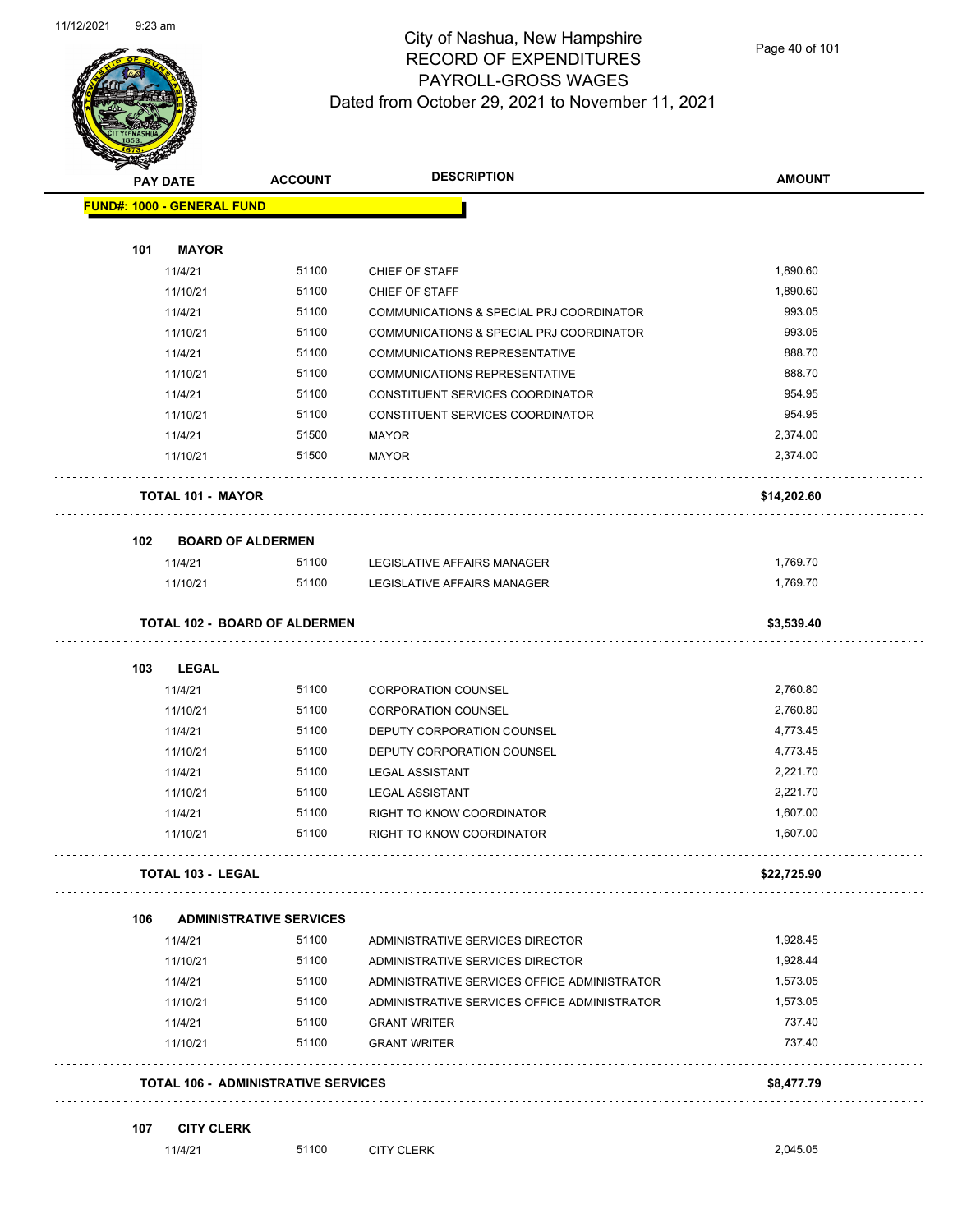

Page 41 of 101

| æ.  | <b>PAY DATE</b>                                  | <b>ACCOUNT</b>                       | <b>DESCRIPTION</b>                         | <b>AMOUNT</b> |
|-----|--------------------------------------------------|--------------------------------------|--------------------------------------------|---------------|
|     | <b>FUND#: 1000 - GENERAL FUND</b>                |                                      |                                            |               |
|     |                                                  |                                      |                                            |               |
| 107 | <b>CITY CLERK</b>                                |                                      |                                            |               |
|     | 11/10/21                                         | 51100                                | <b>CITY CLERK</b>                          | 2,045.05      |
|     | 11/4/21                                          | 51100                                | <b>CLERK VITAL RECORDS II</b>              | 1,385.10      |
|     | 11/10/21                                         | 51100                                | <b>CLERK VITAL RECORDS II</b>              | 1,328.83      |
|     | 11/4/21                                          | 51100                                | DEPUTY CITY CLERK                          | 1,165.25      |
|     | 11/10/21                                         | 51100                                | <b>DEPUTY CITY CLERK</b>                   | 1,165.25      |
|     | 11/4/21                                          | 51100                                | VITAL RECORDS CLERK III                    | 1,441.00      |
|     | 11/10/21                                         | 51100                                | VITAL RECORDS CLERK III                    | 1,441.05      |
|     | 11/4/21                                          | 51300                                | VITAL RECORDS CLERK III                    | 175.62        |
|     | 11/10/21                                         | 51300                                | VITAL RECORDS CLERK III                    | 303.98        |
|     | 11/10/21                                         | 51514                                | <b>CITY CLERK TEMP</b>                     | 400.00        |
|     | 11/10/21                                         | 51514                                | <b>COLLECTION SYSTEMS OPERATOR</b>         | 175.00        |
|     | 11/10/21                                         | 51514                                | CONSTITUENT SERVICES COORDINATOR           | 225.00        |
|     | 11/10/21                                         | 51514                                | ELECTED BALLOT INSPECTOR                   | 4,462.50      |
|     | 11/10/21                                         | 51514                                | ELECTED DEPUTY VOTER REGISTRAR             | 2,275.00      |
|     | 11/10/21                                         | 51514                                | ELECTED MODERATOR                          | 1,800.00      |
|     | 11/10/21                                         | 51514                                | ELECTED SELECTMAN                          | 5,130.00      |
|     | 11/10/21                                         | 51514                                | ELECTED WARD CLERK                         | 1,575.00      |
|     | 11/10/21                                         | 51514                                | SUB PARA PROFESSIONAL                      | 175.00        |
|     | 11/10/21                                         | 51514                                | <b>VIDEOGRAPHER</b>                        | 87.50         |
|     | <b>TOTAL 107 - CITY CLERK</b>                    |                                      |                                            | \$28,801.18   |
| 108 | <b>ENERGY MANAGEMENT</b>                         |                                      |                                            |               |
|     | 11/4/21                                          | 51100                                | <b>ENERGY MANAGER</b>                      | 1,573.05      |
|     | 11/10/21                                         | 51100                                | <b>ENERGY MANAGER</b>                      | 1,573.05      |
|     | <b>TOTAL 108 - ENERGY MANAGEMENT</b>             |                                      |                                            | \$3,146.10    |
| 110 |                                                  | <b>ARLINGTON ST COMMUNITY CENTER</b> |                                            |               |
|     | 11/4/21                                          | 51100                                | ARLINGTON STREET COMMUNITY CENTER DIRECTOR | 1,124.80      |
|     | 11/10/21                                         | 51100                                | ARLINGTON STREET COMMUNITY CENTER DIRECTOR | 1,124.80      |
|     | <b>TOTAL 110 - ARLINGTON ST COMMUNITY CENTER</b> |                                      |                                            | \$2,249.60    |
|     |                                                  |                                      |                                            |               |
| 111 | <b>HUMAN RESOURCES</b>                           |                                      |                                            |               |
|     | 11/4/21                                          | 51100                                | HR SPECIALIST                              | 969.50        |
|     | 11/10/21                                         | 51100                                | HR SPECIALIST                              | 969.50        |
|     | 11/4/21                                          | 51100                                | HRIS & PAYROLL ANALYST                     | 1,398.25      |
|     | 11/10/21                                         | 51100                                | HRIS & PAYROLL ANALYST                     | 1,398.25      |
|     | 11/4/21                                          | 51100                                | HUMAN RESOURCES MANAGER                    | 1,512.50      |
|     | 11/10/21                                         | 51100                                | HUMAN RESOURCES MANAGER                    | 1,512.50      |
|     | 11/4/21                                          | 51100                                | PAYROLL ANALYST                            | 2,625.35      |
|     | 11/10/21                                         | 51100                                | PAYROLL ANALYST                            | 2,625.35      |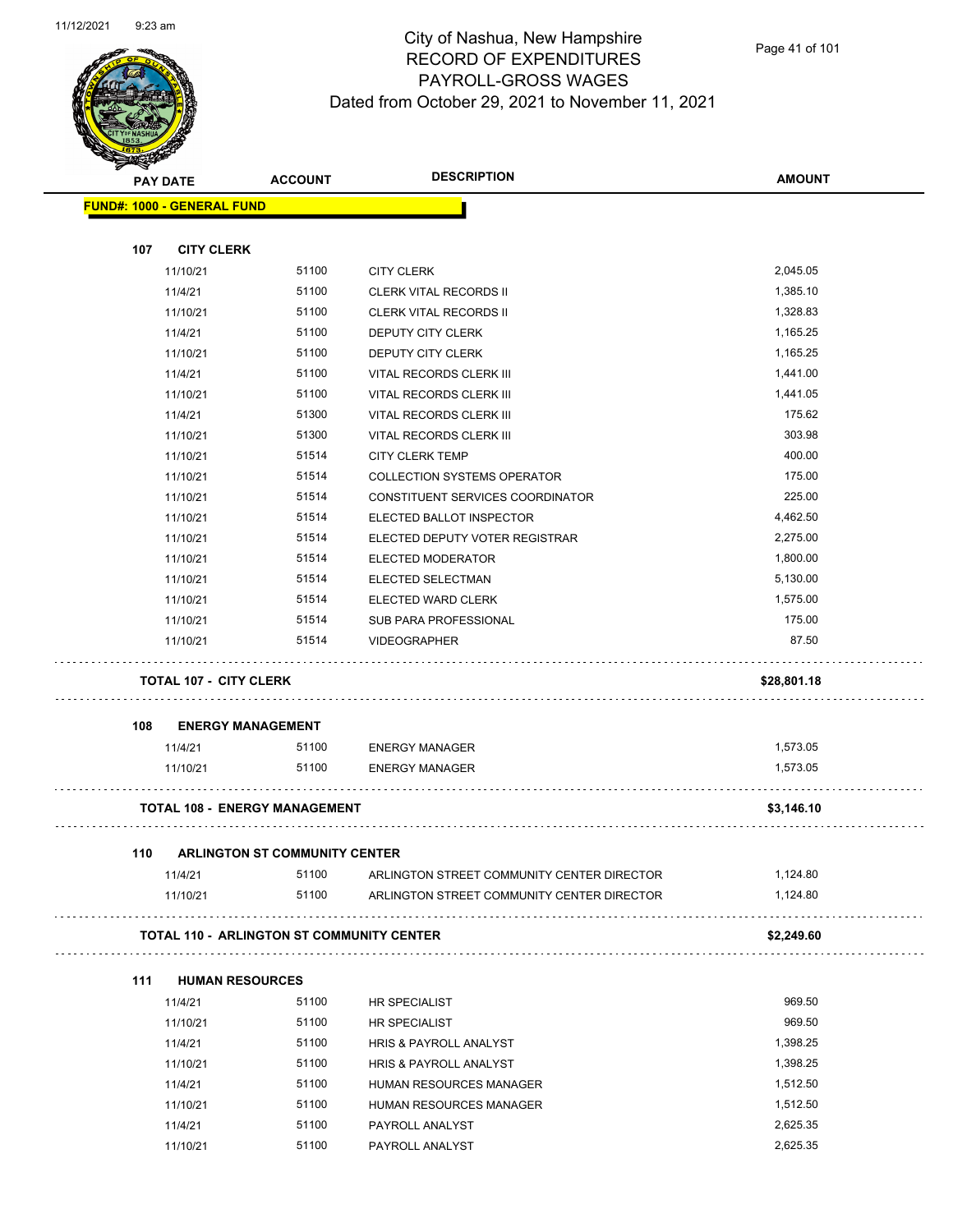

Page 42 of 101

| <b>PAY DATE</b>                    | <b>ACCOUNT</b>                            | <b>DESCRIPTION</b>                       | <b>AMOUNT</b> |
|------------------------------------|-------------------------------------------|------------------------------------------|---------------|
| <b>FUND#: 1000 - GENERAL FUND</b>  |                                           |                                          |               |
| 111<br><b>HUMAN RESOURCES</b>      |                                           |                                          |               |
| 11/4/21                            | 51100                                     | PAYROLL MANAGER                          | 1,738.30      |
| 11/10/21                           | 51100                                     | PAYROLL MANAGER                          | 1,738.30      |
| 11/4/21                            | 51200                                     | ADMINISTRATIVE ASSISTANT I               | 554.58        |
| 11/10/21                           | 51200                                     | ADMINISTRATIVE ASSISTANT I               | 545.35        |
| 11/4/21                            | 51300                                     | HR SPECIALIST                            | 9.09          |
| 11/4/21                            | 51300                                     | PAYROLL ANALYST                          | 12.46         |
| 11/10/21                           | 51300                                     | PAYROLL ANALYST                          | 12.46         |
| 11/10/21                           | 51750                                     | PAYROLL ANALYST                          | 2,932.35      |
| 11/10/21                           | 55425                                     | <b>EMPLOYMENT BACKGROUND CHECKS</b>      | 25.00         |
| <b>TOTAL 111 - HUMAN RESOURCES</b> |                                           |                                          | \$20,579.09   |
| 122                                | <b>INFORMATION TECHNOLOGY</b>             |                                          |               |
| 11/4/21                            | 51100                                     | ADMIN ASSISTANT III                      | 871.25        |
| 11/10/21                           | 51100                                     | ADMIN ASSISTANT III                      | 871.25        |
| 11/4/21                            | 51100                                     | DEPUTY DIRECTOR IT                       | 2,515.40      |
| 11/10/21                           | 51100                                     | <b>DEPUTY DIRECTOR IT</b>                | 2,515.40      |
| 11/4/21                            | 51100                                     | <b>ENTERPRISE SYS ADMINISTRATOR</b>      | 1,840.55      |
| 11/10/21                           | 51100                                     | <b>ENTERPRISE SYS ADMINISTRATOR</b>      | 1,840.55      |
| 11/4/21                            | 51100                                     | ERP SYSTEM ADMIN DBA                     | 2,045.05      |
| 11/10/21                           | 51100                                     | ERP SYSTEM ADMIN DBA                     | 2,045.05      |
| 11/4/21                            | 51100                                     | IT APPLICATIONS ANALYST                  | 3,007.90      |
| 11/10/21                           | 51100                                     | IT APPLICATIONS ANALYST                  | 3,007.90      |
| 11/4/21                            | 51100                                     | IT INFRASTRUCTURE ANALYST                | 1,401.90      |
| 11/10/21                           | 51100                                     | IT INFRASTRUCTURE ANALYST                | 1,401.90      |
| 11/4/21                            | 51100                                     | IT MANAGER, INFRASTRUCTURE               | 1,738.30      |
| 11/10/21                           | 51100                                     | IT MANAGER, INFRASTRUCTURE               | 1,738.30      |
| 11/4/21                            | 51100                                     | IT MANAGER, PROJECT/DEVELOPMENT SERVICES | 1,840.55      |
| 11/10/21                           | 51100                                     | IT MANAGER, PROJECT/DEVELOPMENT SERVICES | 1,840.55      |
| 11/4/21                            | 51100                                     | TECHNICAL SPEC II NET SUPPORT            | 2,383.75      |
| 11/10/21                           | 51100                                     | TECHNICAL SPEC II NET SUPPORT            | 2,383.75      |
| 11/4/21                            | 51100                                     | WEB ADMINISTRATOR/GRAPHIC DESINGER       | 1,033.40      |
| 11/10/21                           | 51100                                     | WEB ADMINISTRATOR/GRAPHIC DESINGER       | 1,033.40      |
| 11/10/21                           | 51300                                     | TECHNICAL SPEC II NET SUPPORT            | 50.17         |
|                                    | <b>TOTAL 122 - INFORMATION TECHNOLOGY</b> |                                          | \$37,406.27   |

| 126 | <b>FINANCIAL SERVICES</b> |       |                              |          |
|-----|---------------------------|-------|------------------------------|----------|
|     | 11/4/21                   | 51100 | <b>ACCOUNTANT</b>            | 1.116.25 |
|     | 11/10/21                  | 51100 | <b>ACCOUNTANT</b>            | 1.116.25 |
|     | 11/4/21                   | 51100 | ACCOUNTS PAYABLE COORDINATOR | 1.939.45 |
|     | 11/10/21                  | 51100 | ACCOUNTS PAYABLE COORDINATOR | 1.939.44 |
|     | 11/4/21                   | 51100 | ACCOUNTS PAYABLE SUPV        | 1.227.05 |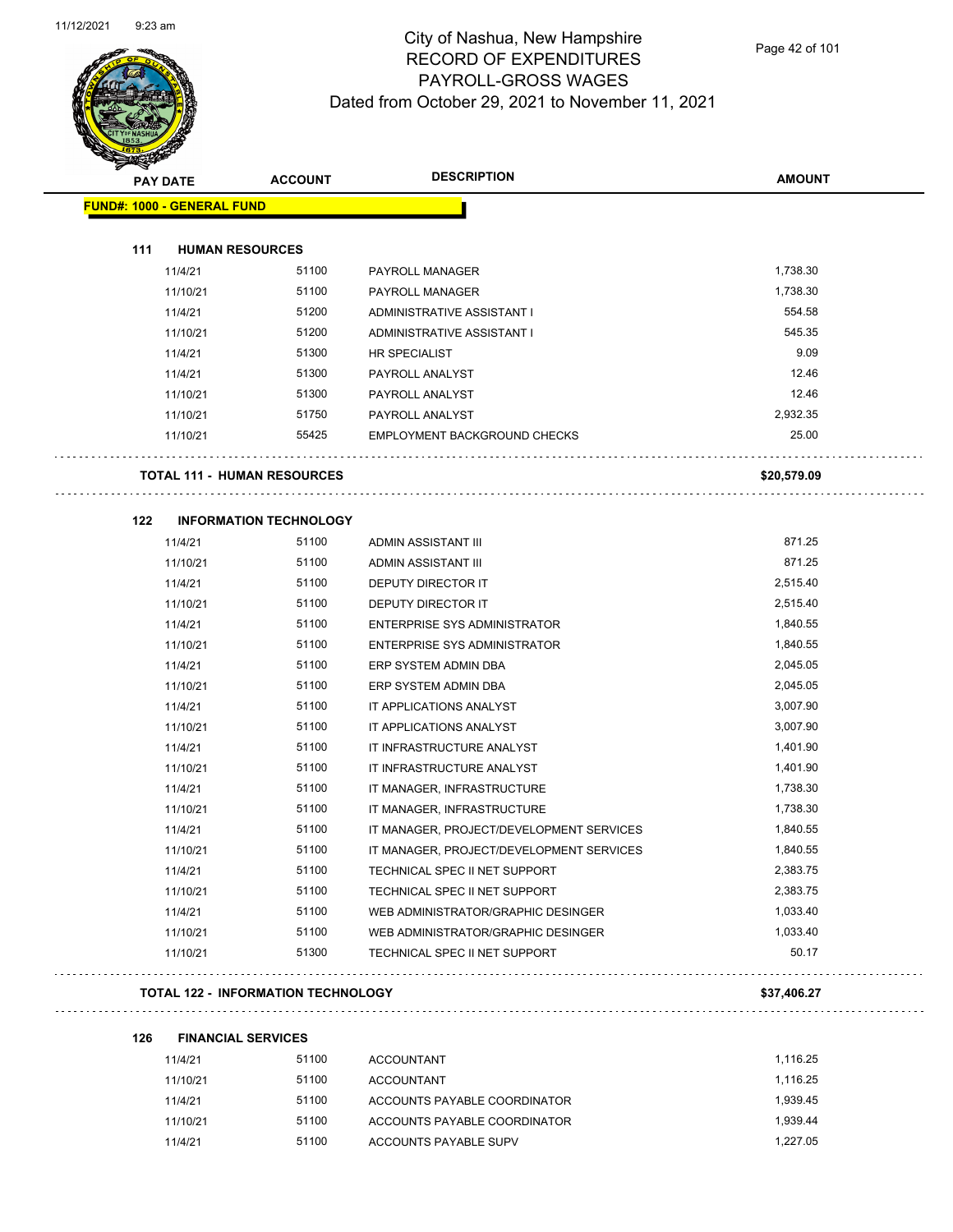

Page 43 of 101

| <b>PAY DATE</b>                       | <b>ACCOUNT</b> | <b>DESCRIPTION</b>               | <b>AMOUNT</b> |
|---------------------------------------|----------------|----------------------------------|---------------|
| <b>FUND#: 1000 - GENERAL FUND</b>     |                |                                  |               |
|                                       |                |                                  |               |
| 126<br><b>FINANCIAL SERVICES</b>      |                |                                  |               |
| 11/10/21                              | 51100          | ACCOUNTS PAYABLE SUPV            | 1,227.05      |
| 11/4/21                               | 51100          | CFO COMPTROLLER                  | 2,760.80      |
| 11/10/21                              | 51100          | <b>CFO COMPTROLLER</b>           | 2,760.80      |
| 11/4/21                               | 51100          | DEP TREASURER TAX COLLECTOR      | 1,701.55      |
| 11/10/21                              | 51100          | DEP TREASURER TAX COLLECTOR      | 1,701.55      |
| 11/4/21                               | 51100          | <b>FINANCE AND ADMIN MANAGER</b> | 920.25        |
| 11/10/21                              | 51100          | <b>FINANCE AND ADMIN MANAGER</b> | 920.25        |
| 11/4/21                               | 51100          | <b>MVR CLERK I</b>               | 433.26        |
| 11/10/21                              | 51100          | <b>MVR CLERK I</b>               | 616.57        |
| 11/4/21                               | 51100          | MVR CLERK II                     | 1,049.35      |
| 11/10/21                              | 51100          | MVR CLERK II                     | 1,049.35      |
| 11/4/21                               | 51100          | MVR CLERK III                    | 1,666.55      |
| 11/10/21                              | 51100          | MVR CLERK III                    | 1,666.54      |
| 11/4/21                               | 51100          | ORDINANCE VIOLATIONS COORDINATOR | 549.36        |
| 11/10/21                              | 51100          | ORDINANCE VIOLATIONS COORDINATOR | 556.30        |
| 11/4/21                               | 51100          | REVENUE ACCOUNTS SPEC            | 943.70        |
| 11/10/21                              | 51100          | REVENUE ACCOUNTS SPEC            | 943.70        |
| 11/4/21                               | 51100          | REVENUE COORDINATOR              | 1,159.70      |
| 11/10/21                              | 51100          | REVENUE COORDINATOR              | 1,159.70      |
| 11/4/21                               | 51100          | <b>SENIOR FINANCE MANAGER</b>    | 1,840.55      |
| 11/10/21                              | 51100          | <b>SENIOR FINANCE MANAGER</b>    | 1,840.55      |
| 11/4/21                               | 51100          | SENIOR FINANCIAL ANALYST         | 1,332.50      |
| 11/10/21                              | 51100          | SENIOR FINANCIAL ANALYST         | 1,332.50      |
| 11/4/21                               | 51100          | SR MGR ACCT FIN REPORTING        | 1,431.55      |
| 11/10/21                              | 51100          | SR MGR ACCT FIN REPORTING        | 1,431.55      |
| 11/4/21                               | 51100          | SUPV VEHICLE REGISTRATION        | 1,329.30      |
| 11/10/21                              | 51100          | SUPV VEHICLE REGISTRATION        | 1,329.30      |
| 11/4/21                               | 51100          | TREASURER TAX COLLECTOR          | 2,290.45      |
| 11/10/21                              | 51100          | TREASURER TAX COLLECTOR          | 2,290.45      |
| 11/4/21                               | 51100          | TRUST ACCOUNTANT                 | 1,117.90      |
| 11/10/21                              | 51100          | TRUST ACCOUNTANT                 | 1,117.90      |
| 11/4/21                               | 51200          | <b>ACCOUNTING TEMP</b>           | 1,125.00      |
| 11/10/21                              | 51200          | <b>ACCOUNTING TEMP</b>           | 1,095.00      |
| 11/10/21                              | 51300          | ACCOUNTS PAYABLE COORDINATOR     | 76.39         |
| 11/10/21                              | 51300          | MVR CLERK III                    | 31.94         |
| <b>TOTAL 126 - FINANCIAL SERVICES</b> |                |                                  | \$52,137.60   |

**129 CITY BUILDINGS**

 $\hat{\mathcal{A}}$ 

| 11/4/21  | 51100 | <b>BUILDING MANAGER</b> | 1.461.04 |
|----------|-------|-------------------------|----------|
| 11/10/21 | 51100 | <b>BUILDING MANAGER</b> | 1.461.04 |
| 11/4/21  | 51100 | CUSTODIAN I             | 1.125.81 |
| 11/10/21 | 51100 | CUSTODIAN I             | 1.307.35 |
| 11/4/21  | 51100 | MAINTENANCE SPEC        | 1.465.11 |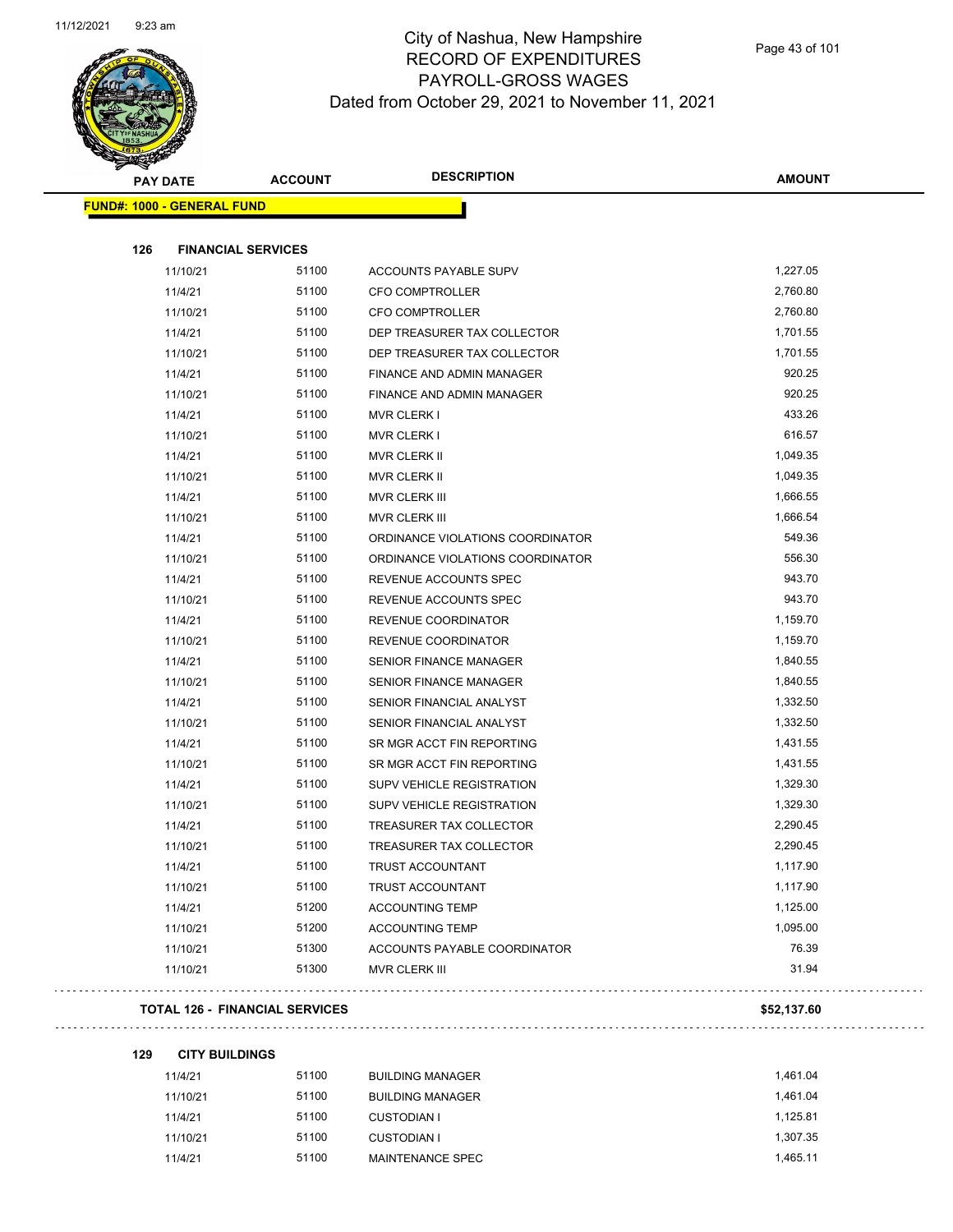

Page 44 of 101

|     | <b>PAY DATE</b>                   | <b>ACCOUNT</b>                    | <b>DESCRIPTION</b>             | <b>AMOUNT</b> |
|-----|-----------------------------------|-----------------------------------|--------------------------------|---------------|
|     | <b>FUND#: 1000 - GENERAL FUND</b> |                                   |                                |               |
| 129 | <b>CITY BUILDINGS</b>             |                                   |                                |               |
|     | 11/10/21                          | 51100                             | <b>MAINTENANCE SPEC</b>        | 1,465.10      |
|     |                                   | <b>TOTAL 129 - CITY BUILDINGS</b> |                                | \$8,285.45    |
| 130 | <b>PURCHASING</b>                 |                                   |                                |               |
|     | 11/4/21                           | 51100                             | PURCHASING AGENT I             | 814.30        |
|     | 11/10/21                          | 51100                             | PURCHASING AGENT I             | 814.30        |
|     | 11/4/21                           | 51100                             | PURCHASING AGENT II            | 1,011.05      |
|     | 11/10/21                          | 51100                             | PURCHASING AGENT II            | 1,011.05      |
|     | 11/4/21                           | 51100                             | PURCHASING MANAGER             | 1,840.55      |
|     | 11/10/21                          | 51100                             | PURCHASING MANAGER             | 1,840.55      |
|     | 11/4/21                           | 51200                             | MESSENGER MAIL DISTRIBUTION CL | 336.70        |
|     | 11/10/21                          | 51200                             | MESSENGER MAIL DISTRIBUTION CL | 336.70        |
|     | 11/10/21                          | 51300                             | PURCHASING AGENT I             | 15.27         |
|     | <b>TOTAL 130 - PURCHASING</b>     |                                   |                                | \$8,020.47    |
| 131 | <b>HUNT BUILDING</b>              |                                   |                                |               |
|     | 11/4/21                           | 51100                             | OED COORDINATOR                | 568.05        |
|     | 11/10/21                          | 51100                             | OED COORDINATOR                | 605.92        |
|     |                                   | <b>TOTAL 131 - HUNT BUILDING</b>  |                                | \$1,173.97    |
| 132 | <b>ASSESSING</b>                  |                                   |                                |               |
|     | 11/4/21                           | 51100                             | ASSESSING ADMIN SPEC III CSR   | 1,208.30      |
|     | 11/10/21                          | 51100                             | ASSESSING ADMIN SPEC III CSR   | 1,208.30      |
|     | 11/4/21                           | 51100                             | ASSESSOR I                     | 1,062.80      |
|     | 11/10/21                          | 51100                             | ASSESSOR I                     | 1,062.80      |
|     | 11/4/21                           | 51100                             | ASSESSOR III                   | 2,646.75      |
|     | 11/10/21                          | 51100                             | ASSESSOR III                   | 2,646.75      |
|     | 11/4/21                           | 51100                             | <b>CHIEF ASSESSOR</b>          | 2,418.55      |
|     | 11/10/21                          | 51100                             | <b>CHIEF ASSESSOR</b>          | 2,418.55      |
|     | 11/4/21                           | 51100                             | DEPARTMENT COORDINATOR         | 899.60        |
|     | 11/10/21                          | 51100                             | DEPARTMENT COORDINATOR         | 899.60        |
|     | 10/29/21                          | 51512                             | <b>CITY CLERK TEMP</b>         | 125.00        |
|     | 10/29/21                          | 51512                             | ELECTED BOARD MEMBER           | 250.00        |
|     | <b>TOTAL 132 - ASSESSING</b>      |                                   |                                | \$16,847.00   |
| 134 | <b>GIS</b>                        |                                   |                                |               |
|     | 11/4/21                           | 51100                             | <b>GIS TECHNICIAN II</b>       | 1,260.70      |
|     |                                   |                                   |                                |               |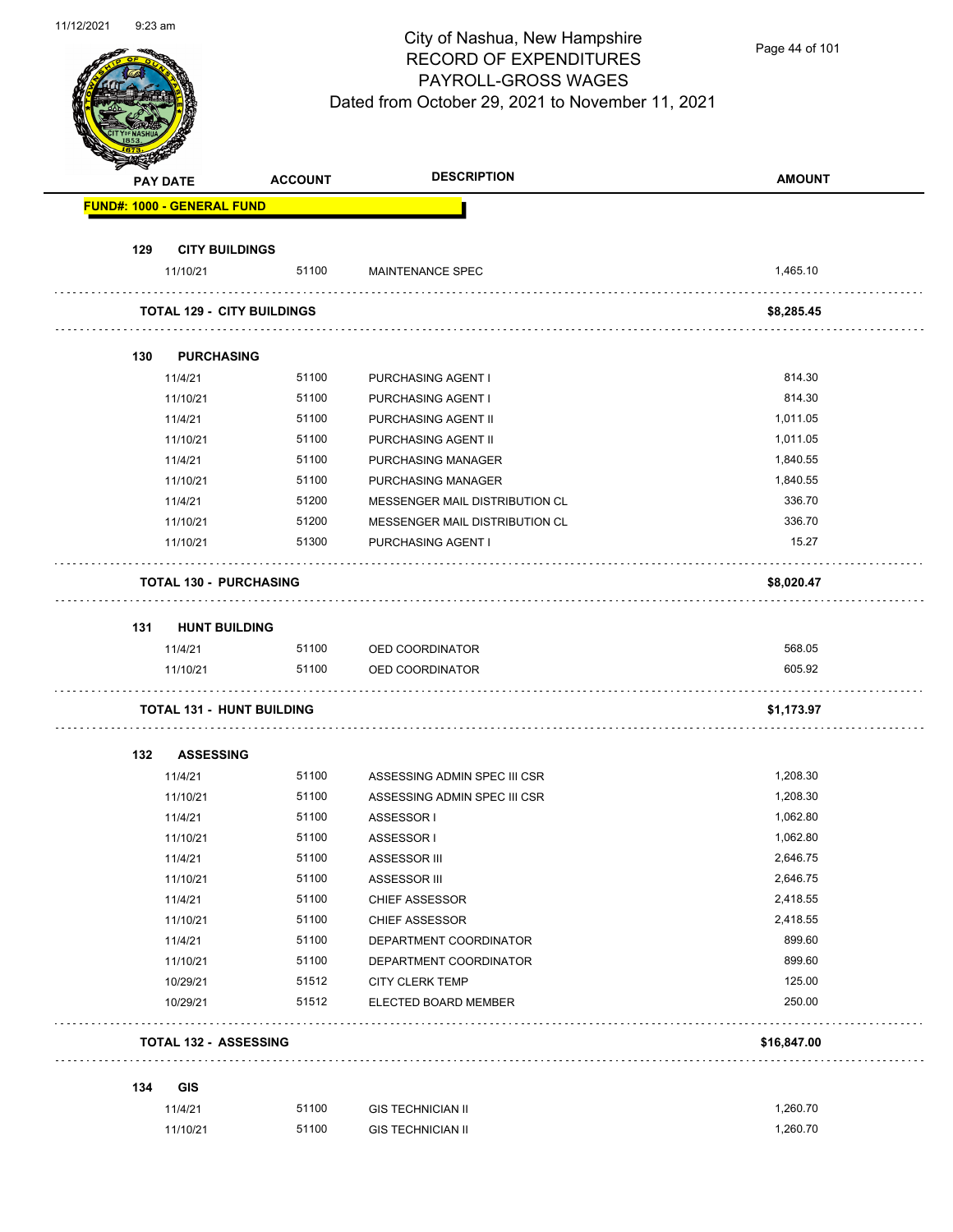

Page 45 of 101

| æ.                                | <b>PAY DATE</b>        | <b>ACCOUNT</b>                                        | <b>DESCRIPTION</b>                  | <b>AMOUNT</b> |
|-----------------------------------|------------------------|-------------------------------------------------------|-------------------------------------|---------------|
| <b>FUND#: 1000 - GENERAL FUND</b> |                        |                                                       |                                     |               |
|                                   | <b>TOTAL 134 - GIS</b> |                                                       |                                     | \$2,521.40    |
| 140                               |                        | <b>PINEWOOD CEMETERY</b>                              |                                     |               |
|                                   | 11/4/21                | 51400                                                 | SEASONAL                            | 592.50        |
|                                   | 10/29/21               | 55314                                                 | FIXED RATE MILEAGE ALLOWANCE        | 100.00        |
|                                   |                        | <b>TOTAL 140 - PINEWOOD CEMETERY</b>                  |                                     | \$692.50      |
|                                   |                        |                                                       |                                     |               |
| 142                               |                        | <b>WOODLAWN CEMETERY</b>                              |                                     |               |
|                                   | 11/4/21                | 51100                                                 | <b>GROUNDSKEEPER CEMETERY</b>       | 1,533.80      |
|                                   | 11/10/21               | 51100                                                 | <b>GROUNDSKEEPER CEMETERY</b>       | 1,533.80      |
|                                   | 11/4/21                | 51100                                                 | SUBFOREMAN CEMETERY                 | 971.40        |
|                                   | 11/10/21               | 51100                                                 | SUBFOREMAN CEMETERY                 | 971.40        |
|                                   | 11/4/21                | 51100                                                 | SUPERINTENDENT CEMETERY I           | 1,329.30      |
|                                   | 11/10/21               | 51100                                                 | SUPERINTENDENT CEMETERY I           | 1,329.30      |
|                                   | 11/10/21               | 51400                                                 | <b>SEASONAL</b>                     | 600.00        |
|                                   |                        | <b>TOTAL 142 - WOODLAWN CEMETERY</b>                  |                                     | \$8,269.00    |
|                                   |                        |                                                       |                                     |               |
| 144                               |                        | <b>EDGEWOOD &amp; SUBURBAN CEMETERIES</b>             |                                     |               |
|                                   | 11/4/21                | 51100                                                 | <b>GROUNDSKEEPER CEMETERY</b>       | 1,533.80      |
|                                   | 11/10/21               | 51100                                                 | <b>GROUNDSKEEPER CEMETERY</b>       | 1,533.80      |
|                                   | 11/4/21                | 51100                                                 | SUBFOREMAN CEMETERY                 | 871.60        |
|                                   | 11/10/21               | 51100                                                 | SUBFOREMAN CEMETERY                 | 871.60        |
|                                   | 11/4/21                | 51100                                                 | SUPERINTENDENT CEMETERY II          | 1,329.30      |
|                                   | 11/10/21               | 51100                                                 | SUPERINTENDENT CEMETERY II          | 1,329.30      |
|                                   | 11/4/21                | 51400                                                 | SEASONAL                            | 960.00        |
|                                   | 11/10/21               | 51400                                                 | SEASONAL                            | 1,080.00      |
|                                   | 10/29/21               | 55314                                                 | FIXED RATE MILEAGE ALLOWANCE        | 100.00        |
|                                   |                        | <b>TOTAL 144 - EDGEWOOD &amp; SUBURBAN CEMETERIES</b> |                                     | \$9,609.40    |
| 150                               | <b>POLICE</b>          |                                                       |                                     |               |
|                                   | 11/4/21                | 51100                                                 | <b>1ST YEAR OFFICERS</b>            | 5,447.51      |
|                                   | 11/10/21               | 51100                                                 | <b>1ST YEAR OFFICERS</b>            | 5,447.51      |
|                                   | 11/4/21                | 51100                                                 | 1ST YR OFFICERS CERTIFIED SPEC      | 1,138.70      |
|                                   | 11/10/21               | 51100                                                 | 1ST YR OFFICERS CERTIFIED SPEC      | 1,138.70      |
|                                   | 11/4/21                | 51100                                                 | 1st YR SPECIAL OFFICER CERTIFIED II | 4,507.30      |
|                                   | 11/10/21               | 51100                                                 | 1st YR SPECIAL OFFICER CERTIFIED II | 4,507.31      |
|                                   | 11/4/21                | 51100                                                 | ACCOUNT CLERK IV                    | 2,701.06      |
|                                   | 11/10/21               | 51100                                                 | ACCOUNT CLERK IV                    | 2,701.05      |
|                                   | 11/4/21                | 51100                                                 | ADMIN ASSISTANT I DETECTIVES        | 3,128.60      |
|                                   | 11/10/21               | 51100                                                 | ADMIN ASSISTANT I DETECTIVES        | 3,128.60      |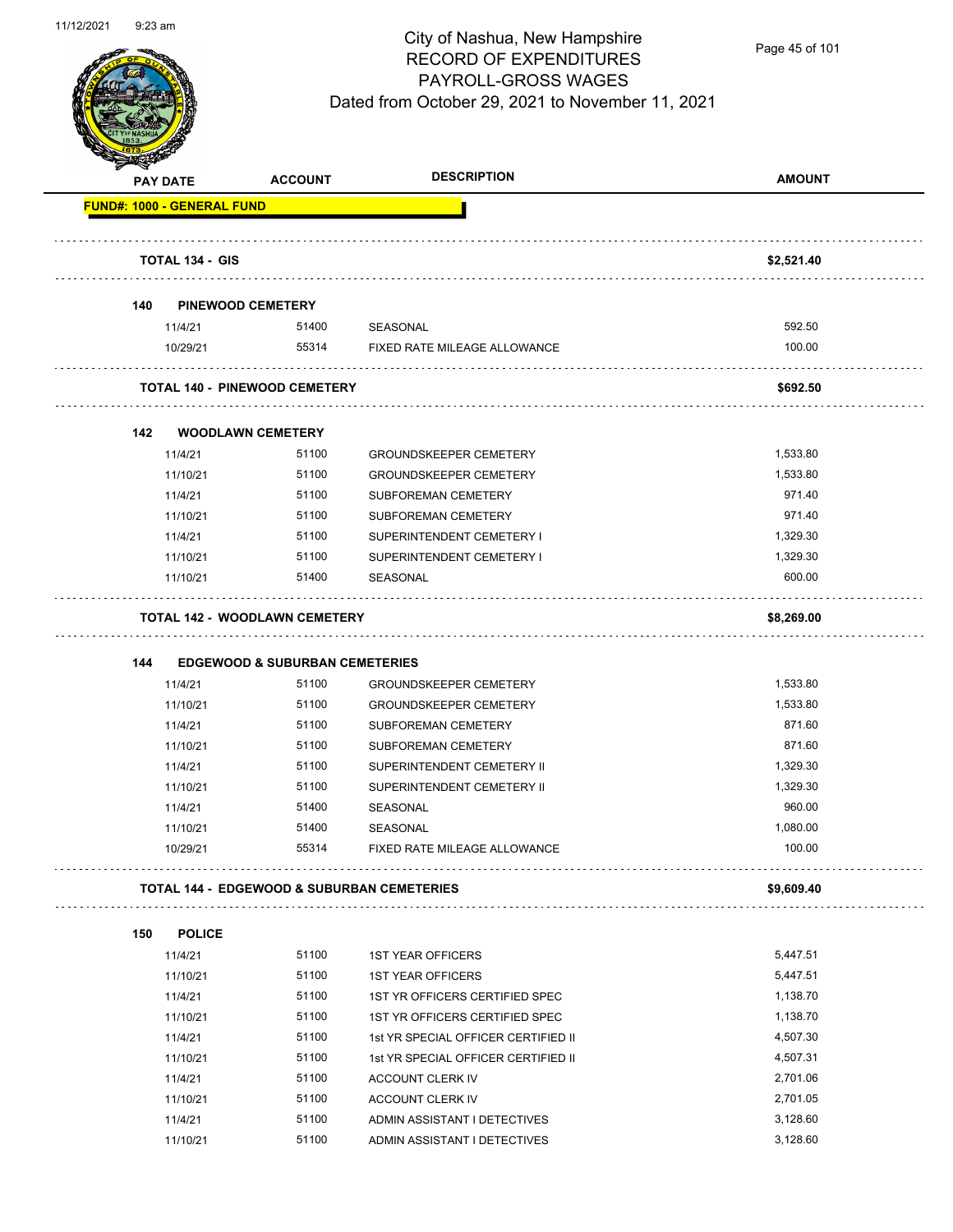

Page 46 of 101

|     | <b>PAY DATE</b>                   | <b>ACCOUNT</b> | <b>DESCRIPTION</b>                   | <b>AMOUNT</b> |
|-----|-----------------------------------|----------------|--------------------------------------|---------------|
|     | <b>FUND#: 1000 - GENERAL FUND</b> |                |                                      |               |
|     |                                   |                |                                      |               |
| 150 | <b>POLICE</b>                     |                |                                      |               |
|     | 11/4/21                           | 51100          | ADMIN ASSISTANT I LEGAL              | 817.20        |
|     | 11/10/21                          | 51100          | ADMIN ASSISTANT I LEGAL              | 817.20        |
|     | 11/4/21                           | 51100          | ADMIN ASSISTANT II LEGAL             | 827.95        |
|     | 11/10/21                          | 51100          | ADMIN ASSISTANT II LEGAL             | 827.95        |
|     | 11/4/21                           | 51100          | ADMIN ASSISTANT III PROF STANDARDS   | 1,038.10      |
|     | 11/10/21                          | 51100          | ADMIN ASSISTANT III PROF STANDARDS   | 1,038.10      |
|     | 11/4/21                           | 51100          | ADMIN ASSISTANT III SERVICES         | 855.75        |
|     | 11/10/21                          | 51100          | ADMIN ASSISTANT III SERVICES         | 855.75        |
|     | 11/4/21                           | 51100          | ADMIN ASSISTANT IV UNIFORM FIELD OPS | 900.60        |
|     | 11/10/21                          | 51100          | ADMIN ASSISTANT IV UNIFORM FIELD OPS | 900.60        |
|     | 11/4/21                           | 51100          | ADMINISTRATIVE PROJECT SPEC          | 1,474.75      |
|     | 11/10/21                          | 51100          | ADMINISTRATIVE PROJECT SPEC          | 1,474.75      |
|     | 11/4/21                           | 51100          | ANIMAL CONTROL OFFICER               | 1,078.35      |
|     | 11/10/21                          | 51100          | ANIMAL CONTROL OFFICER               | 1,078.35      |
|     | 11/4/21                           | 51100          | ASSISTANT RECORDS MANAGER            | 1,148.85      |
|     | 11/10/21                          | 51100          | ASSISTANT RECORDS MANAGER            | 1,148.85      |
|     | 11/4/21                           | 51100          | AUTO MECHANIC 1ST CLASS              | 1,853.10      |
|     | 11/10/21                          | 51100          | AUTO MECHANIC 1ST CLASS              | 1,853.09      |
|     | 11/4/21                           | 51100          | <b>BUILDING MAINTENANCE SUPV</b>     | 1,148.85      |
|     | 11/10/21                          | 51100          | <b>BUILDING MAINTENANCE SUPV</b>     | 1,148.87      |
|     | 11/4/21                           | 51100          | <b>CAPTAIN</b>                       | 17,651.89     |
|     | 11/10/21                          | 51100          | <b>CAPTAIN</b>                       | 17,651.88     |
|     | 11/4/21                           | 51100          | CHIEF OF POLICE                      | 3,107.00      |
|     | 11/10/21                          | 51100          | CHIEF OF POLICE                      | 3,107.00      |
|     | 11/4/21                           | 51100          | COMM TECH ALL DESIGNATIONS           | 8,142.20      |
|     | 11/10/21                          | 51100          | COMM TECH ALL DESIGNATIONS           | 8,142.19      |
|     | 11/4/21                           | 51100          | COMMUNITY POLICING COORDINATOR       | 1,445.95      |
|     | 11/10/21                          | 51100          | COMMUNITY POLICING COORDINATOR       | 1,445.95      |
|     | 11/4/21                           | 51100          | <b>CRIME ANALYST</b>                 | 1,157.85      |
|     | 11/10/21                          | 51100          | <b>CRIME ANALYST</b>                 | 1,157.86      |
|     | 11/4/21                           | 51100          | <b>CUSTODIAN II</b>                  | 734.80        |
|     | 11/10/21                          | 51100          | <b>CUSTODIAN II</b>                  | 734.80        |
|     | 11/4/21                           | 51100          | <b>CUSTODIAN III</b>                 | 1,673.60      |
|     | 11/10/21                          | 51100          | <b>CUSTODIAN III</b>                 | 1,673.60      |
|     | 11/4/21                           | 51100          | DEPUTY CHIEF OF POLICE               | 5,631.00      |
|     | 11/10/21                          | 51100          | DEPUTY CHIEF OF POLICE               | 5,631.00      |
|     | 11/4/21                           | 51100          | DETENTION SPEC                       | 2,870.85      |
|     | 11/10/21                          | 51100          | DETENTION SPEC                       | 2,870.85      |
|     | 11/4/21                           | 51100          | DISPATCHERS ALL DESIGNATIONS         | 4,876.05      |
|     | 11/10/21                          | 51100          | DISPATCHERS ALL DESIGNATIONS         | 4,876.05      |
|     | 11/4/21                           | 51100          | DOMESTIC VIOLENCE ADVOCATE           | 1,049.80      |
|     | 11/10/21                          | 51100          | DOMESTIC VIOLENCE ADVOCATE           | 1,049.80      |
|     | 11/4/21                           | 51100          | FLEET MAINTENANCE ASST SUPV          | 1,076.19      |
|     | 11/10/21                          | 51100          | FLEET MAINTENANCE ASST SUPV          | 1,076.20      |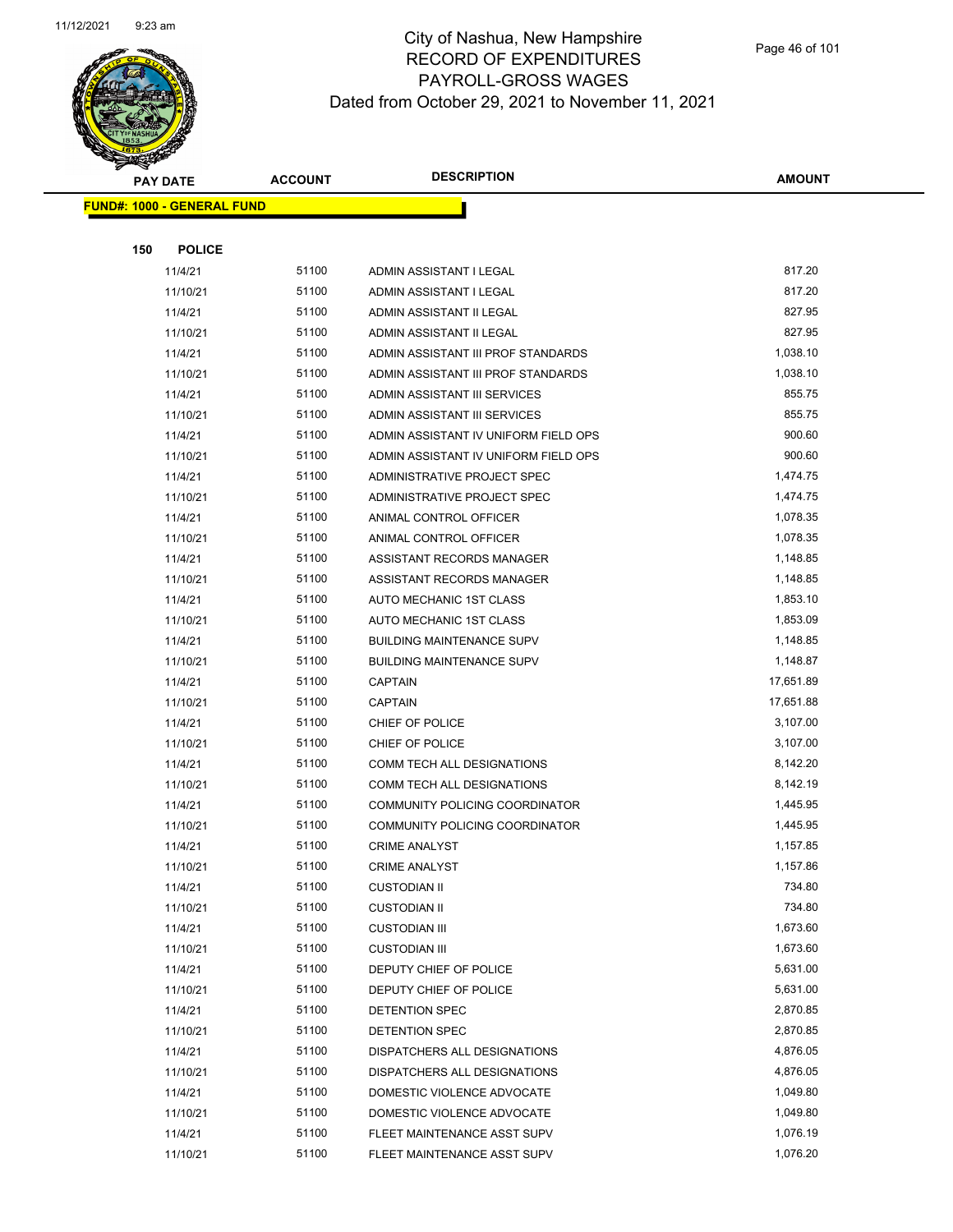

|     | <b>PAY DATE</b>                    | <b>ACCOUNT</b> | <b>DESCRIPTION</b>                      | <b>AMOUNT</b> |
|-----|------------------------------------|----------------|-----------------------------------------|---------------|
|     | <u> FUND#: 1000 - GENERAL FUND</u> |                |                                         |               |
|     |                                    |                |                                         |               |
| 150 | <b>POLICE</b>                      |                |                                         |               |
|     | 11/4/21                            | 51100          | IT PROGRAMS ADMIN & INSTRUCTOR          | 1,208.35      |
|     | 11/10/21                           | 51100          | IT PROGRAMS ADMIN & INSTRUCTOR          | 1,208.35      |
|     | 11/4/21                            | 51100          | LIEUTENANT                              | 19,326.60     |
|     | 11/10/21                           | 51100          | LIEUTENANT                              | 19,352.23     |
|     | 11/4/21                            | 51100          | NPD BUSINESS COORDINATOR                | 1,207.40      |
|     | 11/10/21                           | 51100          | NPD BUSINESS COORDINATOR                | 1,207.40      |
|     | 11/4/21                            | 51100          | NPD BUSINESS MANAGER                    | 1,840.55      |
|     | 11/10/21                           | 51100          | NPD BUSINESS MANAGER                    | 1,840.55      |
|     | 11/4/21                            | 51100          | NPD NETWORK ADMINISTRATOR               | 1,539.10      |
|     | 11/10/21                           | 51100          | NPD NETWORK ADMINISTRATOR               | 1,539.10      |
|     | 11/4/21                            | 51100          | PARALEGAL                               | 919.66        |
|     | 11/10/21                           | 51100          | PARALEGAL                               | 919.65        |
|     | 11/4/21                            | 51100          | PATROLMAN ALL RANKS                     | 182,977.78    |
|     | 11/10/21                           | 51100          | PATROLMAN ALL RANKS                     | 182,977.76    |
|     | 11/4/21                            | 51100          | POLICE ATTORNEY                         | 3,137.10      |
|     | 11/10/21                           | 51100          | POLICE ATTORNEY                         | 3,137.10      |
|     | 11/4/21                            | 51100          | <b>RECORDS &amp; COMMUNICATIONS MGR</b> | 1,775.85      |
|     | 11/10/21                           | 51100          | RECORDS & COMMUNICATIONS MGR            | 1,775.85      |
|     | 11/4/21                            | 51100          | <b>RECORDS TECHNICIAN I</b>             | 1,476.80      |
|     | 11/10/21                           | 51100          | <b>RECORDS TECHNICIAN I</b>             | 1,476.80      |
|     | 11/4/21                            | 51100          | RECORDS TECHNICIAN II                   | 1,909.10      |
|     | 11/10/21                           | 51100          | <b>RECORDS TECHNICIAN II</b>            | 1,909.10      |
|     | 11/4/21                            | 51100          | <b>SERGEANT</b>                         | 47,011.86     |
|     | 11/10/21                           | 51100          | <b>SERGEANT</b>                         | 47,011.89     |
|     | 11/4/21                            | 51100          | SHIFT LEADER                            | 2,450.65      |
|     | 11/10/21                           | 51100          | SHIFT LEADER                            | 2,450.65      |
|     | 11/4/21                            | 51100          | <b>SUPV POLICE FLEET</b>                | 1,459.61      |
|     | 11/10/21                           | 51100          | <b>SUPV POLICE FLEET</b>                | 1,459.60      |
|     | 11/4/21                            | 51200          | <b>ACCREDITATION MANAGER</b>            | 1,216.08      |
|     | 11/10/21                           | 51200          | ACCREDITATION MANAGER                   | 1,216.08      |
|     | 11/4/21                            | 51200          | POLICE ATTORNEY                         | 1,718.96      |
|     | 11/10/21                           | 51200          | POLICE ATTORNEY                         | 1,718.96      |
|     | 11/4/21                            | 51300          | 1st YR SPECIAL OFFICER CERTIFIED II     | 169.02        |
|     | 11/10/21                           | 51300          | 1st YR SPECIAL OFFICER CERTIFIED II     | 169.02        |
|     | 11/10/21                           | 51300          | ANIMAL CONTROL OFFICER                  | 122.40        |
|     | 11/4/21                            | 51300          | AUTO MECHANIC 1ST CLASS                 | 433.76        |
|     | 11/10/21                           | 51300          | AUTO MECHANIC 1ST CLASS                 | 26.64         |
|     | 11/4/21                            | 51300          | DOMESTIC VIOLENCE ADVOCATE              | 283.14        |
|     | 11/10/21                           | 51300          | DOMESTIC VIOLENCE ADVOCATE              | 190.45        |
|     | 11/4/21                            | 51300          | PATROLMAN ALL RANKS                     | 1,536.10      |
|     | 11/10/21                           | 51300          | PATROLMAN ALL RANKS                     | 4,730.89      |
|     | 11/10/21                           | 51300          | <b>SERGEANT</b>                         | 225.24        |
|     | 11/4/21                            | 51309          | <b>1ST YEAR OFFICERS</b>                | 245.14        |
|     | 11/10/21                           | 51309          | <b>1ST YEAR OFFICERS</b>                | 122.57        |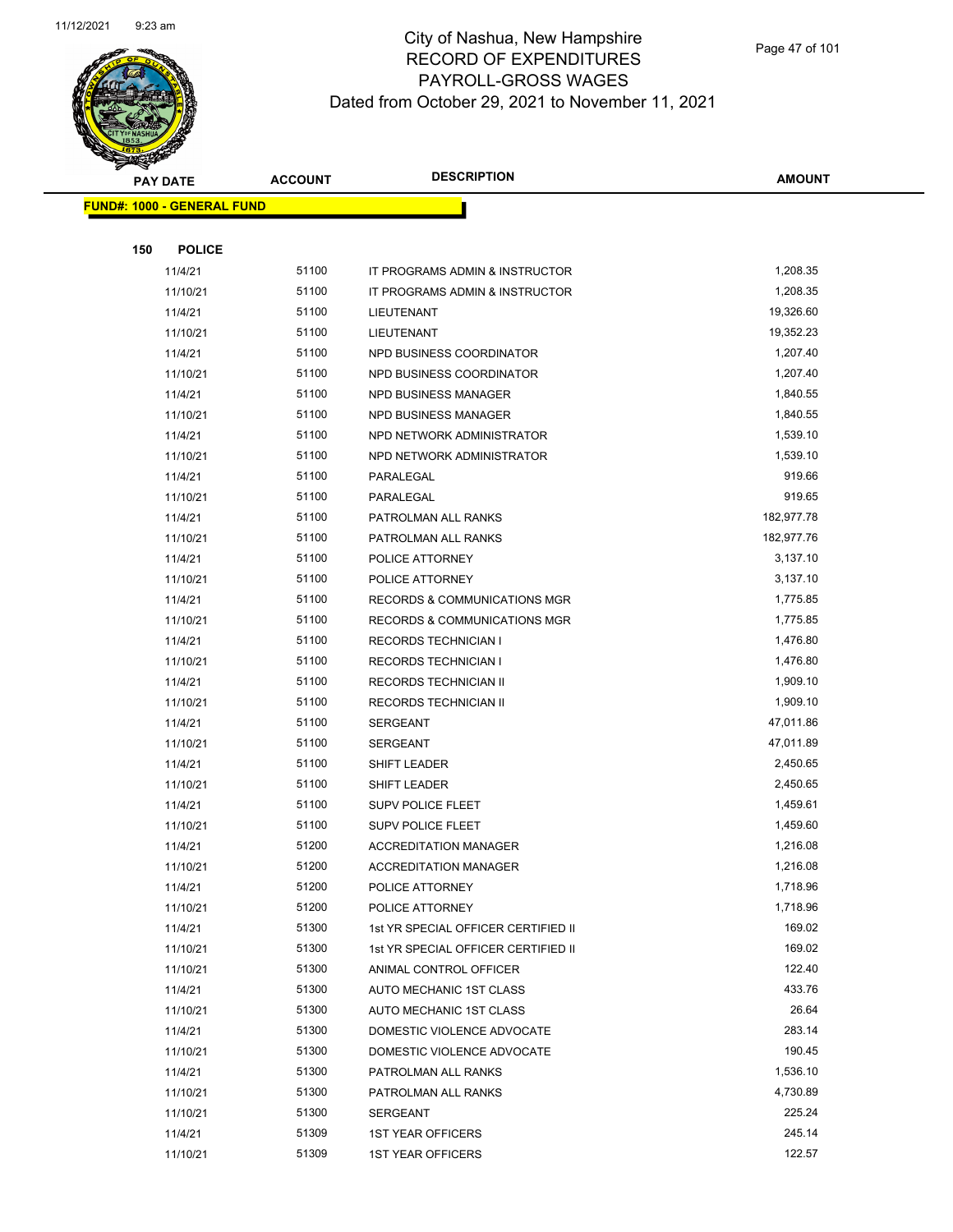

Page 48 of 101

|     | <b>PAY DATE</b>                   | <b>ACCOUNT</b> | <b>DESCRIPTION</b>                             | <b>AMOUNT</b>    |
|-----|-----------------------------------|----------------|------------------------------------------------|------------------|
|     | <b>FUND#: 1000 - GENERAL FUND</b> |                |                                                |                  |
|     |                                   |                |                                                |                  |
| 150 | <b>POLICE</b>                     |                |                                                |                  |
|     | 11/4/21                           | 51309          | 1st YR SPECIAL OFFICER CERTIFIED II            | 507.06           |
|     | 11/10/21                          | 51309          | ADMIN ASSISTANT I DETECTIVES                   | 63.03            |
|     | 11/10/21                          | 51309          | DISPATCHERS ALL DESIGNATIONS                   | 319.02           |
|     | 11/4/21                           | 51309          | PATROLMAN ALL RANKS                            | 5,471.47         |
|     | 11/10/21                          | 51309          | PATROLMAN ALL RANKS                            | 2,950.50         |
|     | 11/4/21                           | 51309          | SERGEANT                                       | 1,784.41         |
|     | 11/10/21                          | 51309          | SERGEANT                                       | 1,940.77         |
|     | 11/10/21                          | 51309          | SHIFT LEADER                                   | 145.48           |
|     | 11/4/21                           | 51315          | PATROLMAN ALL RANKS                            | 680.50           |
|     | 11/10/21                          | 51315          | PATROLMAN ALL RANKS                            | 674.05           |
|     | 11/4/21                           | 51322          | <b>1ST YEAR OFFICERS</b>                       | 408.59           |
|     | 11/10/21                          | 51322          | <b>1ST YEAR OFFICERS</b>                       | 449.44           |
|     | 11/4/21                           | 51322          | 1ST YR OFFICERS CERTIFIED SPEC                 | 64.05            |
|     | 11/10/21                          | 51322          | 1st YR SPECIAL OFFICER CERTIFIED II            | 338.04           |
|     | 11/10/21                          | 51322          | LIEUTENANT                                     | 1,311.77         |
|     | 11/4/21                           | 51322          | PATROLMAN ALL RANKS                            | 6,228.22         |
|     | 11/10/21                          | 51322          | PATROLMAN ALL RANKS                            | 25,816.77        |
|     | 11/4/21                           | 51322          | <b>SERGEANT</b>                                | 441.95           |
|     | 11/10/21                          | 51322          | <b>SERGEANT</b>                                | 6,056.52         |
|     | 11/10/21                          | 51330          | <b>1ST YEAR OFFICERS</b>                       | 163.43           |
|     | 11/10/21                          | 51330          | 1ST YR OFFICERS CERTIFIED SPEC                 | 128.10           |
|     | 11/4/21                           | 51330          | 1st YR SPECIAL OFFICER CERTIFIED II            | 450.73           |
|     | 11/10/21                          | 51330          | 1st YR SPECIAL OFFICER CERTIFIED II            | 901.45           |
|     | 11/4/21                           | 51330          | COMM TECH ALL DESIGNATIONS                     | 1,248.71         |
|     | 11/10/21                          | 51330          | COMM TECH ALL DESIGNATIONS                     | 932.36           |
|     | 11/4/21                           | 51330          | DETENTION SPEC                                 | 285.90           |
|     | 11/10/21                          | 51330          | <b>DETENTION SPEC</b>                          | 877.54           |
|     | 11/4/21                           | 51330          | DISPATCHERS ALL DESIGNATIONS                   | 285.52           |
|     | 11/10/21                          | 51330          | DISPATCHERS ALL DESIGNATIONS                   | 1,468.80         |
|     | 11/4/21                           | 51330          | LIEUTENANT                                     | 1,317.65         |
|     | 11/10/21                          | 51330          | LIEUTENANT                                     | 2,608.15         |
|     | 11/4/21                           | 51330          | PATROLMAN ALL RANKS                            | 12,316.93        |
|     | 11/10/21                          | 51330          | PATROLMAN ALL RANKS                            | 18,504.55        |
|     | 11/4/21                           | 51330          | <b>SERGEANT</b>                                | 3,274.22         |
|     | 11/10/21                          | 51330          | <b>SERGEANT</b>                                | 2,381.02         |
|     | 11/10/21                          | 51412<br>51412 | ADMIN ASSISTANT I DETECTIVES                   | 454.50<br>454.50 |
|     | 11/10/21<br>11/10/21              | 51600          | PER DIEM                                       | 300.00           |
|     |                                   | 51600          | ADMIN ASSISTANT II LEGAL                       | 1,150.00         |
|     | 11/10/21                          | 51600          | <b>CAPTAIN</b><br>DISPATCHERS ALL DESIGNATIONS | 500.00           |
|     | 11/10/21<br>11/4/21               | 51600          | IT PROGRAMS ADMIN & INSTRUCTOR                 | 300.00           |
|     | 11/10/21                          | 51600          | PARALEGAL                                      | 500.00           |
|     | 11/4/21                           | 52800          | EDUCATIONAL ASSISTANCE                         | 4,281.00         |
|     | 11/4/21                           | 61107          | <b>CLOTHING &amp; UNIFORMS</b>                 | 1,074.96         |
|     |                                   |                |                                                |                  |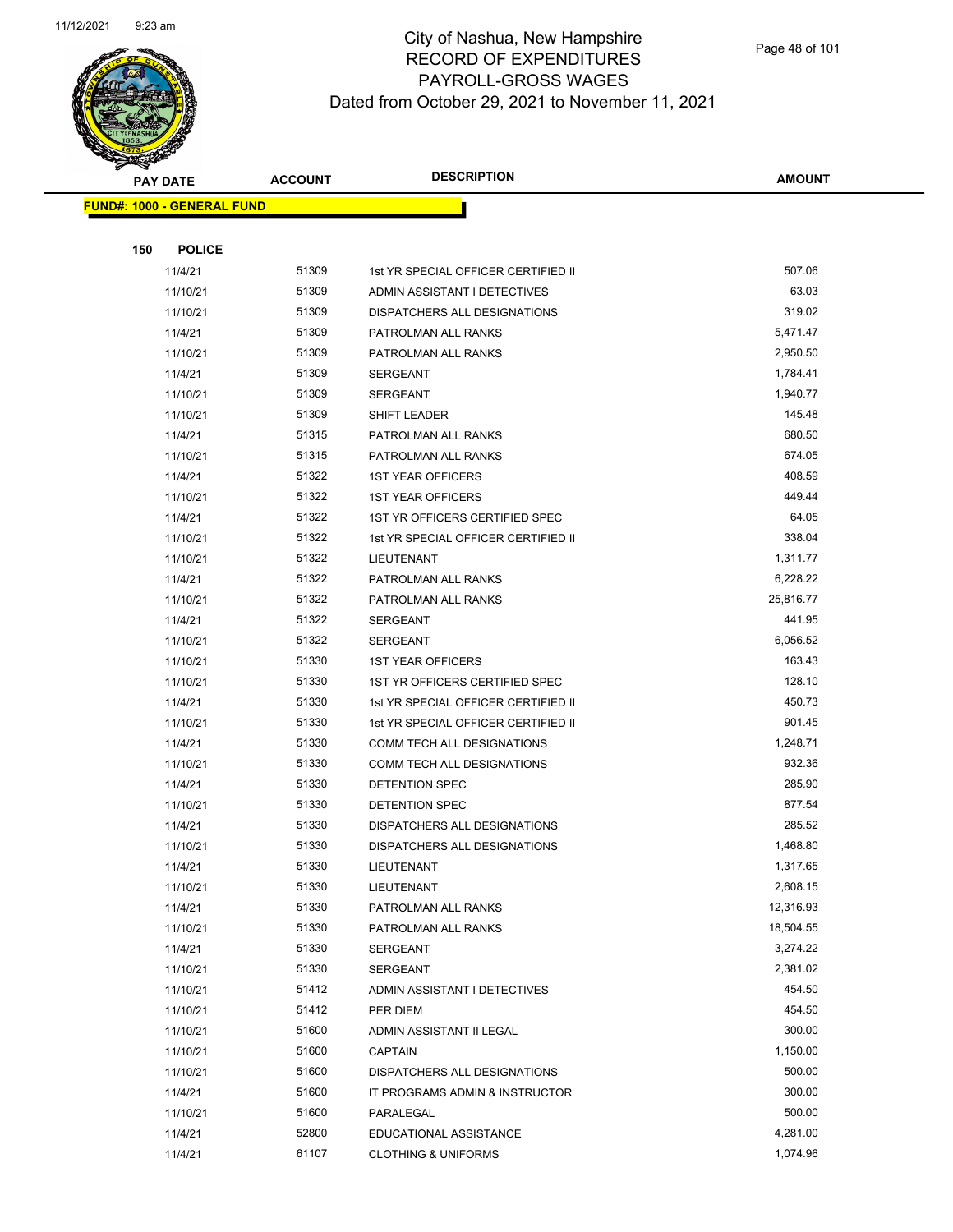

Page 49 of 101

| <b>PAY DATE</b>                   | <b>ACCOUNT</b> | <b>DESCRIPTION</b>              | <b>AMOUNT</b> |
|-----------------------------------|----------------|---------------------------------|---------------|
| <b>FUND#: 1000 - GENERAL FUND</b> |                |                                 |               |
| 150<br><b>POLICE</b>              |                |                                 |               |
| 11/10/21                          | 61107          | <b>CLOTHING &amp; UNIFORMS</b>  | 337.57        |
| <b>TOTAL 150 - POLICE</b>         |                |                                 | \$817,747.83  |
| 152<br><b>FIRE</b>                |                |                                 |               |
| 11/4/21                           | 51100          | ADMINISTRATIVE ASSISTANT II     | 2,652.85      |
| 11/10/21                          | 51100          | ADMINISTRATIVE ASSISTANT II     | 1,801.10      |
| 11/4/21                           | 51100          | <b>ASST FIRE CHIEF</b>          | 2,617.68      |
| 11/10/21                          | 51100          | <b>ASST FIRE CHIEF</b>          | 2,617.68      |
| 11/4/21                           | 51100          | ASST SUPERINTENDENT FIRE ALARM  | 1,843.36      |
| 11/10/21                          | 51100          | ASST SUPERINTENDENT FIRE ALARM  | 1,843.36      |
| 11/4/21                           | 51100          | ASST SUPERINTENDENT FIRE FLEET  | 1,694.72      |
| 11/10/21                          | 51100          | ASST SUPERINTENDENT FIRE FLEET  | 1,694.72      |
| 11/4/21                           | 51100          | ASST SUPERINTENDENT PREVENTION  | 3,742.35      |
| 11/10/21                          | 51100          | ASST SUPERINTENDENT PREVENTION  | 3,742.36      |
| 11/4/21                           | 51100          | <b>CAPTAIN</b>                  | 13,037.32     |
| 11/10/21                          | 51100          | <b>CAPTAIN</b>                  | 13,037.32     |
| 11/4/21                           | 51100          | CAPTAIN FIRE TRAINING SAFETY    | 2,035.72      |
| 11/10/21                          | 51100          | CAPTAIN FIRE TRAINING SAFETY    | 2,035.72      |
| 11/4/21                           | 51100          | DEPUTY FIRE CHIEF               | 9,434.72      |
| 11/10/21                          | 51100          | DEPUTY FIRE CHIEF               | 9,434.71      |
| 11/4/21                           | 51100          | <b>EXEC ASST BUSINESS COORD</b> | 1,160.25      |
| 11/10/21                          | 51100          | <b>EXEC ASST BUSINESS COORD</b> | 1,160.25      |
| 11/4/21                           | 51100          | <b>FIRE CHIEF</b>               | 2,863.08      |
| 11/10/21                          | 51100          | <b>FIRE CHIEF</b>               | 2,863.08      |
| 11/4/21                           | 51100          | FIRE DISPATCH ALL RANKS         | 9,537.34      |
| 11/10/21                          | 51100          | FIRE DISPATCH ALL RANKS         | 9,528.36      |
| 11/4/21                           | 51100          | FIRE DISPATCH SUPERVISOR        | 6,184.79      |
| 11/10/21                          | 51100          | FIRE DISPATCH SUPERVISOR        | 5,773.45      |
| 11/4/21                           | 51100          | FIRE LIEUTENANT                 | 45,925.99     |
| 11/10/21                          | 51100          | FIRE LIEUTENANT                 | 45,925.97     |
| 11/4/21                           | 51100          | <b>FIRE MECHANIC</b>            | 1,502.52      |
| 11/10/21                          | 51100          | <b>FIRE MECHANIC</b>            | 1,502.52      |
| 11/4/21                           | 51100          | FIRE TRAINING OFFICER           | 1,754.48      |
| 11/10/21                          | 51100          | FIRE TRAINING OFFICER           | 1,754.48      |
| 11/4/21                           | 51100          | FIREFIGHTERS ALL RANKS          | 141,586.42    |
| 11/10/21                          | 51100          | FIREFIGHTERS ALL RANKS          | 140,976.54    |
| 11/4/21                           | 51100          | PERMIT TECHNICIAN I             | 783.20        |
| 11/10/21                          | 51100          | PERMIT TECHNICIAN I             | 783.20        |
| 11/4/21                           | 51100          | SUPERINTENDENT FIRE ALARM       | 2,076.64      |
| 11/10/21                          | 51100          | SUPERINTENDENT FIRE ALARM       | 2,076.64      |
| 11/4/21                           | 51100          | SUPERINTENDENT FIRE FLEET       | 1,956.84      |
| 11/10/21                          | 51100          | SUPERINTENDENT FIRE FLEET       | 1,956.84      |
| 11/4/21                           | 51100          | SUPERINTENDENT FIRE PREVENTION  | 2,056.03      |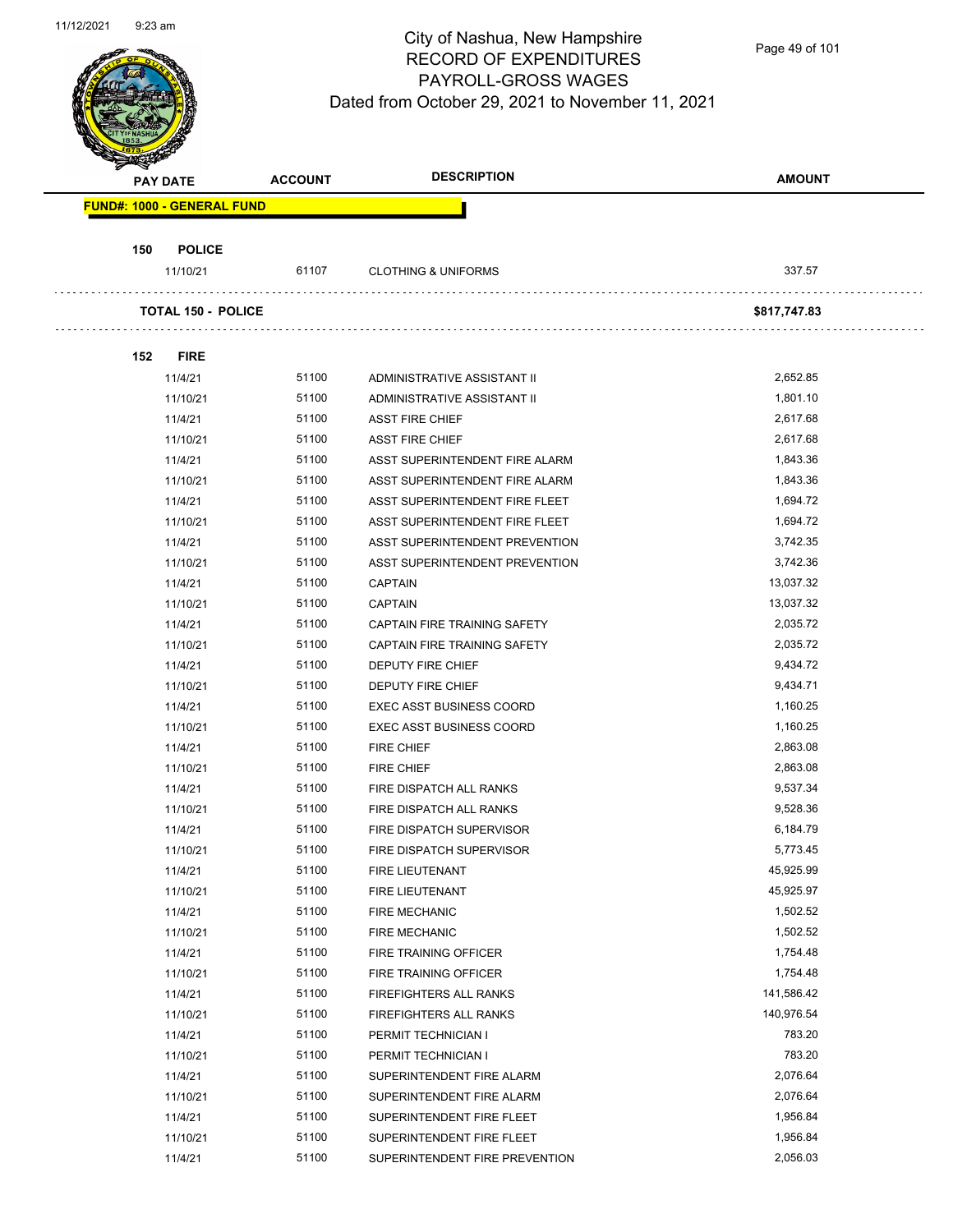

Page 50 of 101

|     | <b>PAY DATE</b>                   | <b>ACCOUNT</b> | <b>DESCRIPTION</b>             | <b>AMOUNT</b>  |
|-----|-----------------------------------|----------------|--------------------------------|----------------|
|     | <b>FUND#: 1000 - GENERAL FUND</b> |                |                                |                |
|     |                                   |                |                                |                |
| 152 | <b>FIRE</b>                       |                |                                |                |
|     | 11/10/21                          | 51100          | SUPERINTENDENT FIRE PREVENTION | 2,056.04       |
|     | 11/4/21                           | 51300          | ASST SUPERINTENDENT FIRE ALARM | 359.92         |
|     | 11/4/21                           | 51300          | ASST SUPERINTENDENT PREVENTION | 367.17         |
|     | 11/10/21                          | 51300          | ASST SUPERINTENDENT PREVENTION | 73.44          |
|     | 11/4/21                           | 51300          | <b>CAPTAIN</b>                 | 68.44          |
|     | 11/10/21                          | 51300          | DEPUTY FIRE CHIEF              | 502.12         |
|     | 11/4/21                           | 51300          | FIRE DISPATCH SUPERVISOR       | 542.16         |
|     | 11/4/21                           | 51300          | FIRE LIEUTENANT                | 126.63         |
|     | 11/10/21                          | 51300          | FIRE LIEUTENANT                | 190.72         |
|     | 11/10/21                          | 51300          | <b>FIREFIGHTERS ALL RANKS</b>  | 177.42         |
|     | 11/4/21                           | 51300          | SUPERINTENDENT FIRE ALARM      | 405.47         |
|     | 11/4/21                           | 51330          | CAPTAIN                        | 7,460.49       |
|     | 11/10/21                          | 51330          | CAPTAIN                        | 2,134.76       |
|     | 11/4/21                           | 51330          | <b>DEPUTY FIRE CHIEF</b>       | 1,790.47       |
|     | 11/10/21                          | 51330          | DEPUTY FIRE CHIEF              | 1,046.09       |
|     | 11/4/21                           | 51330          | FIRE DISPATCH ALL RANKS        | 1,569.79       |
|     | 11/10/21                          | 51330          | FIRE DISPATCH ALL RANKS        | 2,263.94       |
|     | 11/4/21                           | 51330          | FIRE DISPATCH SUPERVISOR       | 728.54         |
|     | 11/10/21                          | 51330          | FIRE DISPATCH SUPERVISOR       | 1,341.30       |
|     | 11/4/21                           | 51330          | FIRE LIEUTENANT                | 11,697.49      |
|     | 11/10/21                          | 51330          | FIRE LIEUTENANT                | 5,816.78       |
|     | 11/4/21                           | 51330          | <b>FIREFIGHTERS ALL RANKS</b>  | 30,699.99      |
|     | 11/10/21                          | 51330          | <b>FIREFIGHTERS ALL RANKS</b>  | 39,192.33      |
|     | 11/4/21                           | 51700          | ASST SUPERINTENDENT FIRE ALARM | 23.04          |
|     | 11/10/21                          | 51700          | ASST SUPERINTENDENT FIRE ALARM | 23.04          |
|     | 11/4/21                           | 51700          | ASST SUPERINTENDENT PREVENTION | 46.78          |
|     | 11/10/21                          | 51700          | ASST SUPERINTENDENT PREVENTION | 46.78          |
|     | 11/4/21                           | 51700          | CAPTAIN                        | 375.94         |
|     | 11/10/21                          | 51700          | <b>CAPTAIN</b>                 | 375.94         |
|     | 11/4/21                           | 51700          | CAPTAIN FIRE TRAINING SAFETY   | 25.45          |
|     | 11/10/21                          | 51700          | CAPTAIN FIRE TRAINING SAFETY   | 25.45          |
|     | 11/4/21                           | 51700          | FIRE DISPATCH ALL RANKS        | 16.28          |
|     | 11/10/21                          | 51700          | FIRE DISPATCH ALL RANKS        | 16.28          |
|     | 11/4/21                           | 51700          | FIRE DISPATCH SUPERVISOR       | 19.36          |
|     | 11/10/21                          | 51700          | FIRE DISPATCH SUPERVISOR       | 19.36          |
|     | 11/4/21                           | 51700          | FIRE LIEUTENANT                | 1,446.93       |
|     | 11/10/21                          | 51700          | FIRE LIEUTENANT                | 1,446.93       |
|     | 11/4/21                           | 51700          | FIRE TRAINING OFFICER          | 21.93<br>21.93 |
|     | 11/10/21                          | 51700<br>51700 | FIRE TRAINING OFFICER          | 2,766.83       |
|     | 11/4/21                           | 51700          | <b>FIREFIGHTERS ALL RANKS</b>  | 2,766.83       |
|     | 11/10/21                          | 51700          | FIREFIGHTERS ALL RANKS         | 25.96          |
|     | 11/4/21                           | 51700          | SUPERINTENDENT FIRE ALARM      | 25.96          |
|     | 11/10/21<br>11/4/21               | 51700          | SUPERINTENDENT FIRE ALARM      | 24.46          |
|     |                                   |                | SUPERINTENDENT FIRE FLEET      |                |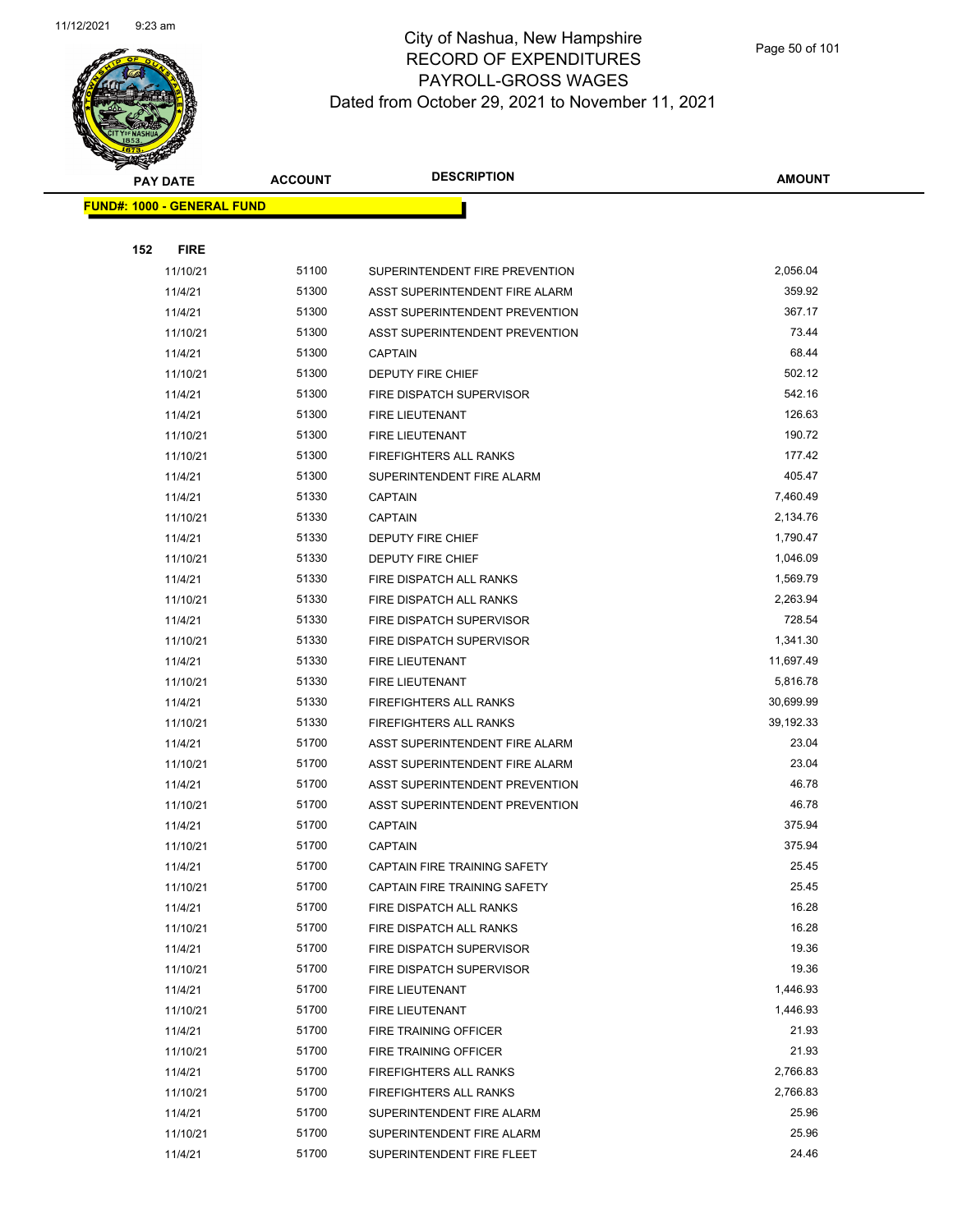

Page 51 of 101

|     | <b>PAY DATE</b>                   | <b>ACCOUNT</b>                          | <b>DESCRIPTION</b>                                                           | <b>AMOUNT</b> |
|-----|-----------------------------------|-----------------------------------------|------------------------------------------------------------------------------|---------------|
|     | <b>FUND#: 1000 - GENERAL FUND</b> |                                         |                                                                              |               |
|     |                                   |                                         |                                                                              |               |
| 152 | <b>FIRE</b>                       |                                         |                                                                              |               |
|     | 11/10/21                          | 51700                                   | SUPERINTENDENT FIRE FLEET                                                    | 24.46         |
|     | 11/4/21                           | 51700                                   | SUPERINTENDENT FIRE PREVENTION                                               | 25.70         |
|     | 11/10/21                          | 51700                                   | SUPERINTENDENT FIRE PREVENTION                                               | 25.70         |
|     | 11/4/21                           | 51750                                   | ADMINISTRATIVE ASSISTANT II                                                  | 1,527.79      |
|     | 11/4/21                           | 61107                                   | <b>CLOTHING &amp; UNIFORMS</b>                                               | 47.10         |
|     | 11/10/21                          | 61107                                   | <b>CLOTHING &amp; UNIFORMS</b>                                               | 70.00         |
|     | <b>TOTAL 152 - FIRE</b>           |                                         |                                                                              | \$626,848.31  |
| 153 |                                   | <b>BUILDING INSPECTION</b>              |                                                                              |               |
|     | 11/4/21                           | 51100                                   | <b>BLD INSP ASST PLANS EXAMINER</b>                                          | 1,123.45      |
|     | 11/10/21                          | 51100                                   | BLD INSP ASST PLANS EXAMINER                                                 | 1,123.45      |
|     | 11/4/21                           | 51100                                   | <b>BUILDING AND UTILITIES INSPCTR</b>                                        | 3,901.50      |
|     | 11/10/21                          | 51100                                   | <b>BUILDING AND UTILITIES INSPCTR</b>                                        | 3,901.50      |
|     | 11/4/21                           | 51100                                   | <b>BUILDING DEPARTMENT MANAGER</b>                                           | 1,738.30      |
|     | 11/10/21                          | 51100                                   | <b>BUILDING DEPARTMENT MANAGER</b>                                           | 1,738.30      |
|     | 11/4/21                           | 51100                                   | DEPUTY BUILDING OFFICIAL PLANS EXAMINER                                      | 3,001.20      |
|     | 11/10/21                          | 51100                                   | DEPUTY BUILDING OFFICIAL PLANS EXAMINER                                      | 1,500.60      |
|     | 11/4/21                           | 51100                                   | PERMIT TECHNICIAN I                                                          | 747.35        |
|     | 11/10/21                          | 51100                                   | PERMIT TECHNICIAN I                                                          | 747.35        |
|     |                                   | <b>TOTAL 153 - BUILDING INSPECTION</b>  |                                                                              | \$19,523.00   |
| 155 |                                   | <b>CODE ENFORCEMENT</b>                 |                                                                              |               |
|     | 11/4/21                           | 51100                                   | CODE ENFORCEMENT OFFICER II                                                  | 2,966.10      |
|     | 11/10/21                          | 51100                                   | <b>CODE ENFORCEMENT OFFICER II</b>                                           | 2,966.10      |
|     | 11/4/21                           | 51100                                   | MGR CODE ENFORCEMENT DEPT                                                    | 1,738.30      |
|     | 11/10/21                          | 51100                                   | MGR CODE ENFORCEMENT DEPT                                                    | 1,738.30      |
|     |                                   | <b>TOTAL 155 - CODE ENFORCEMENT</b>     |                                                                              | \$9,408.80    |
| 156 |                                   | <b>EMERGENCY MANAGEMENT</b>             |                                                                              |               |
|     | 11/4/21                           | 51100                                   | EMERGENCY MANAGEMENT COORDINAT                                               | 934.00        |
|     |                                   |                                         |                                                                              |               |
|     | 11/10/21                          | 51100                                   | EMERGENCY MANAGEMENT COORDINAT                                               | 934.00        |
|     |                                   | 51100                                   |                                                                              | 1,840.55      |
|     | 11/4/21<br>11/4/21                | 51750                                   | <b>EMERGENCY MANAGEMENT DIRECTOR</b><br><b>EMERGENCY MANAGEMENT DIRECTOR</b> | 22,933.18     |
|     |                                   | <b>TOTAL 156 - EMERGENCY MANAGEMENT</b> |                                                                              | \$26,641.73   |
| 157 |                                   | <b>CITYWIDE COMMUNICATIONS</b>          |                                                                              |               |
|     | 11/4/21                           | 51100                                   | ASSISTANT MANAGER RADIO SYSTEMS NETWORK ADMINI                               | 2,029.80      |
|     | 11/10/21                          | 51100                                   | ASSISTANT MANAGER RADIO SYSTEMS NETWORK ADMINI                               | 2,029.80      |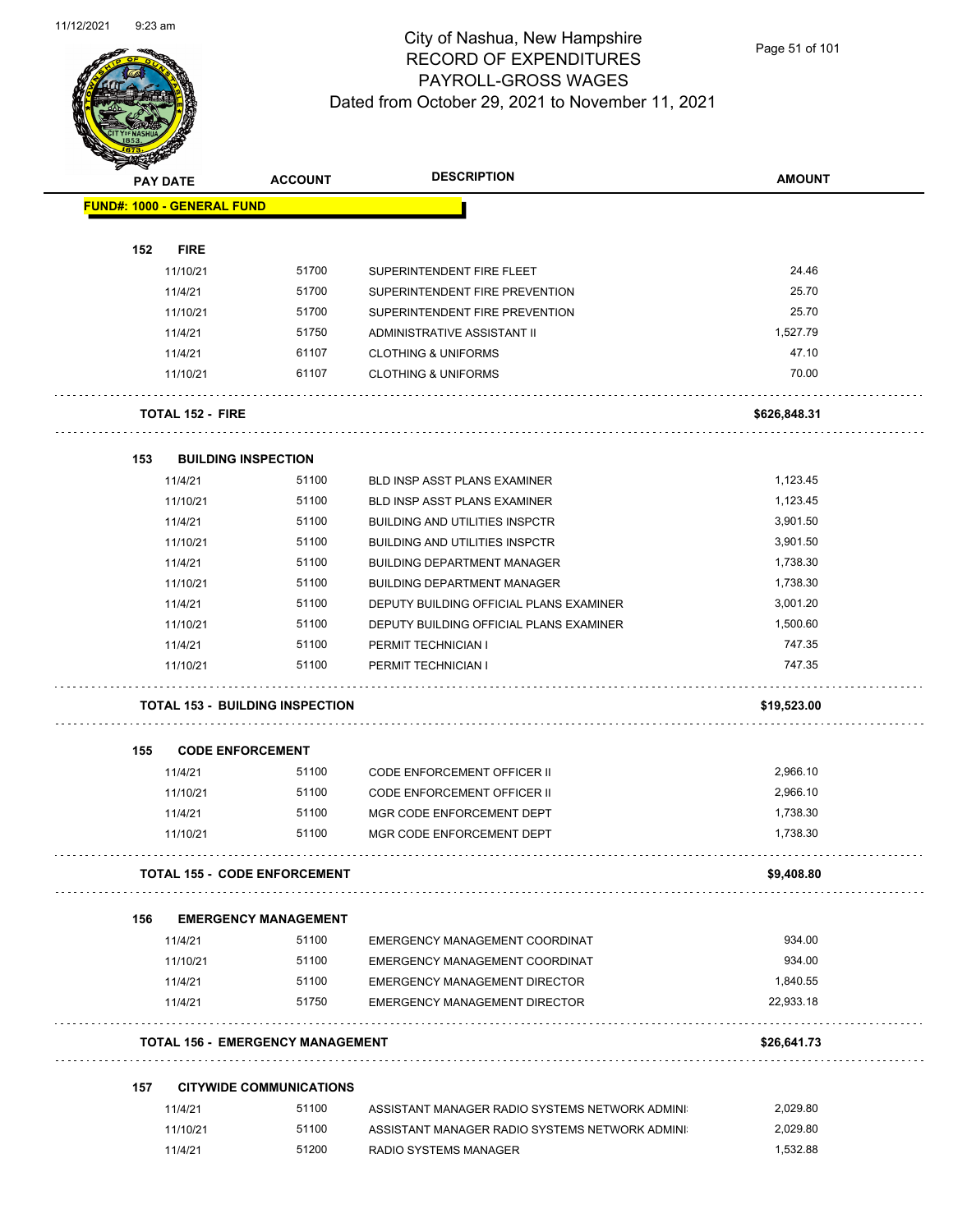

Page 52 of 101

|                                   | <b>PAY DATE</b> | <b>ACCOUNT</b>                             | <b>DESCRIPTION</b>                 | <b>AMOUNT</b> |
|-----------------------------------|-----------------|--------------------------------------------|------------------------------------|---------------|
| <b>FUND#: 1000 - GENERAL FUND</b> |                 |                                            |                                    |               |
|                                   |                 |                                            |                                    |               |
| 157                               |                 | <b>CITYWIDE COMMUNICATIONS</b>             |                                    |               |
|                                   | 11/10/21        | 51200                                      | RADIO SYSTEMS MANAGER              | 1,532.88      |
|                                   | 11/10/21        | 51700                                      | RADIO SYSTEMS MANAGER              | 574.84        |
|                                   |                 | <b>TOTAL 157 - CITYWIDE COMMUNICATIONS</b> |                                    | \$7,700.20    |
|                                   |                 | <b>PARKING ENFORCEMENT</b>                 |                                    |               |
| 158                               |                 | 51100                                      |                                    | 703.10        |
|                                   | 11/4/21         |                                            | MVR CLERK II                       | 703.10        |
|                                   | 11/10/21        | 51100                                      | MVR CLERK II                       | 235.42        |
|                                   | 11/4/21         | 51100                                      | ORDINANCE VIOLATIONS COORDINATOR   |               |
|                                   | 11/10/21        | 51100                                      | ORDINANCE VIOLATIONS COORDINATOR   | 238.40        |
|                                   | 11/4/21         | 51100                                      | <b>PARKING MANAGER</b>             | 353.55        |
|                                   | 11/10/21        | 51100                                      | <b>PARKING MANAGER</b>             | 353.55        |
|                                   | 11/4/21         | 51200                                      | PARKING ENFORCEMENT SPECIALIST- PT | 1,116.83      |
|                                   | 11/10/21        | 51200                                      | PARKING ENFORCEMENT SPECIALIST- PT | 835.36        |
|                                   |                 | <b>TOTAL 158 - PARKING ENFORCEMENT</b>     |                                    | \$4,539.31    |
| 160                               |                 | <b>PW-ADMIN &amp; ENGINEERING</b>          |                                    |               |
|                                   | 11/4/21         | 51100                                      | ADMINISTRATIVE ASSISTANT II        | 835.05        |
|                                   | 11/10/21        | 51100                                      | ADMINISTRATIVE ASSISTANT II        | 835.05        |
|                                   | 11/4/21         | 51100                                      | ASSISTANT DIRECTOR OF PUBLIC WORKS | 1,832.35      |
|                                   | 11/10/21        | 51100                                      | ASSISTANT DIRECTOR OF PUBLIC WORKS | 1,832.36      |
|                                   | 11/4/21         | 51100                                      | <b>CITY ENGINEER</b>               | 1,308.85      |
|                                   |                 | 51100                                      |                                    | 1,308.85      |
|                                   | 11/10/21        |                                            | <b>CITY ENGINEER</b>               |               |
|                                   | 11/4/21         | 51100                                      | <b>CITY SURVEYOR</b>               | 1,321.05      |
|                                   | 11/10/21        | 51100                                      | <b>CITY SURVEYOR</b>               | 1,321.06      |
|                                   | 11/4/21         | 51100                                      | DEPUTY CITY ENGINEER               | 828.25        |
|                                   | 11/10/21        | 51100                                      | DEPUTY CITY ENGINEER               | 828.25        |
|                                   | 11/4/21         | 51100                                      | DIRECTOR PUBLIC WORKS              | 2,004.15      |
|                                   | 11/10/21        | 51100                                      | DIRECTOR PUBLIC WORKS              | 2,004.15      |
|                                   | 11/4/21         | 51100                                      | DIVISION OPERATIONS MANAGER        | 1,607.00      |
|                                   | 11/10/21        | 51100                                      | DIVISION OPERATIONS MANAGER        | 1,607.02      |
|                                   | 11/4/21         | 51100                                      | DPW CONTRACT ADMINISTRATOR         | 391.80        |
|                                   | 11/10/21        | 51100                                      | DPW CONTRACT ADMINISTRATOR         | 391.81        |
|                                   | 11/4/21         | 51100                                      | <b>ENGINEERING INSPECTOR</b>       | 2,199.65      |
|                                   | 11/10/21        | 51100                                      | <b>ENGINEERING INSPECTOR</b>       | 2,199.65      |
|                                   | 11/4/21         | 51100                                      | <b>EXECUTIVE ASSISTANT</b>         | 858.95        |
|                                   | 11/10/21        | 51100                                      | <b>EXECUTIVE ASSISTANT</b>         | 858.95        |
|                                   | 11/4/21         | 51100                                      | <b>GIS SPECIALIST</b>              | 537.80        |
|                                   | 11/10/21        | 51100                                      | <b>GIS SPECIALIST</b>              | 537.80        |
|                                   | 11/4/21         | 51100                                      | PUBLIC RELATIONS ADMINISTRATOR     | 797.60        |
|                                   | 11/10/21        | 51100                                      | PUBLIC RELATIONS ADMINISTRATOR     | 797.59        |
|                                   |                 |                                            |                                    |               |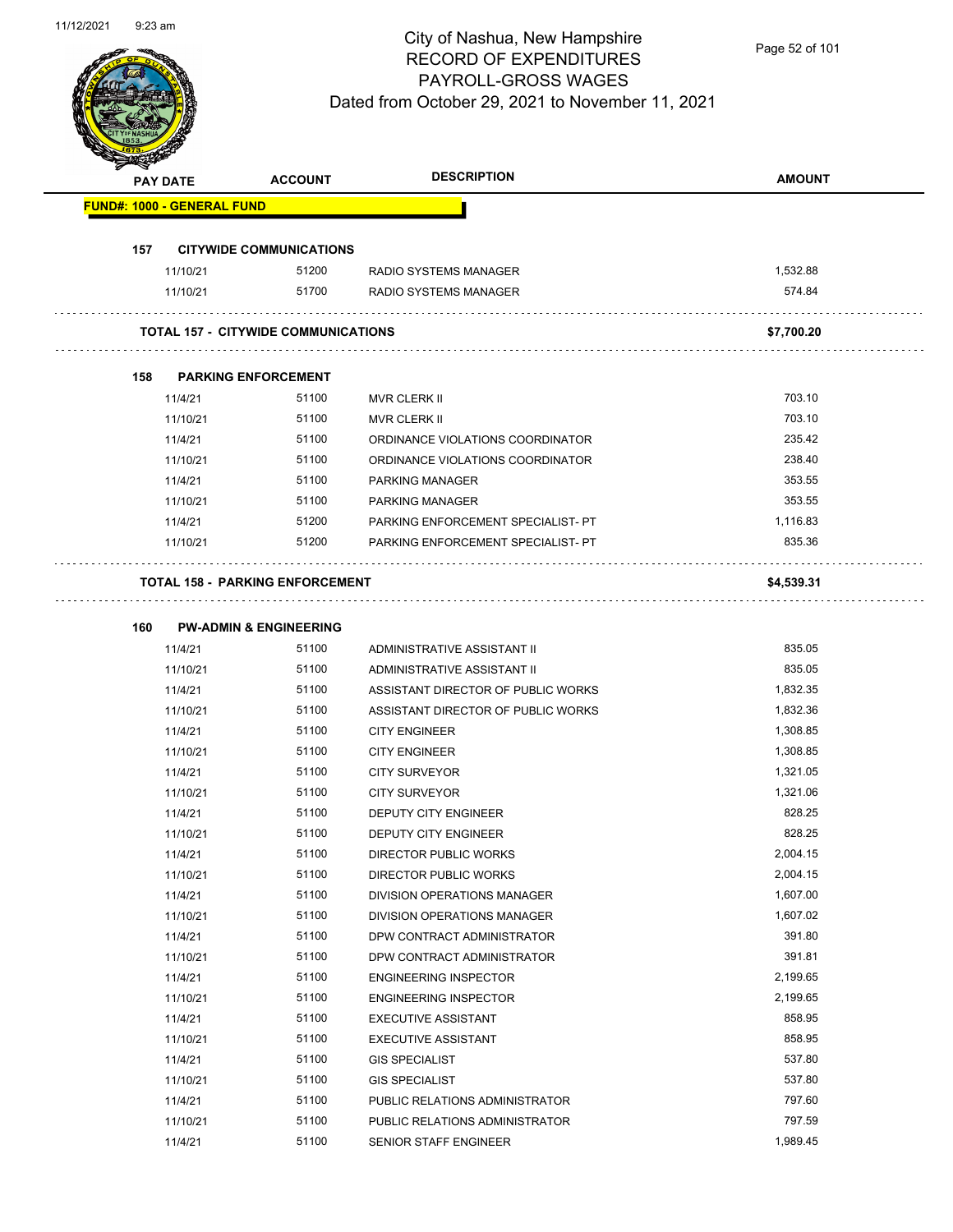$\overline{\phantom{0}}$ 



#### City of Nashua, New Hampshire RECORD OF EXPENDITURES PAYROLL-GROSS WAGES Dated from October 29, 2021 to November 11, 2021

Page 53 of 101

|     | <b>PAY DATE</b>                   | <b>ACCOUNT</b>                                | <b>DESCRIPTION</b>             | <b>AMOUNT</b> |
|-----|-----------------------------------|-----------------------------------------------|--------------------------------|---------------|
|     | <b>FUND#: 1000 - GENERAL FUND</b> |                                               |                                |               |
|     |                                   |                                               |                                |               |
| 160 |                                   | <b>PW-ADMIN &amp; ENGINEERING</b>             |                                |               |
|     | 11/10/21                          | 51100                                         | SENIOR STAFF ENGINEER          | 1,989.45      |
|     | 11/4/21                           | 51100                                         | SENIOR TRAFFIC ENGINEER        | 1,840.54      |
|     | 11/10/21                          | 51100                                         | SENIOR TRAFFIC ENGINEER        | 1,840.55      |
|     | 11/4/21                           | 51100                                         | <b>STAFF ENGINEER</b>          | 1,258.90      |
|     | 11/10/21                          | 51100                                         | <b>STAFF ENGINEER</b>          | 1,258.90      |
|     | 11/4/21                           | 51100                                         | STREET CONSTRUCTION ENGINEER   | 1,533.80      |
|     | 11/10/21                          | 51100                                         | STREET CONSTRUCTION ENGINEER   | 1,533.80      |
|     | 11/10/21                          | 51300                                         | DIVISION OPERATIONS MANAGER    | 105.46        |
|     | 11/10/21                          | 51300                                         | <b>ENGINEERING INSPECTOR</b>   | 62.48         |
|     |                                   | <b>TOTAL 160 - PW-ADMIN &amp; ENGINEERING</b> |                                | \$42,458.37   |
| 161 | <b>STREETS</b>                    |                                               |                                |               |
|     | 11/4/21                           | 51100                                         | ADMINISTRATIVE ASSISTANT II    | 864.69        |
|     | 11/10/21                          | 51100                                         | ADMINISTRATIVE ASSISTANT II    | 864.70        |
|     | 11/4/21                           | 51100                                         | AUTO MECH 1ST CLASS NIGHTS     | 4,653.52      |
|     | 11/10/21                          | 51100                                         | AUTO MECH 1ST CLASS NIGHTS     | 4,660.80      |
|     | 11/4/21                           | 51100                                         | AUTO MECH 2ND CLASS            | 2,120.80      |
|     | 11/10/21                          | 51100                                         | AUTO MECH 2ND CLASS            | 2,120.80      |
|     | 11/4/21                           | 51100                                         | AUTO MECHANIC 1ST CLASS        | 2,330.40      |
|     | 11/10/21                          | 51100                                         | AUTO MECHANIC 1ST CLASS        | 2,323.12      |
|     | 11/4/21                           | 51100                                         | <b>EQUIP OPR STREET REPAIR</b> | 6,369.77      |
|     | 11/10/21                          | 51100                                         | <b>EQUIP OPR STREET REPAIR</b> | 6,416.40      |
|     | 11/4/21                           | 51100                                         | FLEET MAINTENANCE FOREMAN      | 1,391.90      |
|     | 11/10/21                          | 51100                                         | FLEET MAINTENANCE FOREMAN      | 1,391.90      |
|     | 11/4/21                           | 51100                                         | FLEET MANAGER STREET DEPT      | 1,251.60      |
|     | 11/10/21                          | 51100                                         | FLEET MANAGER STREET DEPT      | 1,251.60      |
|     | 11/4/21                           | 51100                                         | FOREMAN LABOR STREET           | 1,391.90      |
|     | 11/10/21                          | 51100                                         | <b>FOREMAN LABOR STREET</b>    | 1,391.90      |
|     | 11/4/21                           | 51100                                         | <b>MASON PIPELAYER</b>         | 3,043.20      |
|     | 11/10/21                          | 51100                                         | <b>MASON PIPELAYER</b>         | 3,043.20      |
|     | 11/4/21                           | 51100                                         | OPERATIONS SUPERVISOR          | 1,173.10      |
|     | 11/10/21                          | 51100                                         | OPERATIONS SUPERVISOR          | 1,173.10      |
|     | 11/4/21                           | 51100                                         | <b>SIGN MAINTENANCE</b>        | 2,019.20      |
|     | 11/10/21                          | 51100                                         | SIGN MAINTENANCE               | 2,019.20      |
|     | 11/4/21                           | 51100                                         | STOREKEEPER PWD                | 1,080.20      |
|     | 11/10/21                          | 51100                                         | STOREKEEPER PWD                | 1,080.20      |
|     | 11/4/21                           | 51100                                         | <b>STREET FOREMAN</b>          | 2,783.80      |
|     | 11/10/21                          | 51100                                         | <b>STREET FOREMAN</b>          | 2,783.80      |
|     | 11/4/21                           | 51100                                         | SUPERINTENDENT OF STREETS      | 2,045.05      |
|     | 11/10/21                          | 51100                                         | SUPERINTENDENT OF STREETS      | 2,045.05      |
|     | 11/4/21                           | 51100                                         | <b>TRAFFIC FOREMAN</b>         | 1,419.75      |
|     | 11/10/21                          | 51100                                         | <b>TRAFFIC FOREMAN</b>         | 1,419.75      |
|     | 11/4/21                           | 51100                                         | <b>TRAFFIC TECHNICIAN I</b>    | 2,559.45      |
|     |                                   |                                               |                                |               |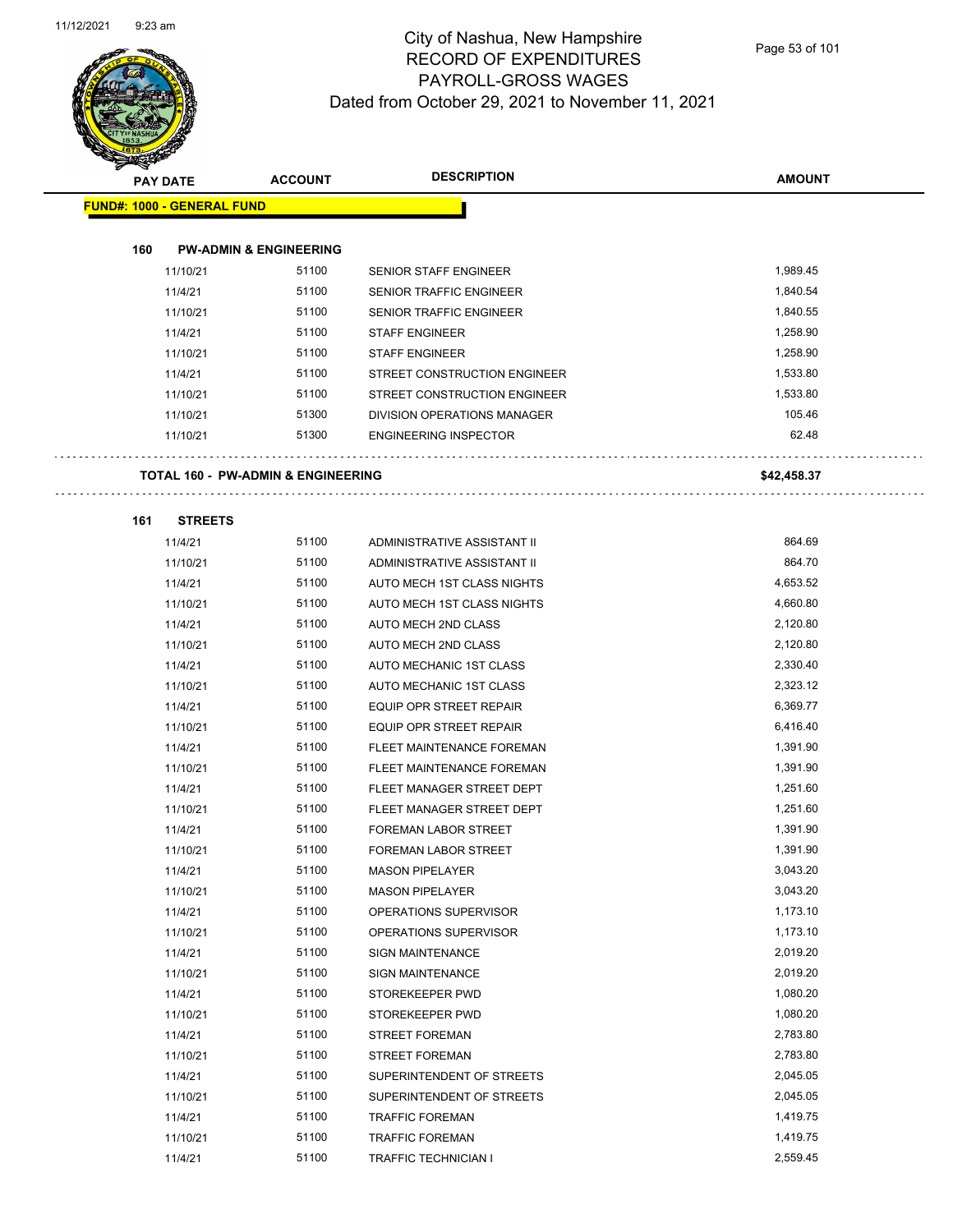

Page 54 of 101

| <b>PAY DATE</b> |                                   | <b>ACCOUNT</b>                        | <b>DESCRIPTION</b>                                 | <b>AMOUNT</b> |
|-----------------|-----------------------------------|---------------------------------------|----------------------------------------------------|---------------|
|                 | <b>FUND#: 1000 - GENERAL FUND</b> |                                       |                                                    |               |
|                 |                                   |                                       |                                                    |               |
| 161             | <b>STREETS</b>                    | 51100                                 |                                                    | 2,567.00      |
|                 | 11/10/21<br>11/4/21               | 51100                                 | TRAFFIC TECHNICIAN I<br>TRUCK DRIVER STREET REPAIR | 13,658.35     |
|                 | 11/10/21                          | 51100                                 | TRUCK DRIVER STREET REPAIR                         | 13,843.40     |
|                 | 11/4/21                           | 51100                                 | <b>WELDER FIRST CLASS</b>                          | 1,152.81      |
|                 | 11/10/21                          | 51100                                 | <b>WELDER FIRST CLASS</b>                          | 1,152.80      |
|                 | 11/4/21                           | 51300                                 | AUTO MECH 1ST CLASS NIGHTS                         | 437.43        |
|                 | 11/10/21                          | 51300                                 | AUTO MECH 1ST CLASS NIGHTS                         | 568.08        |
|                 | 11/4/21                           | 51300                                 | EQUIP OPR STREET REPAIR                            | 39.77         |
|                 | 11/10/21                          | 51300                                 | FLEET MAINTENANCE FOREMAN                          | 156.59        |
|                 | 11/4/21                           | 51300                                 | <b>FOREMAN LABOR STREET</b>                        | 13.05         |
|                 | 11/4/21                           | 51300                                 | <b>SIGN MAINTENANCE</b>                            | 114.90        |
|                 | 11/10/21                          | 51300                                 | <b>SIGN MAINTENANCE</b>                            | 210.62        |
|                 | 11/4/21                           | 51300                                 | STOREKEEPER PWD                                    | 10.13         |
|                 | 11/10/21                          | 51300                                 | STOREKEEPER PWD                                    | 20.25         |
|                 | 11/10/21                          | 51300                                 | <b>STREET FOREMAN</b>                              | 26.10         |
|                 | 11/4/21                           | 51300                                 | <b>TRAFFIC TECHNICIAN I</b>                        | 319.41        |
|                 | 11/10/21                          | 51300                                 | TRAFFIC TECHNICIAN I                               | 721.39        |
|                 | 11/4/21                           | 51300                                 | TRUCK DRIVER STREET REPAIR                         | 109.17        |
|                 | 11/10/21                          | 51300                                 | TRUCK DRIVER STREET REPAIR                         | 179.20        |
|                 | 11/10/21                          | 51600                                 | EQUIP OPR STREET REPAIR                            | 1,000.00      |
|                 | <b>TOTAL 161 - STREETS</b>        |                                       |                                                    | \$106,784.30  |
| 166             | <b>PARKING OPERATIONS</b>         |                                       |                                                    |               |
|                 | 11/10/21                          | 51100                                 | <b>COMMUNICATION SPEC</b>                          | 655.42        |
|                 | 11/4/21                           | 51100                                 | PARKING MAINTENANCE                                | 1,426.93      |
|                 | 11/10/21                          | 51100                                 | PARKING MAINTENANCE                                | 1,418.10      |
|                 | 11/4/21                           | 51100                                 | <b>PARKING MANAGER</b>                             | 1,060.65      |
|                 | 11/10/21                          | 51100                                 | <b>PARKING MANAGER</b>                             | 1,060.65      |
|                 | 11/4/21                           | 51200                                 | PARKING MAINTENANCE                                | 397.35        |
|                 | 11/10/21                          | 51200                                 | PARKING MAINTENANCE                                | 335.54        |
|                 | 11/4/21                           | 51300                                 | PARKING MAINTENANCE                                | 66.23         |
|                 |                                   | <b>TOTAL 166 - PARKING OPERATIONS</b> |                                                    | \$6,420.87    |
| 171             | <b>COMMUNITY SERVICES</b>         |                                       |                                                    |               |
|                 | 11/4/21                           | 51100                                 | DIRECTOR HEALTH AND COMM SVS                       | 2,325.45      |
|                 | 11/10/21                          | 51100                                 | DIRECTOR HEALTH AND COMM SVS                       | 2,325.45      |
|                 |                                   | 51100                                 | HEALTH PROMOTION & COMMUNICATION SPECIALIST        | 1,090.70      |
|                 | 11/4/21                           |                                       |                                                    |               |
|                 | 11/10/21                          | 51100                                 | HEALTH PROMOTION & COMMUNICATION SPECIALIST        | 1,090.70      |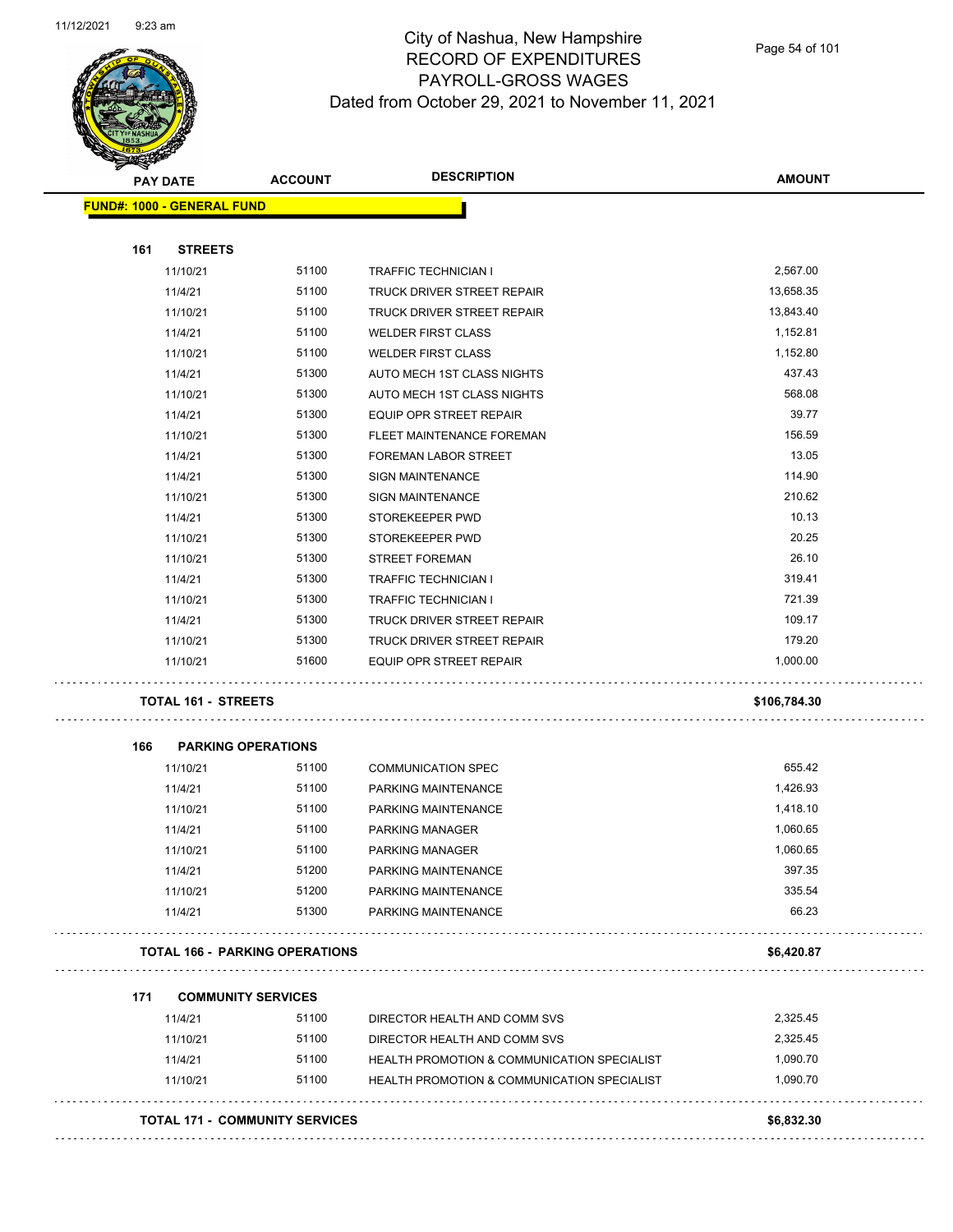

| <b>PAY DATE</b>                   | <b>ACCOUNT</b>                          | <b>DESCRIPTION</b>                 | <b>AMOUNT</b> |
|-----------------------------------|-----------------------------------------|------------------------------------|---------------|
| <b>FUND#: 1000 - GENERAL FUND</b> |                                         |                                    |               |
| 172                               | <b>COMMUNITY HEALTH</b>                 |                                    |               |
| 11/4/21                           | 51100                                   | ADMINISTRATIVE ASSISTANT III       | 921.67        |
| 11/10/21                          | 51100                                   | ADMINISTRATIVE ASSISTANT III       | 933.49        |
| 11/4/21                           | 51100                                   | <b>BILINGUAL OUTREACH WORKER</b>   | 1,034.95      |
| 11/10/21                          | 51100                                   | <b>BILINGUAL OUTREACH WORKER</b>   | 1,034.94      |
| 11/4/21                           | 51100                                   | CHIEF PUBLIC HEALTH NURSE          | 1,840.55      |
| 11/10/21                          | 51100                                   | CHIEF PUBLIC HEALTH NURSE          | 1,840.55      |
| 9/30/21                           | 51100                                   | PROGRAM ASSISTANT COMMUNITY HEALTH | 0.05          |
| 11/4/21                           | 51100                                   | PUB HEALTH NURSE                   | 4,092.20      |
| 11/10/21                          | 51100                                   | PUB HEALTH NURSE                   | 4,092.21      |
| 11/10/21                          | 51300                                   | <b>BILINGUAL OUTREACH WORKER</b>   | 19.41         |
| 11/4/21                           | 51412                                   | <b>NURSE PER DIEM</b>              | 496.03        |
| 11/10/21                          | 51412                                   | <b>NURSE PER DIEM</b>              | 282.71        |
|                                   | <b>TOTAL 172 - COMMUNITY HEALTH</b>     |                                    | \$16,588.76   |
| 173                               | <b>ENVIRONMENTAL HEALTH</b>             |                                    |               |
| 11/4/21                           | 51100                                   | DEP HEALTH OFFICER/LAB DIRECTOR    | 1,386.90      |
| 11/10/21                          | 51100                                   | DEP HEALTH OFFICER/LAB DIRECTOR    | 1,386.90      |
| 11/4/21                           | 51100                                   | ENVIRONMENTAL HEALTH SPEC          | 2,937.80      |
| 11/10/21                          | 51100                                   | ENVIRONMENTAL HEALTH SPEC          | 2,937.81      |
| 11/4/21                           | 51100                                   | ENVIRONMENTAL TECH OFFICE MGR      | 1,124.80      |
| 11/10/21                          | 51100                                   | ENVIRONMENTAL TECH OFFICE MGR      | 1,124.80      |
| 11/4/21                           | 51100                                   | MANAGER ENVIRONMENTAL HEALTH       | 1,738.30      |
| 11/10/21                          | 51100                                   | MANAGER ENVIRONMENTAL HEALTH       | 1,738.30      |
| 11/4/21                           | 51300                                   | ENVIRONMENTAL HEALTH SPEC          | 33.33         |
|                                   | <b>TOTAL 173 - ENVIRONMENTAL HEALTH</b> |                                    | \$14,408.94   |
| 174                               | <b>WELFARE ADMINISTRATION</b>           |                                    |               |
| 11/4/21                           | 51100                                   | CASE TECHNICIAN WELFARE            | 2,878.45      |
| 11/10/21                          | 51100                                   | CASE TECHNICIAN WELFARE            | 2,878.45      |
| 11/4/21                           | 51100                                   | <b>INTAKE WORKER</b>               | 950.76        |
| 11/10/21                          | 51100                                   | <b>INTAKE WORKER</b>               | 950.75        |
| 11/4/21                           | 51100                                   | SENIOR CASE TECHNICIAN             | 1,134.35      |
| 11/10/21                          | 51100                                   | SENIOR CASE TECHNICIAN             | 1,134.36      |
| 11/4/21                           | 51100                                   | <b>WELFARE OFFICER</b>             | 1,840.55      |
| 11/10/21                          | 51100                                   | <b>WELFARE OFFICER</b>             | 1,840.55      |
| 11/4/21                           | 51300                                   | CASE TECHNICIAN WELFARE            | 8.33          |
|                                   | TOTAL 174 - WELFARE ADMINISTRATION      |                                    | \$13,616.55   |

11/4/21 51100 ADMINISTRATIVE ASSISTANT II 903.85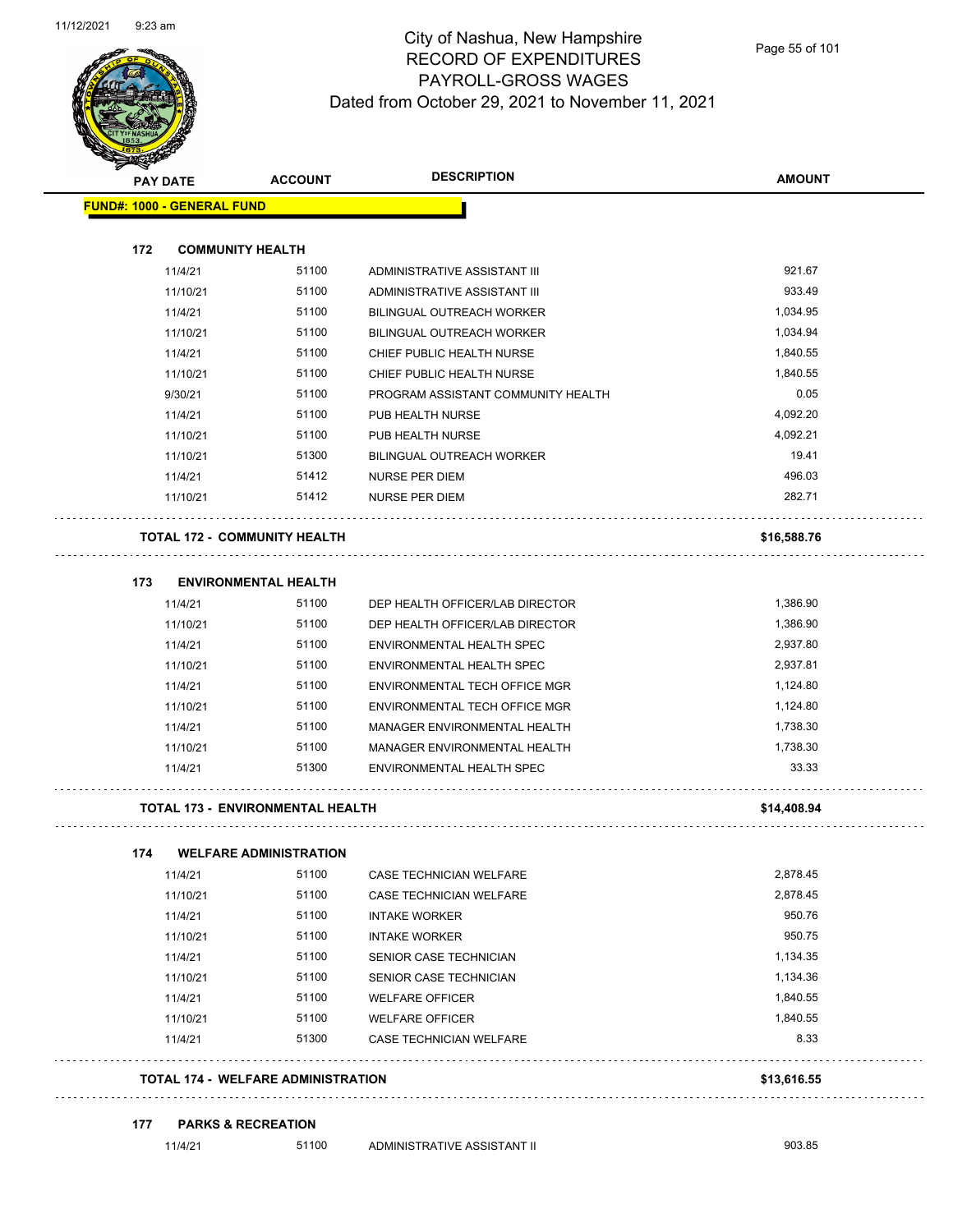

Page 56 of 101

| <b>RANGAL</b> |                                   |                |                                  |               |
|---------------|-----------------------------------|----------------|----------------------------------|---------------|
|               | <b>PAY DATE</b>                   | <b>ACCOUNT</b> | <b>DESCRIPTION</b>               | <b>AMOUNT</b> |
|               | <b>FUND#: 1000 - GENERAL FUND</b> |                |                                  |               |
|               |                                   |                |                                  |               |
| 177           | <b>PARKS &amp; RECREATION</b>     |                |                                  |               |
|               | 11/10/21                          | 51100          | ADMINISTRATIVE ASSISTANT II      | 903.85        |
|               | 11/4/21                           | 51100          | EQUIPMENT OPERATOR, PARKS        | 1,060.40      |
|               | 11/10/21                          | 51100          | EQUIPMENT OPERATOR, PARKS        | 1,060.40      |
|               | 11/4/21                           | 51100          | FOREMAN LABOR PARK               | 4,175.70      |
|               | 11/10/21                          | 51100          | <b>FOREMAN LABOR PARK</b>        | 4,175.70      |
|               | 11/4/21                           | 51100          | <b>GROUNDSKEEPER MAINTENANCE</b> | 7,702.80      |
|               | 11/10/21                          | 51100          | <b>GROUNDSKEEPER MAINTENANCE</b> | 7,994.31      |
|               | 11/4/21                           | 51100          | <b>GROUNDSMAN I</b>              | 6,348.55      |
|               | 11/10/21                          | 51100          | <b>GROUNDSMAN I</b>              | 6,496.00      |
|               | 11/4/21                           | 51100          | <b>GROUNDSMAN II</b>             | 954.80        |
|               | 11/10/21                          | 51100          | <b>GROUNDSMAN II</b>             | 954.80        |
|               | 11/4/21                           | 51100          | <b>LEAD GROUNDSMAN</b>           | 2,144.81      |
|               | 11/10/21                          | 51100          | <b>LEAD GROUNDSMAN</b>           | 2,144.80      |
|               | 11/4/21                           | 51100          | PROGRAM COORDINATOR              | 410.79        |
|               | 11/10/21                          | 51100          | PROGRAM COORDINATOR              | 410.80        |
|               | 11/4/21                           | 51100          | RECREATION PROGRAM MANAGER       | 1,223.20      |
|               | 11/10/21                          | 51100          | RECREATION PROGRAM MANAGER       | 1,223.20      |
|               | 11/4/21                           | 51100          | STELLOS STADIUM ATTENDANT        | 1,060.40      |
|               | 11/10/21                          | 51100          | STELLOS STADIUM ATTENDANT        | 1,060.40      |
|               | 11/4/21                           | 51100          | SUPERINTENDENT OF PARKS RECR     | 2,117.50      |
|               | 11/10/21                          | 51100          | SUPERINTENDENT OF PARKS RECR     | 2,117.50      |
|               | 11/4/21                           | 51300          | ADMINISTRATIVE ASSISTANT II      | 50.84         |
|               | 11/4/21                           | 51300          | EQUIPMENT OPERATOR, PARKS        | 121.91        |
|               | 11/4/21                           | 51300          | FOREMAN LABOR PARK               | 796.03        |
|               | 11/10/21                          | 51300          | FOREMAN LABOR PARK               | 730.78        |
|               | 11/4/21                           | 51300          | <b>GROUNDSKEEPER MAINTENANCE</b> | 125.96        |
|               | 11/10/21                          | 51300          | <b>GROUNDSKEEPER MAINTENANCE</b> | 251.92        |
|               | 11/4/21                           | 51300          | <b>GROUNDSMAN I</b>              | 1,129.44      |
|               | 11/10/21                          | 51300          | <b>GROUNDSMAN I</b>              | 1,367.70      |
|               | 11/4/21                           | 51300          | <b>GROUNDSMAN II</b>             | 183.38        |
|               | 11/10/21                          | 51300          | <b>GROUNDSMAN II</b>             | 476.80        |
|               | 11/4/21                           | 51300          | <b>LEAD GROUNDSMAN</b>           | 286.53        |
|               | 11/4/21                           | 51300          | PROGRAM COORDINATOR              | 134.78        |
|               | 11/10/21                          | 51300          | PROGRAM COORDINATOR              | 53.91         |
|               | 11/4/21                           | 51300          | STELLOS STADIUM ATTENDANT        | 253.03        |
|               | 11/10/21                          | 51300          | STELLOS STADIUM ATTENDANT        | 1,631.89      |
|               | 11/4/21                           | 51420          | <b>GAME OFFICIALS</b>            | 50.00         |
|               | 11/10/21                          | 51600          | <b>GROUNDSMAN I</b>              | 1,000.00      |
|               | 11/10/21                          | 61107          | <b>CLOTHING &amp; UNIFORMS</b>   | 115.00        |
|               | 11/4/21                           | 61110          | PROTECTIVE CLOTHING              | 110.00        |
|               |                                   |                |                                  |               |

#### **TOTAL 177 - PARKS & RECREATION \$65,514.46**

 $\ddot{\phantom{a}}$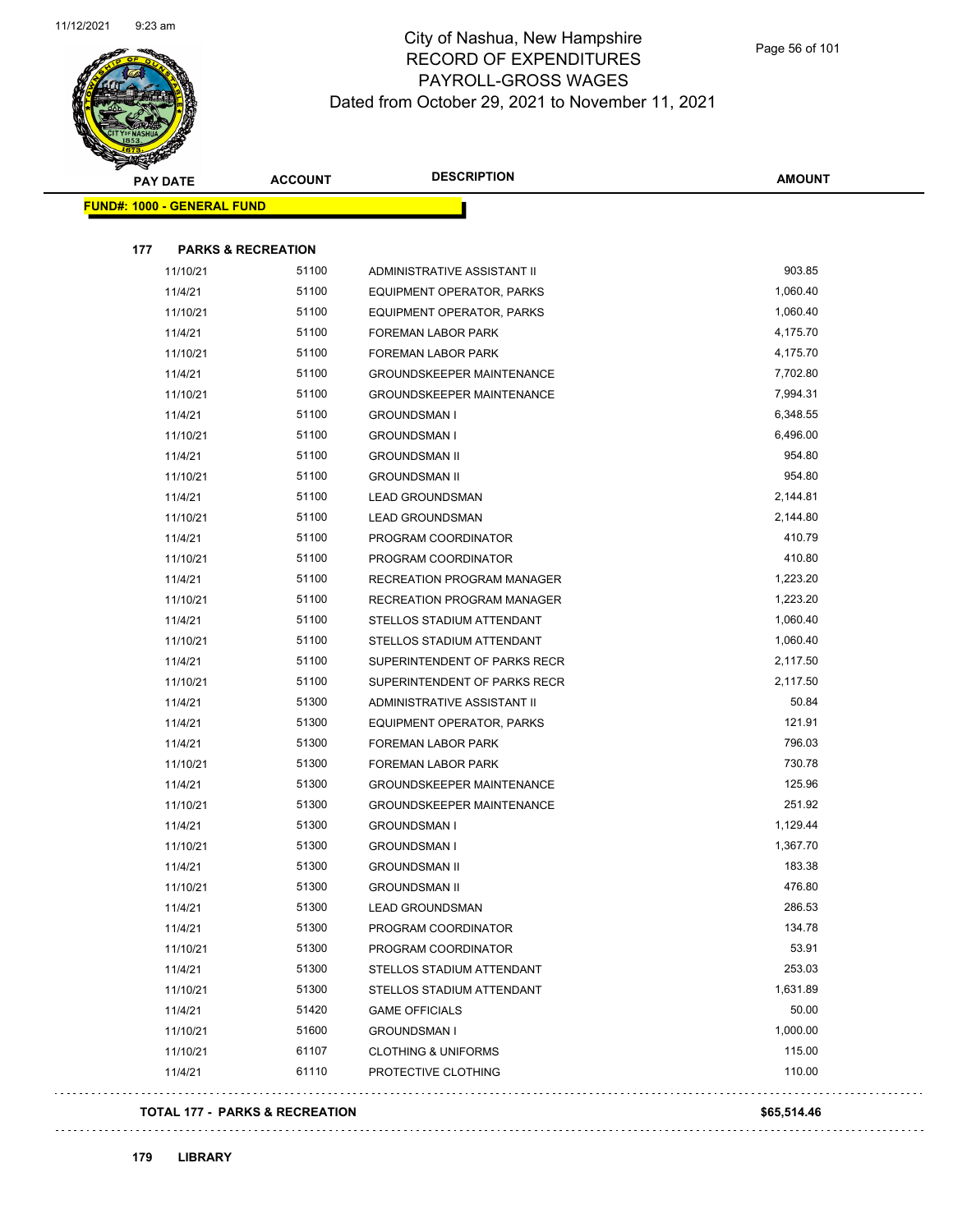

Page 57 of 101

| <b>PAY DATE</b> |                                   | <b>ACCOUNT</b> | <b>DESCRIPTION</b>                          | <b>AMOUNT</b> |
|-----------------|-----------------------------------|----------------|---------------------------------------------|---------------|
|                 | <b>FUND#: 1000 - GENERAL FUND</b> |                |                                             |               |
|                 |                                   |                |                                             |               |
| 179             | <b>LIBRARY</b>                    |                |                                             |               |
|                 | 11/4/21                           | 51100          | <b>ASSISTANT DIRECTOR LIBRARY</b>           | 1,738.30      |
|                 | 11/10/21                          | 51100          | ASSISTANT DIRECTOR LIBRARY                  | 1,738.30      |
|                 | 11/4/21                           | 51100          | ASSISTANT LIBRARIAN CIRCULATIO              | 1,144.95      |
|                 | 11/10/21                          | 51100          | ASSISTANT LIBRARIAN CIRCULATIO              | 1,144.95      |
|                 | 11/4/21                           | 51100          | ASSISTANT LIBRARIAN PROGRAMMING & MARKETING | 923.10        |
|                 | 11/10/21                          | 51100          | ASSISTANT LIBRARIAN PROGRAMMING & MARKETING | 923.10        |
|                 | 11/4/21                           | 51100          | <b>DIRECTOR LIBRARY</b>                     | 2,290.45      |
|                 | 11/10/21                          | 51100          | <b>DIRECTOR LIBRARY</b>                     | 2,290.45      |
|                 | 11/4/21                           | 51100          | EXECUTIVE ASST OFFICE MANAGER               | 1,039.85      |
|                 | 11/10/21                          | 51100          | EXECUTIVE ASST OFFICE MANAGER               | 1,039.85      |
|                 | 11/4/21                           | 51100          | IT COORDINATOR                              | 1,128.10      |
|                 | 11/10/21                          | 51100          | <b>IT COORDINATOR</b>                       | 1,128.10      |
|                 | 11/4/21                           | 51100          | <b>JANITOR</b>                              | 634.65        |
|                 | 11/10/21                          | 51100          | <b>JANITOR</b>                              | 634.65        |
|                 | 11/4/21                           | 51100          | <b>LIBRARIAN CIRCULATION</b>                | 1,281.50      |
|                 | 11/10/21                          | 51100          | <b>LIBRARIAN CIRCULATION</b>                | 1,281.50      |
|                 | 11/4/21                           | 51100          | LIBRARIAN PROGRAMMING & MARKETING           | 1,281.51      |
|                 | 11/10/21                          | 51100          | LIBRARIAN PROGRAMMING & MARKETING           | 1,281.51      |
|                 | 11/4/21                           | 51100          | <b>LIBRARIAN TECH SERVICES</b>              | 1,281.50      |
|                 | 11/10/21                          | 51100          | <b>LIBRARIAN TECH SERVICES</b>              | 1,281.51      |
|                 | 11/4/21                           | 51100          | LIBRARIAN YOUTH SERVICES                    | 1,883.82      |
|                 | 11/10/21                          | 51100          | LIBRARIAN YOUTH SERVICES                    | 1,883.82      |
|                 | 11/4/21                           | 51100          | LIBRARY ASSISTANT CIRCULATION               | 7,216.77      |
|                 | 11/10/21                          | 51100          | LIBRARY ASSISTANT CIRCULATION               | 7,216.80      |
|                 | 11/4/21                           | 51100          | LIBRARY ASSISTANT MEDIA SERVIC              | 863.74        |
|                 | 11/10/21                          | 51100          | LIBRARY ASSISTANT MEDIA SERVIC              | 863.75        |
|                 | 11/4/21                           | 51100          | LIBRARY ASSISTANT TECH SVS                  | 943.00        |
|                 | 11/10/21                          | 51100          | <b>LIBRARY ASSISTANT TECH SVS</b>           | 943.00        |
|                 | 11/4/21                           | 51100          | LIBRARY ASSISTANT YOUTH SERVIC              | 863.75        |
|                 | 11/10/21                          | 51100          | LIBRARY ASSISTANT YOUTH SERVIC              | 863.74        |
|                 | 11/4/21                           | 51100          | MAINTENANCE SUPV                            | 1,062.25      |
|                 | 11/10/21                          | 51100          | MAINTENANCE SUPV                            | 1,062.25      |
|                 | 11/4/21                           | 51100          | PAGE & COLLECTION COORDINATOR               | 976.90        |
|                 | 11/10/21                          | 51100          | PAGE & COLLECTION COORDINATOR               | 976.90        |
|                 | 11/4/21                           | 51100          | REFERENCE LIBRARIAN ADULT SERV              | 5,034.66      |
|                 | 11/10/21                          | 51100          | REFERENCE LIBRARIAN ADULT SERV              | 4,985.30      |
|                 | 11/4/21                           | 51100          | REFERENCE LIBRARIAN TECH SVS                | 1,084.99      |
|                 | 11/10/21                          | 51100          | REFERENCE LIBRARIAN TECH SVS                | 1,085.00      |
|                 | 11/4/21                           | 51100          | <b>SECURITY LIBRARY</b>                     | 729.35        |
|                 | 11/10/21                          | 51100          | <b>SECURITY LIBRARY</b>                     | 729.35        |
|                 | 11/4/21                           | 51100          | SUPERVISOR YOUTH SERVICES                   | 1,051.30      |
|                 | 11/10/21                          | 51100          | SUPERVISOR YOUTH SERVICES                   | 1,051.29      |
|                 | 11/4/21                           | 51200          | <b>GRAPHIC DESIGNER LIBRARY</b>             | 327.82        |
|                 | 11/10/21                          | 51200          | <b>GRAPHIC DESIGNER LIBRARY</b>             | 327.82        |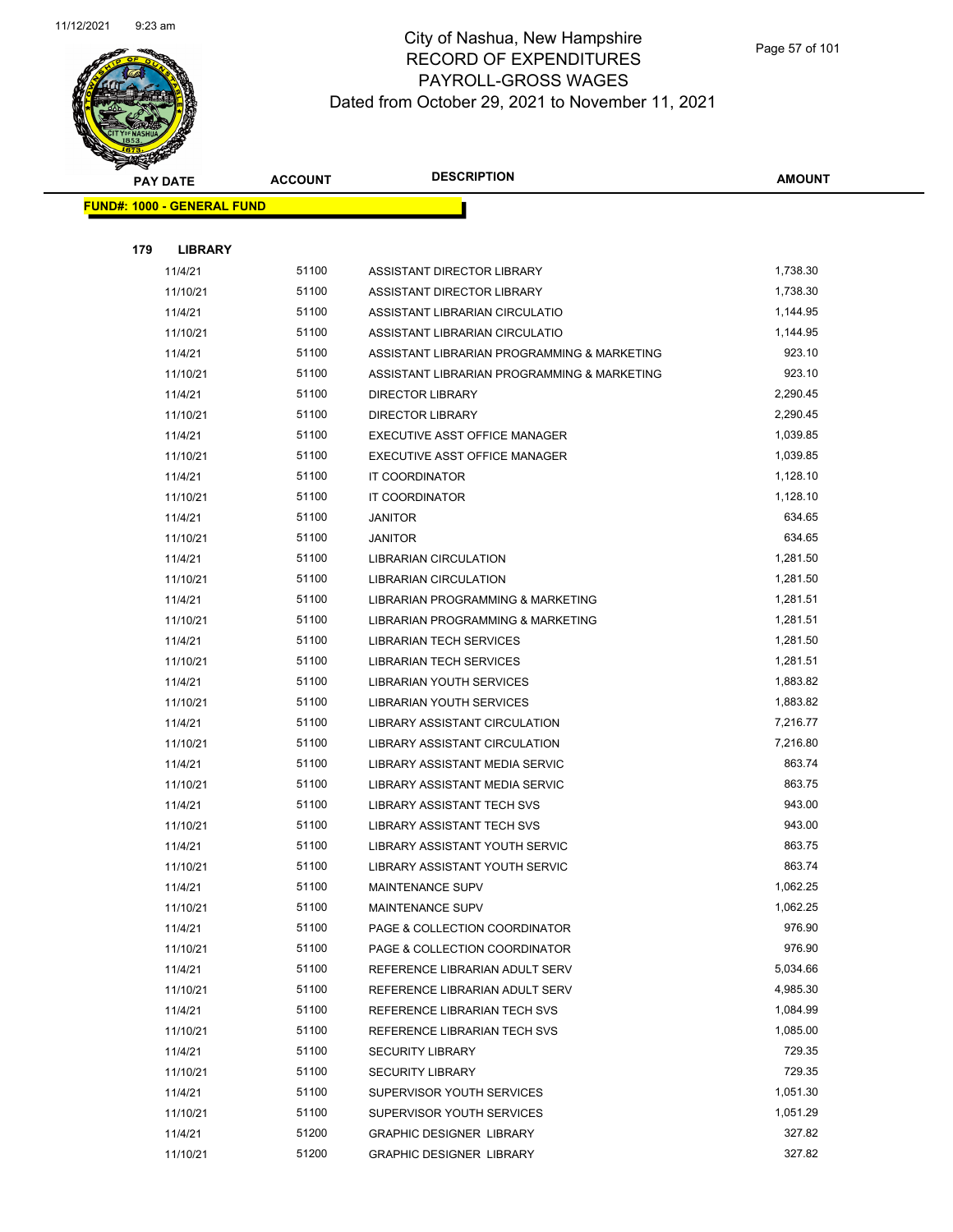

Page 58 of 101

|     | <b>PAY DATE</b>                   | <b>ACCOUNT</b>               | <b>DESCRIPTION</b>                      | <b>AMOUNT</b> |
|-----|-----------------------------------|------------------------------|-----------------------------------------|---------------|
|     | <b>FUND#: 1000 - GENERAL FUND</b> |                              |                                         |               |
| 179 | <b>LIBRARY</b>                    |                              |                                         |               |
|     | 11/4/21                           | 51200                        | <b>JANITOR</b>                          | 339.89        |
|     | 11/10/21                          | 51200                        | <b>JANITOR</b>                          | 327.76        |
|     | 11/4/21                           | 51200                        | LIBRARY ASSISTANT YOUTH SERVIC          | 539.80        |
|     | 11/10/21                          | 51200                        | LIBRARY ASSISTANT YOUTH SERVIC          | 539.80        |
|     | 11/4/21                           | 51200                        | <b>SECURITY LIBRARY</b>                 | 394.75        |
|     | 11/10/21                          | 51200                        | <b>SECURITY LIBRARY</b>                 | 453.95        |
|     | 11/4/21                           | 51300                        | ASSISTANT LIBRARIAN CIRCULATIO          | 128.81        |
|     | 11/10/21                          | 51300                        | ASSISTANT LIBRARIAN CIRCULATIO          | 128.81        |
|     | 11/4/21                           | 51300                        | LIBRARIAN YOUTH SERVICES                | 113.94        |
|     | 11/4/21                           | 51300                        | LIBRARY ASSISTANT CIRCULATION           | 205.71        |
|     | 11/10/21                          | 51300                        | LIBRARY ASSISTANT CIRCULATION           | 173.81        |
|     | 11/4/21                           | 51300                        | LIBRARY ASSISTANT YOUTH SERVIC          | 105.27        |
|     | 11/10/21                          | 51300                        | LIBRARY ASSISTANT YOUTH SERVIC          | 105.27        |
|     | 11/4/21                           | 51300                        | REFERENCE LIBRARIAN ADULT SERV          | 240.59        |
|     | 11/10/21                          | 51300                        | REFERENCE LIBRARIAN ADULT SERV          | 117.39        |
|     | 11/4/21                           | 51300                        | <b>SECURITY LIBRARY</b>                 | 150.44        |
|     | 11/10/21                          | 51300                        | <b>SECURITY LIBRARY</b>                 | 109.40        |
|     | 11/10/21                          | 51300                        | SUPERVISOR YOUTH SERVICES               | 128.13        |
|     | <b>TOTAL 179 - LIBRARY</b>        |                              |                                         | \$73,818.72   |
|     |                                   |                              |                                         |               |
|     |                                   |                              |                                         |               |
| 181 |                                   | <b>COMMUNITY DEVELOPMENT</b> |                                         |               |
|     | 11/4/21                           | 51100                        | ADMINISTRATIVE ASSISTANT II             | 835.05        |
|     | 11/10/21                          | 51100                        | ADMINISTRATIVE ASSISTANT II             | 835.05        |
|     | 11/4/21                           | 51100                        | DEPUTY BUILDING OFFICIAL PLANS EXAMINER | (1,500.60)    |
|     | 11/4/21                           | 51100                        | DIRECTOR COMMUNITY DEVELOPMENT          | 2,515.41      |
|     | 11/10/21                          | 51100                        | DIRECTOR COMMUNITY DEVELOPMENT          | 2,012.32      |
|     | 11/4/21                           | 51100                        | TRANSPORTATION ANALYST                  | 1,354.30      |
|     | 11/10/21                          | 51100                        | <b>TRANSPORTATION ANALYST</b>           | 1,354.30      |
|     | 11/4/21                           | 51100                        | <b>WATERWAYS MANAGER</b>                | 1,738.30      |
|     | 11/10/21                          | 51100                        | <b>WATERWAYS MANAGER</b>                | 1,738.30      |
|     | 11/4/21                           | 51200                        | ADMINISTRATIVE ASSISTANT I              | 575.55        |
|     | 11/10/21                          | 51200                        | ADMINISTRATIVE ASSISTANT I              | 657.00        |
|     | 11/4/21                           | 51300                        | ADMINISTRATIVE ASSISTANT I              | 8.14          |
|     | 11/10/21                          | 51300                        | ADMINISTRATIVE ASSISTANT II             | 7.83          |
|     | 11/4/21                           | 51400                        | <b>INTERN</b>                           | 100.00        |
|     | 11/10/21                          | 51400                        | <b>INTERN</b>                           | 100.00        |
|     | 11/10/21                          | 51750                        | DIRECTOR COMMUNITY DEVELOPMENT          | 8,602.71      |

**182 PLANNING AND ZONING**

11/4/21 51100 DEPARTMENT COORDINATOR 1,101.79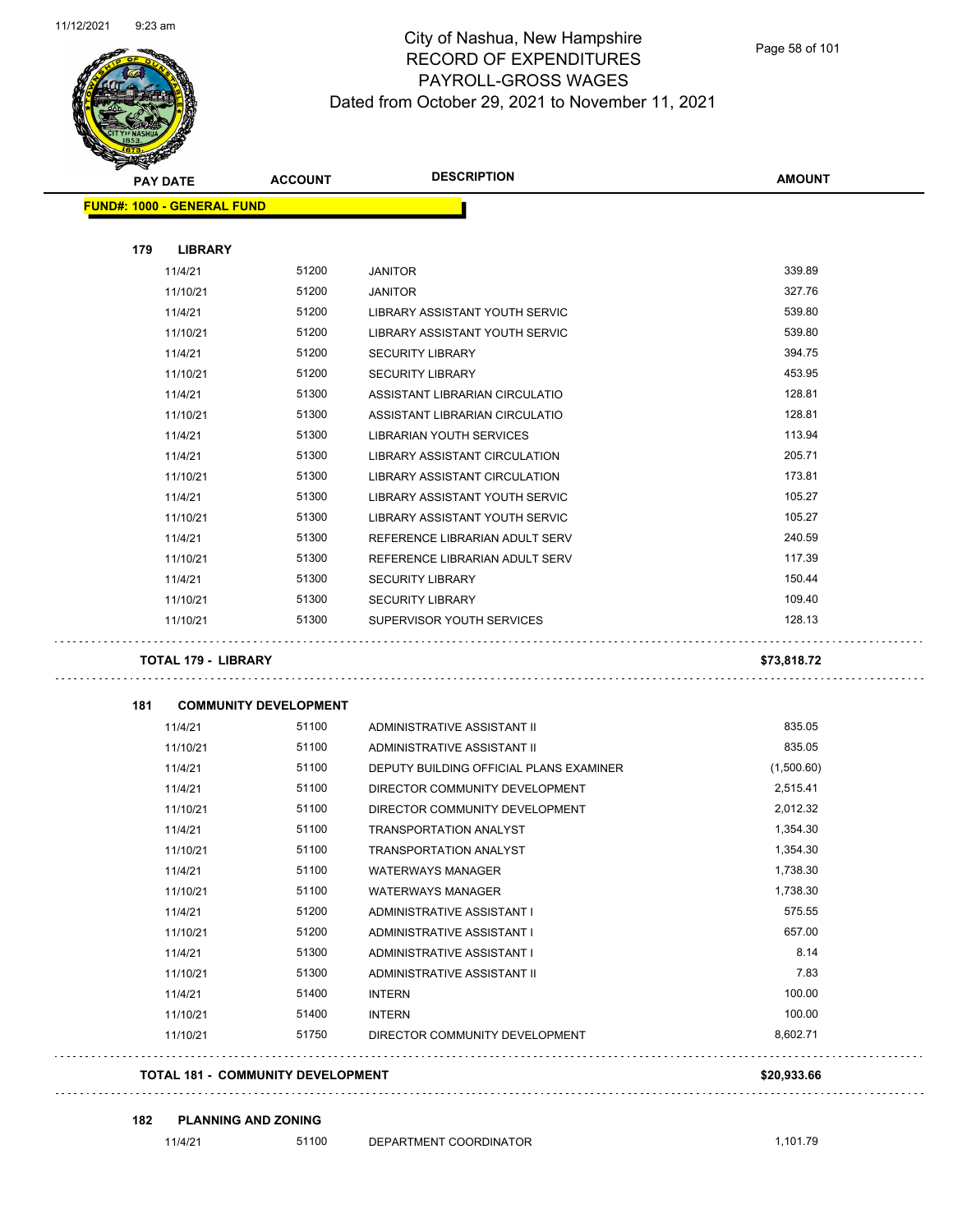

Page 59 of 101

|     | <b>PAY DATE</b>                   | <b>ACCOUNT</b>                          | <b>DESCRIPTION</b>             | <b>AMOUNT</b> |
|-----|-----------------------------------|-----------------------------------------|--------------------------------|---------------|
|     | <b>FUND#: 1000 - GENERAL FUND</b> |                                         |                                |               |
|     |                                   |                                         |                                |               |
| 182 | <b>PLANNING AND ZONING</b>        |                                         |                                |               |
|     | 11/10/21                          | 51100                                   | DEPARTMENT COORDINATOR         | 1,101.80      |
|     | 11/4/21                           | 51100                                   | DEPUTY PLANNING MANAGER        | 3,006.50      |
|     | 11/10/21                          | 51100                                   | DEPUTY PLANNING MANAGER        | 3,006.50      |
|     | 11/4/21                           | 51100                                   | <b>MANAGER PLANNING DEPT</b>   | 1,957.60      |
|     | 11/10/21                          | 51100                                   | MANAGER PLANNING DEPT          | 1,957.60      |
|     | 11/4/21                           | 51100                                   | <b>PLANNER I</b>               | 2,015.60      |
|     | 11/10/21                          | 51100                                   | <b>PLANNER I</b>               | 2,015.60      |
|     | 11/4/21                           | 51100                                   | ZONING COORDINATOR             | 882.00        |
|     | 11/10/21                          | 51100                                   | ZONING COORDINATOR             | 882.00        |
|     | 11/4/21                           | 53428                                   | STENOGRAPHIC SERVICES          | 500.00        |
|     |                                   | TOTAL 182 - PLANNING AND ZONING         |                                | \$18,426.99   |
|     |                                   |                                         |                                |               |
| 183 |                                   | <b>ECONOMIC DEVELOPMENT</b>             |                                |               |
|     | 11/4/21                           | 51100                                   | <b>ECONOMIC DEV DIRECTOR</b>   | 2,465.75      |
|     | 11/10/21                          | 51100                                   | <b>ECONOMIC DEV DIRECTOR</b>   | 2,465.75      |
|     | 11/4/21                           | 51100                                   | OED COORDINATOR                | 568.10        |
|     | 11/10/21                          | 51100                                   | OED COORDINATOR                | 605.97        |
|     |                                   |                                         |                                |               |
|     |                                   | <b>TOTAL 183 - ECONOMIC DEVELOPMENT</b> |                                | \$6,105.57    |
| 191 | <b>SCHOOL</b>                     |                                         |                                |               |
|     | 11/4/21                           | 51100                                   | 21 CENTURY COORDINATOR         | 2,415.80      |
|     | 11/4/21                           | 51100                                   | <b>7PAR CTE NHN</b>            | 456.66        |
|     | 11/10/21                          | 51100                                   | <b>7PAR CTE NHN</b>            | 379.44        |
|     | 11/4/21                           | 51100                                   | ASSISTANT DIRECTOR BUSINESS    | 3,201.20      |
|     | 11/4/21                           | 51100                                   | ASSISTANT PRINCIPAL AMH        | 1,437.50      |
|     | 11/4/21                           | 51100                                   | ASSISTANT PRINCIPAL BIC        | 3,278.20      |
|     | 11/4/21                           | 51100                                   | <b>ASSISTANT PRINCIPAL BIR</b> | 3,115.40      |
|     | 11/4/21                           | 51100                                   | ASSISTANT PRINCIPAL BRO        | 2,875.00      |
|     | 11/4/21                           | 51100                                   | ASSISTANT PRINCIPAL CHARL      | 2,875.00      |
|     | 11/4/21                           | 51100                                   | ASSISTANT PRINCIPAL DR CRSP    | 1,461.50      |
|     | 11/4/21                           | 51100                                   | ASSISTANT PRINCIPAL ELM        | 6,961.50      |
|     | 11/4/21                           | 51100                                   | ASSISTANT PRINCIPAL FES        | 2,971.20      |
|     | 11/4/21                           | 51100                                   | ASSISTANT PRINCIPAL FMS        | 3,384.60      |
|     | 11/4/21                           | 51100                                   | ASSISTANT PRINCIPAL LEDGE      | 2,875.00      |
|     | 11/4/21                           | 51100                                   | ASSISTANT PRINCIPAL MDE        | 3,211.50      |
|     | 11/4/21                           | 51100                                   | ASSISTANT PRINCIPAL MTP        | 1,485.60      |
|     | 11/4/21                           | 51100                                   | ASSISTANT PRINCIPAL NHN        | 14,072.70     |
|     | 11/4/21                           | 51100                                   | ASSISTANT PRINCIPAL NHS        | 14,319.30     |
|     | 11/4/21                           | 51100                                   | ASSISTANT PRINCIPAL NSE        | 3,163.50      |
|     | 11/4/21                           | 51100                                   | ASSISTANT PRINCIPAL PMS        | 3,723.10      |
|     | 11/4/21                           | 51100                                   | ASSISTANT PRINCIPAL SHE        | 3,702.10      |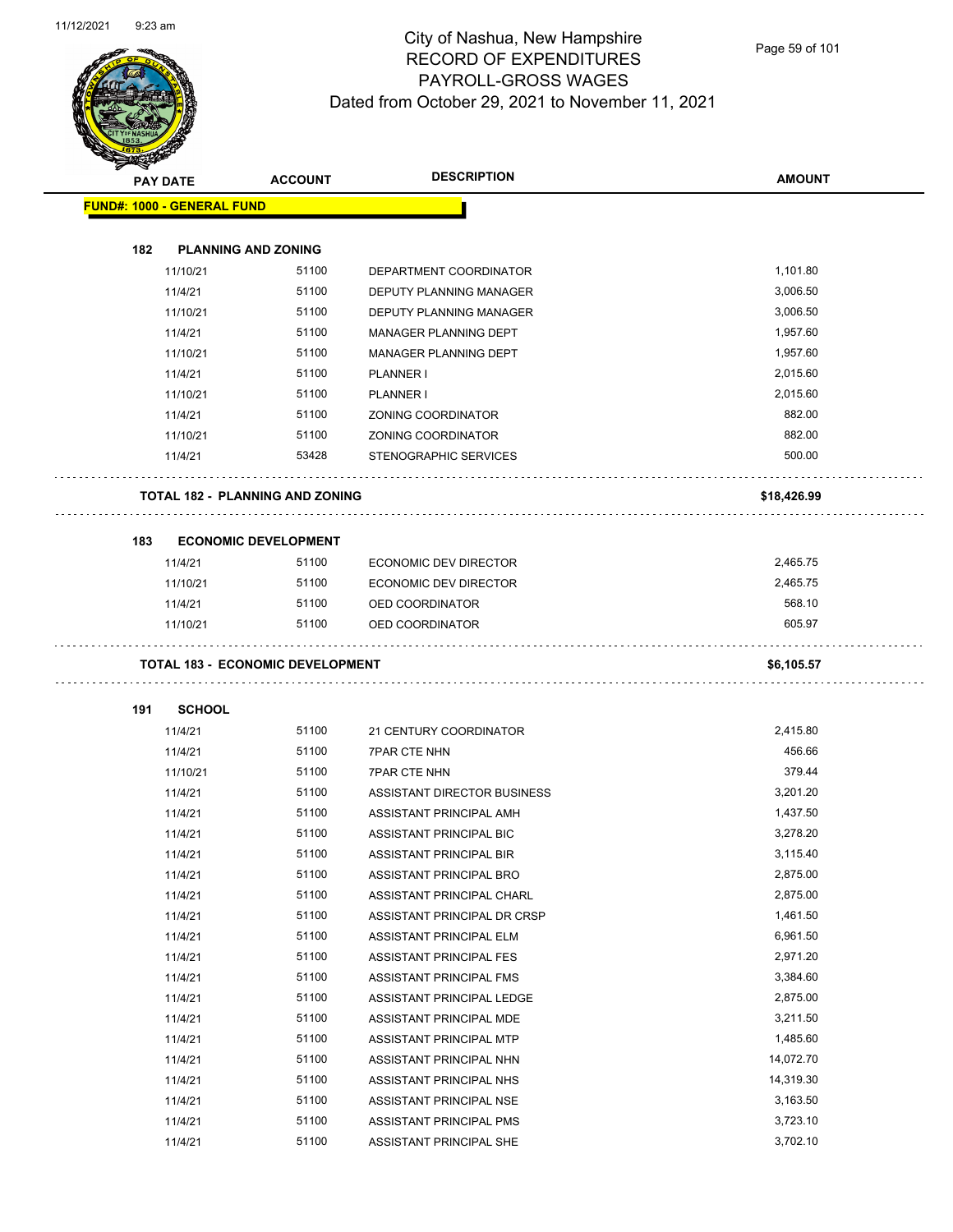

Page 60 of 101

|     | <b>PAY DATE</b>                   | <b>ACCOUNT</b> | <b>DESCRIPTION</b>              | <b>AMOUNT</b> |
|-----|-----------------------------------|----------------|---------------------------------|---------------|
|     | <b>FUND#: 1000 - GENERAL FUND</b> |                |                                 |               |
|     |                                   |                |                                 |               |
| 191 | <b>SCHOOL</b>                     |                |                                 |               |
|     | 11/4/21                           | 51100          | ASSISTANT SUPERINTENDENT        | 9,245.50      |
|     | 11/4/21                           | 51100          | ASST DIRECTOR PLANT OPS         | 4,987.00      |
|     | 11/4/21                           | 51100          | ASST DIRECTOR SPED              | 3,401.30      |
|     | 11/4/21                           | 51100          | ASST SYSTEMS ADMIN FULL YEAR    | 17,681.20     |
|     | 11/4/21                           | 51100          | ATTENDANCE OFFICER              | 2,582.00      |
|     | 11/4/21                           | 51100          | BRENTWOOD COORDINATOR           | 2,888.90      |
|     | 11/4/21                           | 51100          | CAREER CENTER COORD NHS         | 1,596.10      |
|     | 11/4/21                           | 51100          | CHIEF OPERATING OFFICER         | 4,542.60      |
|     | 11/4/21                           | 51100          | <b>CLERICAL 21 CENTURY</b>      | 167.40        |
|     | 11/4/21                           | 51100          | CLERICAL ACADEMY NHN            | 3,133.65      |
|     | 11/10/21                          | 51100          | CLERICAL ACADEMY NHN            | 3,093.23      |
|     | 11/4/21                           | 51100          | <b>CLERICAL ACADEMY NHS</b>     | 3,208.16      |
|     | 11/10/21                          | 51100          | CLERICAL ACADEMY NHS            | 3,173.08      |
|     | 11/4/21                           | 51100          | CLERICAL ADULT ED NHN           | 337.59        |
|     | 11/10/21                          | 51100          | CLERICAL ADULT ED NHN           | 337.59        |
|     | 11/4/21                           | 51100          | <b>CLERICAL ASST SUPER SUP</b>  | 1,563.19      |
|     | 11/10/21                          | 51100          | <b>CLERICAL ASST SUPER SUP</b>  | 1,594.54      |
|     | 11/4/21                           | 51100          | CLERICAL ATHLETIC NHN           | 848.25        |
|     | 11/10/21                          | 51100          | CLERICAL ATHLETIC NHN           | 848.25        |
|     | 11/4/21                           | 51100          | CLERICAL ATHLETIC NHS           | 760.90        |
|     | 11/10/21                          | 51100          | CLERICAL ATHLETIC NHS           | 760.90        |
|     | 11/4/21                           | 51100          | <b>CLERICAL BUSINESS</b>        | 3,132.06      |
|     | 11/10/21                          | 51100          | <b>CLERICAL BUSINESS</b>        | 3,132.06      |
|     | 11/4/21                           | 51100          | CLERICAL CHIEF OP OFFICER SUP   | 872.00        |
|     | 11/10/21                          | 51100          | CLERICAL CHIEF OP OFFICER SUP   | 855.65        |
|     | 11/4/21                           | 51100          | <b>CLERICAL CTE NHN</b>         | 718.57        |
|     | 11/10/21                          | 51100          | <b>CLERICAL CTE NHN</b>         | 718.57        |
|     | 11/4/21                           | 51100          | <b>CLERICAL CTE NHS</b>         | 723.40        |
|     | 11/10/21                          | 51100          | <b>CLERICAL CTE NHS</b>         | 723.40        |
|     | 11/4/21                           | 51100          | <b>CLERICAL GUIDANCE ELM</b>    | 704.11        |
|     | 11/10/21                          | 51100          | <b>CLERICAL GUIDANCE ELM</b>    | 723.40        |
|     | 11/4/21                           | 51100          | <b>CLERICAL GUIDANCE NHN</b>    | 2,055.50      |
|     | 11/10/21                          | 51100          | <b>CLERICAL GUIDANCE NHN</b>    | 1,928.69      |
|     | 11/4/21                           | 51100          | CLERICAL GUIDANCE NHS           | 1,484.30      |
|     | 11/10/21                          | 51100          | <b>CLERICAL GUIDANCE NHS</b>    | 1,484.30      |
|     | 11/4/21                           | 51100          | <b>CLERICAL HUMAN RESOURCES</b> | 1,788.46      |
|     | 11/10/21                          | 51100          | <b>CLERICAL HUMAN RESOURCES</b> | 1,788.46      |
|     | 11/4/21                           | 51100          | <b>CLERICAL PAYROLL SUP</b>     | 1,634.25      |
|     | 11/10/21                          | 51100          | <b>CLERICAL PAYROLL SUP</b>     | 1,628.94      |
|     | 11/4/21                           | 51100          | <b>CLERICAL PLANT OPS</b>       | 797.25        |
|     | 11/10/21                          | 51100          | <b>CLERICAL PLANT OPS</b>       | 797.25        |
|     | 11/4/21                           | 51100          | <b>CLERICAL PRINCIPAL AMH</b>   | 1,484.30      |
|     | 11/10/21                          | 51100          | <b>CLERICAL PRINCIPAL AMH</b>   | 1,484.30      |
|     | 11/4/21                           | 51100          | CLERICAL PRINCIPAL BIC          | 1,645.50      |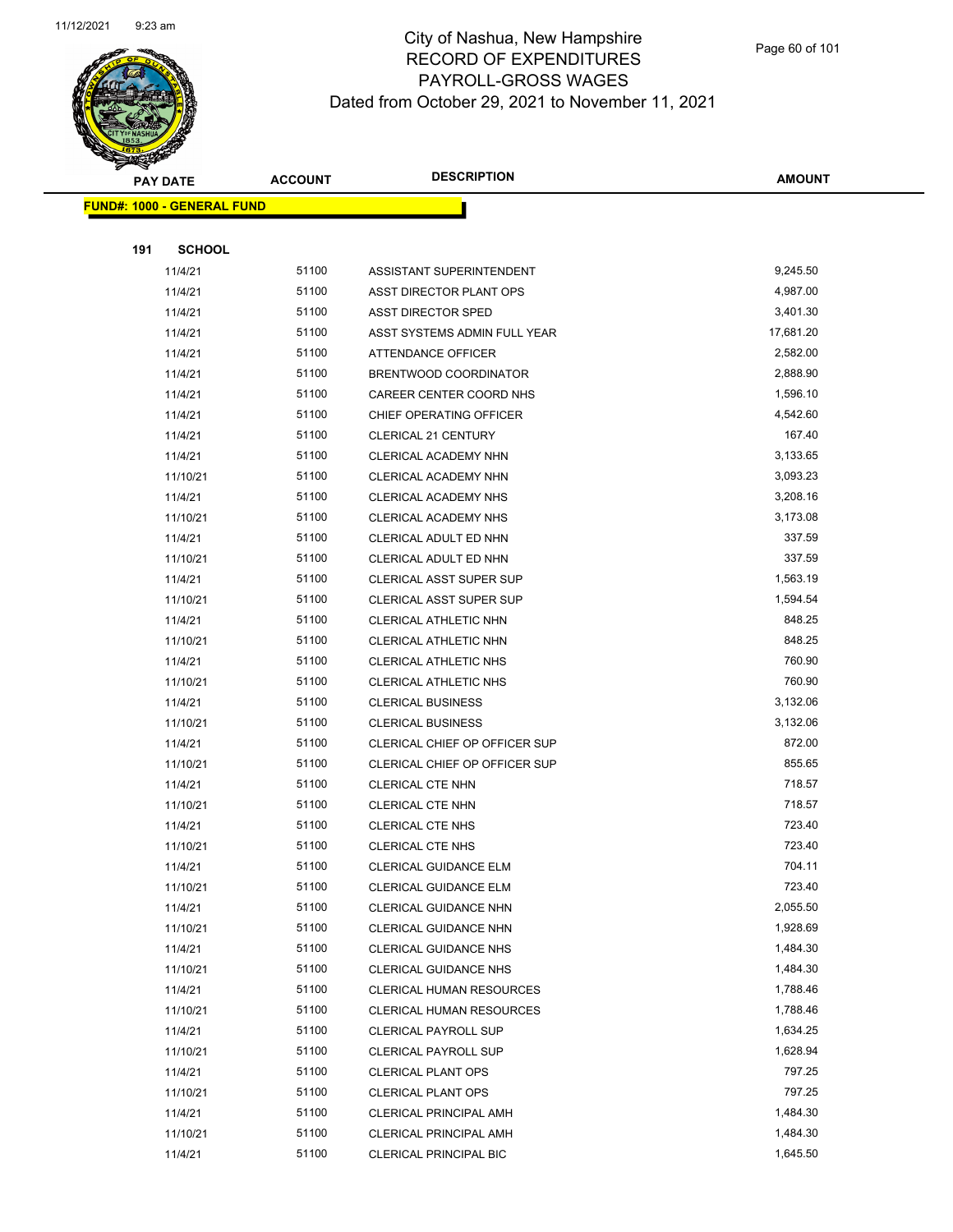

Page 61 of 101

|     | <b>PAY DATE</b>                    | <b>ACCOUNT</b> | <b>DESCRIPTION</b>               | <b>AMOUNT</b>    |
|-----|------------------------------------|----------------|----------------------------------|------------------|
|     | <u> FUND#: 1000 - GENERAL FUND</u> |                |                                  |                  |
|     |                                    |                |                                  |                  |
| 191 | <b>SCHOOL</b>                      |                |                                  |                  |
|     | 11/10/21                           | 51100          | CLERICAL PRINCIPAL BIC           | 1,645.52         |
|     | 11/4/21                            | 51100          | <b>CLERICAL PRINCIPAL BIR</b>    | 1,571.65         |
|     | 11/10/21                           | 51100          | <b>CLERICAL PRINCIPAL BIR</b>    | 1,571.66         |
|     | 11/4/21                            | 51100          | <b>CLERICAL PRINCIPAL BRO</b>    | 1,571.65         |
|     | 11/10/21                           | 51100          | <b>CLERICAL PRINCIPAL BRO</b>    | 1,571.66         |
|     | 11/4/21                            | 51100          | CLERICAL PRINCIPAL CHA           | 1,634.25         |
|     | 11/10/21                           | 51100          | CLERICAL PRINCIPAL CHA           | 1,634.25         |
|     | 11/4/21                            | 51100          | CLERICAL PRINCIPAL DRC           | 1,560.40         |
|     | 11/10/21                           | 51100          | <b>CLERICAL PRINCIPAL DRC</b>    | 1,560.40         |
|     | 11/4/21                            | 51100          | <b>CLERICAL PRINCIPAL ELM</b>    | 2,202.87         |
|     | 11/10/21                           | 51100          | CLERICAL PRINCIPAL ELM           | 2,207.69         |
|     | 11/4/21                            | 51100          | <b>CLERICAL PRINCIPAL FES</b>    | 1,575.58         |
|     | 11/10/21                           | 51100          | <b>CLERICAL PRINCIPAL FES</b>    | 1,592.32         |
|     | 11/4/21                            | 51100          | <b>CLERICAL PRINCIPAL FMS</b>    | 2,321.30         |
|     | 11/10/21                           | 51100          | <b>CLERICAL PRINCIPAL FMS</b>    | 2,316.21         |
|     | 11/4/21                            | 51100          | <b>CLERICAL PRINCIPAL LDG</b>    | 1,491.71         |
|     | 11/10/21                           | 51100          | CLERICAL PRINCIPAL LDG           | 1,462.78         |
|     | 11/4/21                            | 51100          | CLERICAL PRINCIPAL MDE           | 1,634.25         |
|     | 11/10/21                           | 51100          | CLERICAL PRINCIPAL MDE           | 1,634.25         |
|     | 11/4/21                            | 51100          | CLERICAL PRINCIPAL MTP           | 1,560.40         |
|     | 11/10/21                           | 51100          | <b>CLERICAL PRINCIPAL MTP</b>    | 1,560.40         |
|     | 11/4/21                            | 51100          | CLERICAL PRINCIPAL NHN           | 1,520.66         |
|     | 11/10/21                           | 51100          | CLERICAL PRINCIPAL NHN           | 1,520.64         |
|     | 11/4/21                            | 51100          | <b>CLERICAL PRINCIPAL NHS</b>    | 1,474.15         |
|     | 11/10/21                           | 51100          | <b>CLERICAL PRINCIPAL NHS</b>    | 1,479.48         |
|     | 11/4/21                            | 51100          | <b>CLERICAL PRINCIPAL NSE</b>    | 1,571.65         |
|     | 11/10/21                           | 51100          | CLERICAL PRINCIPAL NSE           | 1,571.65         |
|     | 11/4/21                            | 51100          | CLERICAL PRINCIPAL PMS           | 2,178.75         |
|     | 11/10/21                           | 51100          | <b>CLERICAL PRINCIPAL PMS</b>    | 2,202.86         |
|     | 11/4/21                            | 51100          | CLERICAL PRINCIPAL SHE           | 1,609.15         |
|     | 11/10/21                           | 51100          | CLERICAL PRINCIPAL SHE           | 1,609.15         |
|     | 11/4/21                            | 51100          | CLERICAL RECEPTIONIST NHN        | 848.25           |
|     | 11/10/21                           | 51100          | CLERICAL RECEPTIONIST NHN        | 825.63           |
|     | 11/4/21                            | 51100          | CLERICAL RECEPTIONIST NHS        | 723.40           |
|     | 11/10/21                           | 51100          | CLERICAL RECEPTIONIST NHS        | 704.11           |
|     | 11/4/21                            | 51100          | <b>CLERICAL REGISTRAR NHN</b>    | 723.40           |
|     | 11/10/21                           | 51100          | <b>CLERICAL REGISTRAR NHN</b>    | 723.40           |
|     | 11/4/21                            | 51100          | CLERICAL SPECIAL ED NHN          | 760.90           |
|     | 11/10/21                           | 51100          | CLERICAL SPECIAL ED NHN          | 760.90           |
|     | 11/4/21                            | 51100          | CLERICAL SPECIAL ED NHS          | 1,469.32         |
|     | 11/10/21                           | 51100          | CLERICAL SPECIAL ED NHS          | 1,479.47         |
|     | 11/4/21                            | 51100          | CLERICAL SPECIAL ED SUP          | 1,437.14         |
|     | 11/10/21                           | 51100          | CLERICAL SPECIAL ED SUP          | 723.40<br>870.16 |
|     | 11/4/21                            | 51100          | <b>CLERICAL STUDENT SERV SUP</b> |                  |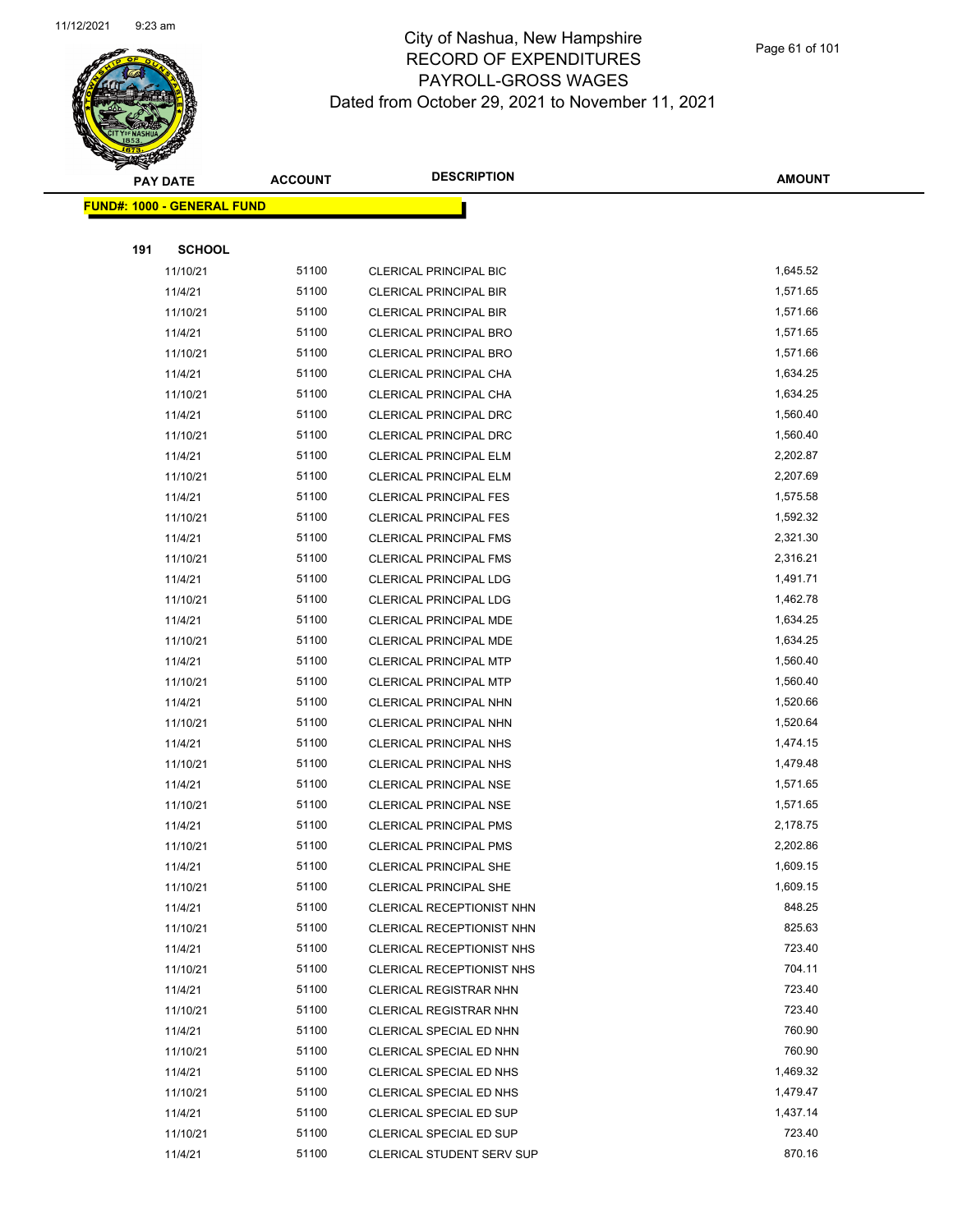

|     | <b>PAY DATE</b>                    | <b>ACCOUNT</b> | <b>DESCRIPTION</b>               | <b>AMOUNT</b> |
|-----|------------------------------------|----------------|----------------------------------|---------------|
|     | <u> FUND#: 1000 - GENERAL FUND</u> |                |                                  |               |
|     |                                    |                |                                  |               |
| 191 | <b>SCHOOL</b>                      |                |                                  |               |
|     | 11/10/21                           | 51100          | <b>CLERICAL STUDENT SERV SUP</b> | 870.15        |
|     | 11/4/21                            | 51100          | CLERICAL SUPERINTENDANT HRLY     | 709.90        |
|     | 11/10/21                           | 51100          | CLERICAL SUPERINTENDANT HRLY     | 649.82        |
|     | 11/4/21                            | 51100          | CLERICAL SUPERINTENDANT SUP      | 1,941.90      |
|     | 11/4/21                            | 51100          | <b>CUSTODIAN AMH</b>             | 752.80        |
|     | 11/10/21                           | 51100          | <b>CUSTODIAN AMH</b>             | 752.80        |
|     | 11/4/21                            | 51100          | <b>CUSTODIAN ASST HEAD ELM</b>   | 857.20        |
|     | 11/10/21                           | 51100          | <b>CUSTODIAN ASST HEAD ELM</b>   | 857.20        |
|     | 11/4/21                            | 51100          | <b>CUSTODIAN ASST HEAD NHN</b>   | 1,722.41      |
|     | 11/10/21                           | 51100          | <b>CUSTODIAN ASST HEAD NHN</b>   | 1,722.41      |
|     | 11/4/21                            | 51100          | <b>CUSTODIAN ASST HEAD NHS</b>   | 2,579.61      |
|     | 11/10/21                           | 51100          | <b>CUSTODIAN ASST HEAD NHS</b>   | 2,579.61      |
|     | 11/4/21                            | 51100          | <b>CUSTODIAN ASST HEAD PMS</b>   | 857.20        |
|     | 11/10/21                           | 51100          | <b>CUSTODIAN ASST HEAD PMS</b>   | 857.20        |
|     | 11/4/21                            | 51100          | <b>CUSTODIAN BIC</b>             | 715.20        |
|     | 11/10/21                           | 51100          | <b>CUSTODIAN BIC</b>             | 715.20        |
|     | 11/4/21                            | 51100          | <b>CUSTODIAN BIR</b>             | 1,505.60      |
|     | 11/10/21                           | 51100          | <b>CUSTODIAN BIR</b>             | 1,505.60      |
|     | 11/4/21                            | 51100          | <b>CUSTODIAN BRO</b>             | 1,505.60      |
|     | 11/10/21                           | 51100          | <b>CUSTODIAN BRO</b>             | 1,505.60      |
|     | 11/4/21                            | 51100          | <b>CUSTODIAN CHA</b>             | 1,505.60      |
|     | 11/10/21                           | 51100          | <b>CUSTODIAN CHA</b>             | 1,505.60      |
|     | 11/4/21                            | 51100          | <b>CUSTODIAN DRC</b>             | 1,505.60      |
|     | 11/10/21                           | 51100          | <b>CUSTODIAN DRC</b>             | 1,505.60      |
|     | 11/4/21                            | 51100          | <b>CUSTODIAN ELM</b>             | 5,291.60      |
|     | 11/10/21                           | 51100          | <b>CUSTODIAN ELM</b>             | 4,844.65      |
|     | 11/4/21                            | 51100          | <b>CUSTODIAN FES</b>             | 752.80        |
|     | 11/10/21                           | 51100          | <b>CUSTODIAN FES</b>             | 752.80        |
|     | 11/4/21                            | 51100          | <b>CUSTODIAN FMS</b>             | 3,205.44      |
|     | 11/10/21                           | 51100          | <b>CUSTODIAN FMS</b>             | 3,205.44      |
|     | 11/4/21                            | 51100          | <b>CUSTODIAN HEAD AMH</b>        | 857.20        |
|     | 11/10/21                           | 51100          | <b>CUSTODIAN HEAD AMH</b>        | 857.20        |
|     | 11/4/21                            | 51100          | <b>CUSTODIAN HEAD BIC</b>        | 857.20        |
|     | 11/10/21                           | 51100          | <b>CUSTODIAN HEAD BIC</b>        | 857.20        |
|     | 11/4/21                            | 51100          | <b>CUSTODIAN HEAD BIR</b>        | 857.20        |
|     | 11/10/21                           | 51100          | <b>CUSTODIAN HEAD BIR</b>        | 857.20        |
|     | 11/4/21                            | 51100          | <b>CUSTODIAN HEAD BRO</b>        | 857.20        |
|     | 11/10/21                           | 51100          | <b>CUSTODIAN HEAD BRO</b>        | 857.20        |
|     | 11/4/21                            | 51100          | <b>CUSTODIAN HEAD CHA</b>        | 857.20        |
|     | 11/10/21                           | 51100          | <b>CUSTODIAN HEAD CHA</b>        | 857.20        |
|     | 11/4/21                            | 51100          | <b>CUSTODIAN HEAD DRC</b>        | 857.20        |
|     | 11/10/21                           | 51100          | <b>CUSTODIAN HEAD DRC</b>        | 857.20        |
|     | 11/4/21                            | 51100          | <b>CUSTODIAN HEAD ELM</b>        | 1,016.00      |
|     | 11/10/21                           | 51100          | <b>CUSTODIAN HEAD ELM</b>        | 1,016.00      |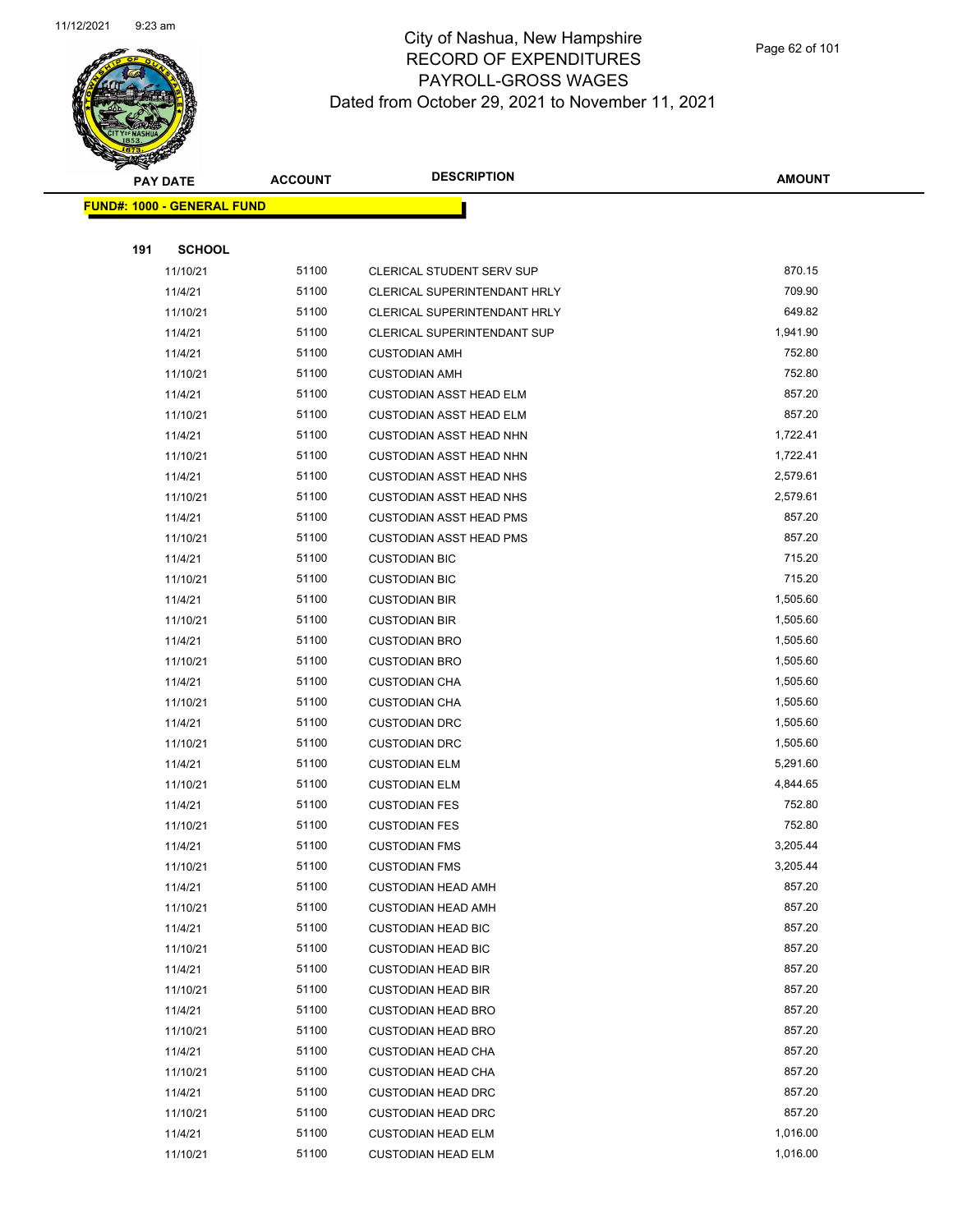

Page 63 of 101

|     | <b>PAY DATE</b>                    | <b>ACCOUNT</b> | <b>DESCRIPTION</b>              | <b>AMOUNT</b> |
|-----|------------------------------------|----------------|---------------------------------|---------------|
|     | <u> FUND#: 1000 - GENERAL FUND</u> |                |                                 |               |
|     |                                    |                |                                 |               |
| 191 | <b>SCHOOL</b>                      |                |                                 |               |
|     | 11/4/21                            | 51100          | <b>CUSTODIAN HEAD FES</b>       | 857.20        |
|     | 11/10/21                           | 51100          | <b>CUSTODIAN HEAD FES</b>       | 857.20        |
|     | 11/4/21                            | 51100          | <b>CUSTODIAN HEAD FMS</b>       | 1,016.00      |
|     | 11/10/21                           | 51100          | <b>CUSTODIAN HEAD FMS</b>       | 1,016.00      |
|     | 11/4/21                            | 51100          | <b>CUSTODIAN HEAD FPS</b>       | 857.20        |
|     | 11/10/21                           | 51100          | <b>CUSTODIAN HEAD FPS</b>       | 857.20        |
|     | 11/4/21                            | 51100          | <b>CUSTODIAN HEAD LDG</b>       | 857.20        |
|     | 11/10/21                           | 51100          | <b>CUSTODIAN HEAD LDG</b>       | 857.20        |
|     | 11/4/21                            | 51100          | <b>CUSTODIAN HEAD MDE</b>       | 857.20        |
|     | 11/10/21                           | 51100          | <b>CUSTODIAN HEAD MDE</b>       | 857.20        |
|     | 11/4/21                            | 51100          | <b>CUSTODIAN HEAD MTP</b>       | 857.20        |
|     | 11/10/21                           | 51100          | <b>CUSTODIAN HEAD MTP</b>       | 857.20        |
|     | 11/4/21                            | 51100          | <b>CUSTODIAN HEAD NHN</b>       | 1,022.00      |
|     | 11/10/21                           | 51100          | <b>CUSTODIAN HEAD NHN</b>       | 1,022.00      |
|     | 11/4/21                            | 51100          | <b>CUSTODIAN HEAD NHS</b>       | 1,022.00      |
|     | 11/10/21                           | 51100          | <b>CUSTODIAN HEAD NHS</b>       | 1,022.00      |
|     | 11/4/21                            | 51100          | <b>CUSTODIAN HEAD NSE</b>       | 865.20        |
|     | 11/10/21                           | 51100          | <b>CUSTODIAN HEAD NSE</b>       | 865.20        |
|     | 11/4/21                            | 51100          | <b>CUSTODIAN HEAD PMS</b>       | 1,016.00      |
|     | 11/10/21                           | 51100          | <b>CUSTODIAN HEAD PMS</b>       | 1,016.00      |
|     | 11/4/21                            | 51100          | <b>CUSTODIAN HEAD SHE</b>       | 857.20        |
|     | 11/10/21                           | 51100          | <b>CUSTODIAN HEAD SHE</b>       | 857.20        |
|     | 11/4/21                            | 51100          | <b>CUSTODIAN LDG</b>            | 757.51        |
|     | 11/10/21                           | 51100          | <b>CUSTODIAN LDG</b>            | 752.80        |
|     | 11/4/21                            | 51100          | <b>CUSTODIAN MDE</b>            | 1,058.65      |
|     | 11/10/21                           | 51100          | <b>CUSTODIAN MDE</b>            | 1,058.65      |
|     | 11/4/21                            | 51100          | <b>CUSTODIAN MTP</b>            | 1,505.60      |
|     | 11/10/21                           | 51100          | <b>CUSTODIAN MTP</b>            | 1,505.60      |
|     | 11/4/21                            | 51100          | <b>CUSTODIAN NHN</b>            | 10,568.18     |
|     | 11/10/21                           | 51100          | <b>CUSTODIAN NHN</b>            | 10,587.21     |
|     | 11/4/21                            | 51100          | <b>CUSTODIAN NHS</b>            | 9,751.24      |
|     | 11/10/21                           | 51100          | <b>CUSTODIAN NHS</b>            | 9,797.66      |
|     | 11/4/21                            | 51100          | <b>CUSTODIAN NSE</b>            | 1,505.60      |
|     | 11/10/21                           | 51100          | <b>CUSTODIAN NSE</b>            | 1,505.60      |
|     | 11/4/21                            | 51100          | <b>CUSTODIAN PMS</b>            | 752.80        |
|     | 11/10/21                           | 51100          | <b>CUSTODIAN PMS</b>            | 752.80        |
|     | 11/4/21                            | 51100          | <b>CUSTODIAN SHE</b>            | 1,505.60      |
|     | 11/10/21                           | 51100          | <b>CUSTODIAN SHE</b>            | 1,505.60      |
|     | 11/4/21                            | 51100          | <b>CUSTODIAN SUPERVISOR WPO</b> | 4,316.20      |
|     | 11/4/21                            | 51100          | <b>CUSTODIAN WID</b>            | 2,776.92      |
|     | 11/10/21                           | 51100          | <b>CUSTODIAN WID</b>            | 2,924.43      |
|     | 11/4/21                            | 51100          | DATA ANALYST                    | 3,261.20      |
|     | 11/4/21                            | 51100          | <b>DIRECTOR ATHLETICS</b>       | 3,913.30      |
|     | 11/4/21                            | 51100          | DIRECTOR COM GRANTS             | 3,422.10      |
|     |                                    |                |                                 |               |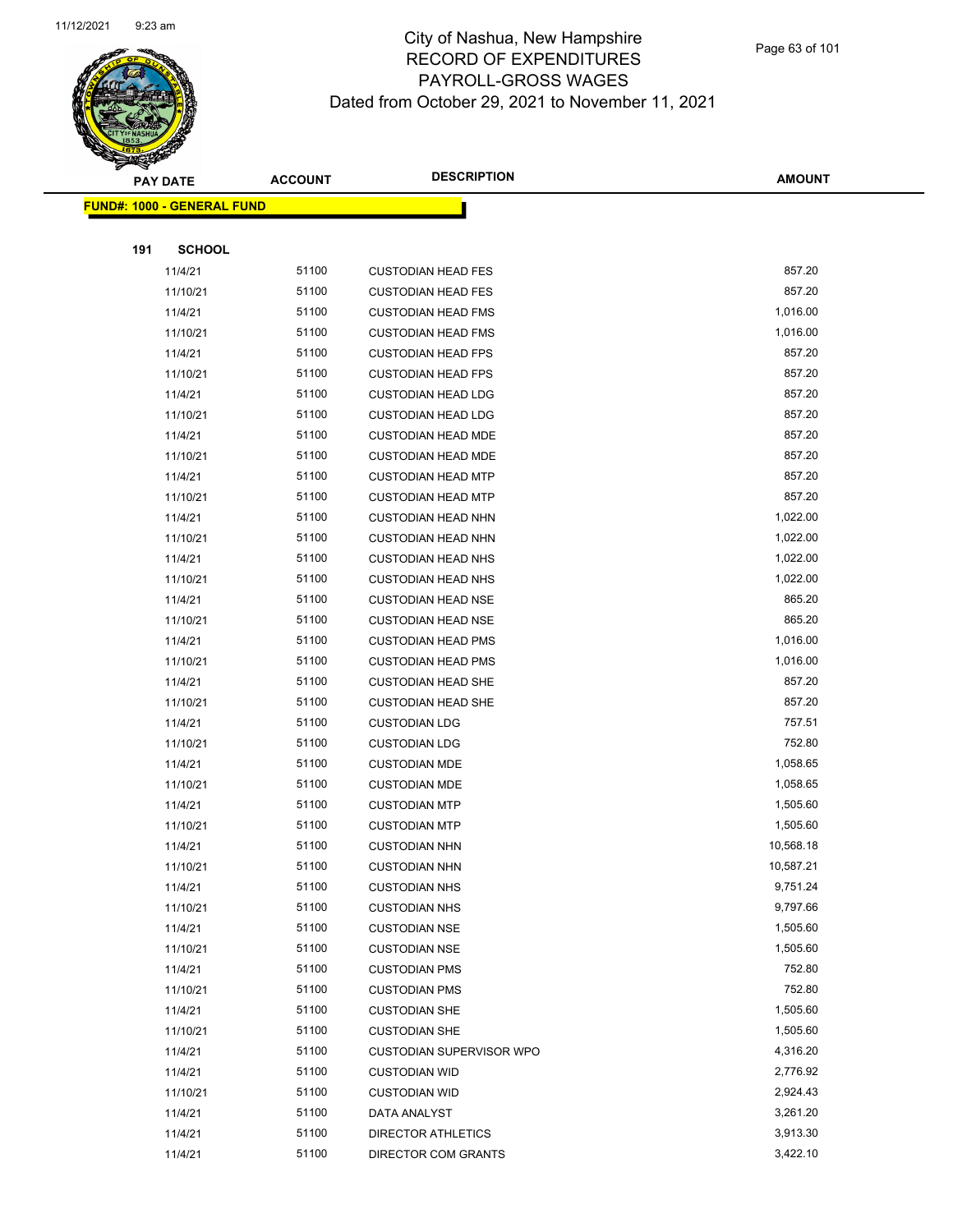

Page 64 of 101

|     | <b>PAY DATE</b>                   | <b>ACCOUNT</b> | <b>DESCRIPTION</b>                    | <b>AMOUNT</b>        |
|-----|-----------------------------------|----------------|---------------------------------------|----------------------|
|     | <b>FUND#: 1000 - GENERAL FUND</b> |                |                                       |                      |
|     |                                   |                |                                       |                      |
| 191 | <b>SCHOOL</b>                     |                |                                       |                      |
|     | 11/4/21                           | 51100          | DIRECTOR GUIDANCE                     | 6,869.40             |
|     | 11/4/21                           | 51100          | DIRECTOR HUMAN RESOURCES              | 4,423.10             |
|     | 11/4/21                           | 51100          | DIRECTOR PLANT OPS                    | 4,062.20             |
|     | 11/4/21                           | 51100          | DIRECTOR SPECIAL ED                   | 3,801.40             |
|     | 11/4/21                           | 51100          | DIRECTOR STUDENT SERVICES             | 3,568.10             |
|     | 11/4/21                           | 51100          | DIRECTOR TECHNOLOGY                   | 3,730.30             |
|     | 11/4/21                           | 51100          | DIRECTOR TRANSPORTATION               | 3,396.70             |
|     | 11/4/21                           | 51100          | DIRECTOR VOCATIONAL                   | 6,164.02             |
|     | 11/4/21                           | 51100          | ELL COMMUNICATIONS COORDINATOR        | 2,088.60             |
|     | 11/4/21                           | 51100          | ELL OUTREACH WORKER                   | 2,728.25             |
|     | 11/10/21                          | 51100          | ELL OUTREACH WORKER                   | 956.25               |
|     | 11/4/21                           | 51100          | <b>GRANT WRITER</b>                   | 737.35               |
|     | 11/10/21                          | 51100          | <b>GRANT WRITER</b>                   | 737.35               |
|     | 11/4/21                           | 51100          | GUIDANCE COUNSELOR AMH                | 2,469.50             |
|     | 11/4/21                           | 51100          | GUIDANCE COUNSELOR BIC                | 2,168.60             |
|     | 11/4/21                           | 51100          | <b>GUIDANCE COUNSELOR BIR</b>         | 3,071.60             |
|     | 11/4/21                           | 51100          | GUIDANCE COUNSELOR BRO                | 2,036.20             |
|     | 11/4/21                           | 51100          | <b>GUIDANCE COUNSELOR DRC</b>         | 2,103.20             |
|     | 11/4/21                           | 51100          | <b>GUIDANCE COUNSELOR ELM</b>         | 13,092.50            |
|     | 11/4/21                           | 51100          | <b>GUIDANCE COUNSELOR FES</b>         | 2,168.60             |
|     | 11/4/21                           | 51100          | GUIDANCE COUNSELOR FMS                | 3,615.20             |
|     | 11/4/21                           | 51100          | GUIDANCE COUNSELOR LDG                | 3,071.60             |
|     | 11/4/21                           | 51100          | GUIDANCE COUNSELOR MDE                | 2,933.60             |
|     | 11/4/21                           | 51100          | <b>GUIDANCE COUNSELOR MTP</b>         | 2,979.50             |
|     | 11/4/21                           | 51100          | GUIDANCE COUNSELOR NHN                | 17,194.10            |
|     | 11/4/21                           | 51100          | GUIDANCE COUNSELOR NHS                | 20,967.50            |
|     | 11/4/21                           | 51100          | <b>GUIDANCE COUNSELOR NSE</b>         | 2,979.50             |
|     | 11/4/21                           | 51100          | <b>GUIDANCE COUNSELOR PMS</b>         | 6,747.50             |
|     | 11/4/21                           | 51100          | GUIDANCE COUNSELOR SHE                | 2,979.50             |
|     | 11/4/21                           | 51100          | JOB DEVELOPER SPED NHN                | 3,071.60             |
|     | 11/4/21                           | 51100          | LIBRARIAN AMH                         | 2,045.30             |
|     | 11/4/21                           | 51100          | LIBRARIAN BIC                         | 1,960.00             |
|     | 11/4/21                           | 51100          | LIBRARIAN BIR                         | 1,712.20             |
|     | 11/4/21                           | 51100          | LIBRARIAN BRO                         | 2,260.00             |
|     | 11/4/21                           | 51100          | LIBRARIAN CHA                         | 3,071.60             |
|     | 11/4/21                           | 51100          | <b>LIBRARIAN DRC</b>                  | 2,316.40             |
|     | 11/4/21                           | 51100          | LIBRARIAN ELM                         | 2,162.90             |
|     | 11/4/21                           | 51100          | <b>LIBRARIAN FES</b>                  | 2,979.50             |
|     | 11/4/21                           | 51100<br>51100 | <b>LIBRARIAN FMS</b>                  | 3,071.60<br>1,891.40 |
|     | 11/4/21                           | 51100          | <b>LIBRARIAN LDG</b>                  | 2,933.60             |
|     | 11/4/21                           | 51100          | <b>LIBRARIAN MDE</b>                  | 1,792.60             |
|     | 11/4/21<br>11/4/21                | 51100          | <b>LIBRARIAN MTP</b>                  | 4,773.50             |
|     | 11/4/21                           | 51100          | LIBRARIAN NHN<br><b>LIBRARIAN NHS</b> | 5,093.70             |
|     |                                   |                |                                       |                      |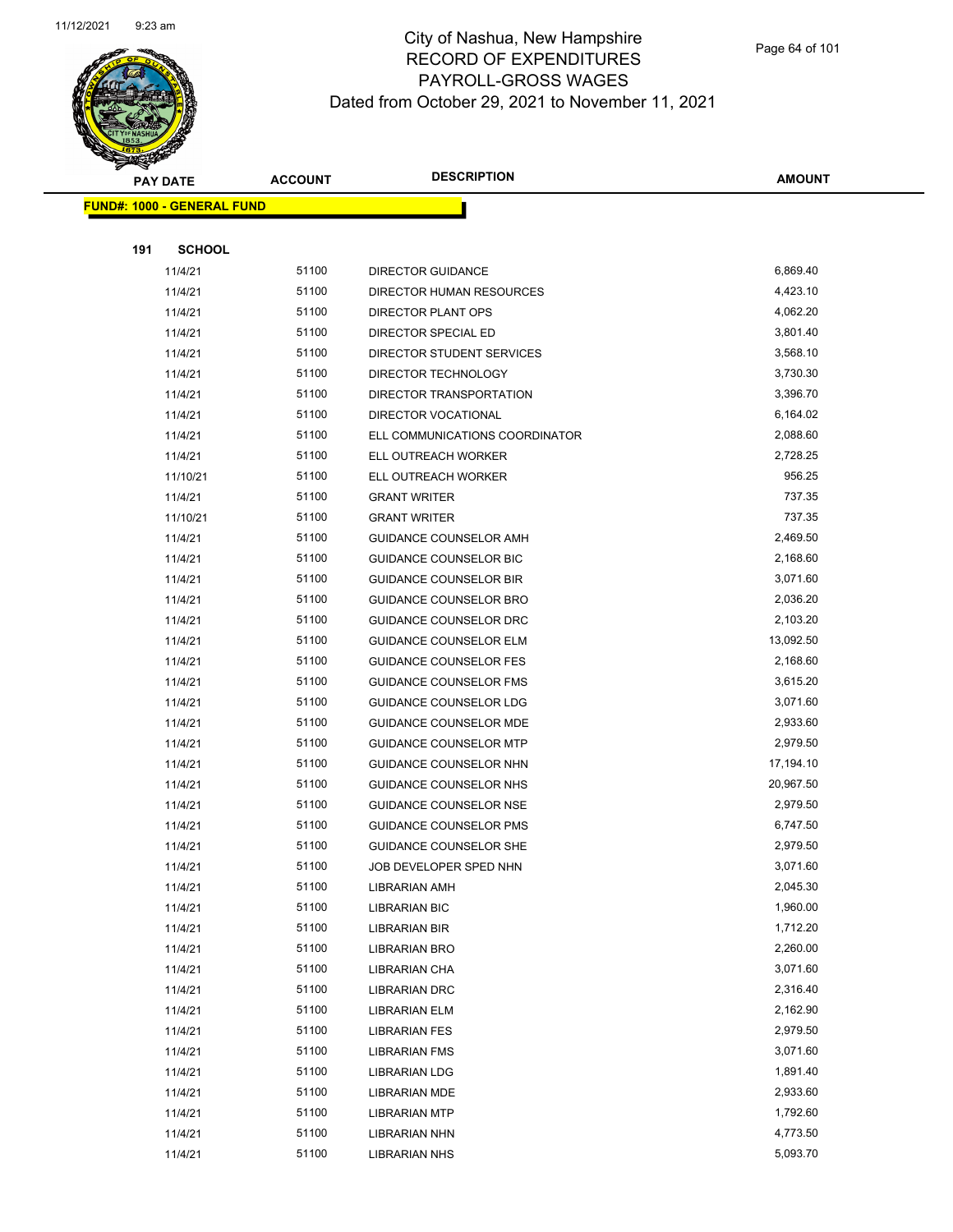

Page 65 of 101

|     | <b>PAY DATE</b>                   | <b>ACCOUNT</b> | <b>DESCRIPTION</b>                   | <b>AMOUNT</b>        |
|-----|-----------------------------------|----------------|--------------------------------------|----------------------|
|     | <b>FUND#: 1000 - GENERAL FUND</b> |                |                                      |                      |
|     |                                   |                |                                      |                      |
| 191 | <b>SCHOOL</b>                     |                |                                      |                      |
|     | 11/4/21                           | 51100          | <b>LIBRARIAN NSE</b>                 | 2,933.60             |
|     | 11/4/21                           | 51100          | <b>LIBRARIAN SHE</b>                 | 2,979.50             |
|     | 11/4/21                           | 51100          | LICENSED PRACTICAL NURSE ELM         | 1,522.40             |
|     | 11/4/21                           | 51100          | LICENSED PRACTICAL NURSE FMS         | 1,490.90             |
|     | 11/4/21                           | 51100          | MAINTENANCE ALARM WPO                | 1,048.40             |
|     | 11/10/21                          | 51100          | MAINTENANCE ALARM WPO                | 1,153.24             |
|     | 11/4/21                           | 51100          | MAINTENANCE CARPENTER WPO            | 1,048.40             |
|     | 11/10/21                          | 51100          | MAINTENANCE CARPENTER WPO            | 1,048.40             |
|     | 11/4/21                           | 51100          | MAINTENANCE ELECTRICIAN WPO          | 2,228.00             |
|     | 11/10/21                          | 51100          | MAINTENANCE ELECTRICIAN WPO          | 2,228.00             |
|     | 11/4/21                           | 51100          | MAINTENANCE GRDS FORMEN WPO          | 1,056.40             |
|     | 11/10/21                          | 51100          | MAINTENANCE GRDS FORMEN WPO          | 1,056.40             |
|     | 11/4/21                           | 51100          | MAINTENANCE GROUNDS WPO              | 4,490.80             |
|     | 11/10/21                          | 51100          | MAINTENANCE GROUNDS WPO              | 4,490.80             |
|     | 11/4/21                           | 51100          | MAINTENANCE HVAC WPO                 | 5,456.00             |
|     | 11/10/21                          | 51100          | MAINTENANCE HVAC WPO                 | 5,456.00             |
|     | 11/4/21                           | 51100          | MAINTENANCE MESSENGER WPO            | 1,016.00             |
|     | 11/10/21                          | 51100          | MAINTENANCE MESSENGER WPO            | 1,016.00             |
|     | 11/4/21                           | 51100          | MAINTENANCE PLUMBER WPO              | 2,236.00             |
|     | 11/10/21                          | 51100          | MAINTENANCE PLUMBER WPO              | 1,118.00             |
|     | 11/4/21                           | 51100          | MAINTENANCE TRADES WPO               | 2,104.80             |
|     | 11/10/21                          | 51100          | MAINTENANCE TRADES WPO               | 2,104.80             |
|     | 11/4/21                           | 51100          | <b>MARKETING TEACHER NHS</b>         | 2,876.80             |
|     | 11/4/21                           | 51100          | <b>NURSE AMH</b>                     | 2,795.40             |
|     | 11/4/21                           | 51100          | <b>NURSE BIC</b>                     | 2,795.40             |
|     | 11/4/21                           | 51100          | <b>NURSE BIR</b>                     | 2,751.30             |
|     | 11/4/21                           | 51100          | <b>NURSE BRO</b>                     | 2,795.40             |
|     | 11/4/21                           | 51100          | <b>NURSE CHA</b>                     | 1,832.00             |
|     | 11/4/21                           | 51100          | <b>NURSE DRC</b>                     | 1,697.00             |
|     | 11/4/21                           | 51100          | <b>NURSE ELM</b>                     | 3,303.60             |
|     | 11/4/21                           | 51100          | <b>NURSE FES</b>                     | 1,962.50             |
|     | 11/4/21                           | 51100          | <b>NURSE FMS</b>                     | 1,824.70             |
|     | 11/4/21                           | 51100<br>51100 | <b>NURSE LDG</b>                     | 2,632.70<br>2,319.40 |
|     | 11/4/21                           | 51100          | <b>NURSE MDE</b>                     | 1,913.90             |
|     | 11/4/21<br>11/4/21                | 51100          | <b>NURSE MTP</b><br><b>NURSE NHN</b> | 3,728.50             |
|     | 11/4/21                           | 51100          | <b>NURSE NHS</b>                     | 6,514.60             |
|     | 11/4/21                           | 51100          | <b>NURSE NSE</b>                     | 2,795.40             |
|     | 11/4/21                           | 51100          | <b>NURSE PMS</b>                     | 4,406.90             |
|     | 11/4/21                           | 51100          | <b>NURSE SHE</b>                     | 1,888.80             |
|     | 11/4/21                           | 51100          | OFFICE MANAGER BUSINESS              | 2,230.80             |
|     | 11/4/21                           | 51100          | OFFICE MANAGER HUMAN RESOURCES       | 2,307.70             |
|     | 11/4/21                           | 51100          | OFFICE MANAGER SPED                  | 2,082.90             |
|     | 11/4/21                           | 51100          | OUT DISTRICT COORDINATOR             | 3,024.80             |
|     |                                   |                |                                      |                      |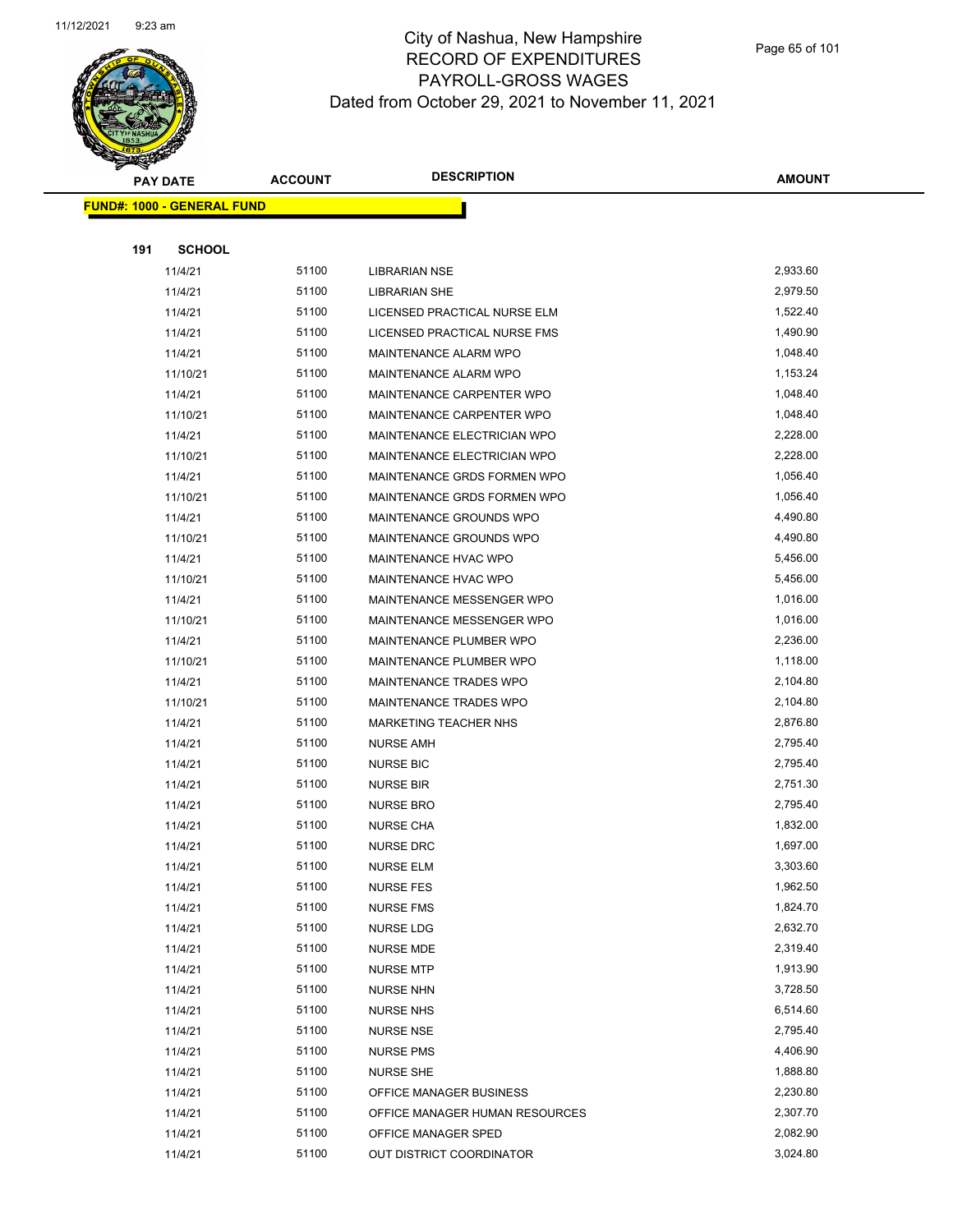

Page 66 of 101

|     | <b>PAY DATE</b>                   | <b>ACCOUNT</b> | <b>DESCRIPTION</b>  | <b>AMOUNT</b>    |
|-----|-----------------------------------|----------------|---------------------|------------------|
|     | <b>FUND#: 1000 - GENERAL FUND</b> |                |                     |                  |
|     |                                   |                |                     |                  |
| 191 | <b>SCHOOL</b>                     |                |                     |                  |
|     | 11/4/21                           | 51100          | PARA PRE SCHOOL BIR | 263.89           |
|     | 11/10/21                          | 51100          | PARA PRE SCHOOL BIR | 271.22           |
|     | 11/4/21                           | 51100          | PARA ALT AMH        | 622.55           |
|     | 11/10/21                          | 51100          | PARA ALT AMH        | 509.44           |
|     | 11/4/21                           | 51100          | PARA ALT FMS        | 694.59           |
|     | 11/10/21                          | 51100          | PARA ALT FMS        | 589.88           |
|     | 11/4/21                           | 51100          | PARA ALT MTP        | 435.24           |
|     | 11/10/21                          | 51100          | PARA ALT MTP        | 368.28           |
|     | 11/4/21                           | 51100          | PARA ALT PMS        | 435.24           |
|     | 11/10/21                          | 51100          | PARA ALT PMS        | 350.75           |
|     | 11/4/21                           | 51100          | PARA DW SPEC ED AMH | 10,846.39        |
|     | 11/10/21                          | 51100          | PARA DW SPEC ED AMH | 9,148.37         |
|     | 11/4/21                           | 51100          | PARA DW SPEC ED BIR | 2,055.57         |
|     | 11/10/21                          | 51100          | PARA DW SPEC ED BIR | 1,538.35         |
|     | 11/4/21                           | 51100          | PARA DW SPEC ED BRO | 6,928.24         |
|     | 11/10/21                          | 51100          | PARA DW SPEC ED BRO | 5,949.81         |
|     | 11/4/21                           | 51100          | PARA DW SPEC ED CHA | 9,667.77         |
|     | 11/10/21                          | 51100          | PARA DW SPEC ED CHA | 8,184.15         |
|     | 11/4/21                           | 51100          | PARA DW SPEC ED FMS | 6,036.97         |
|     | 11/10/21                          | 51100          | PARA DW SPEC ED FMS | 5,270.29         |
|     | 11/4/21                           | 51100          | PARA DW SPEC ED LDG | 614.25           |
|     | 11/10/21                          | 51100          | PARA DW SPEC ED LDG | 519.89           |
|     | 11/4/21                           | 51100          | PARA DW SPEC ED MDE | 8,661.76         |
|     | 11/10/21                          | 51100          | PARA DW SPEC ED MDE | 7,355.95         |
|     | 11/4/21                           | 51100          | PARA DW SPEC ED MTP | 483.30           |
|     | 11/10/21                          | 51100          | PARA DW SPEC ED MTP | 412.08           |
|     | 11/4/21                           | 51100          | PARA DW SPEC ED NHN | 4,993.73         |
|     | 11/10/21                          | 51100          | PARA DW SPEC ED NHN | 3,993.11         |
|     | 11/4/21                           | 51100          | PARA DW SPEC ED NHS | 7,174.16         |
|     | 11/10/21                          | 51100          | PARA DW SPEC ED NHS | 6,239.81         |
|     | 11/4/21                           | 51100          | PARA DW SPEC ED NSE | 5,743.84         |
|     | 11/10/21                          | 51100          | PARA DW SPEC ED NSE | 5,430.95         |
|     | 11/4/21                           | 51100          | PARA DW SPEC ED SHE | 10,815.71        |
|     | 11/10/21                          | 51100          | PARA DW SPEC ED SHE | 9,149.32         |
|     | 11/4/21                           | 51100          | PARA DW SPEC ED WID | 590.18           |
|     | 11/10/21                          | 51100          | PARA DW SPEC ED WID | 501.36           |
|     | 11/4/21                           | 51100          | PARA DW SPEC ELM    | 9,841.40         |
|     | 11/10/21                          | 51100          | PARA DW SPEC ELM    | 8,145.93         |
|     | 11/4/21                           | 51100          | PARA ELL BIR        | 594.90           |
|     | 11/10/21                          | 51100          | PARA ELL BIR        | 490.91<br>629.60 |
|     | 11/4/21                           | 51100          | PARA ELL DRC        | 496.08           |
|     | 11/10/21                          | 51100          | PARA ELL DRC        |                  |
|     | 11/4/21                           | 51100          | PARA ELL ELM        | 879.46           |
|     | 11/10/21                          | 51100          | PARA ELL ELM        | 731.25           |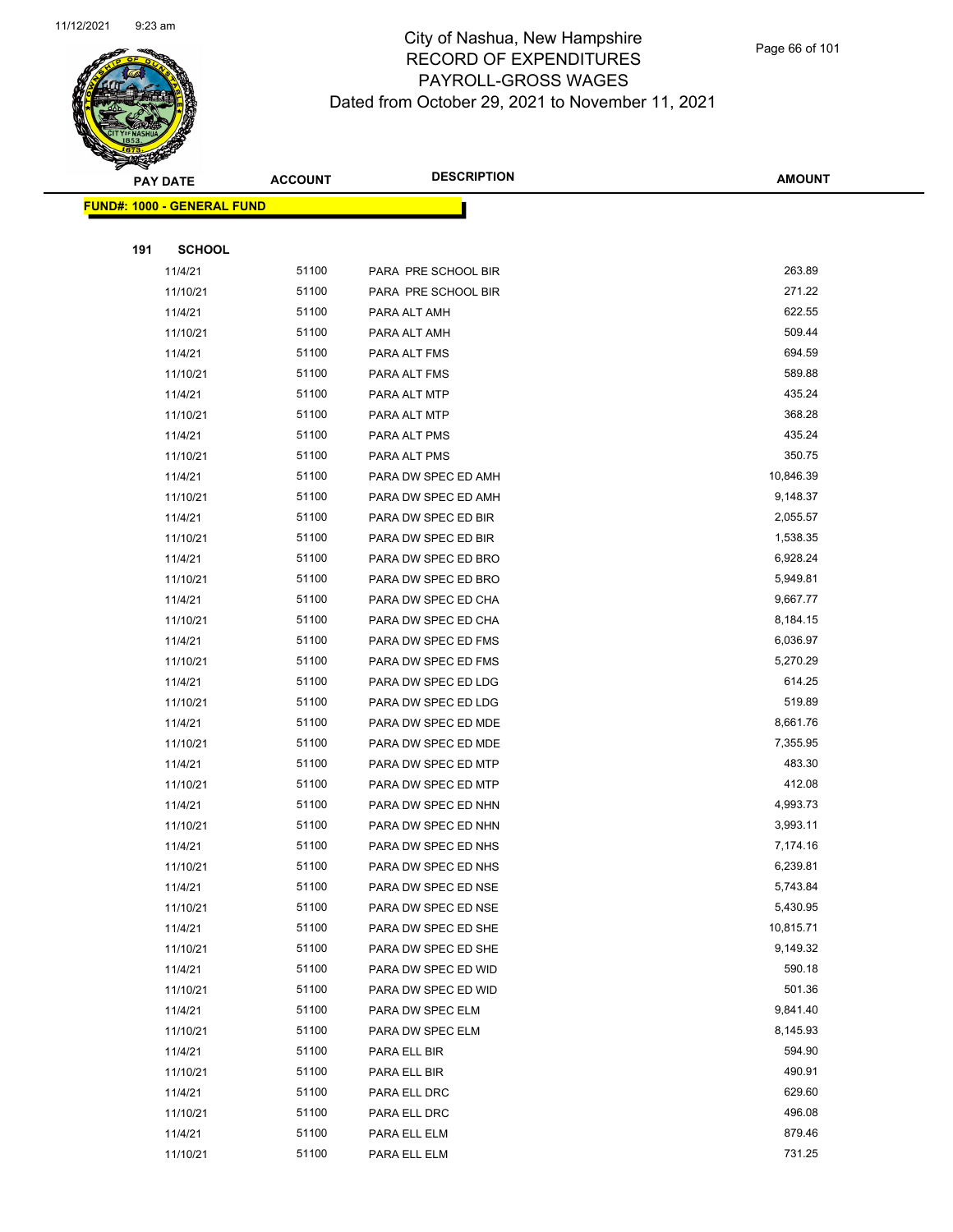

Page 67 of 101

|     | <b>PAY DATE</b>                    | <b>ACCOUNT</b> | <b>DESCRIPTION</b> | <b>AMOUNT</b> |
|-----|------------------------------------|----------------|--------------------|---------------|
|     | <u> FUND#: 1000 - GENERAL FUND</u> |                |                    |               |
|     |                                    |                |                    |               |
| 191 | <b>SCHOOL</b>                      |                |                    |               |
|     | 11/4/21                            | 51100          | PARA ELL FES       | 573.29        |
|     | 11/10/21                           | 51100          | PARA ELL FES       | 508.13        |
|     | 11/4/21                            | 51100          | PARA ELL FMS       | 162.74        |
|     | 11/10/21                           | 51100          | PARA ELL FMS       | 371.83        |
|     | 11/4/21                            | 51100          | PARA ELL LDG       | 594.90        |
|     | 11/10/21                           | 51100          | PARA ELL LDG       | 496.08        |
|     | 11/4/21                            | 51100          | PARA ELL MTP       | 439.80        |
|     | 11/10/21                           | 51100          | PARA ELL MTP       | 366.72        |
|     | 11/4/21                            | 51100          | PARA ELL PMS       | 583.77        |
|     | 11/10/21                           | 51100          | PARA ELL PMS       | 545.48        |
|     | 11/4/21                            | 51100          | PARA ELL SHE       | 649.44        |
|     | 11/10/21                           | 51100          | PARA ELL SHE       | 542.60        |
|     | 11/4/21                            | 51100          | PARA INST AMH      | 2,728.21      |
|     | 11/10/21                           | 51100          | PARA INST AMH      | 2,361.63      |
|     | 11/4/21                            | 51100          | PARA INST BIC      | 5,492.14      |
|     | 11/10/21                           | 51100          | PARA INST BIC      | 4,645.50      |
|     | 11/4/21                            | 51100          | PARA INST BIR      | 3,693.88      |
|     | 11/10/21                           | 51100          | PARA INST BIR      | 3,139.56      |
|     | 11/4/21                            | 51100          | PARA INST BRO      | 3,209.00      |
|     | 11/10/21                           | 51100          | PARA INST BRO      | 2,700.28      |
|     | 11/4/21                            | 51100          | PARA INST CHA      | 3,234.34      |
|     | 11/10/21                           | 51100          | PARA INST CHA      | 2,840.29      |
|     | 11/4/21                            | 51100          | PARA INST DRC      | 3,231.77      |
|     | 11/10/21                           | 51100          | PARA INST DRC      | 2,700.00      |
|     | 11/4/21                            | 51100          | PARA INST ELM      | 5,695.04      |
|     | 11/10/21                           | 51100          | PARA INST ELM      | 4,851.71      |
|     | 11/4/21                            | 51100          | PARA INST FES      | 5,140.51      |
|     | 11/10/21                           | 51100          | PARA INST FES      | 4,350.69      |
|     | 11/4/21                            | 51100          | PARA INST FMS      | 3,967.62      |
|     | 11/10/21                           | 51100          | PARA INST FMS      | 3,384.81      |
|     | 11/4/21                            | 51100          | PARA INST LDG      | 3,683.95      |
|     | 11/10/21                           | 51100          | PARA INST LDG      | 3,072.41      |
|     | 11/4/21                            | 51100          | PARA INST MDE      | 4,286.05      |
|     | 11/10/21                           | 51100          | PARA INST MDE      | 3,623.55      |
|     | 11/4/21                            | 51100          | PARA INST MTP      | 3,077.99      |
|     | 11/10/21                           | 51100          | PARA INST MTP      | 2,752.85      |
|     | 11/4/21                            | 51100          | PARA INST NHN      | 2,126.54      |
|     | 11/10/21                           | 51100          | PARA INST NHN      | 1,811.70      |
|     | 11/4/21                            | 51100          | PARA INST NHS      | 2,699.77      |
|     | 11/10/21                           | 51100          | PARA INST NHS      | 2,297.60      |
|     | 11/4/21                            | 51100          | PARA INST NSE      | 4,272.51      |
|     | 11/10/21                           | 51100          | PARA INST NSE      | 3,708.95      |
|     | 11/4/21                            | 51100          | PARA INST PMS      | 4,247.18      |
|     | 11/10/21                           | 51100          | PARA INST PMS      | 3,547.30      |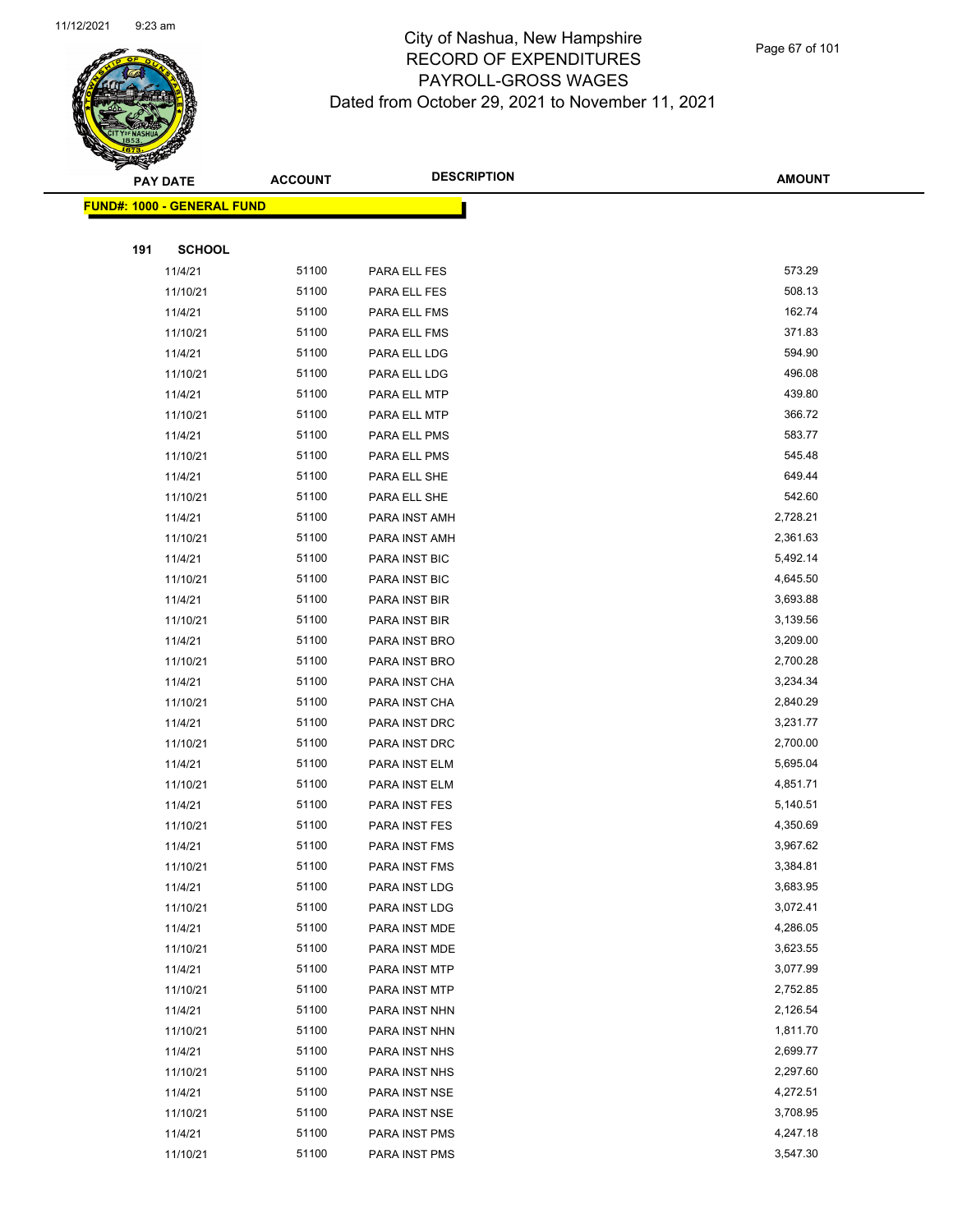

Page 68 of 101

|     | <b>PAY DATE</b>                    | <b>ACCOUNT</b> | <b>DESCRIPTION</b> | <b>AMOUNT</b> |
|-----|------------------------------------|----------------|--------------------|---------------|
|     | <u> FUND#: 1000 - GENERAL FUND</u> |                |                    |               |
|     |                                    |                |                    |               |
| 191 | <b>SCHOOL</b>                      |                |                    |               |
|     | 11/4/21                            | 51100          | PARA INST SHE      | 3,916.37      |
|     | 11/10/21                           | 51100          | PARA INST SHE      | 3,338.67      |
|     | 11/4/21                            | 51100          | PARA KIND AMH      | 624.66        |
|     | 11/10/21                           | 51100          | PARA KIND AMH      | 516.75        |
|     | 11/4/21                            | 51100          | PARA KIND BIC      | 1,299.45      |
|     | 11/10/21                           | 51100          | PARA KIND BIC      | 1,097.24      |
|     | 11/4/21                            | 51100          | PARA KIND BIR      | 415.50        |
|     | 11/10/21                           | 51100          | PARA KIND BIR      | 359.14        |
|     | 11/4/21                            | 51100          | PARA KIND BRO      | 604.82        |
|     | 11/10/21                           | 51100          | PARA KIND BRO      | 511.59        |
|     | 11/4/21                            | 51100          | PARA KIND CHA      | 931.99        |
|     | 11/10/21                           | 51100          | PARA KIND CHA      | 837.60        |
|     | 11/4/21                            | 51100          | PARA KIND DRC      | 1,126.50      |
|     | 11/10/21                           | 51100          | PARA KIND DRC      | 944.09        |
|     | 11/4/21                            | 51100          | PARA KIND FES      | 1,138.36      |
|     | 11/10/21                           | 51100          | PARA KIND FES      | 958.04        |
|     | 11/4/21                            | 51100          | PARA KIND LDG      | 624.66        |
|     | 11/10/21                           | 51100          | PARA KIND LDG      | 532.27        |
|     | 11/4/21                            | 51100          | PARA KIND MDE      | 1,191.64      |
|     | 11/10/21                           | 51100          | PARA KIND MDE      | 996.25        |
|     | 11/4/21                            | 51100          | PARA KIND MTP      | 582.92        |
|     | 11/10/21                           | 51100          | PARA KIND MTP      | 487.18        |
|     | 11/4/21                            | 51100          | PARA KIND NSE      | 1,259.24      |
|     | 11/10/21                           | 51100          | PARA KIND NSE      | 1,218.66      |
|     | 11/4/21                            | 51100          | PARA KIND SHE      | 1,308.38      |
|     | 11/10/21                           | 51100          | PARA KIND SHE      | 1,082.60      |
|     | 11/4/21                            | 51100          | PARA LIB NHN       | 296.92        |
|     | 11/10/21                           | 51100          | PARA LIB NHN       | 314.70        |
|     | 11/4/21                            | 51100          | PARA LIB NHS       | 211.23        |
|     | 11/10/21                           | 51100          | PARA LIB NHS       | 225.87        |
|     | 11/4/21                            | 51100          | PARA LIB PMS       | 245.85        |
|     | 11/10/21                           | 51100          | PARA LIB PMS       | 256.31        |
|     | 11/4/21                            | 51100          | PARA MEDIA NHN     | 684.45        |
|     | 11/10/21                           | 51100          | PARA MEDIA NHN     | 734.64        |
|     | 11/4/21                            | 51100          | PARA MEDIA NHS     | 947.96        |
|     | 11/10/21                           | 51100          | PARA MEDIA NHS     | 818.14        |
|     | 11/4/21                            | 51100          | PARA PRE SCH BIC   | 1,132.38      |
|     | 11/10/21                           | 51100          | PARA PRE SCH BIC   | 875.00        |
|     | 11/4/21                            | 51100          | PARA PRE SCH MTP   | 1,073.30      |
|     | 11/10/21                           | 51100          | PARA PRE SCH MTP   | 838.98        |
|     | 11/4/21                            | 51100          | PARA PRE SCH NSE   | 3,013.70      |
|     | 11/10/21                           | 51100          | PARA PRE SCH NSE   | 2,551.77      |
|     | 11/4/21                            | 51100          | PARA READ ELM      | 723.81        |
|     | 11/10/21                           | 51100          | PARA READ ELM      | 524.52        |
|     |                                    |                |                    |               |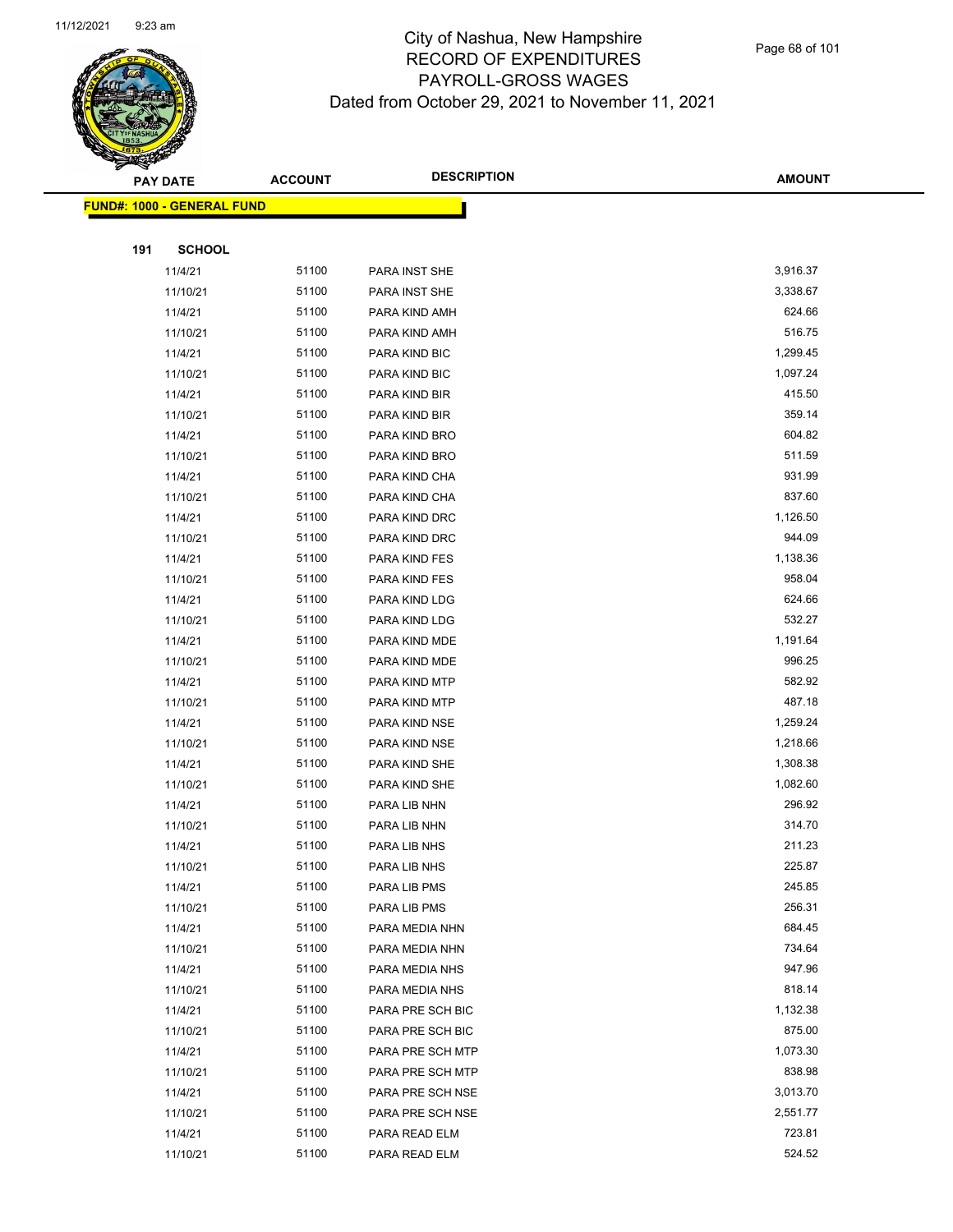

Page 69 of 101

|     | <b>PAY DATE</b>                    | <b>ACCOUNT</b> | <b>DESCRIPTION</b>        | <b>AMOUNT</b>        |
|-----|------------------------------------|----------------|---------------------------|----------------------|
|     | <u> FUND#: 1000 - GENERAL FUND</u> |                |                           |                      |
|     |                                    |                |                           |                      |
| 191 | <b>SCHOOL</b>                      |                |                           |                      |
|     | 11/4/21                            | 51100          | PARA SCI NHN              | 638.82               |
|     | 11/10/21                           | 51100          | PARA SCI NHN              | 552.35               |
|     | 11/4/21                            | 51100          | PARA SCI NHS              | 633.75               |
|     | 11/10/21                           | 51100          | PARA SCI NHS              | 528.52               |
|     | 11/4/21                            | 51100          | PARA SPED FES             | 458.14               |
|     | 11/10/21                           | 51100          | PARA SPED FES             | 382.00               |
|     | 11/4/21                            | 51100          | PARA TTI DRC              | 436.80               |
|     | 11/10/21                           | 51100          | PARA TTI DRC              | 580.92               |
|     | 11/4/21                            | 51100          | PARA TTI NURSERY          | 740.99               |
|     | 11/10/21                           | 51100          | PARA TTI NURSERY          | 696.73               |
|     | 11/4/21                            | 51100          | PARA VOC NHS              | 471.84               |
|     | 11/10/21                           | 51100          | PARA VOC NHS              | 406.39               |
|     | 11/4/21                            | 51100          | PEER COACH                | 8,073.20             |
|     | 11/4/21                            | 51100          | PRESCHOOL COORDINATOR     | 2,686.70             |
|     | 11/4/21                            | 51100          | PRESCHOOL PARA FPS        | 2,190.12             |
|     | 11/10/21                           | 51100          | PRESCHOOL PARA FPS        | 1,896.45             |
|     | 11/4/21                            | 51100          | PRESCHOOL TEACHER FPS     | 11,079.80            |
|     | 11/4/21                            | 51100          | PRINCIPAL AMH             | 4,115.40             |
|     | 11/4/21                            | 51100          | PRINCIPAL BIC             | 3,942.31             |
|     | 11/4/21                            | 51100          | PRINCIPAL BIR             | 3,307.20             |
|     | 11/4/21                            | 51100          | PRINCIPAL BRO             | 4,115.40             |
|     | 11/4/21                            | 51100          | PRINCIPAL CHA             | 3,669.21             |
|     | 11/4/21                            | 51100          | PRINCIPAL DRC             | 3,903.80             |
|     | 11/4/21                            | 51100          | PRINCIPAL ELM             | 4,169.20             |
|     | 11/4/21                            | 51100          | PRINCIPAL FES             | 3,973.10             |
|     | 11/4/21                            | 51100          | PRINCIPAL FMS             | 4,207.70             |
|     | 11/4/21                            | 51100          | PRINCIPAL LDG             | 4,115.40             |
|     | 11/4/21                            | 51100          | PRINCIPAL MDE             | 3,973.10             |
|     | 11/4/21                            | 51100          | PRINCIPAL MTP             | 3,973.10             |
|     | 11/4/21                            | 51100          | PRINCIPAL NHN             | 4,158.70             |
|     | 11/4/21                            | 51100          | PRINCIPAL NHS             | 4,357.70             |
|     | 11/4/21                            | 51100          | PRINCIPAL NSE             | 3,942.30             |
|     | 11/4/21                            | 51100          | PRINCIPAL PMS             | 3,913.50             |
|     | 11/4/21                            | 51100          | PRINCIPAL SHE             | 1,793.20             |
|     | 11/4/21                            | 51100          | SCHOOL PSYCHOLOGIST WID   | 37,920.71            |
|     | 11/4/21                            | 51100          | SCHOOL PSYCHOLOGY INTERN  | 2,400.00             |
|     | 11/4/21                            | 51100          | SECURITY MONITOR NHN      | 2,258.40             |
|     | 11/10/21                           | 51100          | SECURITY MONITOR NHN      | 1,806.72             |
|     | 11/4/21                            | 51100          | SECURITY MONITOR NHS      | 3,011.21             |
|     | 11/10/21                           | 51100          | SECURITY MONITOR NHS      | 2,408.96<br>9,206.10 |
|     | 11/4/21                            | 51100<br>51100 | SIGN LANGUAGE INTERPRETER | 8,187.99             |
|     | 11/10/21                           | 51100          | SIGN LANGUAGE INTERPRETER | 4,190.70             |
|     | 11/4/21<br>11/4/21                 | 51100          | SOCIAL WORKER             | 2,979.50             |
|     |                                    |                | SOCIAL WORKER FMS         |                      |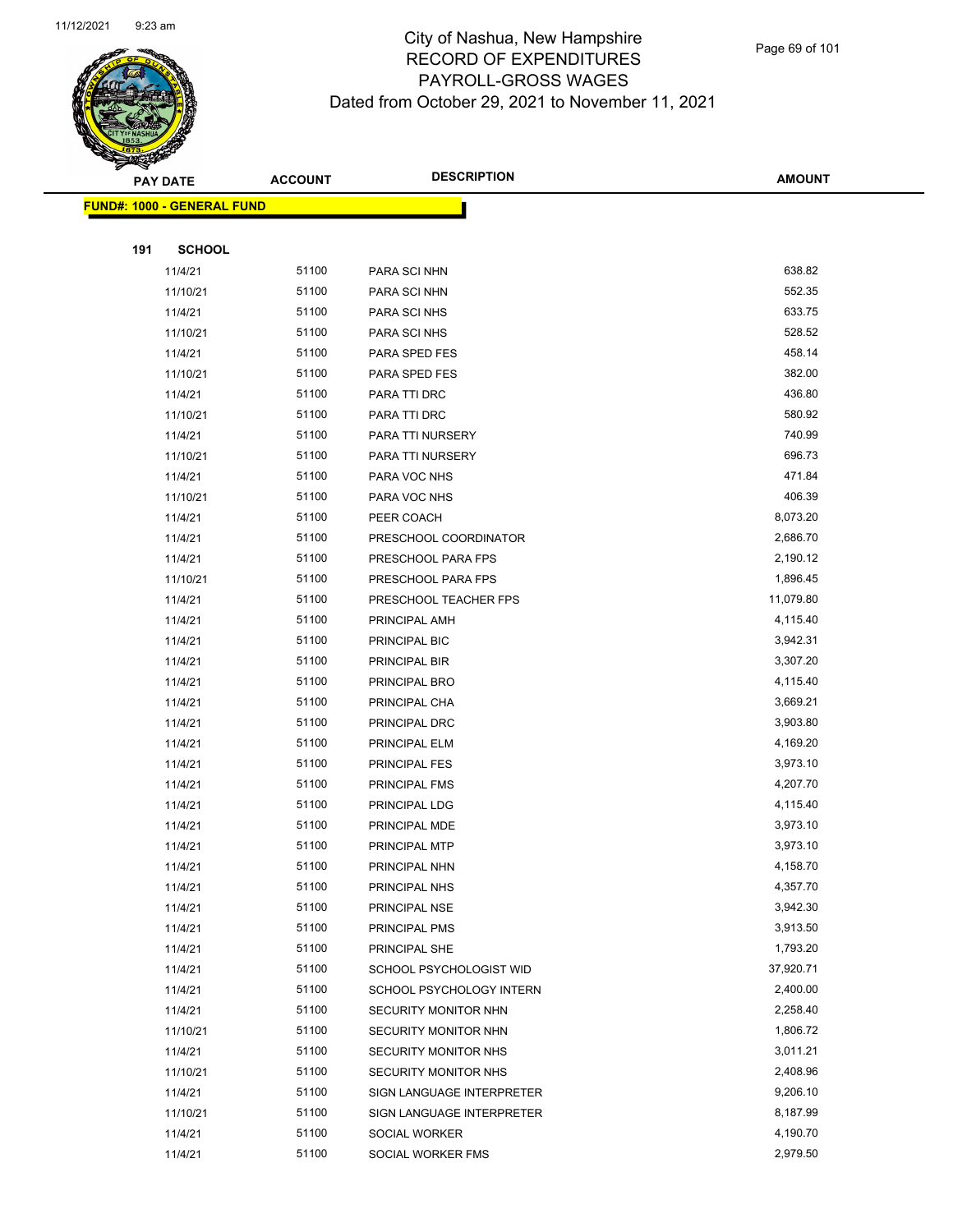

Page 70 of 101

|     | <b>PAY DATE</b>                   | <b>ACCOUNT</b> | <b>DESCRIPTION</b>          | <b>AMOUNT</b> |
|-----|-----------------------------------|----------------|-----------------------------|---------------|
|     | <b>FUND#: 1000 - GENERAL FUND</b> |                |                             |               |
|     |                                   |                |                             |               |
| 191 | <b>SCHOOL</b>                     |                |                             |               |
|     | 11/4/21                           | 51100          | SPEECH LANG PATHOLOGIST WID | 57,497.02     |
|     | 11/4/21                           | 51100          | SPEECH LANGUAGE ASST        | 752.40        |
|     | 11/10/21                          | 51100          | SPEECH LANGUAGE ASST        | 601.93        |
|     | 11/4/21                           | 51100          | STUDENT ACTIVITY COORD NHN  | 1,148.40      |
|     | 11/4/21                           | 51100          | <b>SUPERINTENDENT</b>       | 6,292.30      |
|     | 11/4/21                           | 51100          | SYSTEMS ADMIN FULL YEAR     | 11,386.40     |
|     | 11/4/21                           | 51100          | <b>TEACHER ART AMH</b>      | 2,795.40      |
|     | 11/4/21                           | 51100          | TEACHER ART BIC             | 2,291.00      |
|     | 11/4/21                           | 51100          | <b>TEACHER ART BIR</b>      | 2,979.50      |
|     | 11/4/21                           | 51100          | <b>TEACHER ART CHA</b>      | 2,227.30      |
|     | 11/4/21                           | 51100          | <b>TEACHER ART DRC</b>      | 1,572.50      |
|     | 11/4/21                           | 51100          | <b>TEACHER ART ELM</b>      | 5,015.70      |
|     | 11/4/21                           | 51100          | <b>TEACHER ART FES</b>      | 1,764.50      |
|     | 11/4/21                           | 51100          | <b>TEACHER ART FMS</b>      | 744.50        |
|     | 11/4/21                           | 51100          | <b>TEACHER ART LDG</b>      | 2,795.40      |
|     | 11/4/21                           | 51100          | TEACHER ART MDE             | 2,168.60      |
|     | 11/4/21                           | 51100          | <b>TEACHER ART MTP</b>      | 2,979.50      |
|     | 11/4/21                           | 51100          | <b>TEACHER ART NHN</b>      | 11,091.40     |
|     | 11/4/21                           | 51100          | <b>TEACHER ART NHS</b>      | 10,930.50     |
|     | 11/4/21                           | 51100          | <b>TEACHER ART NSE</b>      | 2,979.50      |
|     | 11/4/21                           | 51100          | <b>TEACHER ART PMS</b>      | 4,270.10      |
|     | 11/4/21                           | 51100          | <b>TEACHER ART SHE</b>      | 2,632.70      |
|     | 11/4/21                           | 51100          | TEACHER AUTO NHN            | 2,795.40      |
|     | 11/4/21                           | 51100          | TEACHER BEHAVIOR SPEC WID   | 20,744.30     |
|     | 11/4/21                           | 51100          | TEACHER BIO TEC NHN         | 2,564.70      |
|     | 11/4/21                           | 51100          | TEACHER BUILD CONST NHS     | 2,795.40      |
|     | 11/4/21                           | 51100          | <b>TEACHER BUSINESS NHN</b> | 7,405.50      |
|     | 11/4/21                           | 51100          | <b>TEACHER BUSINESS NHS</b> | 9,020.00      |
|     | 11/4/21                           | 51100          | <b>TEACHER COMPUTER ELM</b> | 3,818.50      |
|     | 11/4/21                           | 51100          | TEACHER COMPUTER FMS        | 4,552.00      |
|     | 11/4/21                           | 51100          | TEACHER COMPUTER NHN        | 5,584.30      |
|     | 11/4/21                           | 51100          | TEACHER COMPUTER NHS        | 1,723.20      |
|     | 11/4/21                           | 51100          | <b>TEACHER COMPUTER PMS</b> | 2,979.50      |
|     | 11/4/21                           | 51100          | TEACHER COSMETOLOGY NHN     | 4,684.20      |
|     | 11/4/21                           | 51100          | <b>TEACHER CULINARY NHN</b> | 5,637.90      |
|     | 11/4/21                           | 51100          | TEACHER DEAF NSE            | 2,979.50      |
|     | 11/4/21                           | 51100          | TEACHER DEAF WID            | 8,938.50      |
|     | 11/4/21                           | 51100          | <b>TEACHER DWSE AMH</b>     | 2,979.50      |
|     | 11/4/21                           | 51100          | <b>TEACHER DWSE BIR</b>     | 4,964.00      |
|     | 11/4/21                           | 51100          | <b>TEACHER DWSE BRO</b>     | 3,071.60      |
|     | 11/4/21                           | 51100          | <b>TEACHER DWSE CHA</b>     | 1,641.50      |
|     | 11/4/21                           | 51100          | <b>TEACHER DWSE ELM</b>     | 15,151.40     |
|     | 11/4/21                           | 51100          | <b>TEACHER DWSE FMS</b>     | 2,168.60      |
|     | 11/4/21                           | 51100          | <b>TEACHER DWSE MDE</b>     | 1,963.10      |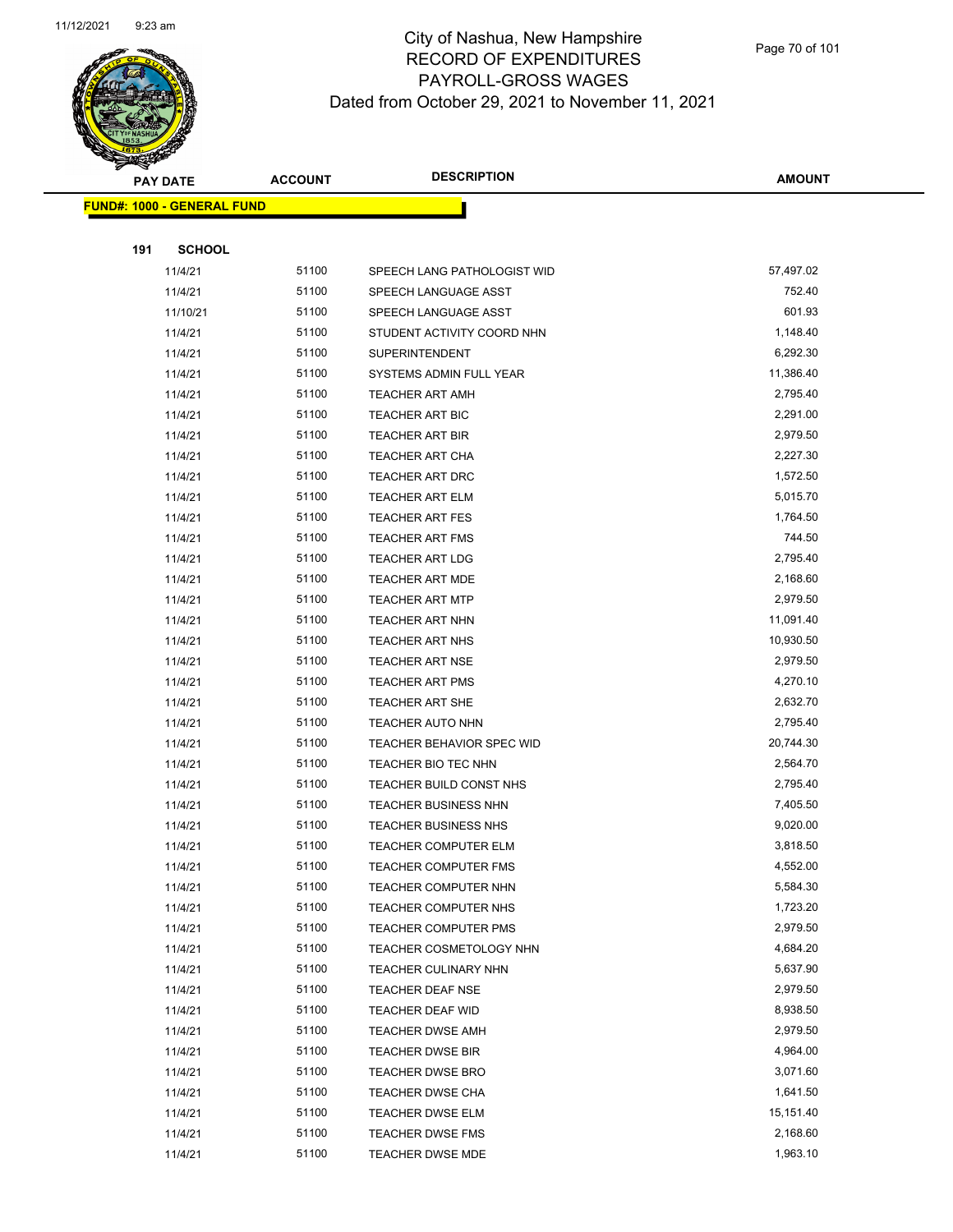

Page 71 of 101

|     | <b>PAY DATE</b>                    | <b>ACCOUNT</b> | <b>DESCRIPTION</b>                               | <b>AMOUNT</b>         |
|-----|------------------------------------|----------------|--------------------------------------------------|-----------------------|
|     | <u> FUND#: 1000 - GENERAL FUND</u> |                |                                                  |                       |
|     |                                    |                |                                                  |                       |
| 191 | <b>SCHOOL</b>                      |                |                                                  |                       |
|     | 11/4/21                            | 51100          | TEACHER DWSE NHS                                 | 2,963.30              |
|     | 11/4/21                            | 51100          | TEACHER DWSE SHE                                 | 3,863.00              |
|     | 11/4/21                            | 51100          | TEACHER ECE NHS                                  | 5,959.00              |
|     | 11/4/21                            | 51100          | TEACHER ELECTRICAL NHS                           | 2,795.40              |
|     | 11/4/21                            | 51100          | <b>TEACHER ELL AMH</b>                           | 1,655.60              |
|     | 11/4/21                            | 51100          | TEACHER ELL BIC                                  | 3,982.10              |
|     | 11/4/21                            | 51100          | TEACHER ELL BIR                                  | 2,979.50              |
|     | 11/4/21                            | 51100          | TEACHER ELL CHA                                  | 2,359.10              |
|     | 11/4/21                            | 51100          | TEACHER ELL DRC                                  | 4,702.70              |
|     | 11/4/21                            | 51100          | <b>TEACHER ELL ELM</b>                           | 6,726.90              |
|     | 11/4/21                            | 51100          | TEACHER ELL FES                                  | 7,039.50              |
|     | 11/4/21                            | 51100          | TEACHER ELL FMS                                  | 4,319.10              |
|     | 11/4/21                            | 51100          | TEACHER ELL LDG                                  | 9,228.30              |
|     | 11/4/21                            | 51100          | <b>TEACHER ELL MTP</b>                           | 2,979.50              |
|     | 11/4/21                            | 51100          | TEACHER ELL NHN                                  | 8,366.00              |
|     | 11/4/21                            | 51100          | TEACHER ELL NHS                                  | 10,379.60             |
|     | 11/4/21                            | 51100          | <b>TEACHER ELL PMS</b>                           | 2,751.30              |
|     | 11/4/21                            | 51100          | TEACHER ELL SHE                                  | 4,971.70              |
|     | 11/4/21                            | 51100          | <b>TEACHER ENGLISH ELM</b>                       | 28,207.70             |
|     | 11/4/21                            | 51100          | <b>TEACHER ENGLISH FMS</b>                       | 15,771.50             |
|     | 11/4/21                            | 51100          | <b>TEACHER ENGLISH NHN</b>                       | 48,395.80             |
|     | 11/4/21                            | 51100          | TEACHER ENGLISH NHS                              | 47,511.60             |
|     | 11/4/21                            | 51100          | <b>TEACHER ENGLISH PMS</b>                       | 16,462.60             |
|     | 11/4/21                            | 51100          | <b>TEACHER FACS ELM</b>                          | 1,899.90              |
|     | 11/4/21                            | 51100          | <b>TEACHER FACS FMS</b>                          | 4,868.30              |
|     | 11/4/21                            | 51100          | <b>TEACHER FACS NHN</b>                          | 8,003.70              |
|     | 11/4/21                            | 51100          | TEACHER FACS NHS                                 | 7,737.80              |
|     | 11/4/21                            | 51100          | <b>TEACHER FACS PMS</b>                          | 4,288.40              |
|     | 11/4/21                            | 51100          | TEACHER FOREIGN LANG ELM                         | 6,143.20              |
|     | 11/4/21                            | 51100          | TEACHER FOREIGN LANG FMS                         | 3,077.60              |
|     | 11/4/21                            | 51100          | TEACHER FOREIGN LANG NHN                         | 14,056.79             |
|     | 11/4/21                            | 51100          | TEACHER FOREIGN LANG NHS                         | 19,013.60             |
|     | 11/4/21                            | 51100          | TEACHER FOREIGN LANG PMS                         | 3,024.80              |
|     | 11/4/21                            | 51100          | <b>TEACHER GR1 AMH</b>                           | 4,709.30              |
|     | 11/4/21                            | 51100          | <b>TEACHER GR1 BIC</b>                           | 10,119.10<br>6,726.00 |
|     | 11/4/21                            | 51100<br>51100 | <b>TEACHER GR1 BIR</b>                           | 5,730.80              |
|     | 11/4/21                            |                | TEACHER GR1 BRO                                  |                       |
|     | 11/4/21                            | 51100<br>51100 | <b>TEACHER GR1 CHA</b><br><b>TEACHER GR1 DRC</b> | 6,459.00<br>3,828.80  |
|     | 11/4/21                            | 51100          |                                                  | 9,642.60              |
|     | 11/4/21<br>11/4/21                 | 51100          | <b>TEACHER GR1 FES</b><br><b>TEACHER GR1 LDG</b> | 7,652.20              |
|     | 11/4/21                            | 51100          | <b>TEACHER GR1 MDE</b>                           | 8,153.90              |
|     | 11/4/21                            | 51100          | <b>TEACHER GR1 MTP</b>                           | 6,826.30              |
|     | 11/4/21                            | 51100          | <b>TEACHER GR1 NSE</b>                           | 7,801.90              |
|     |                                    |                |                                                  |                       |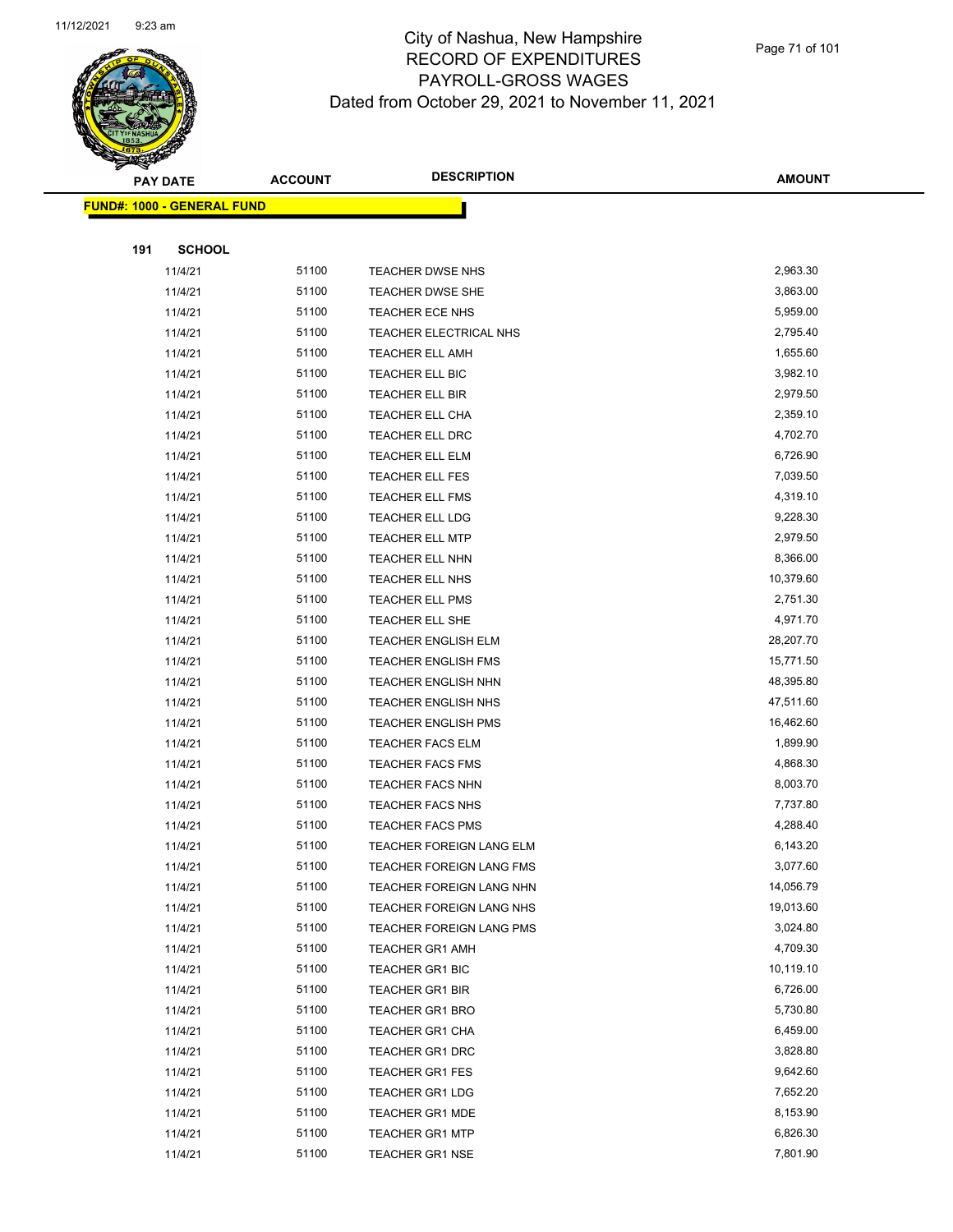

|     | <b>PAY DATE</b>                   | <b>ACCOUNT</b> | <b>DESCRIPTION</b>     | <b>AMOUNT</b> |
|-----|-----------------------------------|----------------|------------------------|---------------|
|     | <b>FUND#: 1000 - GENERAL FUND</b> |                |                        |               |
|     |                                   |                |                        |               |
| 191 | <b>SCHOOL</b>                     |                |                        |               |
|     | 11/4/21                           | 51100          | TEACHER GR1 SHE        | 8,938.80      |
|     | 11/4/21                           | 51100          | <b>TEACHER GR2 AMH</b> | 6,254.20      |
|     | 11/4/21                           | 51100          | TEACHER GR2 BIC        | 9,142.20      |
|     | 11/4/21                           | 51100          | <b>TEACHER GR2 BIR</b> | 10,983.80     |
|     | 11/4/21                           | 51100          | <b>TEACHER GR2 BRO</b> | 5,913.10      |
|     | 11/4/21                           | 51100          | <b>TEACHER GR2 CHA</b> | 9,017.80      |
|     | 11/4/21                           | 51100          | TEACHER GR2 DRC        | 5,817.10      |
|     | 11/4/21                           | 51100          | <b>TEACHER GR2 FES</b> | 10,581.20     |
|     | 11/4/21                           | 51100          | TEACHER GR2 LDG        | 9,439.30      |
|     | 11/4/21                           | 51100          | <b>TEACHER GR2 MDE</b> | 9,577.20      |
|     | 11/4/21                           | 51100          | <b>TEACHER GR2 MTP</b> | 7,439.10      |
|     | 11/4/21                           | 51100          | <b>TEACHER GR2 NSE</b> | 5,590.80      |
|     | 11/4/21                           | 51100          | TEACHER GR2 SHE        | 7,000.20      |
|     | 11/4/21                           | 51100          | <b>TEACHER GR3 AMH</b> | 4,886.90      |
|     | 11/4/21                           | 51100          | <b>TEACHER GR3 BIC</b> | 10,337.10     |
|     | 11/4/21                           | 51100          | <b>TEACHER GR3 BIR</b> | 9,886.60      |
|     | 11/4/21                           | 51100          | <b>TEACHER GR3 BRO</b> | 5,774.90      |
|     | 11/4/21                           | 51100          | TEACHER GR3 CHA        | 9,821.50      |
|     | 11/4/21                           | 51100          | <b>TEACHER GR3 DRC</b> | 7,531.70      |
|     | 11/4/21                           | 51100          | <b>TEACHER GR3 FES</b> | 9,865.20      |
|     | 11/4/21                           | 51100          | <b>TEACHER GR3 LDG</b> | 8,173.40      |
|     | 11/4/21                           | 51100          | <b>TEACHER GR3 MDE</b> | 10,382.20     |
|     | 11/4/21                           | 51100          | <b>TEACHER GR3 MTP</b> | 7,009.30      |
|     | 11/4/21                           | 51100          | <b>TEACHER GR3 NSE</b> | 5,086.40      |
|     | 11/4/21                           | 51100          | TEACHER GR3 SHE        | 7,889.10      |
|     | 11/4/21                           | 51100          | <b>TEACHER GR4 AMH</b> | 4,540.30      |
|     | 11/4/21                           | 51100          | <b>TEACHER GR4 BIC</b> | 8,913.60      |
|     | 11/4/21                           | 51100          | <b>TEACHER GR4 BIR</b> | 6,221.90      |
|     | 11/4/21                           | 51100          | <b>TEACHER GR4 BRO</b> | 7,252.30      |
|     | 11/4/21                           | 51100          | TEACHER GR4 CHA        | 11,061.20     |
|     | 11/4/21                           | 51100          | <b>TEACHER GR4 DRC</b> | 5,719.50      |
|     | 11/4/21                           | 51100          | TEACHER GR4 FES        | 8,089.80      |
|     | 11/4/21                           | 51100          | <b>TEACHER GR4 LDG</b> | 8,812.80      |
|     | 11/4/21                           | 51100          | <b>TEACHER GR4 MDE</b> | 9,492.30      |
|     | 11/4/21                           | 51100          | <b>TEACHER GR4 MTP</b> | 6,871.60      |
|     | 11/4/21                           | 51100          | <b>TEACHER GR4 NSE</b> | 6,726.90      |
|     | 11/4/21                           | 51100          | <b>TEACHER GR4 SHE</b> | 6,516.40      |
|     | 11/4/21                           | 51100          | <b>TEACHER GR5 AMH</b> | 4,724.40      |
|     | 11/4/21                           | 51100          | <b>TEACHER GR5 BIC</b> | 8,960.10      |
|     | 11/4/21                           | 51100          | <b>TEACHER GR5 BIR</b> | 8,274.00      |
|     | 11/4/21                           | 51100          | <b>TEACHER GR5 BRO</b> | 5,959.00      |
|     | 11/4/21                           | 51100          | <b>TEACHER GR5 CHA</b> | 11,374.48     |
|     | 11/4/21                           | 51100          | TEACHER GR5 DRC        | 6,873.20      |
|     | 11/4/21                           | 51100          | <b>TEACHER GR5 FES</b> | 6,793.30      |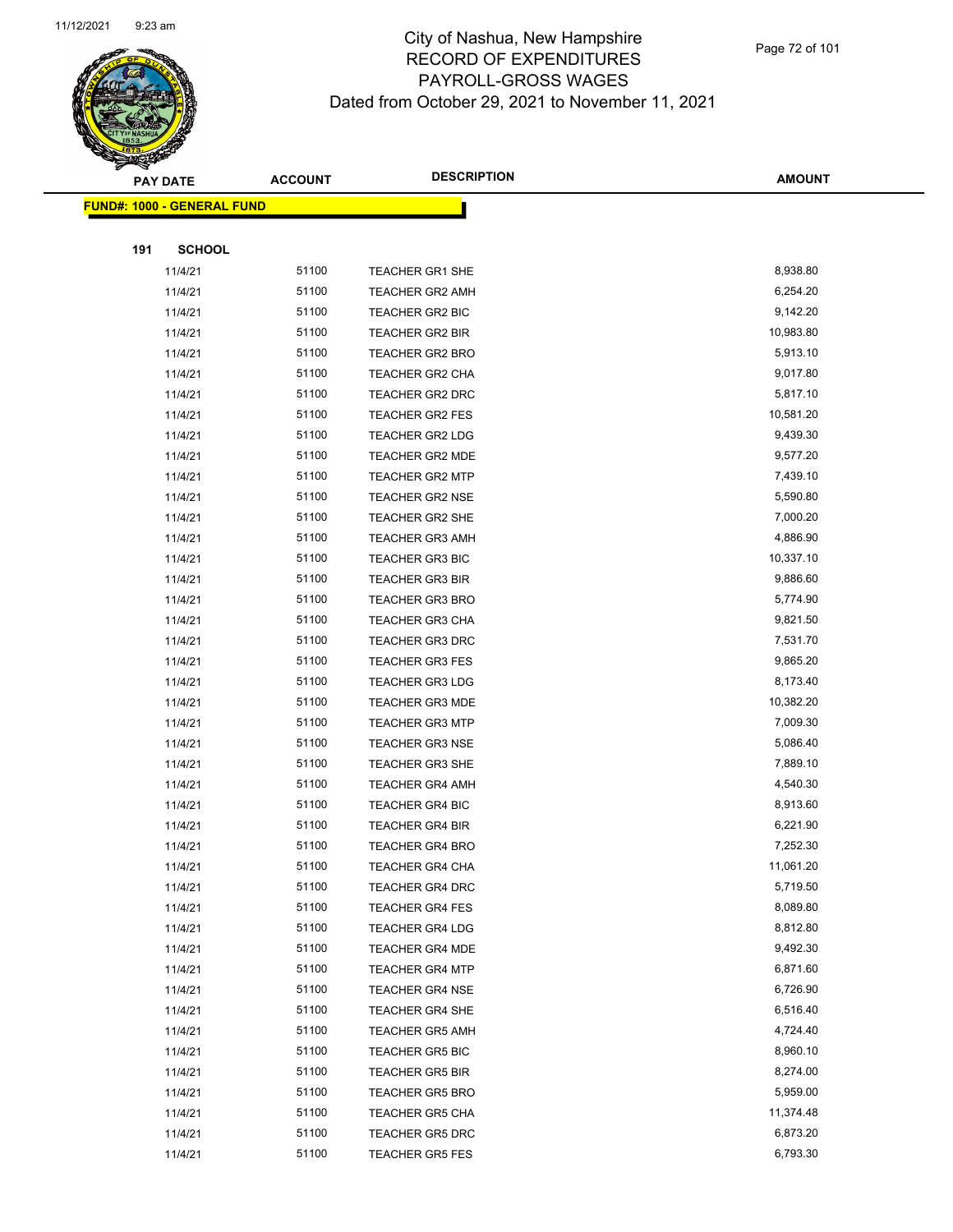

Page 73 of 101

|     | <b>PAY DATE</b>                    | <b>ACCOUNT</b> | <b>DESCRIPTION</b>            | AMOUNT    |  |
|-----|------------------------------------|----------------|-------------------------------|-----------|--|
|     | <u> FUND#: 1000 - GENERAL FUND</u> |                |                               |           |  |
|     |                                    |                |                               |           |  |
| 191 | <b>SCHOOL</b>                      |                |                               |           |  |
|     | 11/4/21                            | 51100          | <b>TEACHER GR5 LDG</b>        | 10,090.00 |  |
|     | 11/4/21                            | 51100          | <b>TEACHER GR5 MDE</b>        | 9,598.60  |  |
|     | 11/4/21                            | 51100          | <b>TEACHER GR5 MTP</b>        | 4,492.40  |  |
|     | 11/4/21                            | 51100          | <b>TEACHER GR5 NSE</b>        | 5,866.90  |  |
|     | 11/4/21                            | 51100          | <b>TEACHER GR5 SHE</b>        | 7,746.60  |  |
|     | 11/4/21                            | 51100          | <b>TEACHER GR6 ELM</b>        | 25,917.30 |  |
|     | 11/4/21                            | 51100          | <b>TEACHER GR6 FMS</b>        | 28,481.90 |  |
|     | 11/4/21                            | 51100          | <b>TEACHER GR6 PMS</b>        | 16,098.40 |  |
|     | 11/4/21                            | 51100          | <b>TEACHER GRAPH NHS</b>      | 3,599.80  |  |
|     | 11/4/21                            | 51100          | <b>TEACHER GRAPHICS NHN</b>   | 2,795.40  |  |
|     | 11/4/21                            | 51100          | <b>TEACHER HEALTH NHN</b>     | 5,422.60  |  |
|     | 11/4/21                            | 51100          | <b>TEACHER HEALTH NHS</b>     | 2,795.40  |  |
|     | 11/4/21                            | 51100          | TEACHER HEALTHOC NHS          | 5,246.90  |  |
|     | 11/4/21                            | 51100          | <b>TEACHER HVAC NHS</b>       | 2,045.30  |  |
|     | 11/4/21                            | 51100          | TEACHER IN SCH SUSPENSION ELM | 1,899.90  |  |
|     | 11/4/21                            | 51100          | TEACHER IN SCH SUSPENSION NHN | 2,979.50  |  |
|     | 11/4/21                            | 51100          | TEACHER IN SCH SUSPENSION NHS | 3,071.60  |  |
|     | 11/4/21                            | 51100          | TEACHER INST SPED WID         | 1,723.20  |  |
|     | 11/4/21                            | 51100          | <b>TEACHER KIND AMH</b>       | 7,531.50  |  |
|     | 11/4/21                            | 51100          | <b>TEACHER KIND BIC</b>       | 9,447.10  |  |
|     | 11/4/21                            | 51100          | TEACHER KIND BIR              | 7,183.90  |  |
|     | 11/4/21                            | 51100          | <b>TEACHER KIND BRO</b>       | 5,867.00  |  |
|     | 11/4/21                            | 51100          | <b>TEACHER KIND CHA</b>       | 7,046.90  |  |
|     | 11/4/21                            | 51100          | <b>TEACHER KIND DRC</b>       | 10,255.20 |  |
|     | 11/4/21                            | 51100          | <b>TEACHER KIND FES</b>       | 11,540.00 |  |
|     | 11/4/21                            | 51100          | <b>TEACHER KIND LDG</b>       | 11,072.60 |  |
|     | 11/4/21                            | 51100          | TEACHER KIND MDE              | 10,729.60 |  |
|     | 11/4/21                            | 51100          | <b>TEACHER KIND MTP</b>       | 6,377.20  |  |
|     | 11/4/21                            | 51100          | <b>TEACHER KIND NSE</b>       | 2,394.80  |  |
|     | 11/4/21                            | 51100          | TEACHER KIND SHE              | 6,270.80  |  |
|     | 11/4/21                            | 51100          | <b>TEACHER MATH ELM</b>       | 23,580.30 |  |
|     | 11/4/21                            | 51100          | <b>TEACHER MATH FMS</b>       | 14,624.37 |  |
|     | 11/4/21                            | 51100          | TEACHER MATH NHN              | 37,539.40 |  |
|     | 11/4/21                            | 51100          | TEACHER MATH NHS              | 49,548.60 |  |
|     | 11/4/21                            | 51100          | <b>TEACHER MATH PMS</b>       | 15,893.10 |  |
|     | 11/4/21                            | 51100          | <b>TEACHER MUSIC AMH</b>      | 1,913.90  |  |
|     | 11/4/21                            | 51100          | <b>TEACHER MUSIC BIC</b>      | 2,795.40  |  |
|     | 11/4/21                            | 51100          | <b>TEACHER MUSIC BIR</b>      | 1,824.70  |  |
|     | 11/4/21                            | 51100          | <b>TEACHER MUSIC BRO</b>      | 1,831.80  |  |
|     | 11/4/21                            | 51100          | TEACHER MUSIC CHA             | 2,979.50  |  |
|     | 11/4/21                            | 51100          | <b>TEACHER MUSIC DRC</b>      | 2,887.40  |  |
|     | 11/4/21                            | 51100          | <b>TEACHER MUSIC ELM</b>      | 7,744.90  |  |
|     | 11/4/21                            | 51100          | <b>TEACHER MUSIC FES</b>      | 1,764.50  |  |
|     | 11/4/21                            | 51100          | <b>TEACHER MUSIC FMS</b>      | 5,959.00  |  |
|     |                                    |                |                               |           |  |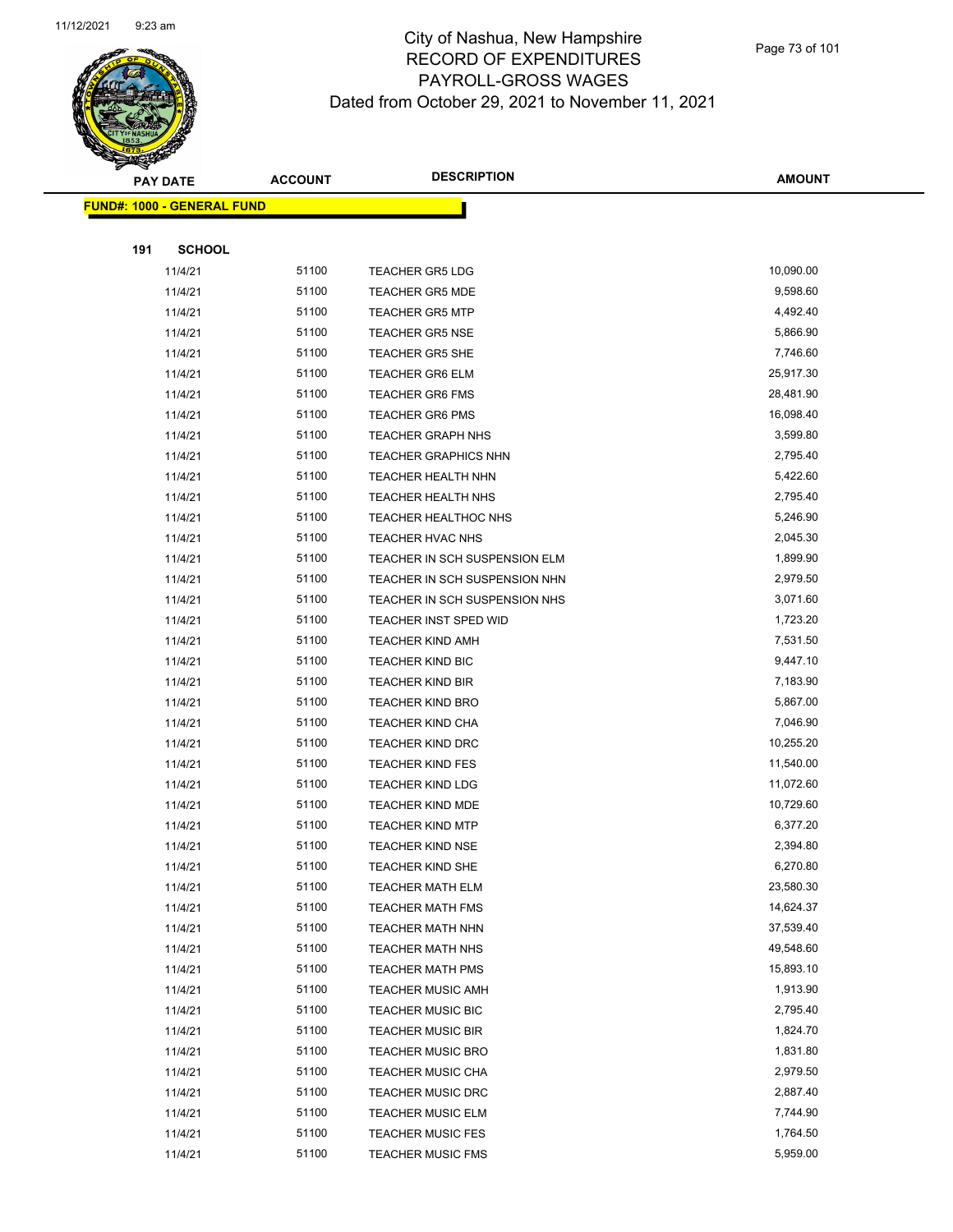

Page 74 of 101

|     | <b>PAY DATE</b>                    | <b>ACCOUNT</b> | <b>DESCRIPTION</b>           | <b>AMOUNT</b> |
|-----|------------------------------------|----------------|------------------------------|---------------|
|     | <u> FUND#: 1000 - GENERAL FUND</u> |                |                              |               |
|     |                                    |                |                              |               |
| 191 | <b>SCHOOL</b>                      |                |                              |               |
|     | 11/4/21                            | 51100          | <b>TEACHER MUSIC LDG</b>     | 1,643.60      |
|     | 11/4/21                            | 51100          | TEACHER MUSIC MDE            | 2,359.10      |
|     | 11/4/21                            | 51100          | <b>TEACHER MUSIC MTP</b>     | 2,703.70      |
|     | 11/4/21                            | 51100          | <b>TEACHER MUSIC NHN</b>     | 4,879.40      |
|     | 11/4/21                            | 51100          | <b>TEACHER MUSIC NHS</b>     | 4,817.50      |
|     | 11/4/21                            | 51100          | <b>TEACHER MUSIC NSE</b>     | 943.49        |
|     | 11/4/21                            | 51100          | <b>TEACHER MUSIC PMS</b>     | 4,439.00      |
|     | 11/4/21                            | 51100          | <b>TEACHER MUSIC SHE</b>     | 1,744.90      |
|     | 11/4/21                            | 51100          | TEACHER PE BIC               | 2,585.20      |
|     | 11/4/21                            | 51100          | TEACHER PE BIR               | 3,071.60      |
|     | 11/4/21                            | 51100          | TEACHER PE BRO               | 2,887.40      |
|     | 11/4/21                            | 51100          | TEACHER PE CHA               | 2,751.30      |
|     | 11/4/21                            | 51100          | TEACHER PE DRC               | 2,979.50      |
|     | 11/4/21                            | 51100          | <b>TEACHER PE ELM</b>        | 9,944.70      |
|     | 11/4/21                            | 51100          | TEACHER PE FES               | 1,824.70      |
|     | 11/4/21                            | 51100          | <b>TEACHER PE FMS</b>        | 5,590.80      |
|     | 11/4/21                            | 51100          | TEACHER PE LDG               | 2,155.00      |
|     | 11/4/21                            | 51100          | <b>TEACHER PE MDE</b>        | 3,071.60      |
|     | 11/4/21                            | 51100          | <b>TEACHER PE MTP</b>        | 2,089.60      |
|     | 11/4/21                            | 51100          | TEACHER PE NHN               | 9,187.30      |
|     | 11/4/21                            | 51100          | TEACHER PE NHS               | 7,038.40      |
|     | 11/4/21                            | 51100          | <b>TEACHER PE NSE</b>        | 3,055.20      |
|     | 11/4/21                            | 51100          | <b>TEACHER PE PMS</b>        | 2,260.00      |
|     | 11/10/21                           | 51100          | <b>TEACHER PE PMS</b>        | 2,979.46      |
|     | 11/4/21                            | 51100          | TEACHER PE SHE               | 2,812.50      |
|     | 11/4/21                            | 51100          | TEACHER PRE SCHOOL BIR       | 4,830.50      |
|     | 11/4/21                            | 51100          | TEACHER PRESCHOOL BIC        | 5,866.90      |
|     | 11/4/21                            | 51100          | <b>TEACHER PRESCHOOL MTP</b> | 1,824.70      |
|     | 11/4/21                            | 51100          | TEACHER PRESCHOOL NHS        | 467.70        |
|     | 11/4/21                            | 51100          | TEACHER PRESCHOOL NSE        | 7,218.70      |
|     | 11/4/21                            | 51100          | <b>TEACHER READ AMH</b>      | 3,071.60      |
|     | 11/4/21                            | 51100          | TEACHER READ BIC             | 5,959.00      |
|     | 11/4/21                            | 51100          | TEACHER READ BIR             | 6,051.10      |
|     | 11/4/21                            | 51100          | <b>TEACHER READ BRO</b>      | 2,585.20      |
|     | 11/4/21                            | 51100          | TEACHER READ CHA             | 2,632.69      |
|     | 11/4/21                            | 51100          | TEACHER READ DRC             | 1,832.00      |
|     | 11/4/21                            | 51100          | TEACHER READ ELM             | 6,051.10      |
|     | 11/4/21                            | 51100          | <b>TEACHER READ FES</b>      | 2,979.50      |
|     | 11/4/21                            | 51100          | <b>TEACHER READ FMS</b>      | 2,979.50      |
|     | 11/4/21                            | 51100          | TEACHER READ LDG             | 3,630.00      |
|     | 11/4/21                            | 51100          | TEACHER READ MDE             | 2,979.50      |
|     | 11/4/21                            | 51100<br>51100 | <b>TEACHER READ MTP</b>      | 2,482.50      |
|     | 11/4/21                            |                | TEACHER READ NHN             | 2,045.30      |
|     | 11/4/21                            | 51100          | <b>TEACHER READ NHS</b>      | 2,979.50      |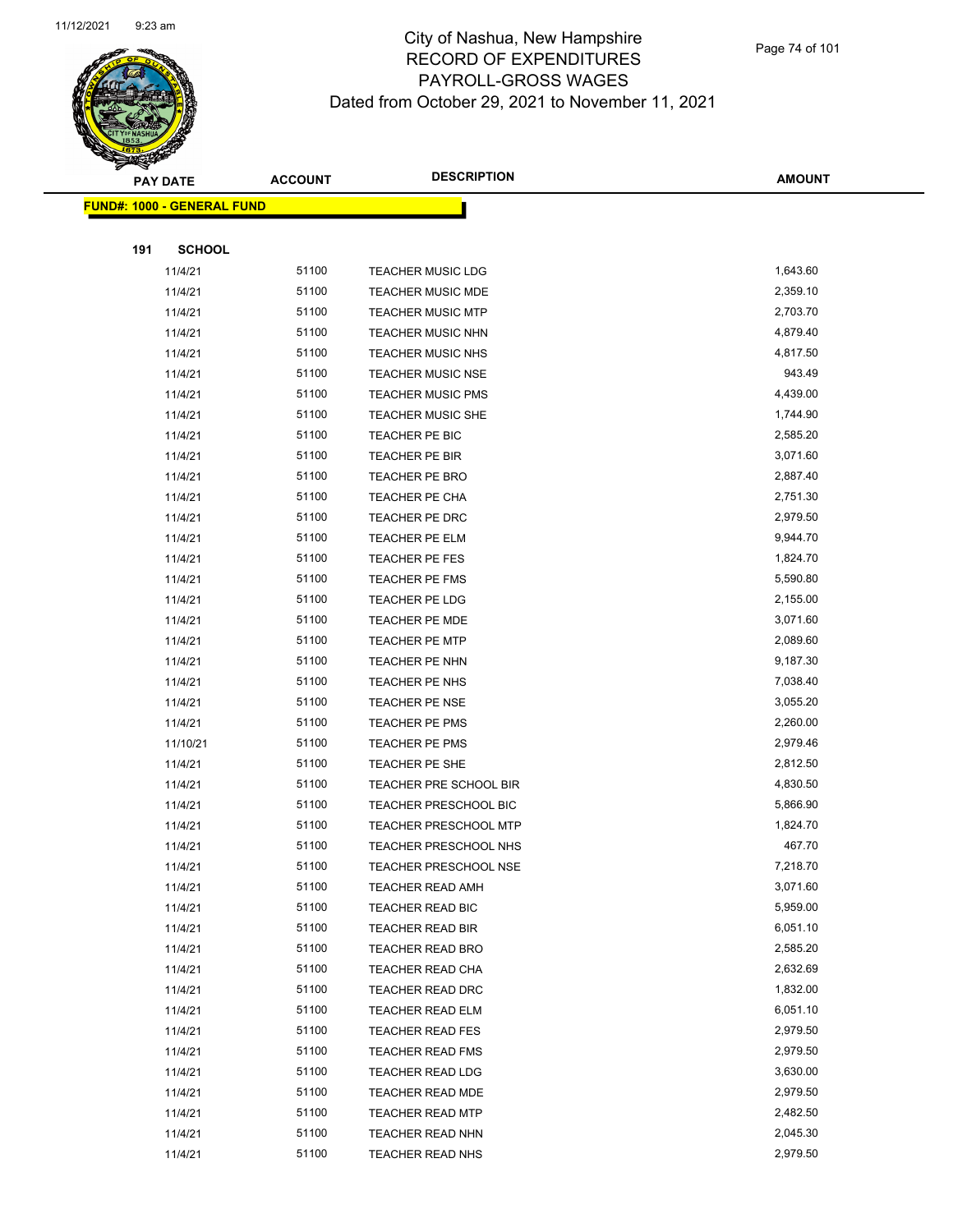

Page 75 of 101

|     | <b>PAY DATE</b>            | <b>ACCOUNT</b> | <b>DESCRIPTION</b>         | <b>AMOUNT</b>    |
|-----|----------------------------|----------------|----------------------------|------------------|
|     | FUND#: 1000 - GENERAL FUND |                |                            |                  |
|     |                            |                |                            |                  |
| 191 | <b>SCHOOL</b>              |                |                            |                  |
|     | 11/4/21                    | 51100          | <b>TEACHER READ NSE</b>    | 2,692.40         |
|     | 11/4/21                    | 51100          | <b>TEACHER READ PMS</b>    | 5,338.60         |
|     | 11/4/21                    | 51100          | TEACHER READ SHE           | 2,979.50         |
|     | 11/4/21                    | 51100          | <b>TEACHER ROTC NHN</b>    | 2,451.50         |
|     | 11/4/21                    | 51100          | <b>TEACHER SCIENCE ELM</b> | 23,633.40        |
|     | 11/4/21                    | 51100          | <b>TEACHER SCIENCE FMS</b> | 9,575.50         |
|     | 11/4/21                    | 51100          | TEACHER SCIENCE NHN        | 33,154.00        |
|     | 11/4/21                    | 51100          | TEACHER SCIENCE NHS        | 36,579.24        |
|     | 11/4/21                    | 51100          | <b>TEACHER SCIENCE PMS</b> | 9,680.00         |
|     | 11/4/21                    | 51100          | TEACHER SOCIAL STUDIES ELM | 18,561.50        |
|     | 11/4/21                    | 51100          | TEACHER SOCIAL STUDIES FMS | 12,937.90        |
|     | 11/4/21                    | 51100          | TEACHER SOCIAL STUDIES NHN | 33,903.20        |
|     | 11/4/21                    | 51100          | TEACHER SOCIAL STUDIES NHS | 41,565.80        |
|     | 11/4/21                    | 51100          | TEACHER SOCIAL STUDIES PMS | 12,123.30        |
|     | 11/4/21                    | 51100          | TEACHER SPED AMH           | 8,517.30         |
|     | 11/4/21                    | 51100          | TEACHER SPED BIC           | 5,637.30         |
|     | 11/4/21                    | 51100          | <b>TEACHER SPED BIR</b>    | 4,724.40         |
|     | 11/4/21                    | 51100          | TEACHER SPED BRO           | 6,866.50         |
|     | 11/4/21                    | 51100          | <b>TEACHER SPED CHA</b>    | 7,163.30         |
|     | 11/4/21                    | 51100          | TEACHER SPED DRC           | 7,634.40         |
|     | 11/4/21                    | 51100          | <b>TEACHER SPED ELM</b>    | 21,982.30        |
|     | 11/4/21                    | 51100          | <b>TEACHER SPED FES</b>    | 3,472.40         |
|     | 11/4/21                    | 51100          | TEACHER SPED FMS           | 10,757.10        |
|     | 11/4/21                    | 51100          | <b>TEACHER SPED LDG</b>    | 6,591.60         |
|     | 11/4/21                    | 51100          | TEACHER SPED MDE           | 6,661.00         |
|     | 11/4/21                    | 51100          | <b>TEACHER SPED MTP</b>    | 4,058.90         |
|     | 11/4/21                    | 51100          | <b>TEACHER SPED NHN</b>    | 25,325.90        |
|     | 11/4/21                    | 51100          | TEACHER SPED NHS           | 29,893.21        |
|     | 11/4/21                    | 51100          | <b>TEACHER SPED NSE</b>    | 1,697.00         |
|     | 11/4/21                    | 51100          | TEACHER SPED PMS           | 12,304.40        |
|     | 11/4/21                    | 51100          | TEACHER SPED SHE           | 9,424.40         |
|     | 11/4/21                    | 51100          | <b>TEACHER TECHED ELM</b>  | 8,679.50         |
|     | 11/4/21                    | 51100          | <b>TEACHER TECHED FMS</b>  | 3,785.40         |
|     | 11/4/21                    | 51100          | TEACHER TECHED NHN         | 9,187.30         |
|     | 11/4/21                    | 51100          | TEACHER TECHED NHS         | 13,726.10        |
|     | 11/4/21                    | 51100          | <b>TEACHER TECHED PMS</b>  | 5,959.00         |
|     | 11/4/21                    | 51100          | TEACHER TV PROD NHS        | 2,979.50         |
|     | 11/4/21                    | 51100          | <b>TEACHER VISION WID</b>  | 5,529.90         |
|     | 11/4/21                    | 51100          | TECH INTERGRATION ASST AMH | 599.64           |
|     | 11/10/21                   | 51100          | TECH INTERGRATION ASST AMH | 488.94           |
|     | 11/4/21                    | 51100<br>51100 | TECH INTERGRATION ASST BIC | 540.00<br>445.50 |
|     | 11/10/21                   | 51100          | TECH INTERGRATION ASST BIC | 572.08           |
|     | 11/4/21                    |                | TECH INTERGRATION ASST CHA | 458.61           |
|     | 11/10/21                   | 51100          | TECH INTERGRATION ASST CHA |                  |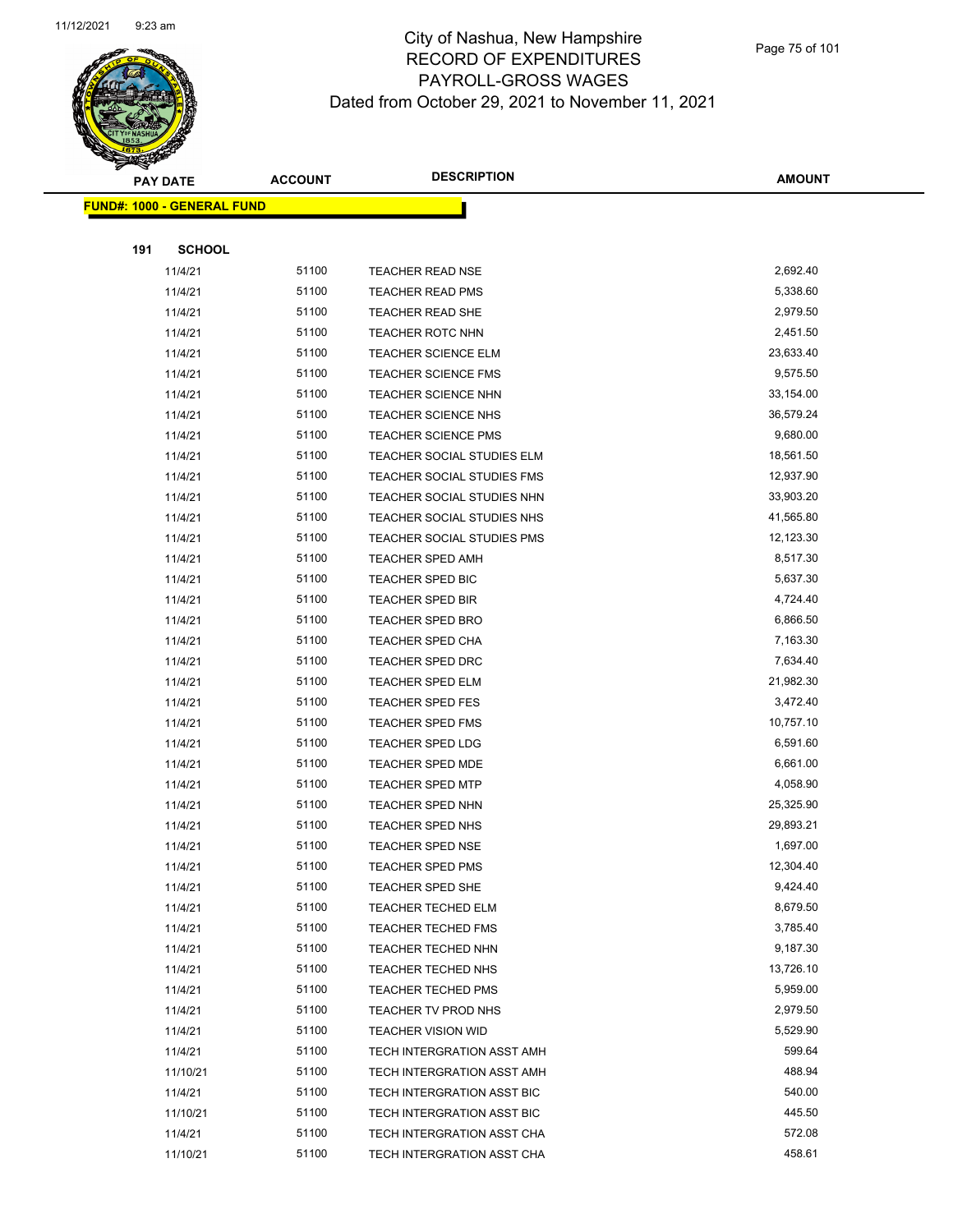

Page 76 of 101

|     | <b>PAY DATE</b>                   | <b>ACCOUNT</b> | <b>DESCRIPTION</b>                     | AMOUNT           |
|-----|-----------------------------------|----------------|----------------------------------------|------------------|
|     | <b>FUND#: 1000 - GENERAL FUND</b> |                |                                        |                  |
|     |                                   |                |                                        |                  |
| 191 | <b>SCHOOL</b>                     |                |                                        |                  |
|     | 11/4/21                           | 51100          | TECH INTERGRATION ASST FES             | 683.15           |
|     | 11/10/21                          | 51100          | TECH INTERGRATION ASST FES             | 563.62           |
|     | 11/4/21                           | 51100          | TECH INTERGRATION ASST LDG             | 575.55           |
|     | 11/10/21                          | 51100          | <b>TECH INTERGRATION ASST LDG</b>      | 460.44           |
|     | 11/4/21                           | 51100          | TECH INTERGRATION ASST MDE             | 567.35           |
|     | 11/10/21                          | 51100          | TECH INTERGRATION ASST MDE             | 453.88           |
|     | 11/4/21                           | 51100          | TECH INTERGRATION ASST MTP             | 601.58           |
|     | 11/10/21                          | 51100          | TECH INTERGRATION ASST MTP             | 471.63           |
|     | 11/4/21                           | 51100          | TECH INTERGRATION ASST SHE             | 588.26           |
|     | 11/10/21                          | 51100          | TECH INTERGRATION ASST SHE             | 513.49           |
|     | 11/4/21                           | 51200          | ATHLETIC EQUIPMENT MANAGER NHN         | 150.00           |
|     | 11/4/21                           | 51200          | ATHLETIC TRAINER NHN                   | 120.00           |
|     | 11/4/21                           | 51200          | CLERICAL GUIDANCE ELM                  | 540.00           |
|     | 11/4/21                           | 51200          | <b>CROSSING GUARD WPO</b>              | 1,919.03         |
|     | 11/10/21                          | 51200          | <b>CROSSING GUARD WPO</b>              | 1,533.49         |
|     | 11/4/21                           | 51200          | <b>CUSTODIAN BRO</b>                   | 79.85            |
|     | 11/10/21                          | 51200          | <b>CUSTODIAN BRO</b>                   | 63.88            |
|     | 11/10/21                          | 51200          | <b>CUSTODIAN FMS</b>                   | 95.82            |
|     | 11/4/21                           | 51200          | <b>CUSTODIAN HEAD BRO</b>              | 79.85            |
|     | 11/10/21                          | 51200          | <b>CUSTODIAN HEAD BRO</b>              | 63.88            |
|     | 11/10/21                          | 51200          | <b>CUSTODIAN HEAD DRC</b>              | 15.97            |
|     | 11/4/21                           | 51200          | DIRECTOR ADULT ED                      | 2,765.69         |
|     | 11/4/21                           | 51200          | FOOD SERVICE ASST PT FMS               | 112.59           |
|     | 11/10/21                          | 51200          | FOOD SERVICE ASST PT FMS               | 90.07            |
|     | 11/4/21                           | 51200          | <b>FOOD SERVICECOOK MTP</b>            | 31.94            |
|     | 11/10/21                          | 51200          | <b>FOOD SERVICECOOK MTP</b>            | 23.96            |
|     | 11/4/21                           | 51200          | LUNCH MONITOR AMH                      | 547.60           |
|     | 11/10/21                          | 51200          | LUNCH MONITOR AMH                      | 444.00           |
|     | 11/4/21                           | 51200          | <b>LUNCH MONITOR BIC</b>               | 815.85           |
|     | 11/10/21                          | 51200<br>51200 | <b>LUNCH MONITOR BIC</b>               | 479.52<br>363.46 |
|     | 11/4/21<br>11/10/21               | 51200          | LUNCH MONITOR BIR                      | 400.04           |
|     | 11/4/21                           | 51200          | LUNCH MONITOR BIR<br>LUNCH MONITOR BRO | 310.80           |
|     | 11/10/21                          | 51200          | LUNCH MONITOR BRO                      | 183.52           |
|     | 11/4/21                           | 51200          | LUNCH MONITOR CHA                      | 636.40           |
|     | 11/10/21                          | 51200          | LUNCH MONITOR CHA                      | 541.68           |
|     | 11/4/21                           | 51200          | LUNCH MONITOR DRC                      | 266.40           |
|     | 11/10/21                          | 51200          | LUNCH MONITOR DRC                      | 236.80           |
|     | 11/4/21                           | 51200          | LUNCH MONITOR FES                      | 678.42           |
|     | 11/10/21                          | 51200          | LUNCH MONITOR FES                      | 585.24           |
|     | 11/4/21                           | 51200          | LUNCH MONITOR FMS                      | 201.28           |
|     | 11/10/21                          | 51200          | LUNCH MONITOR FMS                      | 159.84           |
|     | 11/4/21                           | 51200          | LUNCH MONITOR LDG                      | 417.36           |
|     | 11/10/21                          | 51200          | LUNCH MONITOR LDG                      | 438.08           |
|     |                                   |                |                                        |                  |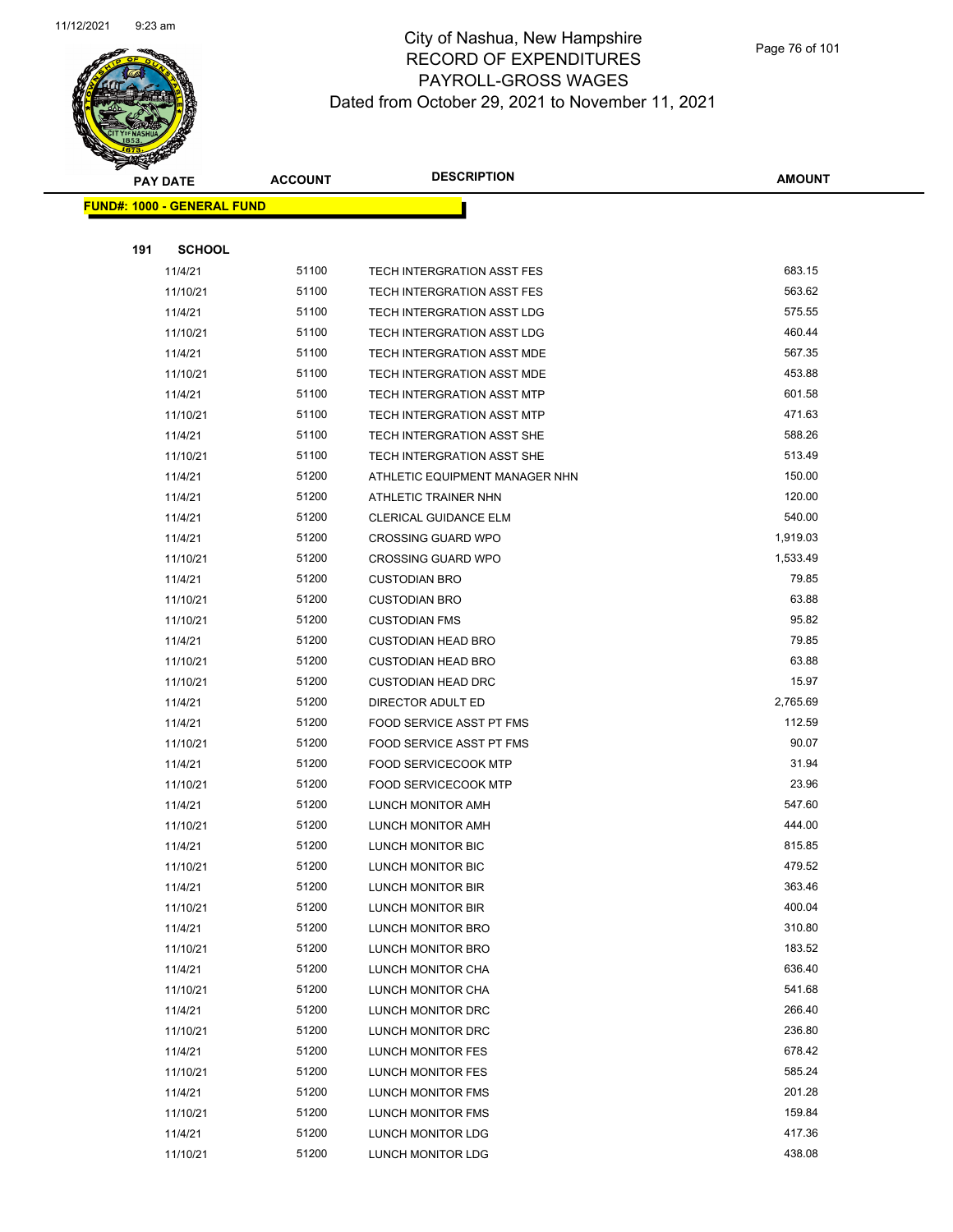

Page 77 of 101

|     | <b>PAY DATE</b>                    | <b>ACCOUNT</b> | <b>DESCRIPTION</b>          | <b>AMOUNT</b> |
|-----|------------------------------------|----------------|-----------------------------|---------------|
|     | <u> FUND#: 1000 - GENERAL FUND</u> |                |                             |               |
|     |                                    |                |                             |               |
| 191 | <b>SCHOOL</b>                      |                |                             |               |
|     | 11/4/21                            | 51200          | LUNCH MONITOR MDE           | 748.88        |
|     | 11/10/21                           | 51200          | LUNCH MONITOR MDE           | 651.20        |
|     | 11/4/21                            | 51200          | LUNCH MONITOR MTP           | 500.24        |
|     | 11/10/21                           | 51200          | LUNCH MONITOR MTP           | 346.32        |
|     | 11/4/21                            | 51200          | LUNCH MONITOR NSE           | 307.84        |
|     | 11/10/21                           | 51200          | LUNCH MONITOR NSE           | 257.52        |
|     | 11/4/21                            | 51200          | <b>LUNCH MONITOR PMS</b>    | 162.80        |
|     | 11/10/21                           | 51200          | LUNCH MONITOR PMS           | 130.24        |
|     | 11/4/21                            | 51200          | LUNCH MONITOR SHE           | 441.04        |
|     | 11/10/21                           | 51200          | LUNCH MONITOR SHE           | 322.64        |
|     | 11/4/21                            | 51200          | PARA PRE SCHOOL BIR         | 342.31        |
|     | 11/10/21                           | 51200          | PARA PRE SCHOOL BIR         | 313.83        |
|     | 11/4/21                            | 51200          | PARA DW SPEC ED BIR         | 1,379.93      |
|     | 11/10/21                           | 51200          | PARA DW SPEC ED BIR         | 1,092.84      |
|     | 11/4/21                            | 51200          | PARA DW SPEC ED BRO         | 5.92          |
|     | 11/10/21                           | 51200          | PARA DW SPEC ED BRO         | 23.68         |
|     | 11/4/21                            | 51200          | PARA DW SPEC ED NSE         | 29.60         |
|     | 11/10/21                           | 51200          | PARA DW SPEC ED NSE         | 23.68         |
|     | 11/4/21                            | 51200          | PARA INST AMH               | 923.95        |
|     | 11/10/21                           | 51200          | PARA INST AMH               | 754.69        |
|     | 11/4/21                            | 51200          | PARA INST BIC               | 907.01        |
|     | 11/10/21                           | 51200          | PARA INST BIC               | 867.49        |
|     | 11/4/21                            | 51200          | PARA INST BRO               | 23.68         |
|     | 11/4/21                            | 51200          | PARA INST MDE               | 35.52         |
|     | 11/10/21                           | 51200          | PARA INST MDE               | 35.52         |
|     | 11/4/21                            | 51200          | PARA INST NHN               | 315.04        |
|     | 11/10/21                           | 51200          | PARA INST NHN               | 330.73        |
|     | 11/4/21                            | 51200          | PARA INST PMS               | 64.68         |
|     | 11/10/21                           | 51200          | <b>PARA INST PMS</b>        | 64.68         |
|     | 11/4/21                            | 51200          | PARA INST SHE               | 214.67        |
|     | 11/10/21                           | 51200          | PARA INST SHE               | 209.38        |
|     | 11/4/21                            | 51200          | PARA PRE SCH BIC            | 1,316.86      |
|     | 11/10/21                           | 51200          | PARA PRE SCH BIC            | 1,073.54      |
|     | 11/4/21                            | 51200          | PARA PRE SCH NSE            | 1,802.33      |
|     | 11/10/21                           | 51200          | PARA PRE SCH NSE            | 1,431.89      |
|     | 11/4/21                            | 51200          | PARA SCI NHS                | 50.00         |
|     | 11/4/21                            | 51200          | PARA TTI LDG                | 133.35        |
|     | 11/10/21                           | 51200          | PARA TTI LDG                | 106.68        |
|     | 11/4/21                            | 51200          | PRESCHOOL PARA FPS          | 2,224.49      |
|     | 11/10/21                           | 51200          | PRESCHOOL PARA FPS          | 1,749.83      |
|     | 11/4/21                            | 51200          | SCHOOL PSYCHOLOGIST WID     | 2,530.90      |
|     | 11/4/21                            | 51200          | SPEECH LANG PATHOLOGIST WID | 6,689.18      |
|     | 11/4/21                            | 51200          | STUDENT ACTIVITY COORD NHS  | 1,120.30      |
|     | 11/4/21                            | 51200          | SUB CLERICAL                | 1,017.50      |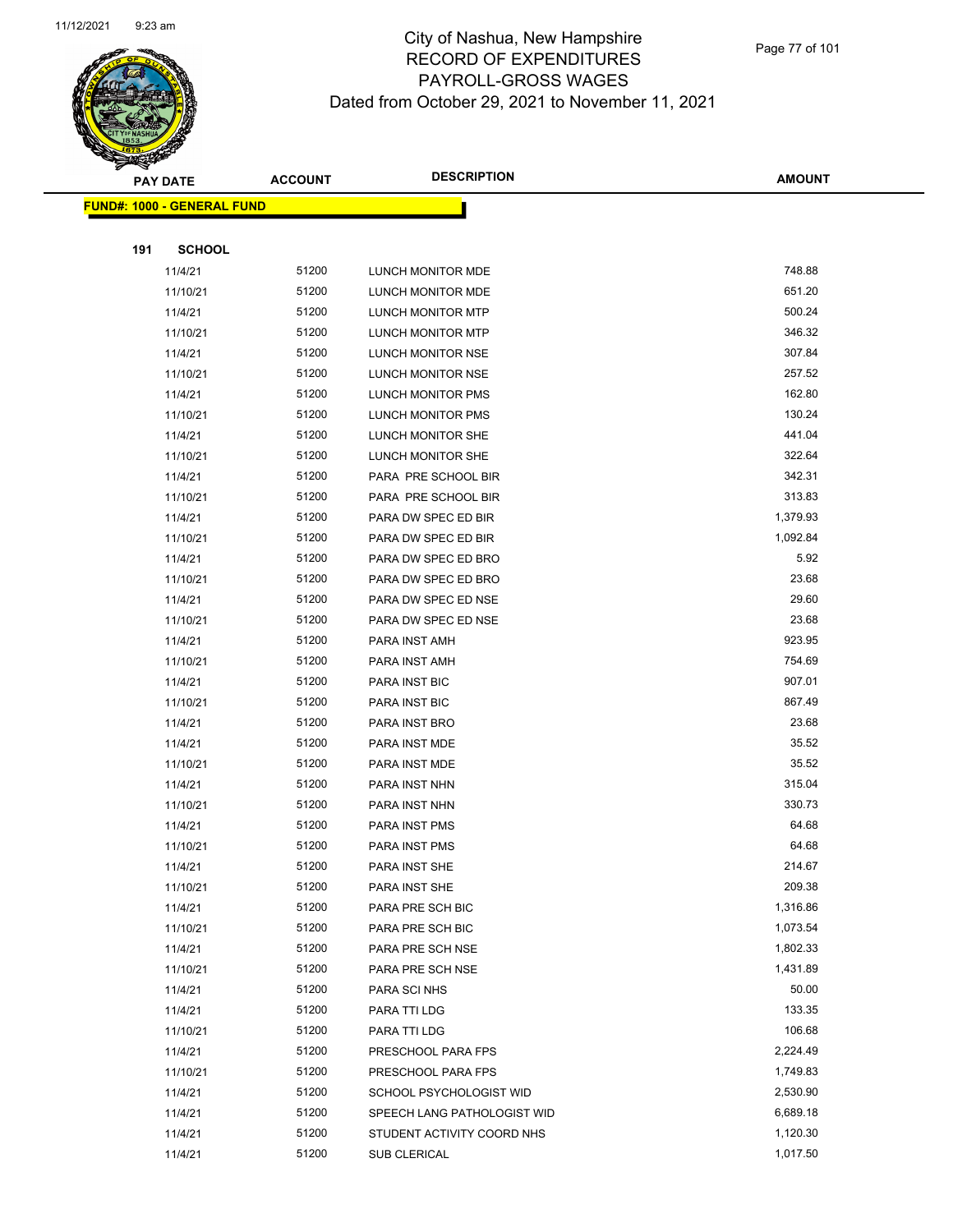

Page 78 of 101

|     | <b>PAY DATE</b>                   | <b>ACCOUNT</b> | <b>DESCRIPTION</b>                                             | <b>AMOUNT</b>  |
|-----|-----------------------------------|----------------|----------------------------------------------------------------|----------------|
|     | <b>FUND#: 1000 - GENERAL FUND</b> |                |                                                                |                |
|     |                                   |                |                                                                |                |
| 191 | <b>SCHOOL</b>                     |                |                                                                |                |
|     | 11/10/21                          | 51200          | SUB CLERICAL                                                   | 848.00         |
|     | 11/4/21                           | 51200          | <b>SUB TEACHER</b>                                             | 305.50         |
|     | 11/4/21                           | 51200          | <b>TEACHER ART FMS</b>                                         | 2,095.80       |
|     | 11/4/21                           | 51200          | <b>TEACHER ART NHS</b>                                         | 1,022.70       |
|     | 11/4/21                           | 51200          | TEACHER BIO TEC NHN                                            | 579.10         |
|     | 11/4/21                           | 51200          | <b>TEACHER ENGLISH NHS</b>                                     | 2,730.90       |
|     | 11/4/21                           | 51200          | <b>TEACHER MATH NHS</b>                                        | 62.50          |
|     | 11/4/21                           | 51200          | <b>TEACHER PE FMS</b>                                          | 150.00         |
|     | 11/4/21                           | 51200          | TEACHER PE NHN                                                 | 100.00         |
|     | 11/4/21                           | 51200          | <b>TEACHER READ ELM</b>                                        | 1,760.60       |
|     | 11/4/21                           | 51200          | TEACHER SPED NHN                                               | 1,638.20       |
|     | 11/4/21                           | 51200          | <b>TEACHER TTI FES</b>                                         | 3,024.80       |
|     | 11/4/21                           | 51200          | <b>TEACHER VISION WID</b>                                      | 842.81         |
|     | 11/4/21                           | 51200          | TICKETSELLER                                                   | 200.00         |
|     | 11/4/21                           | 51300          | <b>CLERICAL BUSINESS</b>                                       | 36.16          |
|     | 11/10/21                          | 51300          | <b>CLERICAL BUSINESS</b>                                       | 88.07          |
|     | 11/10/21                          | 51300          | CLERICAL CTE NHN                                               | (0.01)         |
|     | 11/4/21                           | 51300          | CLERICAL HUMAN RESOURCES                                       | 150.90         |
|     | 11/10/21                          | 51300          | <b>CLERICAL HUMAN RESOURCES</b>                                | 251.51         |
|     | 11/4/21                           | 51300          | <b>CLERICAL PAYROLL SUP</b>                                    | 16.74          |
|     | 11/10/21                          | 51300          | CLERICAL PAYROLL SUP                                           | 15.95          |
|     | 11/4/21                           | 51300          | <b>CLERICAL PLANT OPS</b>                                      | 63.79          |
|     | 11/10/21                          | 51300          | <b>CLERICAL PLANT OPS</b>                                      | 47.85          |
|     | 11/4/21                           | 51300          | <b>CLERICAL PRINCIPAL AMH</b>                                  | 22.45          |
|     | 11/10/21                          | 51300          | CLERICAL PRINCIPAL AMH                                         | 145.80         |
|     | 11/4/21                           | 51300          | CLERICAL PRINCIPAL BIC                                         | 16.98          |
|     | 11/10/21                          | 51300          | <b>CLERICAL PRINCIPAL BIC</b>                                  | 8.49           |
|     | 11/10/21                          | 51300          | <b>CLERICAL PRINCIPAL BIR</b>                                  | 122.97         |
|     | 11/4/21                           | 51300          | CLERICAL PRINCIPAL CHA                                         | 16.74          |
|     | 11/10/21                          | 51300          | CLERICAL PRINCIPAL CHA                                         | 133.53         |
|     | 11/4/21                           | 51300          | <b>CLERICAL PRINCIPAL DRC</b>                                  | 25.11          |
|     | 11/10/21                          | 51300          | <b>CLERICAL PRINCIPAL ELM</b>                                  | (0.01)         |
|     | 11/4/21                           | 51300          | <b>CLERICAL PRINCIPAL FES</b>                                  | 31.20          |
|     | 11/10/21                          | 51300          | <b>CLERICAL PRINCIPAL FES</b>                                  | 7.61           |
|     | 11/4/21                           | 51300          | <b>CLERICAL PRINCIPAL LDG</b>                                  | 7.98<br>249.66 |
|     | 11/10/21                          | 51300<br>51300 | <b>CLERICAL PRINCIPAL MTP</b>                                  | 65.38          |
|     | 11/4/21                           |                | <b>CLERICAL PRINCIPAL NSE</b>                                  | 78.60          |
|     | 11/10/21                          | 51300          | <b>CLERICAL PRINCIPAL NSE</b>                                  | 60.12          |
|     | 11/4/21                           | 51300<br>51300 | <b>CLERICAL PRINCIPAL PMS</b>                                  | 143.44         |
|     | 11/10/21                          | 51300          | <b>CLERICAL PRINCIPAL PMS</b>                                  | 16.98          |
|     | 11/4/21<br>11/10/21               | 51300          | <b>CLERICAL PRINCIPAL SHE</b><br><b>CLERICAL PRINCIPAL SHE</b> | 8.49           |
|     | 11/10/21                          | 51300          | CLERICAL SPECIAL ED NHS                                        | 0.01           |
|     | 11/10/21                          | 51300          | <b>CLERICAL SPECIAL ED SUP</b>                                 | 7.23           |
|     |                                   |                |                                                                |                |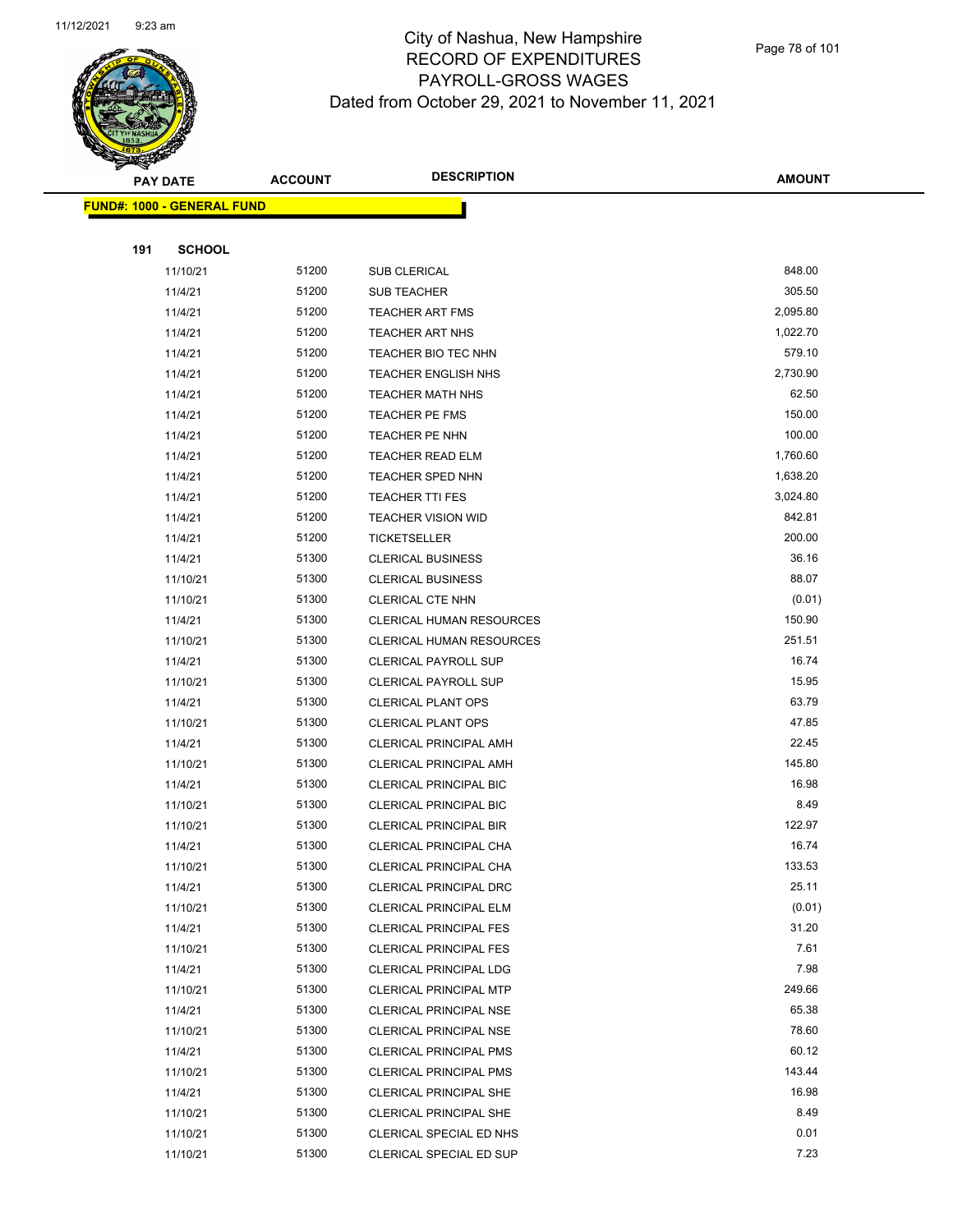

|     | <b>PAY DATE</b>                    | <b>ACCOUNT</b> | <b>DESCRIPTION</b>             | <b>AMOUNT</b> |
|-----|------------------------------------|----------------|--------------------------------|---------------|
|     | <u> FUND#: 1000 - GENERAL FUND</u> |                |                                |               |
|     |                                    |                |                                |               |
| 191 | <b>SCHOOL</b>                      |                |                                |               |
|     | 11/4/21                            | 51300          | <b>CUSTODIAN ASST HEAD ELM</b> | 369.67        |
|     | 11/10/21                           | 51300          | <b>CUSTODIAN ASST HEAD ELM</b> | 168.76        |
|     | 11/4/21                            | 51300          | <b>CUSTODIAN ASST HEAD NHN</b> | 388.14        |
|     | 11/10/21                           | 51300          | <b>CUSTODIAN ASST HEAD NHN</b> | 259.56        |
|     | 11/4/21                            | 51300          | <b>CUSTODIAN ASST HEAD NHS</b> | 387.25        |
|     | 11/10/21                           | 51300          | <b>CUSTODIAN ASST HEAD NHS</b> | 241.10        |
|     | 11/4/21                            | 51300          | <b>CUSTODIAN ASST HEAD PMS</b> | 200.92        |
|     | 11/10/21                           | 51300          | <b>CUSTODIAN ASST HEAD PMS</b> | 64.30         |
|     | 11/4/21                            | 51300          | <b>CUSTODIAN BIR</b>           | 112.93        |
|     | 11/10/21                           | 51300          | <b>CUSTODIAN BIR</b>           | 225.84        |
|     | 11/10/21                           | 51300          | <b>CUSTODIAN BRO</b>           | 28.23         |
|     | 11/10/21                           | 51300          | <b>CUSTODIAN CHA</b>           | 239.96        |
|     | 11/4/21                            | 51300          | <b>CUSTODIAN ELM</b>           | 451.70        |
|     | 11/10/21                           | 51300          | <b>CUSTODIAN ELM</b>           | 374.07        |
|     | 11/4/21                            | 51300          | <b>CUSTODIAN FMS</b>           | 599.90        |
|     | 11/10/21                           | 51300          | <b>CUSTODIAN FMS</b>           | 218.80        |
|     | 11/10/21                           | 51300          | <b>CUSTODIAN HEAD AMH</b>      | 56.25         |
|     | 11/4/21                            | 51300          | <b>CUSTODIAN HEAD BIC</b>      | 128.58        |
|     | 11/10/21                           | 51300          | <b>CUSTODIAN HEAD BIC</b>      | 184.83        |
|     | 11/4/21                            | 51300          | <b>CUSTODIAN HEAD BRO</b>      | 385.74        |
|     | 11/10/21                           | 51300          | <b>CUSTODIAN HEAD BRO</b>      | 176.80        |
|     | 11/4/21                            | 51300          | <b>CUSTODIAN HEAD CHA</b>      | 257.16        |
|     | 11/10/21                           | 51300          | <b>CUSTODIAN HEAD CHA</b>      | 441.99        |
|     | 11/4/21                            | 51300          | <b>CUSTODIAN HEAD DRC</b>      | 297.35        |
|     | 11/10/21                           | 51300          | <b>CUSTODIAN HEAD DRC</b>      | 369.67        |
|     | 11/4/21                            | 51300          | <b>CUSTODIAN HEAD ELM</b>      | 285.75        |
|     | 11/10/21                           | 51300          | <b>CUSTODIAN HEAD ELM</b>      | 457.20        |
|     | 11/4/21                            | 51300          | <b>CUSTODIAN HEAD FES</b>      | 241.10        |
|     | 11/10/21                           | 51300          | <b>CUSTODIAN HEAD FES</b>      | 225.02        |
|     | 11/4/21                            | 51300          | <b>CUSTODIAN HEAD LDG</b>      | 425.92        |
|     | 11/10/21                           | 51300          | <b>CUSTODIAN HEAD LDG</b>      | 176.80        |
|     | 11/10/21                           | 51300          | <b>CUSTODIAN HEAD MDE</b>      | 64.29         |
|     | 11/4/21                            | 51300          | <b>CUSTODIAN HEAD MTP</b>      | 610.78        |
|     | 11/10/21                           | 51300          | <b>CUSTODIAN HEAD MTP</b>      | 233.06        |
|     | 11/10/21                           | 51300          | <b>CUSTODIAN HEAD NSE</b>      | 48.67         |
|     | 11/4/21                            | 51300          | <b>CUSTODIAN LDG</b>           | 91.76         |
|     | 11/10/21                           | 51300          | <b>CUSTODIAN LDG</b>           | 204.68        |
|     | 11/4/21                            | 51300          | <b>CUSTODIAN NHN</b>           | 1,807.94      |
|     | 11/10/21                           | 51300          | <b>CUSTODIAN NHN</b>           | 530.52        |
|     | 11/4/21                            | 51300          | <b>CUSTODIAN NHS</b>           | 481.42        |
|     | 11/10/21                           | 51300          | <b>CUSTODIAN NHS</b>           | 135.52        |
|     | 11/4/21                            | 51300          | <b>CUSTODIAN PMS</b>           | 56.47         |
|     | 11/10/21                           | 51300          | <b>CUSTODIAN PMS</b>           | 56.47         |
|     | 11/4/21                            | 51300          | <b>CUSTODIAN WID</b>           | 84.70         |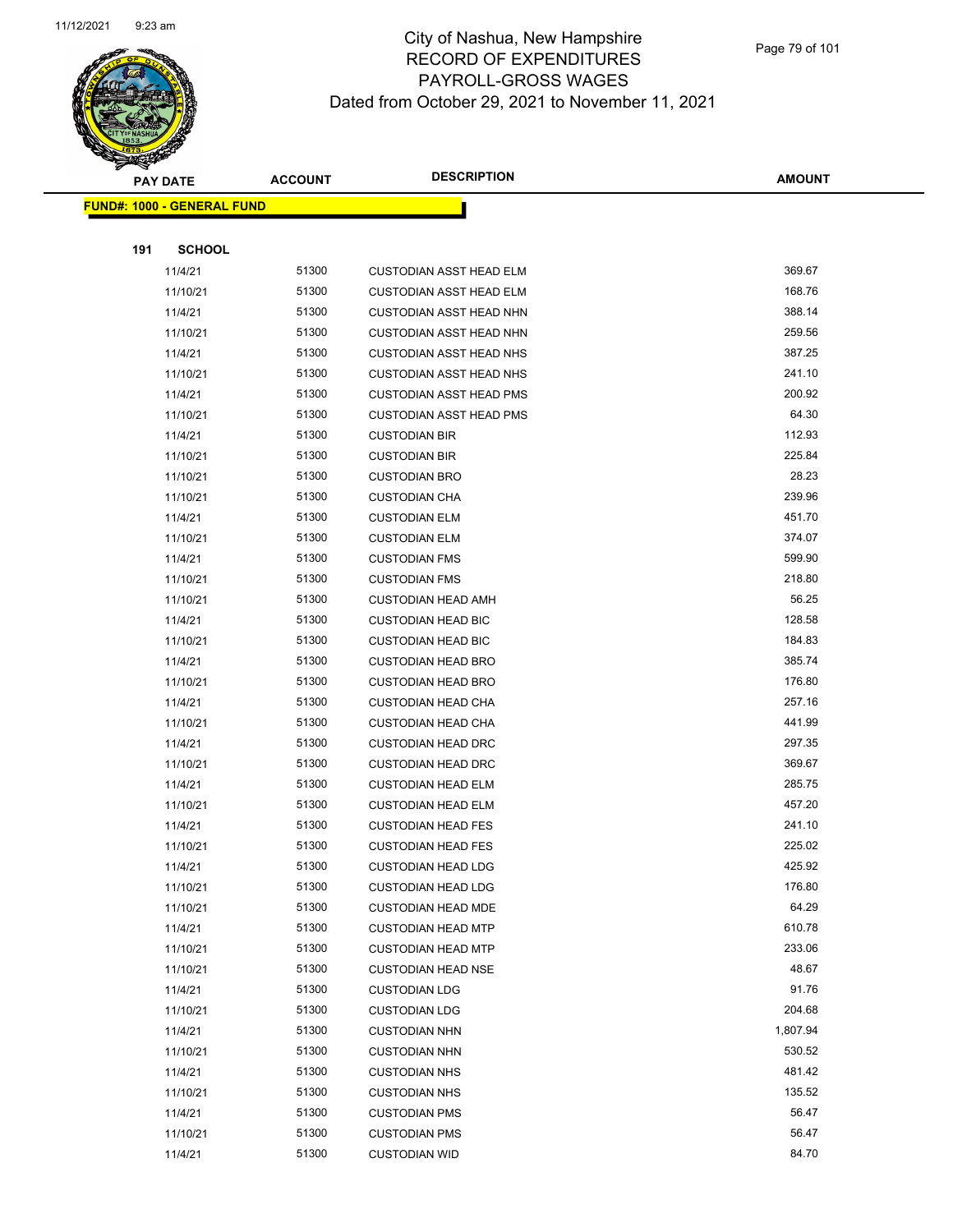

Page 80 of 101

|     | <b>PAY DATE</b>                   | <b>ACCOUNT</b> | <b>DESCRIPTION</b>          | <b>AMOUNT</b> |
|-----|-----------------------------------|----------------|-----------------------------|---------------|
|     | <b>FUND#: 1000 - GENERAL FUND</b> |                |                             |               |
|     |                                   |                |                             |               |
| 191 | <b>SCHOOL</b>                     |                |                             |               |
|     | 11/10/21                          | 51300          | <b>CUSTODIAN WID</b>        | 6.71          |
|     | 11/10/21                          | 51300          | MAINTENANCE ALARM WPO       | 402.98        |
|     | 11/4/21                           | 51300          | MAINTENANCE ELECTRICIAN WPO | 292.43        |
|     | 11/10/21                          | 51300          | MAINTENANCE ELECTRICIAN WPO | 250.66        |
|     | 11/4/21                           | 51300          | MAINTENANCE GRDS FORMEN WPO | 277.32        |
|     | 11/10/21                          | 51300          | MAINTENANCE GRDS FORMEN WPO | 168.37        |
|     | 11/4/21                           | 51300          | MAINTENANCE GROUNDS WPO     | 502.90        |
|     | 11/10/21                          | 51300          | MAINTENANCE GROUNDS WPO     | 259.56        |
|     | 11/4/21                           | 51300          | MAINTENANCE HVAC WPO        | 429.66        |
|     | 11/10/21                          | 51300          | MAINTENANCE HVAC WPO        | 327.36        |
|     | 11/4/21                           | 51300          | MAINTENANCE PLUMBER WPO     | 335.40        |
|     | 11/4/21                           | 51300          | MAINTENANCE TRADES WPO      | 316.92        |
|     | 11/10/21                          | 51300          | MAINTENANCE TRADES WPO      | 316.92        |
|     | 11/4/21                           | 51300          | PARA DW SPEC ELM            | 32.40         |
|     | 11/4/21                           | 51300          | PARA INST SHE               | 6.17          |
|     | 11/4/21                           | 51300          | SECURITY MONITOR NHS        | 162.33        |
|     | 11/10/21                          | 51300          | SECURITY MONITOR NHS        | 127.04        |
|     | 11/10/21                          | 51300          | SIGN LANGUAGE INTERPRETER   | 72.93         |
|     | 11/4/21                           | 51400          | SUB ADMIN LONG TERM         | 2,250.00      |
|     | 11/10/21                          | 51400          | SUB ADMIN LONG TERM         | 2,250.00      |
|     | 11/4/21                           | 51412          | <b>7PAR CTE NHN</b>         | 184.00        |
|     | 11/10/21                          | 51412          | <b>7PAR CTE NHN</b>         | 150.00        |
|     | 11/4/21                           | 51412          | <b>CROSSING GUARD WPO</b>   | 32.56         |
|     | 11/10/21                          | 51412          | <b>CROSSING GUARD WPO</b>   | 32.56         |
|     | 11/4/21                           | 51412          | GUIDANCE COUNSELOR NHS      | 63.75         |
|     | 11/4/21                           | 51412          | PARA PRE SCHOOL BIR         | 80.00         |
|     | 11/4/21                           | 51412          | PARA ALT PMS                | 166.00        |
|     | 11/10/21                          | 51412          | PARA ALT PMS                | 76.00         |
|     | 11/4/21                           | 51412          | PARA DW SPEC ED AMH         | 182.00        |
|     | 11/4/21                           | 51412          | PARA DW SPEC ED BIR         | 150.00        |
|     | 11/4/21                           | 51412          | PARA DW SPEC ED BRO         | 18.00         |
|     | 11/10/21                          | 51412          | PARA DW SPEC ED BRO         | 432.00        |
|     | 11/4/21                           | 51412          | PARA DW SPEC ED FMS         | 83.00         |
|     | 11/10/21                          | 51412          | PARA DW SPEC ED FMS         | 50.00         |
|     | 11/4/21                           | 51412          | PARA DW SPEC ED MDE         | 10.00         |
|     | 11/4/21                           | 51412          | PARA DW SPEC ED MTP         | 70.00         |
|     | 11/10/21                          | 51412          | PARA DW SPEC ED MTP         | 70.00         |
|     | 11/10/21                          | 51412          | PARA DW SPEC ED NHN         | 108.00        |
|     | 11/10/21                          | 51412          | PARA DW SPEC ED NHS         | 14.00         |
|     | 11/10/21                          | 51412          | PARA DW SPEC ED NSE         | 30.00         |
|     | 11/10/21                          | 51412          | PARA DW SPEC ED SHE         | 30.00         |
|     | 11/4/21                           | 51412          | PARA DW SPEC ELM            | 216.00        |
|     | 11/10/21                          | 51412          | PARA DW SPEC ELM            | 56.00         |
|     | 11/4/21                           | 51412          | PARA ELL ELM                | 50.00         |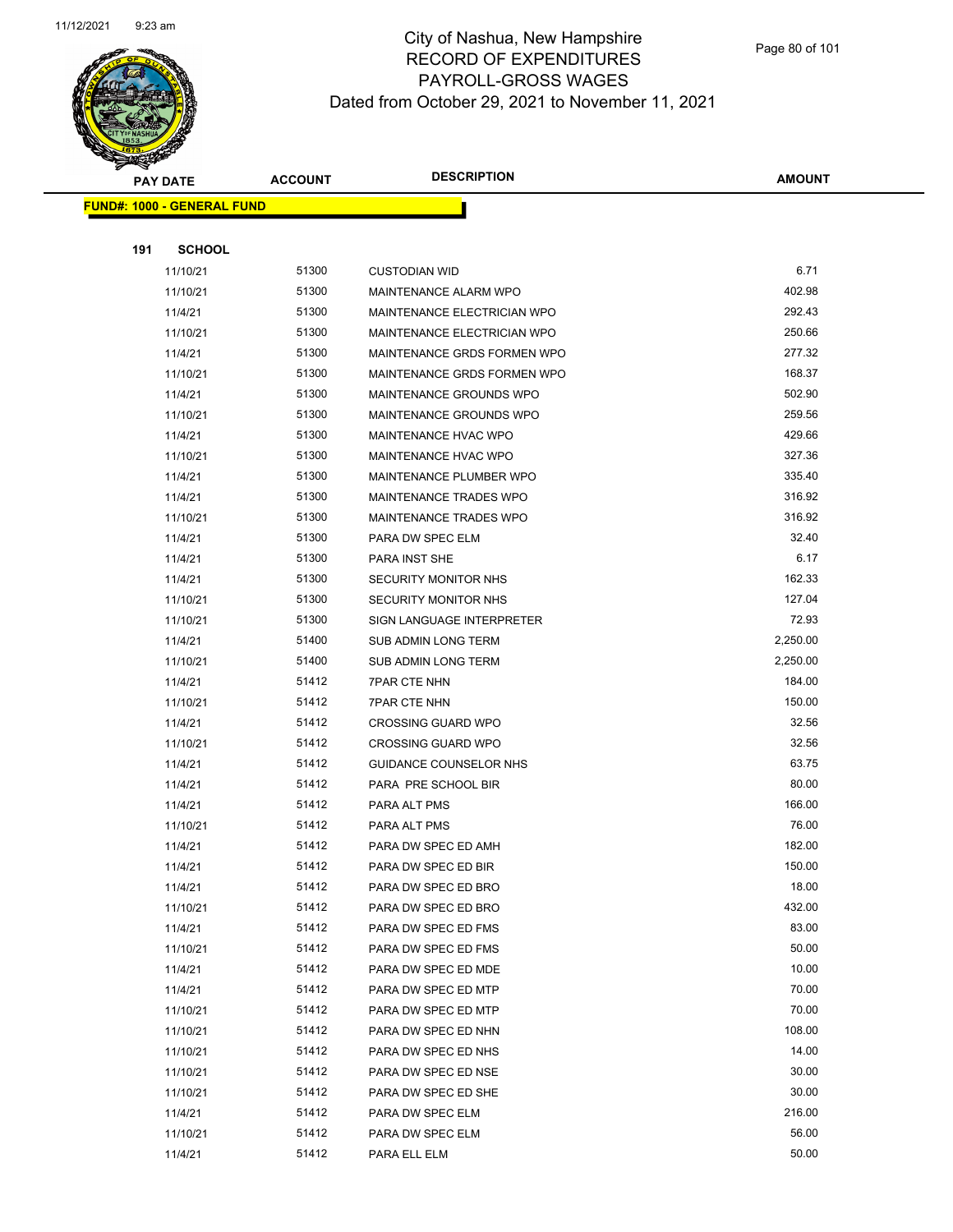

Page 81 of 101

|     | <b>PAY DATE</b>                   | <b>ACCOUNT</b> | <b>DESCRIPTION</b> | <b>AMOUNT</b> |
|-----|-----------------------------------|----------------|--------------------|---------------|
|     | <b>FUND#: 1000 - GENERAL FUND</b> |                |                    |               |
|     |                                   |                |                    |               |
| 191 | <b>SCHOOL</b>                     |                |                    |               |
|     | 11/10/21                          | 51412          | PARA ELL ELM       | 50.00         |
|     | 11/10/21                          | 51412          | PARA ELL FES       | 60.00         |
|     | 11/4/21                           | 51412          | PARA INST AMH      | 10.00         |
|     | 11/10/21                          | 51412          | PARA INST AMH      | 50.00         |
|     | 11/4/21                           | 51412          | PARA INST BIC      | 20.00         |
|     | 11/10/21                          | 51412          | PARA INST BIC      | 310.00        |
|     | 11/4/21                           | 51412          | PARA INST BIR      | 36.00         |
|     | 11/10/21                          | 51412          | PARA INST BIR      | 86.00         |
|     | 11/4/21                           | 51412          | PARA INST BRO      | 28.00         |
|     | 11/10/21                          | 51412          | PARA INST BRO      | 98.00         |
|     | 11/4/21                           | 51412          | PARA INST CHA      | 202.00        |
|     | 11/10/21                          | 51412          | PARA INST CHA      | 532.00        |
|     | 11/4/21                           | 51412          | PARA INST DRC      | 60.00         |
|     | 11/10/21                          | 51412          | PARA INST DRC      | 152.00        |
|     | 11/4/21                           | 51412          | PARA INST ELM      | 728.00        |
|     | 11/10/21                          | 51412          | PARA INST ELM      | 274.00        |
|     | 11/4/21                           | 51412          | PARA INST FES      | 292.00        |
|     | 11/10/21                          | 51412          | PARA INST FES      | 368.00        |
|     | 11/4/21                           | 51412          | PARA INST FMS      | 236.00        |
|     | 11/10/21                          | 51412          | PARA INST FMS      | 86.00         |
|     | 11/4/21                           | 51412          | PARA INST LDG      | 276.00        |
|     | 11/10/21                          | 51412          | PARA INST LDG      | 110.00        |
|     | 11/4/21                           | 51412          | PARA INST MDE      | 98.00         |
|     | 11/10/21                          | 51412          | PARA INST MDE      | 78.00         |
|     | 11/4/21                           | 51412          | PARA INST MTP      | 384.00        |
|     | 11/10/21                          | 51412          | PARA INST MTP      | 258.00        |
|     | 11/10/21                          | 51412          | PARA INST NHN      | 84.00         |
|     | 11/10/21                          | 51412          | PARA INST NHS      | 36.00         |
|     | 11/10/21                          | 51412          | PARA INST NSE      | 28.00         |
|     | 11/4/21                           | 51412          | PARA INST PMS      | 270.00        |
|     | 11/10/21                          | 51412          | PARA INST PMS      | 62.00         |
|     | 11/4/21                           | 51412          | PARA INST SHE      | 661.00        |
|     | 11/10/21                          | 51412          | PARA INST SHE      | 786.40        |
|     | 11/10/21                          | 51412          | PARA KIND AMH      | 14.00         |
|     | 11/10/21                          | 51412          | PARA KIND BRO      | 14.00         |
|     | 11/4/21                           | 51412          | PARA KIND DRC      | 20.00         |
|     | 11/10/21                          | 51412          | PARA KIND DRC      | 124.00        |
|     | 11/4/21                           | 51412          | PARA KIND FES      | 16.00         |
|     | 11/10/21                          | 51412          | PARA KIND FES      | 14.00         |
|     | 11/4/21                           | 51412          | PARA KIND MDE      | 50.00         |
|     | 11/10/21                          | 51412          | PARA KIND MTP      | 10.00         |
|     | 11/4/21                           | 51412          | PARA PRE SCH NSE   | 50.00         |
|     | 11/4/21                           | 51412          | PARA READ ELM      | 58.00         |
|     | 11/4/21                           | 51412          | PARA SPED FES      | 10.00         |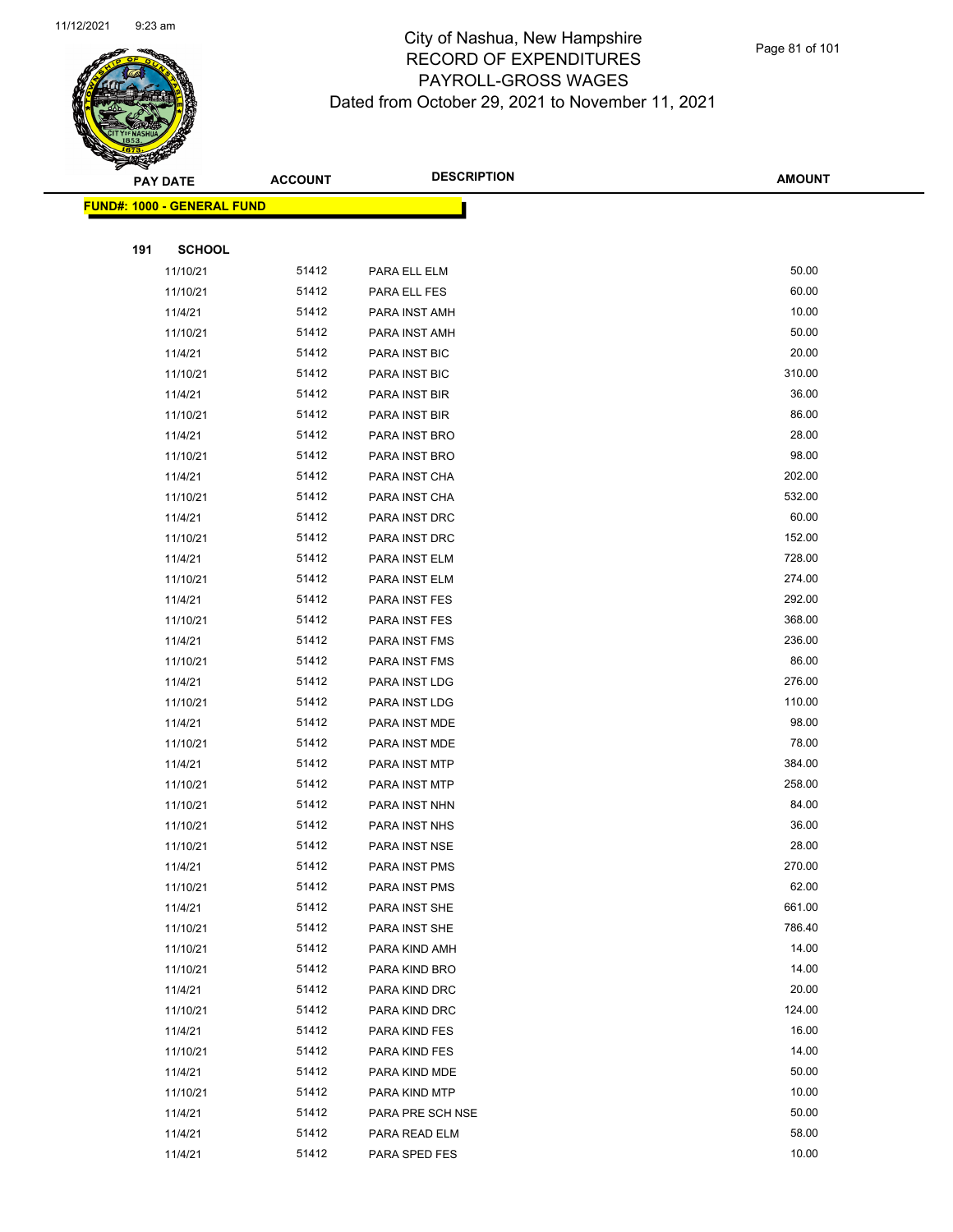

Page 82 of 101

|     | <b>PAY DATE</b>                   | <b>ACCOUNT</b> | <b>DESCRIPTION</b>             | <b>AMOUNT</b> |
|-----|-----------------------------------|----------------|--------------------------------|---------------|
|     | <b>FUND#: 1000 - GENERAL FUND</b> |                |                                |               |
|     |                                   |                |                                |               |
| 191 | <b>SCHOOL</b>                     |                |                                |               |
|     | 11/4/21                           | 51412          | PARA TTI AMH                   | 50.00         |
|     | 11/10/21                          | 51412          | PARA TTI AMH                   | 50.00         |
|     | 11/4/21                           | 51412          | PARA TTI LDG                   | 68.00         |
|     | 11/4/21                           | 51412          | PARA VOC NHS                   | 90.00         |
|     | 11/10/21                          | 51412          | PARA VOC NHS                   | 48.00         |
|     | 11/4/21                           | 51412          | PRESCHOOL PARA FPS             | 150.00        |
|     | 11/4/21                           | 51412          | <b>SCHOOL PSYCHOLOGIST WID</b> | 315.50        |
|     | 11/4/21                           | 51412          | STUDENT ACTIVITY COORD NHS     | 327.25        |
|     | 11/4/21                           | 51412          | SUB ADMIN LONG TERM            | 1,234.62      |
|     | 11/10/21                          | 51412          | SUB ADMIN LONG TERM            | 823.08        |
|     | 11/4/21                           | 51412          | <b>SUB CLERICAL</b>            | 305.50        |
|     | 11/10/21                          | 51412          | <b>SUB CLERICAL</b>            | 214.50        |
|     | 11/4/21                           | 51412          | SUB FOOD SERVICE               | 59.20         |
|     | 11/10/21                          | 51412          | SUB FOOD SERVICE               | 88.80         |
|     | 11/4/21                           | 51412          | <b>SUB LUNCH MONITOR</b>       | 698.72        |
|     | 11/10/21                          | 51412          | <b>SUB LUNCH MONITOR</b>       | 947.32        |
|     | 11/4/21                           | 51412          | <b>SUB PARA PROFESSIONAL</b>   | 2,366.89      |
|     | 11/10/21                          | 51412          | SUB PARA PROFESSIONAL          | 2,110.96      |
|     | 11/4/21                           | 51412          | <b>SUB TEACHER</b>             | 6,648.53      |
|     | 11/10/21                          | 51412          | <b>SUB TEACHER</b>             | 5,722.66      |
|     | 11/4/21                           | 51412          | SUB TEACHER LONG TERM          | 3,700.00      |
|     | 11/10/21                          | 51412          | SUB TEACHER LONG TERM          | 6,055.00      |
|     | 11/4/21                           | 51412          | <b>TEACHER DWSE NHS</b>        | 212.50        |
|     | 11/4/21                           | 51412          | <b>TEACHER GRAPH NHS</b>       | 38.50         |
|     | 11/4/21                           | 51412          | <b>TEACHER SCIENCE NHS</b>     | 4,003.32      |
|     | 11/4/21                           | 51412          | TEACHER SPED NHS               | 261.75        |
|     | 11/4/21                           | 51412          | TITLE ONE PARA FES             | 162.00        |
|     | 11/10/21                          | 51412          | TITLE ONE PARA FES             | 129.00        |
|     | 11/10/21                          | 51650          | CLERICAL PRINCIPAL AMH         | 125.00        |
|     | 11/10/21                          | 51650          | CLERICAL PRINCIPAL ELM         | 175.00        |
|     | 11/10/21                          | 51650          | ELL OUTREACH WORKER            | 87.50         |
|     | 11/10/21                          | 51650          | ELL OUTREACH WORKER HOURLY     | 75.00         |
|     | 11/10/21                          | 51650          | HOME SCHOOL CORD TTI           | 112.50        |
|     | 11/4/21                           | 51650          | <b>INSTRUMENTAL MUSIC</b>      | 1,560.00      |
|     | 11/10/21                          | 51650          | <b>INSTRUMENTAL MUSIC</b>      | 1,290.00      |
|     | 11/4/21                           | 51650          | <b>INTERPRETER</b>             | 1,025.00      |
|     | 11/10/21                          | 51650          | <b>INTERPRETER</b>             | 50.00         |
|     | 11/4/21                           | 51650          | <b>NURSE NHS</b>               | 200.00        |
|     | 11/10/21                          | 51650          | SIGN LANGUAGE INTERPRETER      | 170.16        |
|     | 11/4/21                           | 51650          | SPEECH LANG PATHOLOGIST WID    | 90.71         |
|     | 11/4/21                           | 51650          | SUB ADMIN LONG TERM            | 1,995.51      |
|     | 11/4/21                           | 51650          | <b>SUB TEACHER</b>             | 1,645.56      |
|     | 11/4/21                           | 51650          | <b>TEACHER ELL AMH</b>         | 37.50         |
|     | 11/4/21                           | 51650          | TEACHER ELL DRC                | 112.50        |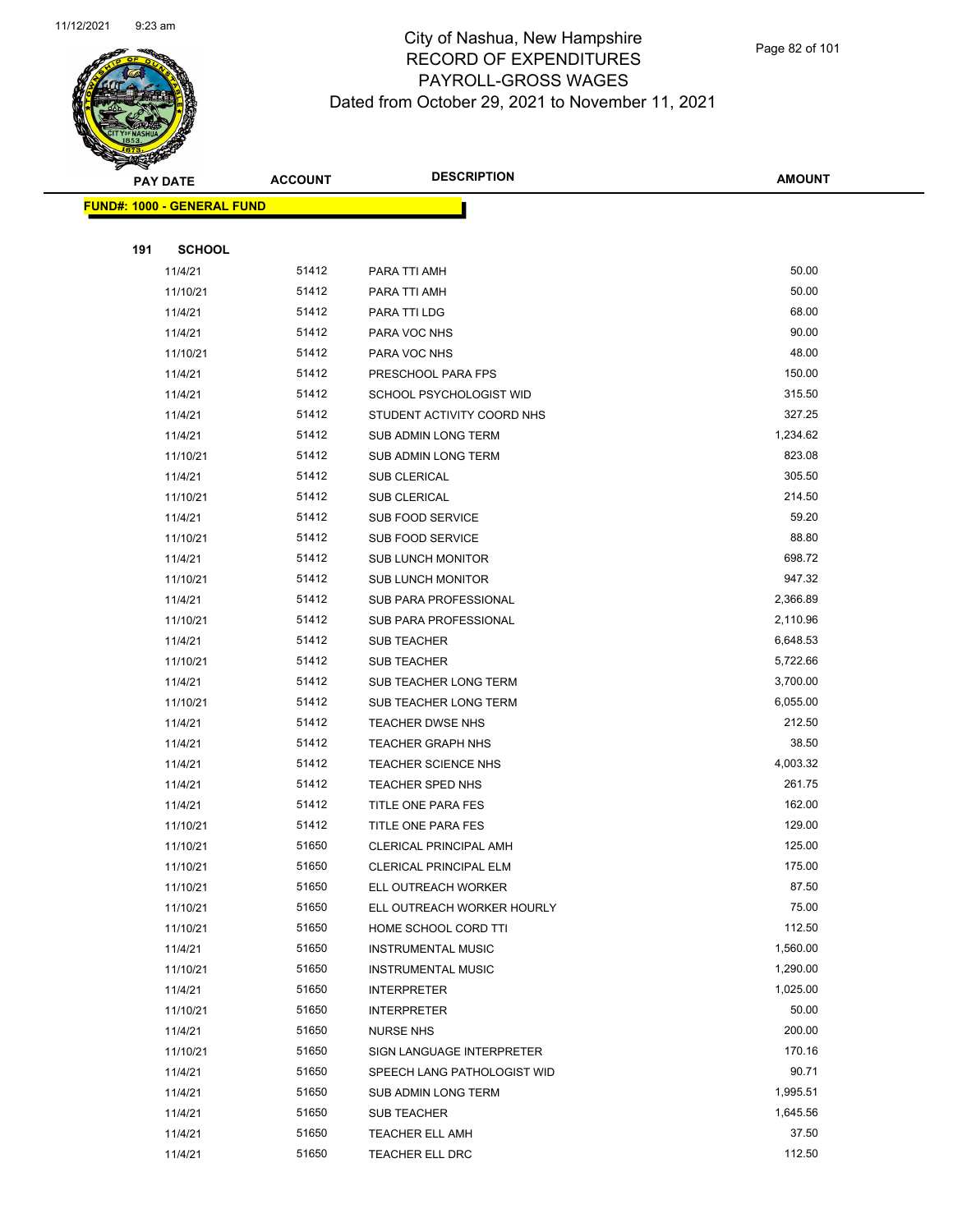

Page 83 of 101

|     | <b>PAY DATE</b>                   | <b>ACCOUNT</b> | <b>DESCRIPTION</b>                                       | <b>AMOUNT</b>  |
|-----|-----------------------------------|----------------|----------------------------------------------------------|----------------|
|     | <b>FUND#: 1000 - GENERAL FUND</b> |                |                                                          |                |
|     |                                   |                |                                                          |                |
| 191 | <b>SCHOOL</b>                     |                |                                                          |                |
|     | 11/4/21                           | 51650          | <b>TEACHER ELL LDG</b>                                   | 37.50          |
|     | 11/4/21                           | 51650          | <b>TEACHER ENGLISH NHS</b>                               | 50.00          |
|     | 11/4/21                           | 51650          | <b>TEACHER FACS NHN</b>                                  | 150.00         |
|     | 11/4/21                           | 51650          | <b>TEACHER MATH NHS</b>                                  | 50.00          |
|     | 11/4/21                           | 51650          | <b>TEACHER MUSIC AMH</b>                                 | 270.00         |
|     | 11/4/21                           | 51650          | <b>TEACHER MUSIC DRC</b>                                 | 390.00         |
|     | 11/4/21                           | 51650          | <b>TEACHER MUSIC FES</b>                                 | 210.00         |
|     | 11/4/21                           | 51650          | <b>TEACHER MUSIC LDG</b>                                 | 135.00         |
|     | 11/4/21                           | 51650          | <b>TEACHER SCIENCE NHN</b>                               | 125.00         |
|     | 11/4/21                           | 51650          | TEACHER SOCIAL STUDIES NHN                               | 75.00          |
|     | 11/4/21                           | 51650          | TEACHER SOCIAL STUDIES NHS                               | 100.00         |
|     | 11/4/21                           | 51650          | <b>TEACHER TTI LDG</b>                                   | 37.50          |
|     | 11/4/21                           | 51700          | CLERICAL ATHLETIC NHS                                    | 500.00         |
|     | 11/4/21                           | 51700          | <b>GUIDANCE COUNSELOR BIR</b>                            | 69.23          |
|     | 11/4/21                           | 51700          | <b>GUIDANCE COUNSELOR ELM</b>                            | 69.23          |
|     | 11/4/21                           | 51700          | <b>LIBRARIAN NHS</b>                                     | 81.82          |
|     | 11/4/21                           | 51700          | <b>NURSE ELM</b>                                         | 81.82          |
|     | 11/4/21                           | 51700          | SCHOOL PSYCHOLOGIST WID                                  | 69.23          |
|     | 11/4/21                           | 51700          | SOCCER BOYS ELM                                          | 355.67         |
|     | 11/10/21                          | 51700          | SOCCER BOYS ELM                                          | 355.67         |
|     | 11/4/21                           | 51700          | SOCCER BOYS FMS                                          | 1,131.00       |
|     | 11/4/21                           | 51700          | SOCCER BOYS PMS                                          | 1,131.00       |
|     | 11/4/21                           | 51700          | SOCCER GIRLS ELM                                         | 1,067.00       |
|     | 11/4/21                           | 51700          | SOCCER JV GIRLS NHN                                      | 1,387.00       |
|     | 11/4/21                           | 51700          | SPEECH LANG PATHOLOGIST WID                              | 69.23          |
|     | 11/4/21                           | 51700          | <b>TEACHER ART CHA</b>                                   | 34.62          |
|     | 11/4/21                           | 51700          | <b>TEACHER ART FMS</b>                                   | 1,174.00       |
|     | 11/4/21                           | 51700          | <b>TEACHER ART NHS</b>                                   | 34.62          |
|     | 11/4/21                           | 51700<br>51700 | <b>TEACHER BUSINESS NHS</b>                              | 69.23<br>69.23 |
|     | 11/4/21                           | 51700          | TEACHER DWSE ELM                                         | 1,020.00       |
|     | 11/4/21<br>11/4/21                | 51700          | <b>TEACHER ENGLISH ELM</b><br><b>TEACHER ENGLISH FMS</b> | 69.23          |
|     | 11/4/21                           | 51700          | TEACHER ENGLISH NHN                                      | 69.23          |
|     | 11/4/21                           | 51700          | <b>TEACHER ENGLISH NHS</b>                               | 69.23          |
|     | 11/4/21                           | 51700          | TEACHER FOREIGN LANG NHN                                 | 69.23          |
|     | 11/4/21                           | 51700          | TEACHER FOREIGN LANG NHS                                 | 69.23          |
|     | 11/4/21                           | 51700          | <b>TEACHER GR4 MDE</b>                                   | 355.67         |
|     | 11/4/21                           | 51700          | TEACHER GR6 ELM                                          | 3,909.90       |
|     | 11/4/21                           | 51700          | <b>TEACHER GR6 FMS</b>                                   | 1,174.00       |
|     | 11/4/21                           | 51700          | <b>TEACHER GR6 PMS</b>                                   | 69.23          |
|     | 11/4/21                           | 51700          | <b>TEACHER MATH ELM</b>                                  | 81.82          |
|     | 11/4/21                           | 51700          | <b>TEACHER MATH FMS</b>                                  | 69.23          |
|     | 11/4/21                           | 51700          | <b>TEACHER MATH NHN</b>                                  | 69.23          |
|     | 11/4/21                           | 51700          | <b>TEACHER MATH NHS</b>                                  | 1,243.23       |
|     |                                   |                |                                                          |                |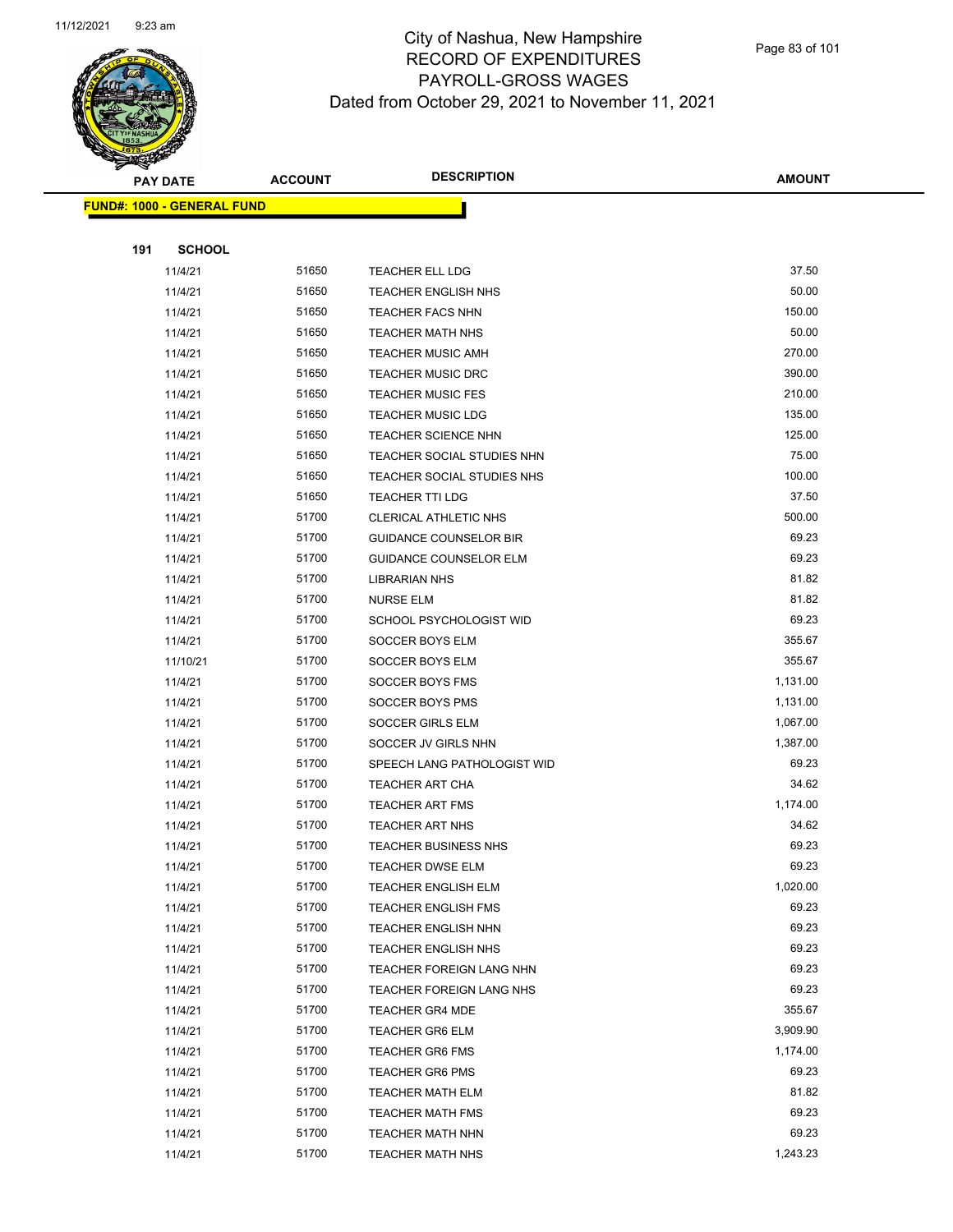

Page 84 of 101

| <b>PAY DATE</b>                   | <b>ACCOUNT</b> | <b>DESCRIPTION</b>         | <b>AMOUNT</b>  |
|-----------------------------------|----------------|----------------------------|----------------|
| <b>FUND#: 1000 - GENERAL FUND</b> |                |                            |                |
|                                   |                |                            |                |
| 191<br><b>SCHOOL</b>              |                |                            |                |
| 11/4/21                           | 51700          | <b>TEACHER MATH PMS</b>    | 69.23          |
| 11/4/21                           | 51700          | <b>TEACHER MUSIC FMS</b>   | 69.23          |
| 11/4/21                           | 51700          | TEACHER PE ELM             | 1,387.00       |
| 11/4/21                           | 51700          | TEACHER PE MDE             | 34.62          |
| 11/4/21                           | 51700          | TEACHER PE NHN             | 34.62          |
| 11/4/21                           | 51700          | TEACHER PE NHS             | 473.08         |
| 11/4/21                           | 51700          | TEACHER PE PMS             | 1,804.00       |
| 11/4/21                           | 51700          | TEACHER READ ELM           | 34.62          |
| 11/4/21                           | 51700          | <b>TEACHER READ FMS</b>    | 34.62          |
| 11/4/21                           | 51700          | <b>TEACHER SCIENCE ELM</b> | 69.23          |
| 11/4/21                           | 51700          | <b>TEACHER SCIENCE FMS</b> | 1,179.23       |
| 11/4/21                           | 51700          | TEACHER SCIENCE NHN        | 69.23          |
| 11/4/21                           | 51700          | <b>TEACHER SCIENCE PMS</b> | 1,157.23       |
| 11/4/21                           | 51700          | TEACHER SOCIAL STUDIES ELM | 69.23          |
| 11/4/21                           | 51700          | TEACHER SOCIAL STUDIES FMS | 69.23          |
| 11/4/21                           | 51700          | TEACHER SOCIAL STUDIES NHN | 69.23          |
| 11/4/21                           | 51700          | TEACHER SOCIAL STUDIES NHS | 69.23          |
| 11/4/21                           | 51700          | TEACHER SOCIAL STUDIES PMS | 69.23          |
| 11/4/21                           | 51700          | <b>TEACHER SPED FMS</b>    | 69.23          |
| 11/4/21                           | 51700          | TEACHER SPED NHN           | 69.23          |
| 11/4/21                           | 51700          | TEACHER TECHED NHN         | 69.23          |
| 11/4/21                           | 51700          | <b>VOLLEYBALL PMS</b>      | 1,344.00       |
| 11/10/21                          | 51700          | <b>VOLLEYBALLY FMS</b>     | 1,067.00       |
| 11/4/21                           | 51750          | CLERICAL SPECIAL ED SUP    | 57.87          |
| 11/4/21                           | 51750          | <b>CUSTODIAN BIC</b>       | 359.09         |
| 11/4/21                           | 51750          | MAINTENANCE PLUMBER WPO    | 5,728.91       |
| 11/4/21                           | 52800          | EDUCATIONAL ASSISTANCE     | 7,931.68       |
| 11/4/21                           | 53628          | <b>CONTRACT SERVICES</b>   | (48.25)        |
| TOTAL 191 - SCHOOL                |                |                            | \$3,405,348.80 |

**TOTAL FUND 1000 - GENERAL FUND \$5,558,352.19** 

**FUND#: 1010 - GENERAL FUND PY ESCROWS 107 CITY CLERK** 11/4/21 51400 CITY CLERK TEMP 692.50 11/10/21 51400 CITY CLERK TEMP 1,200.00 **TOTAL 107 - CITY CLERK \$1,892.50**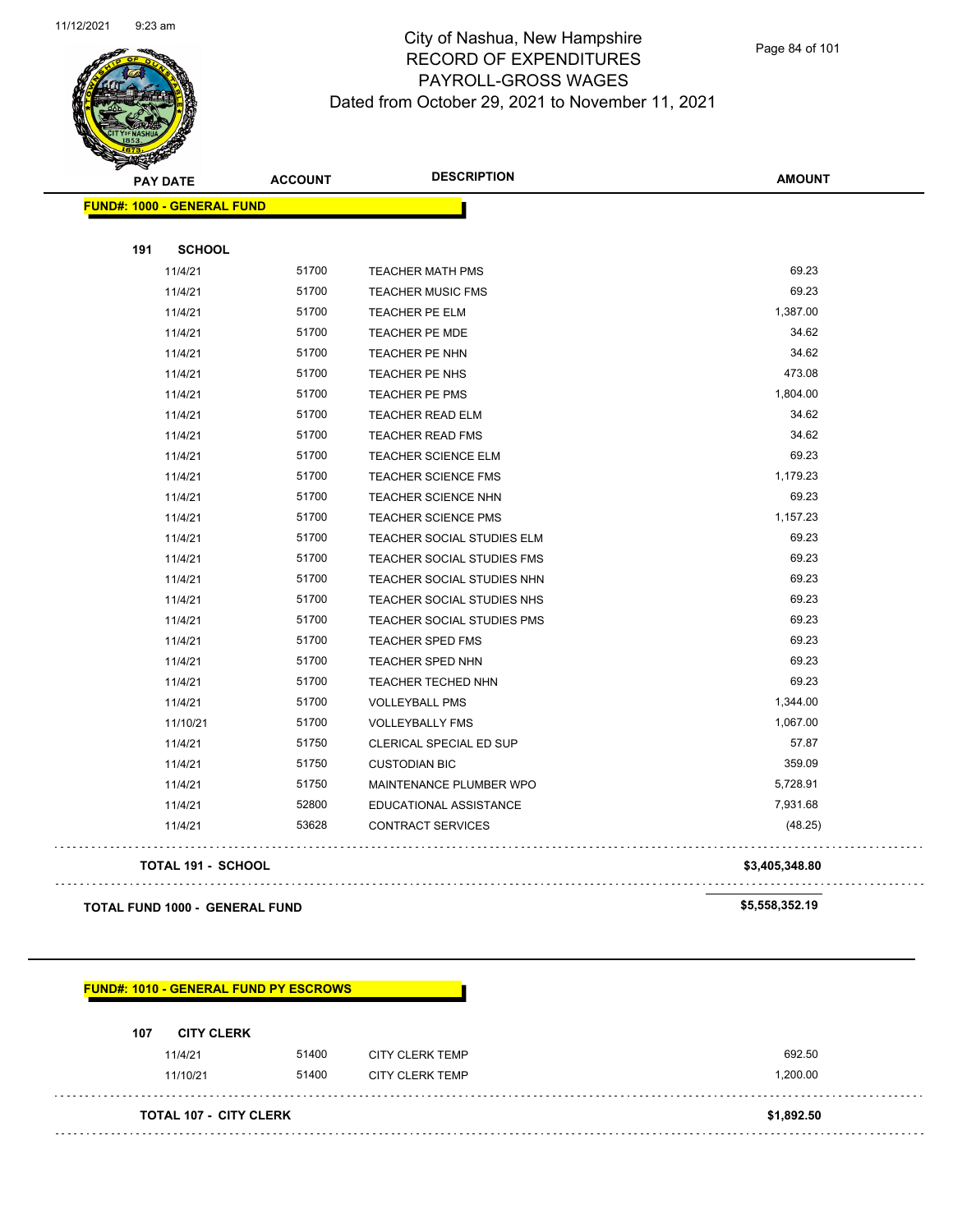J.



# City of Nashua, New Hampshire RECORD OF EXPENDITURES PAYROLL-GROSS WAGES Dated from October 29, 2021 to November 11, 2021

Page 85 of 101

|     | <b>PAY DATE</b>                 | <b>ACCOUNT</b>                                   | <b>DESCRIPTION</b>        | <b>AMOUNT</b> |
|-----|---------------------------------|--------------------------------------------------|---------------------------|---------------|
|     |                                 | <b>FUND#: 1010 - GENERAL FUND PY ESCROWS</b>     |                           |               |
| 161 | <b>STREETS</b>                  |                                                  |                           |               |
|     | 11/4/21                         | 51100                                            | FLEET MAINTENANCE FOREMAN | 2,734.72      |
|     | <b>TOTAL 161 - STREETS</b>      |                                                  |                           | \$2,734.72    |
| 166 | <b>PARKING LOTS</b>             |                                                  |                           |               |
|     | 11/4/21                         | 51403                                            | <b>ECD PARKING INTERN</b> | 112.50        |
|     | 11/10/21                        | 51403                                            | <b>ECD PARKING INTERN</b> | 382.50        |
|     | <b>TOTAL 166 - PARKING LOTS</b> |                                                  |                           | \$495.00      |
|     |                                 | <b>TOTAL FUND 1010 - GENERAL FUND PY ESCROWS</b> |                           | \$5,122.22    |

## **FUND#: 2100 - FOOD SERVICES FUND**

| 11/4/21  | 51100 | <b>CLERICAL FOOD SERVICE NHS</b>     | 837.00   |
|----------|-------|--------------------------------------|----------|
| 11/10/21 | 51100 | <b>CLERICAL FOOD SERVICE NHS</b>     | 837.00   |
| 11/4/21  | 51100 | DELIVERY DRIVER FOOD SERVICE         | 771.58   |
| 11/10/21 | 51100 | DELIVERY DRIVER FOOD SERVICE         | 771.59   |
| 11/4/21  | 51100 | DIRECTOR FOOD SERVICE                | 3,001.10 |
| 11/4/21  | 51100 | <b>FOOD SERVICE BUSINESS MANAGER</b> | 2,309.30 |
| 11/4/21  | 51100 | FOOD SERVICE COOK AMH                | 531.30   |
| 11/10/21 | 51100 | FOOD SERVICE COOK AMH                | 425.04   |
| 11/4/21  | 51100 | FOOD SERVICE COOK BIC                | 543.55   |
| 11/10/21 | 51100 | <b>FOOD SERVICE COOK BIC</b>         | 434.84   |
| 11/4/21  | 51100 | <b>FOOD SERVICE COOK BIR</b>         | 497.35   |
| 11/10/21 | 51100 | FOOD SERVICE COOK BIR                | 397.88   |
| 11/4/21  | 51100 | FOOD SERVICE COOK BRO                | 543.55   |
| 11/10/21 | 51100 | FOOD SERVICE COOK BRO                | 434.84   |
| 11/4/21  | 51100 | FOOD SERVICE COOK CHA                | 548.80   |
| 11/10/21 | 51100 | FOOD SERVICE COOK CHA                | 439.04   |
| 11/4/21  | 51100 | FOOD SERVICE COOK DRC                | 479.85   |
| 11/10/21 | 51100 | FOOD SERVICE COOK DRC                | 383.88   |
| 11/4/21  | 51100 | FOOD SERVICE COOK ELM                | 1,051.75 |
| 11/10/21 | 51100 | FOOD SERVICE COOK ELM                | 821.39   |
| 11/4/21  | 51100 | FOOD SERVICE COOK FES                | 548.80   |
| 11/10/21 | 51100 | <b>FOOD SERVICE COOK FES</b>         | 415.52   |
| 11/4/21  | 51100 | <b>FOOD SERVICE COOK FMS</b>         | 465.30   |
| 11/10/21 | 51100 | <b>FOOD SERVICE COOK FMS</b>         | 372.24   |
| 11/4/21  | 51100 | <b>FOOD SERVICE COOK LDG</b>         | 526.05   |
| 11/10/21 | 51100 | <b>FOOD SERVICE COOK LDG</b>         | 420.84   |
| 11/4/21  | 51100 | FOOD SERVICE COOK MDE                | 516.14   |
| 11/10/21 | 51100 | FOOD SERVICE COOK MDE                | 421.26   |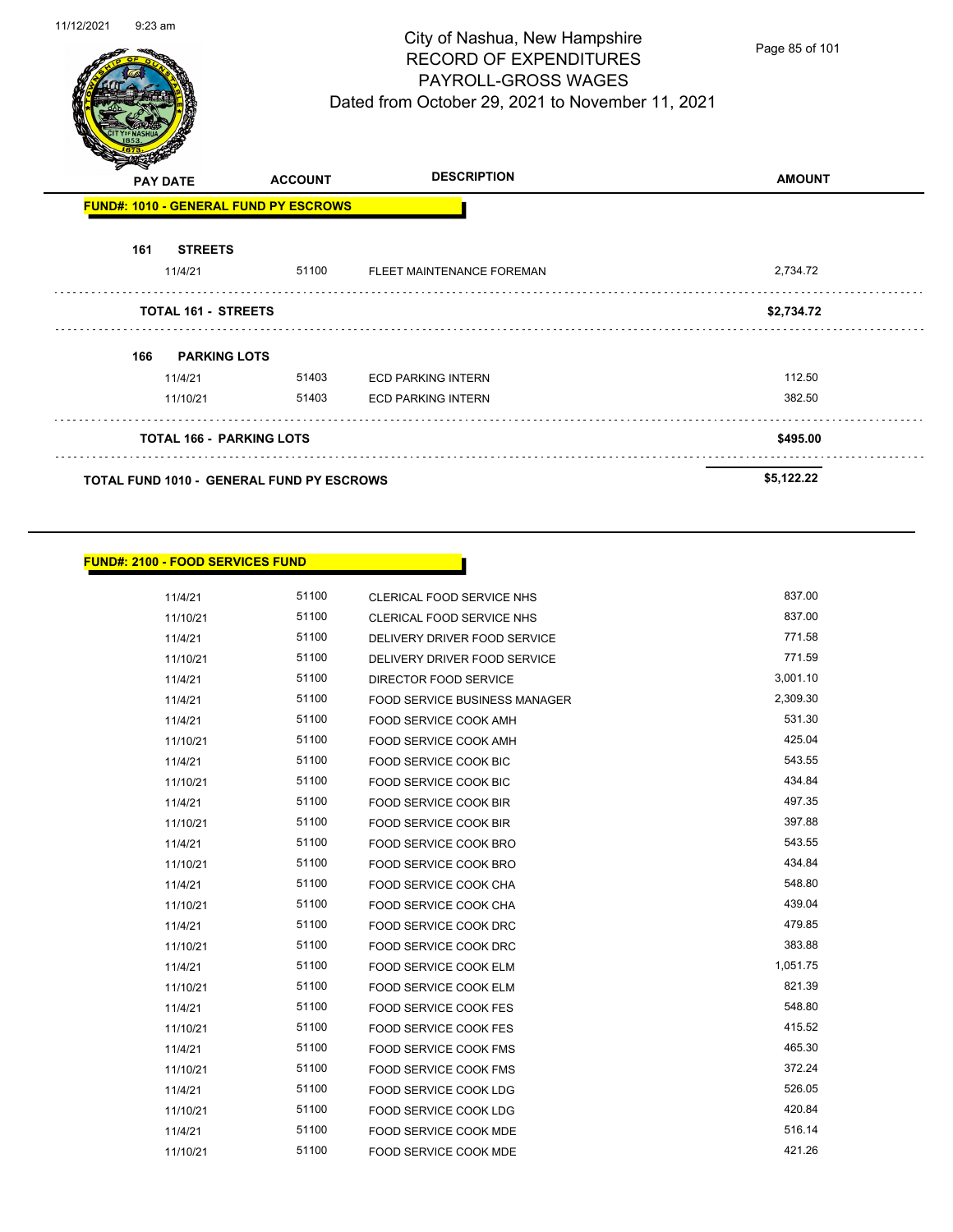

| <b>PAY DATE</b>                          | <b>ACCOUNT</b> | <b>DESCRIPTION</b>              | <b>AMOUNT</b> |
|------------------------------------------|----------------|---------------------------------|---------------|
| <u> FUND#: 2100 - FOOD SERVICES FUND</u> |                |                                 |               |
|                                          |                |                                 |               |
| 11/4/21                                  | 51100          | FOOD SERVICE COOK NHN           | 1,174.25      |
| 11/10/21                                 | 51100          | FOOD SERVICE COOK NHN           | 939.40        |
| 11/4/21                                  | 51100          | <b>FOOD SERVICE COOK NHS</b>    | 1,142.45      |
| 11/10/21                                 | 51100          | FOOD SERVICE COOK NHS           | 917.00        |
| 11/4/21                                  | 51100          | FOOD SERVICE COOK PMS           | 582.05        |
| 11/10/21                                 | 51100          | FOOD SERVICE COOK PMS           | 465.64        |
| 11/4/21                                  | 51100          | FOOD SERVICE SITE CORD          | 12,023.70     |
| 11/4/21                                  | 51100          | <b>FOOD SERVICECOOK MTP</b>     | 493.80        |
| 11/10/21                                 | 51100          | <b>FOOD SERVICECOOK MTP</b>     | 394.33        |
| 11/4/21                                  | 51200          | FOOD SERVICE ASST PT AMH        | 603.35        |
| 11/10/21                                 | 51200          | FOOD SERVICE ASST PT AMH        | 482.68        |
| 11/4/21                                  | 51200          | FOOD SERVICE ASST PT BIC        | 576.30        |
| 11/10/21                                 | 51200          | <b>FOOD SERVICE ASST PT BIC</b> | 461.04        |
| 10/28/21                                 | 51200          | FOOD SERVICE ASST PT BIR        | (189.00)      |
| 11/4/21                                  | 51200          | <b>FOOD SERVICE ASST PT BIR</b> | 567.00        |
| 11/10/21                                 | 51200          | <b>FOOD SERVICE ASST PT BIR</b> | 453.60        |
| 11/4/21                                  | 51200          | FOOD SERVICE ASST PT BRO        | 397.80        |
| 11/10/21                                 | 51200          | FOOD SERVICE ASST PT BRO        | 318.24        |
| 11/4/21                                  | 51200          | FOOD SERVICE ASST PT CHA        | 480.46        |
| 11/10/21                                 | 51200          | FOOD SERVICE ASST PT CHA        | 381.64        |
| 11/4/21                                  | 51200          | FOOD SERVICE ASST PT DRC        | 841.05        |
| 11/10/21                                 | 51200          | FOOD SERVICE ASST PT DRC        | 252.00        |
| 11/4/21                                  | 51200          | FOOD SERVICE ASST PT ELM        | 1,934.10      |
| 11/10/21                                 | 51200          | FOOD SERVICE ASST PT ELM        | 1,407.42      |
| 11/4/21                                  | 51200          | FOOD SERVICE ASST PT FES        | 787.50        |
| 11/10/21                                 | 51200          | FOOD SERVICE ASST PT FES        | 633.15        |
| 11/4/21                                  | 51200          | FOOD SERVICE ASST PT FMS        | 1,323.45      |
| 11/10/21                                 | 51200          | FOOD SERVICE ASST PT FMS        | 1,053.72      |
| 11/4/21                                  | 51200          | FOOD SERVICE ASST PT LDG        | 1,000.94      |
| 11/10/21                                 | 51200          | FOOD SERVICE ASST PT LDG        | 815.45        |
| 11/4/21                                  | 51200          | <b>FOOD SERVICE ASST PT MDE</b> | 536.40        |
| 11/10/21                                 | 51200          | FOOD SERVICE ASST PT MDE        | 506.49        |
| 11/4/21                                  | 51200          | FOOD SERVICE ASST PT MTP        | 582.75        |
| 11/10/21                                 | 51200          | FOOD SERVICE ASST PT MTP        | 466.20        |
| 11/4/21                                  | 51200          | FOOD SERVICE ASST PT NHN        | 2,760.29      |
| 11/10/21                                 | 51200          | FOOD SERVICE ASST PT NHN        | 2,269.85      |
| 11/4/21                                  | 51200          | FOOD SERVICE ASST PT NHS        | 3,026.08      |
| 11/10/21                                 | 51200          | FOOD SERVICE ASST PT NHS        | 2,491.46      |
| 11/4/21                                  | 51200          | FOOD SERVICE ASST PT NSE        | 430.95        |
| 11/10/21                                 | 51200          | FOOD SERVICE ASST PT NSE        | 351.40        |
| 11/4/21                                  | 51200          | FOOD SERVICE ASST PT PMS        | 2,370.98      |
| 11/10/21                                 | 51200          | FOOD SERVICE ASST PT PMS        | 1,888.95      |
| 11/4/21                                  | 51200          | FOOD SERVICE ASST PT SHE        | 349.65        |
| 11/10/21                                 | 51200          | FOOD SERVICE ASST PT SHE        | 277.20        |
| 11/10/21                                 | 51300          | CLERICAL FOOD SERVICE NHS       | 16.74         |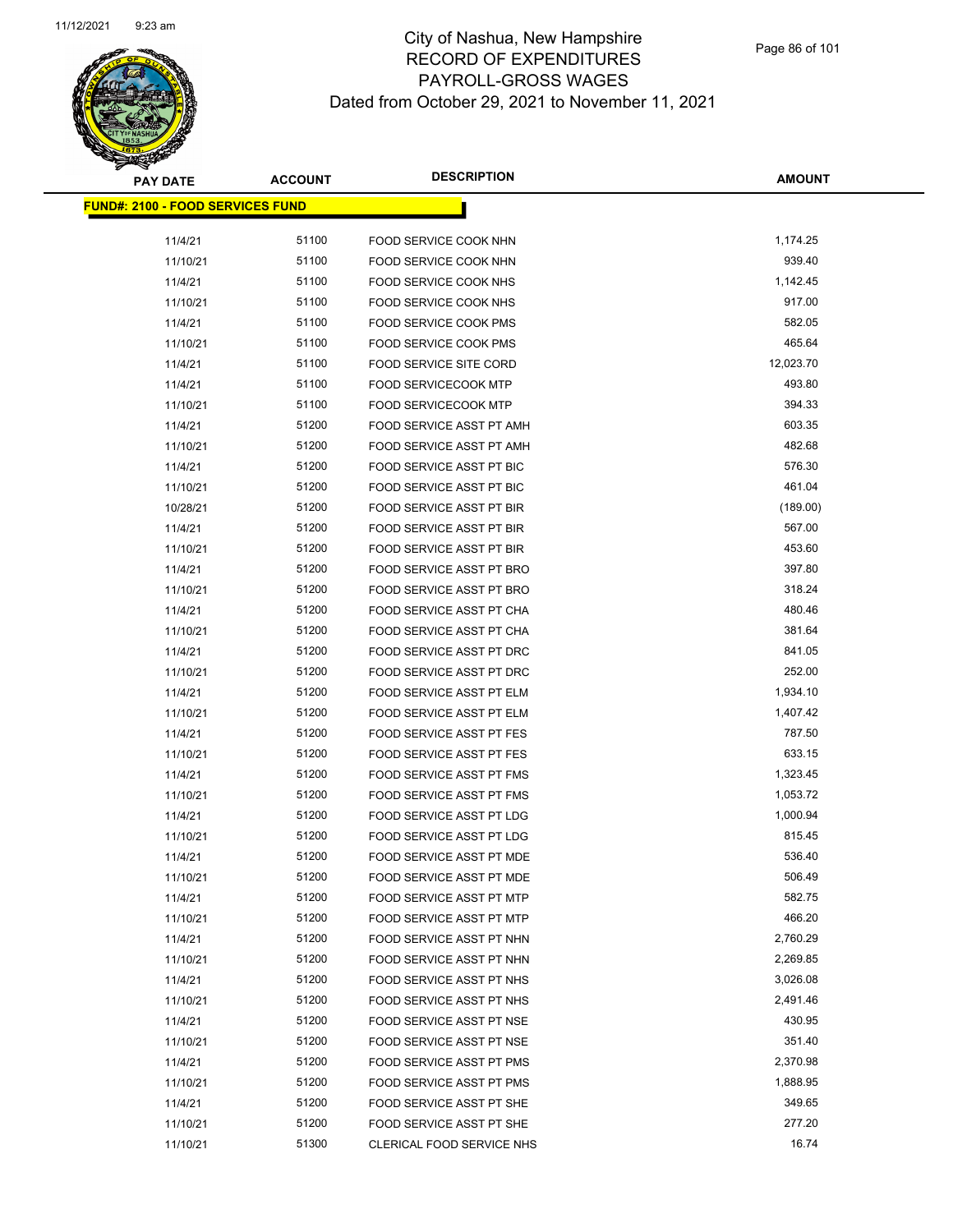

| <b>PAY DATE</b>                             | <b>ACCOUNT</b> | <b>DESCRIPTION</b>              | <b>AMOUNT</b> |
|---------------------------------------------|----------------|---------------------------------|---------------|
| <b>FUND#: 2100 - FOOD SERVICES FUND</b>     |                |                                 |               |
| 11/4/21                                     | 51300          | DELIVERY DRIVER FOOD SERVICE    | 217.01        |
| 11/10/21                                    | 51300          | DELIVERY DRIVER FOOD SERVICE    | 115.74        |
| 11/4/21                                     | 51300          | FOOD SERVICE ASST PT NHS        | 19.29         |
| 11/10/21                                    | 51300          | <b>FOOD SERVICE ASST PT NHS</b> | 4.92          |
| 11/10/21                                    | 51300          | FOOD SERVICE COOK DRC           | 41.16         |
| 11/10/21                                    | 51300          | FOOD SERVICE COOK ELM           | 5.27          |
| 11/4/21                                     | 51300          | FOOD SERVICE COOK NHN           | 78.38         |
| 11/10/21                                    | 51300          | FOOD SERVICE COOK NHN           | 57.48         |
| 11/4/21                                     | 51300          | FOOD SERVICE COOK NHS           | 12.28         |
| 11/10/21                                    | 51300          | FOOD SERVICE COOK NHS           | 12.28         |
| 11/4/21                                     | 51412          | SUB FOOD SERVICE                | 116.76        |
| 11/10/21                                    | 51412          | <b>SUB FOOD SERVICE</b>         | 190.50        |
| <b>TOTAL FUND 2100 - FOOD SERVICES FUND</b> |                |                                 | \$71,657.75   |

| 11/4/21  | 51200 | DRIVER INSTRUCTOR | 1,825.00 |
|----------|-------|-------------------|----------|
| 11/10/21 | 51200 | DRIVER INSTRUCTOR | 1,470.00 |
| 11/4/21  | 51200 | ELL TUTOR         | 105.00   |
| 11/4/21  | 51200 | TEACHER ELL FES   | 295.00   |

| 11/4/21  | 51100 | CLERICAL ADULT ED NHN       | 337.59 |
|----------|-------|-----------------------------|--------|
| 11/10/21 | 51100 | CLERICAL ADULT ED NHN       | 337.59 |
| 11/4/21  | 51200 | ADULT ED ENRICHMENT INST    | 200.00 |
| 11/10/21 | 51200 | ADULT ED ENRICHMENT INST    | 200.00 |
| 11/4/21  | 51200 | ADULT ED ENRICHMENT TEACHER | 50.00  |
| 11/10/21 | 51200 | ADULT ED ENRICHMENT TEACHER | 50.00  |

| 11/4/21                           | 51100<br>PANTHER PRESCHOOL DIRECTOR | 1,151.60   |
|-----------------------------------|-------------------------------------|------------|
| <b>TOTAL FUND 2252 - DAY CARE</b> |                                     | \$1,151.60 |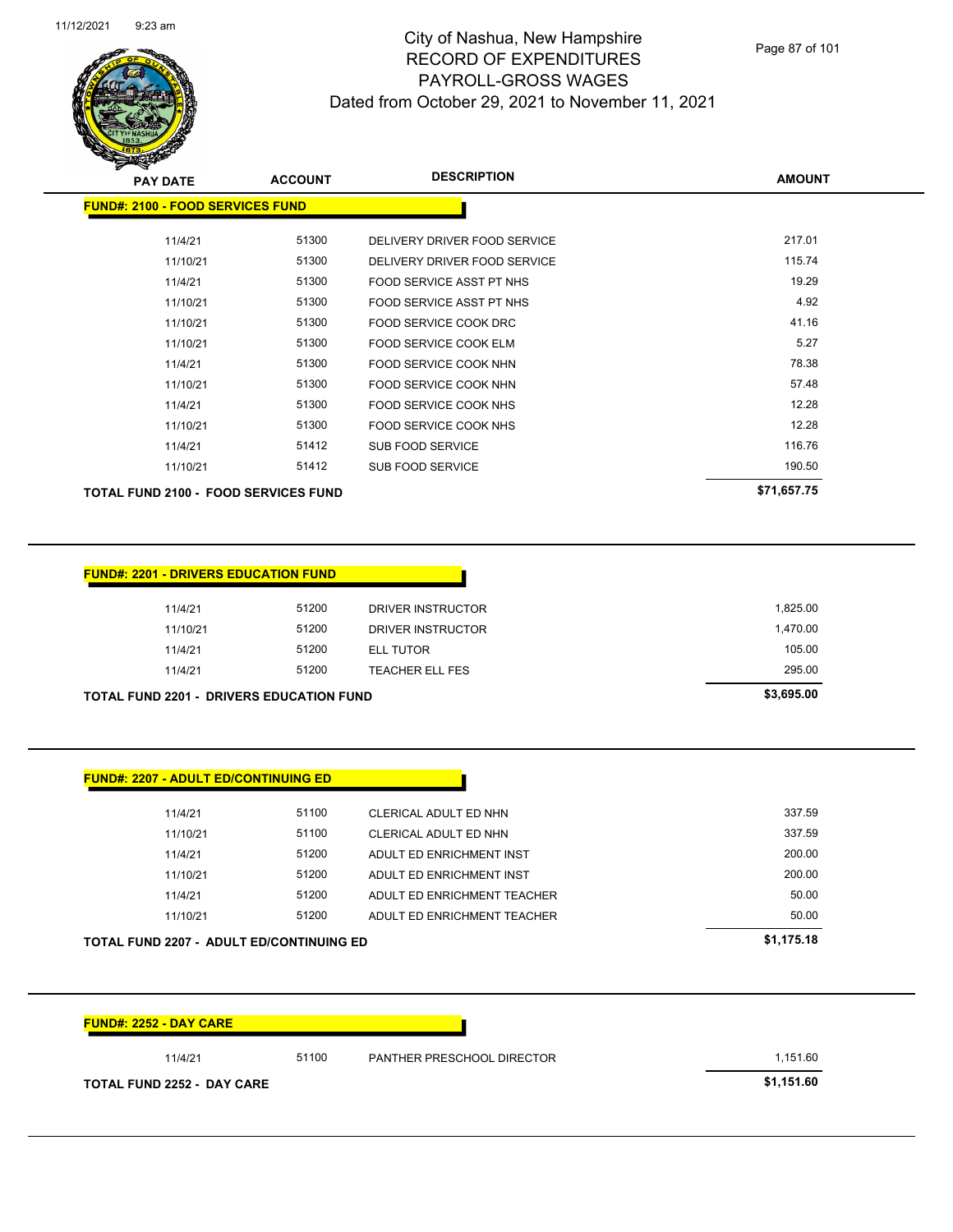

Page 88 of 101

| <b>PAY DATE</b><br><b>FUND#: 2257 - SPECIAL ED LOCAL</b> |                     |                                                      | <b>DESCRIPTION</b>                                   |                      |
|----------------------------------------------------------|---------------------|------------------------------------------------------|------------------------------------------------------|----------------------|
|                                                          |                     | <b>ACCOUNT</b>                                       |                                                      | <b>AMOUNT</b>        |
|                                                          |                     |                                                      |                                                      |                      |
|                                                          | 11/4/21             | 51100                                                | PARA DW SPEC ED AMH                                  | 476.45               |
|                                                          | 11/10/21            | 51100                                                | PARA DW SPEC ED AMH                                  | 393.46               |
|                                                          | 11/4/21             | 51100                                                | PARA DW SPEC ED NHS                                  | 626.25               |
|                                                          | 11/10/21            | 51100                                                | PARA DW SPEC ED NHS                                  | 522.24               |
|                                                          | 11/4/21             | 51100                                                | PARA DW SPEC ED WID                                  | 472.79               |
|                                                          | 11/10/21            | 51100                                                | PARA DW SPEC ED WID                                  | 545.03               |
|                                                          | 11/10/21            | 51412                                                | PARA DW SPEC ED WID                                  | 42.00                |
| <b>TOTAL FUND 2257 - SPECIAL ED LOCAL</b>                |                     |                                                      |                                                      | \$3,078.22           |
|                                                          |                     | <b>FUND#: 2503 - PARKS &amp; REC PROGRAMS FUND</b>   |                                                      |                      |
|                                                          |                     |                                                      |                                                      |                      |
|                                                          |                     |                                                      |                                                      |                      |
|                                                          | 11/4/21             | 51100                                                | PROGRAM COORDINATOR                                  | 410.81               |
|                                                          | 11/10/21            | 51100                                                | PROGRAM COORDINATOR                                  | 410.80               |
|                                                          | 11/4/21             | 51300                                                | PROGRAM COORDINATOR                                  | 134.80               |
|                                                          | 11/10/21            | 51300<br>TOTAL FUND 2503 - PARKS & REC PROGRAMS FUND | PROGRAM COORDINATOR                                  | 53.92<br>\$1,010.33  |
|                                                          |                     | <b>FUND#: 2505 - PEG ACCESS CHANNELS FUND</b>        |                                                      |                      |
|                                                          |                     |                                                      |                                                      |                      |
|                                                          | 11/4/21             | 51100<br>51100                                       | ECHANNEL ACCESS ADMINISTRATOR                        | 1,227.05<br>1,227.05 |
|                                                          | 11/10/21            | 51100                                                | ECHANNEL ACCESS ADMINISTRATOR<br>PEG PROGRAM MANAGER | 1,329.30             |
|                                                          | 11/4/21<br>11/10/21 | 51100                                                | PEG PROGRAM MANAGER                                  | 1,329.30             |
|                                                          | 11/4/21             | 51200                                                | TEACHER PE NHN                                       | 120.00               |
|                                                          | 11/4/21             | 51200                                                | <b>VIDEOGRAPHER</b>                                  | 915.00               |
|                                                          | 11/10/21            | 51200                                                | <b>VIDEOGRAPHER</b>                                  | 1,185.00             |
|                                                          |                     | <b>TOTAL FUND 2505 - PEG ACCESS CHANNELS FUND</b>    |                                                      | \$7,332.70           |

**TOTAL FUND 3035 - FEMA DISASTER ASSIST GRANTS \$1,364.35**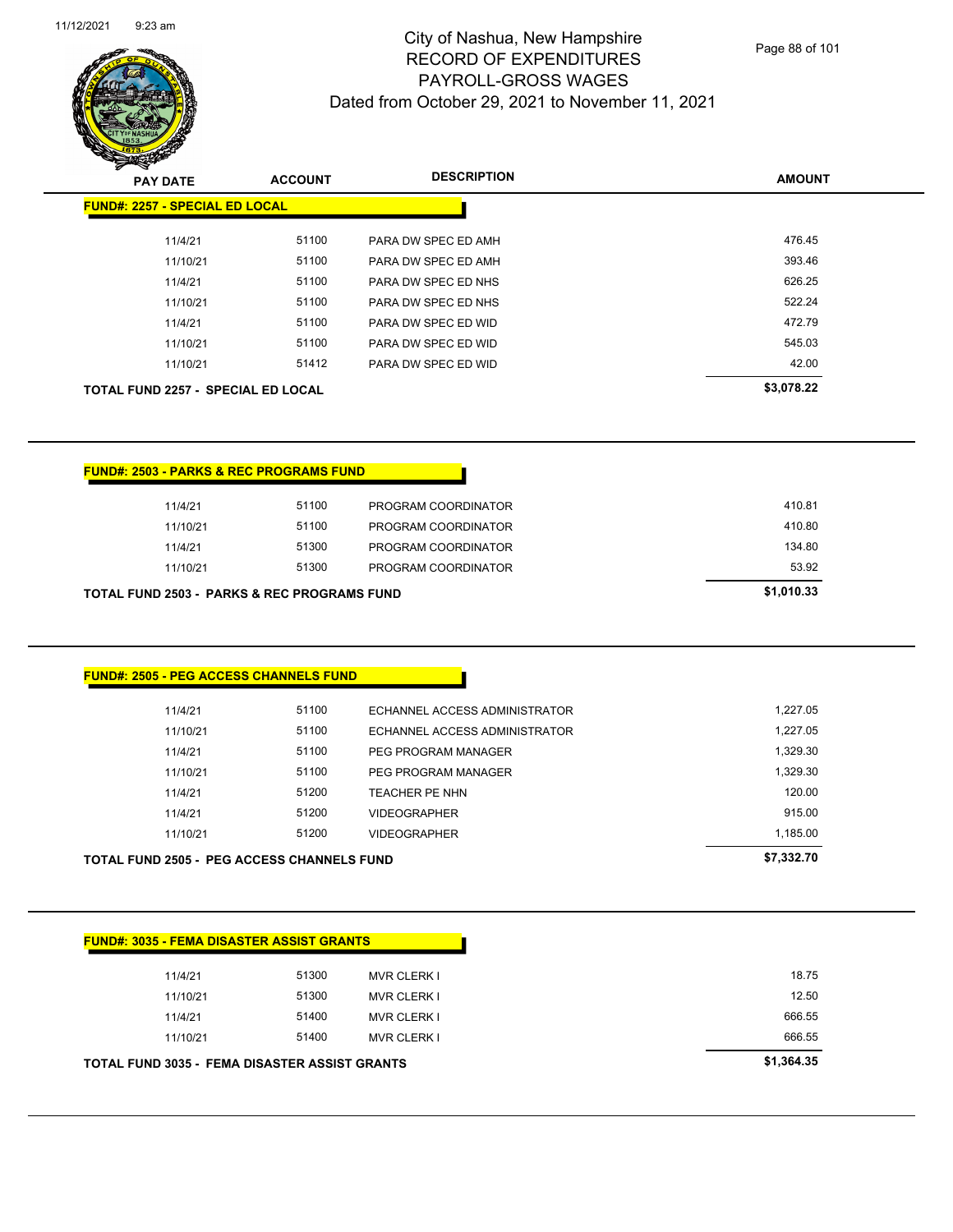

| $\boldsymbol{\nu}$<br>-<br><b>PAY DATE</b>  | <b>ACCOUNT</b> | <b>DESCRIPTION</b>         | <b>AMOUNT</b> |
|---------------------------------------------|----------------|----------------------------|---------------|
| <b>FUND#: 3050 - POLICE GRANTS FUND</b>     |                |                            |               |
| 11/4/21                                     | 51100          | DOMESTIC VIOLENCE ADVOCATE | 1,000.00      |
| 11/10/21                                    | 51100          | DOMESTIC VIOLENCE ADVOCATE | 1,000.00      |
| 11/4/21                                     | 51100          | PATROLMAN ALL RANKS        | 1,597.55      |
| 11/10/21                                    | 51100          | PATROLMAN ALL RANKS        | 1,597.55      |
| 11/4/21                                     | 51300          | PATROLMAN ALL RANKS        | (97.14)       |
| <b>TOTAL FUND 3050 - POLICE GRANTS FUND</b> |                |                            | \$5,097.96    |

#### **FUND#: 3068 - COMMUNITY SERVICES GRANTS FUND**

|          |       |                                                 | $\sim$ 100.00 |
|----------|-------|-------------------------------------------------|---------------|
| 11/10/21 | 51412 | PHNS PROGRAM ASSISTANT                          | 835.00        |
| 11/10/21 | 51412 | <b>NURSE PER DIEM</b>                           | 274.64        |
| 11/4/21  | 51412 | <b>NURSE PER DIEM</b>                           | 609.12        |
| 11/4/21  | 51412 | <b>NURSE ELM</b>                                | 193.86        |
| 11/10/21 | 51412 | COMMUNITY SERVICES ELC COVID-19 RESPONSE SUPPOF | 366.84        |
| 11/4/21  | 51412 | COMMUNITY SERVICES ELC COVID-19 RESPONSE SUPPOF | 244.56        |
| 11/10/21 | 51300 | COMMUNITY SERVICES PROGRAM ADMINISTRATIVE ASSIS | 41.66         |
| 11/4/21  | 51300 | COMMUNITY SERVICES PROGRAM ADMINISTRATIVE ASSIS | 8.33          |
| 11/10/21 | 51300 | BILINGUAL BICULTURAL COMMUNITY HEALTH WORKER    | 16.38         |
| 11/10/21 | 51100 | PUB HEALTH PREPAREDNESS COORD                   | 1,165.23      |
| 11/4/21  | 51100 | PUB HEALTH PREPAREDNESS COORD                   | 932.20        |
| 11/10/21 | 51100 | PUB HEALTH NET SVS COORD                        | 1,310.90      |
| 11/4/21  | 51100 | PUB HEALTH NET SVS COORD                        | 1,310.90      |
| 11/10/21 | 51100 | COMMUNITY SERVICES PROGRAM ADMINISTRATIVE ASSIS | 888.71        |
| 11/4/21  | 51100 | COMMUNITY SERVICES PROGRAM ADMINISTRATIVE ASSIS | 888.72        |
| 11/10/21 | 51100 | BILINGUAL COMM HEALTH WORKER                    | 535.97        |
| 11/4/21  | 51100 | BILINGUAL COMM HEALTH WORKER                    | 546.21        |
| 11/10/21 | 51100 | BILINGUAL BICULTURAL COMMUNITY HEALTH WORKER    | 3,412.56      |
| 11/4/21  | 51100 | BILINGUAL BICULTURAL COMMUNITY HEALTH WORKER    | 3,417.61      |
| 11/10/21 | 51100 | BEHAVIORAL HEALTH STRATEGIST                    | 1,211.90      |
| 11/4/21  | 51100 | BEHAVIORAL HEALTH STRATEGIST                    | 1,211.90      |

**TOTAL FUND 3068 - COMMUNITY SERVICES GRANTS FUND \$19,423.20** 

#### **FUND#: 3070 - COMMUNITY HEALTH GRANTS FUND**

| 11/4/21  | 51100 | BILINGUAL COMM HEALTH WORKER       | 327.70   |
|----------|-------|------------------------------------|----------|
| 11/10/21 | 51100 | BILINGUAL COMM HEALTH WORKER       | 321.55   |
| 9/30/21  | 51100 | PROGRAM ASSISTANT COMMUNITY HEALTH | (0.05)   |
| 11/4/21  | 51100 | PUB HEALTH NURSE                   | 1.310.90 |
| 11/10/21 | 51100 | PUB HEALTH NURSE                   | 1.310.90 |
| 11/4/21  | 51412 | NURSE PER DIEM (PRACTIONER)        | 167.12   |
| 11/10/21 | 51412 | NURSE PER DIEM (PRACTIONER)        | 167.12   |
|          |       |                                    |          |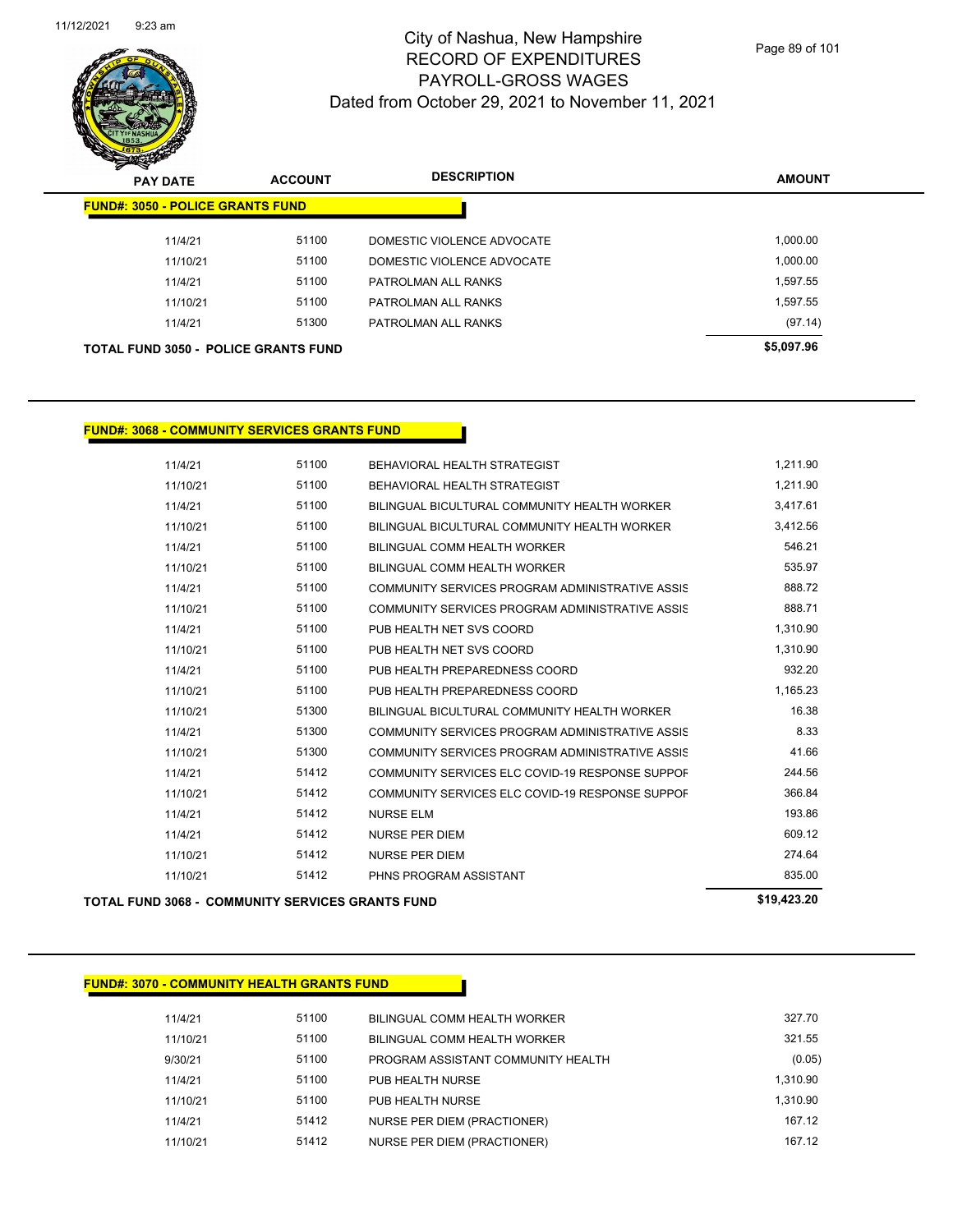

Page 90 of 101

| <b>TOTAL FUND 3070 - COMMUNITY HEALTH GRANTS FUND</b> |       |                                | \$3,605.24  |
|-------------------------------------------------------|-------|--------------------------------|-------------|
|                                                       |       |                                |             |
| <b>FUND#: 3090 - URBAN PROGRAM GRANTS FUND</b>        |       |                                |             |
| 11/4/21                                               | 51100 | CODE ENFORCEMENT OFFICER II    | 513.95      |
| 11/10/21                                              | 51100 | CODE ENFORCEMENT OFFICER II    | 513.95      |
| 11/4/21                                               | 51100 | <b>GRANT MGMT SPECIALIST</b>   | 1,159.70    |
| 11/10/21                                              | 51100 | <b>GRANT MGMT SPECIALIST</b>   | 1,159.70    |
| 11/4/21                                               | 51100 | <b>MANAGER URBAN PROGRAMS</b>  | 1,738.30    |
| 11/10/21                                              | 51100 | <b>MANAGER URBAN PROGRAMS</b>  | 1,738.30    |
| 11/4/21                                               | 51100 | PROGRAM COORDINATOR LP&HH      | 1,347.50    |
| 11/10/21                                              | 51100 | PROGRAM COORDINATOR LP&HH      | 1,347.50    |
| 11/4/21                                               | 51100 | PROJECT ADMINISTRATOR          | 1,186.35    |
| 11/10/21                                              | 51100 | PROJECT ADMINISTRATOR          | 1,186.35    |
| 11/4/21                                               | 51100 | PROJECT ADMINISTRATOR LP&HH    | 1,321.05    |
| 11/10/21                                              | 51100 | PROJECT ADMINISTRATOR LP&HH    | 1,321.05    |
| 11/4/21                                               | 51100 | PROJECT SPECIALIST URBAN PROGR | 1,257.10    |
| 11/10/21                                              | 51100 | PROJECT SPECIALIST URBAN PROGR | 1,257.10    |
|                                                       |       |                                | \$17,047.90 |

| FUND#: 3120 - TRANSIT GRANTS FUND |
|-----------------------------------|
|-----------------------------------|

| 11/4/21  | 51100 | <b>TRANSIT ADMINISTRATOR</b>          | 1,890.60 |
|----------|-------|---------------------------------------|----------|
| 11/10/21 | 51100 | <b>TRANSIT ADMINISTRATOR</b>          | 1,890.60 |
| 11/4/21  | 51100 | <b>TRANSIT FINANCE COORDINATOR</b>    | 1,374.40 |
| 11/10/21 | 51100 | <b>TRANSIT FINANCE COORDINATOR</b>    | 1,374.40 |
| 11/4/21  | 51100 | <b>TRANSIT FLEET FACILITIES SUPV</b>  | 1,159.70 |
| 11/10/21 | 51100 | <b>TRANSIT FLEET FACILITIES SUPV</b>  | 1,159.69 |
| 11/4/21  | 51100 | <b>TRANSIT MECHANICS</b>              | 2,123.35 |
| 11/10/21 | 51100 | <b>TRANSIT MECHANICS</b>              | 2,129.35 |
| 11/4/21  | 51100 | <b>TRANSIT MOBILITY MANAGER</b>       | 1,050.30 |
| 11/4/21  | 51100 | <b>TRANSIT OPERATIONS COORDINATOR</b> | 1,115.20 |
| 11/10/21 | 51100 | <b>TRANSIT OPERATIONS COORDINATOR</b> | 1,115.20 |
| 11/4/21  | 51100 | <b>TRANSIT UTILITY SERVICE WORKER</b> | 798.35   |
| 11/10/21 | 51100 | <b>TRANSIT UTILITY SERVICE WORKER</b> | 798.35   |
| 11/4/21  | 51100 | <b>TRANSPORTATION ANALYST</b>         | 193.50   |
| 11/10/21 | 51100 | <b>TRANSPORTATION ANALYST</b>         | 193.50   |
| 11/4/21  | 51300 | <b>TRANSIT MECHANICS</b>              | 318.63   |
| 11/10/21 | 51300 | <b>TRANSIT MECHANICS</b>              | 312.38   |
| 11/10/21 | 51300 | <b>TRANSIT OPERATIONS COORDINATOR</b> | 20.91    |
| 11/4/21  | 51300 | <b>TRANSIT UTILITY SERVICE WORKER</b> | 52.38    |
| 11/10/21 | 51300 | <b>TRANSIT UTILITY SERVICE WORKER</b> | 44.89    |
| 11/4/21  | 51750 | <b>TRANSIT MOBILITY MANAGER</b>       | 1,890.54 |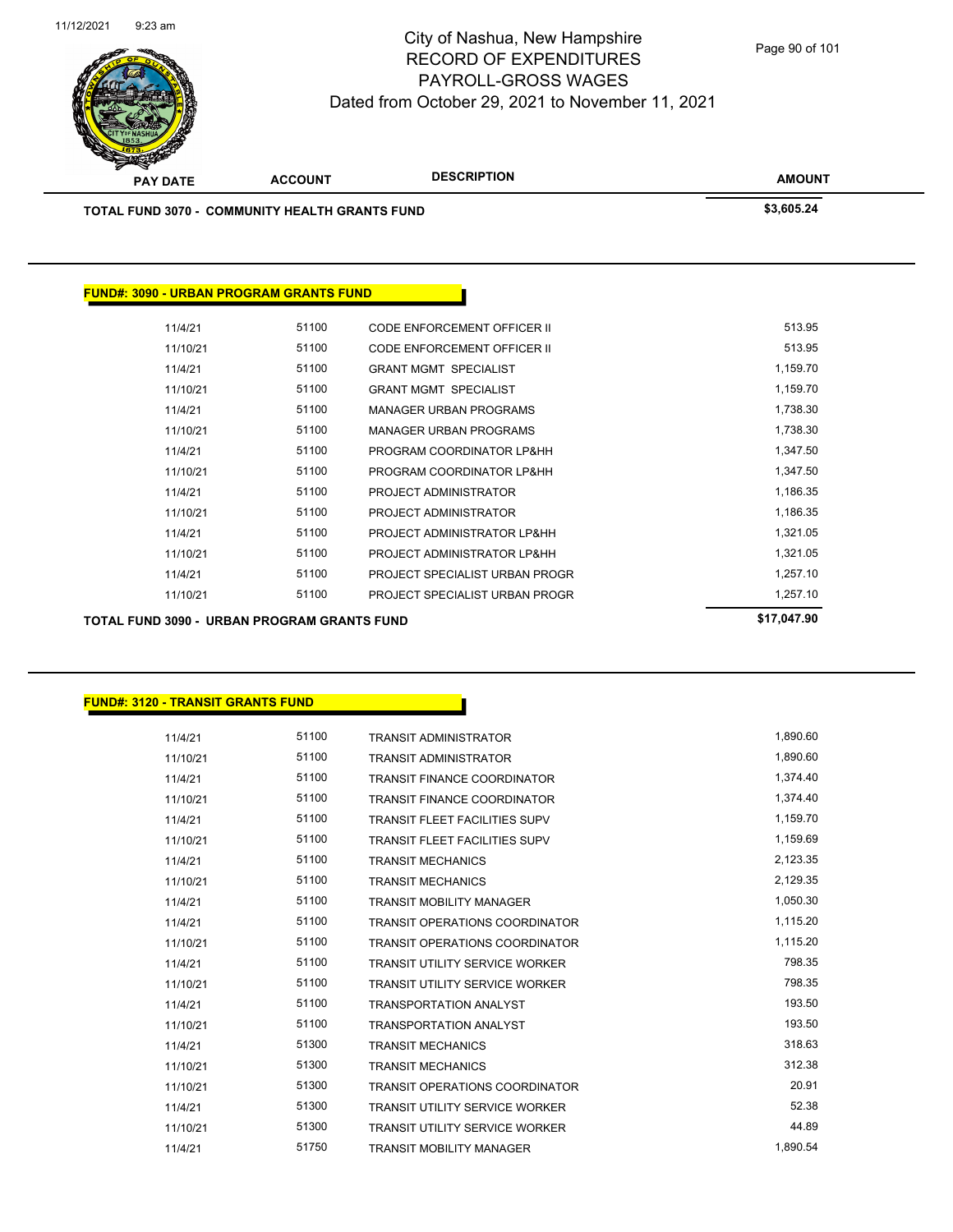

| $\rightarrow$<br><b>PAY DATE</b>             | <b>ACCOUNT</b> | <b>DESCRIPTION</b> | <b>AMOUNT</b> |
|----------------------------------------------|----------------|--------------------|---------------|
| <b>TOTAL FUND 3120 - TRANSIT GRANTS FUND</b> |                |                    | \$21,006.22   |
|                                              |                |                    |               |
|                                              |                |                    |               |
| <b>FUND#: 3800 - SCHOOL GRANTS FUND</b>      |                |                    |               |

| 11/4/21  | 51100 | 21 CENTURY ASST COORDINATOR        | 1,923.10  |
|----------|-------|------------------------------------|-----------|
| 11/4/21  | 51100 | 21 CENTURY ELEM MFAM RES COORD     | 8,983.70  |
| 11/4/21  | 51100 | ASSISTANT PRINCIPAL AMH            | 1,437.50  |
| 11/4/21  | 51100 | ASSISTANT PRINCIPAL DR CRSP        | 1,461.60  |
| 11/4/21  | 51100 | ASSISTANT PRINCIPAL MTP            | 1,485.60  |
| 11/4/21  | 51100 | <b>CLERICAL 21 CENTURY</b>         | 1,244.34  |
| 11/10/21 | 51100 | <b>CLERICAL 21 CENTURY</b>         | 1,205.28  |
| 11/4/21  | 51100 | <b>DIRECTOR TITLE 1</b>            | 3,379.30  |
| 11/4/21  | 51100 | ELL OUTREACH WORKER HOURLY         | 843.74    |
| 11/10/21 | 51100 | ELL OUTREACH WORKER HOURLY         | 785.15    |
| 11/4/21  | 51100 | HOME SCHOOL CORD TTI               | 3,006.13  |
| 11/10/21 | 51100 | HOME SCHOOL CORD TTI               | 2,850.47  |
| 11/4/21  | 51100 | <b>HOMELESS LIASION</b>            | 1,512.19  |
| 11/10/21 | 51100 | <b>HOMELESS LIASION</b>            | 1,482.54  |
| 11/4/21  | 51100 | INSTRUCTIONAL LEADER-DISTRICT WIDE | 4,002.51  |
| 11/4/21  | 51100 | LICENSED PRACTICAL NURSE NHS       | 1,496.10  |
| 11/4/21  | 51100 | OFFICE MANAGER TITLE 1             | 1,607.60  |
| 11/4/21  | 51100 | PARA DW SPEC ED AMH                | 641.89    |
| 11/10/21 | 51100 | PARA DW SPEC ED AMH                | 555.43    |
| 11/4/21  | 51100 | PARA DW SPEC ED NSE                | 436.14    |
| 11/10/21 | 51100 | PARA DW SPEC ED NSE                | 389.64    |
| 11/4/21  | 51100 | PARA INST AMH                      | 415.50    |
| 11/10/21 | 51100 | PARA INST AMH                      | 346.56    |
| 11/4/21  | 51100 | PARA INST LDG                      | 578.10    |
| 11/10/21 | 51100 | PARA INST LDG                      | 492.72    |
| 11/4/21  | 51100 | PARA INST SHE                      | 458.64    |
| 11/10/21 | 51100 | PARA INST SHE                      | 431.47    |
| 11/4/21  | 51100 | PARA TTI AMH                       | 888.48    |
| 11/10/21 | 51100 | PARA TTI AMH                       | 742.07    |
| 11/4/21  | 51100 | PARA TTI DRC                       | 405.12    |
| 11/10/21 | 51100 | PARA TTI DRC                       | 126.35    |
| 11/4/21  | 51100 | PARA TTI LDG                       | 2,025.40  |
| 11/10/21 | 51100 | PARA TTI LDG                       | 1,684.84  |
| 11/4/21  | 51100 | PARA TTI MTP                       | 425.89    |
| 11/10/21 | 51100 | PARA TTI MTP                       | 370.25    |
| 11/4/21  | 51100 | PEER COACH                         | 15,745.69 |
| 11/4/21  | 51100 | PRINCIPAL SHE                      | 1,793.30  |
| 11/4/21  | 51100 | SEL TITLE 1 - LDG                  | 3,409.60  |
| 11/4/21  | 51100 | SIGN LANGUAGE INTERPRETER          | 1,131.60  |
| 11/10/21 | 51100 | SIGN LANGUAGE INTERPRETER          | 1,148.00  |
| 11/4/21  | 51100 | SOCIAL WORKER                      | 12,429.90 |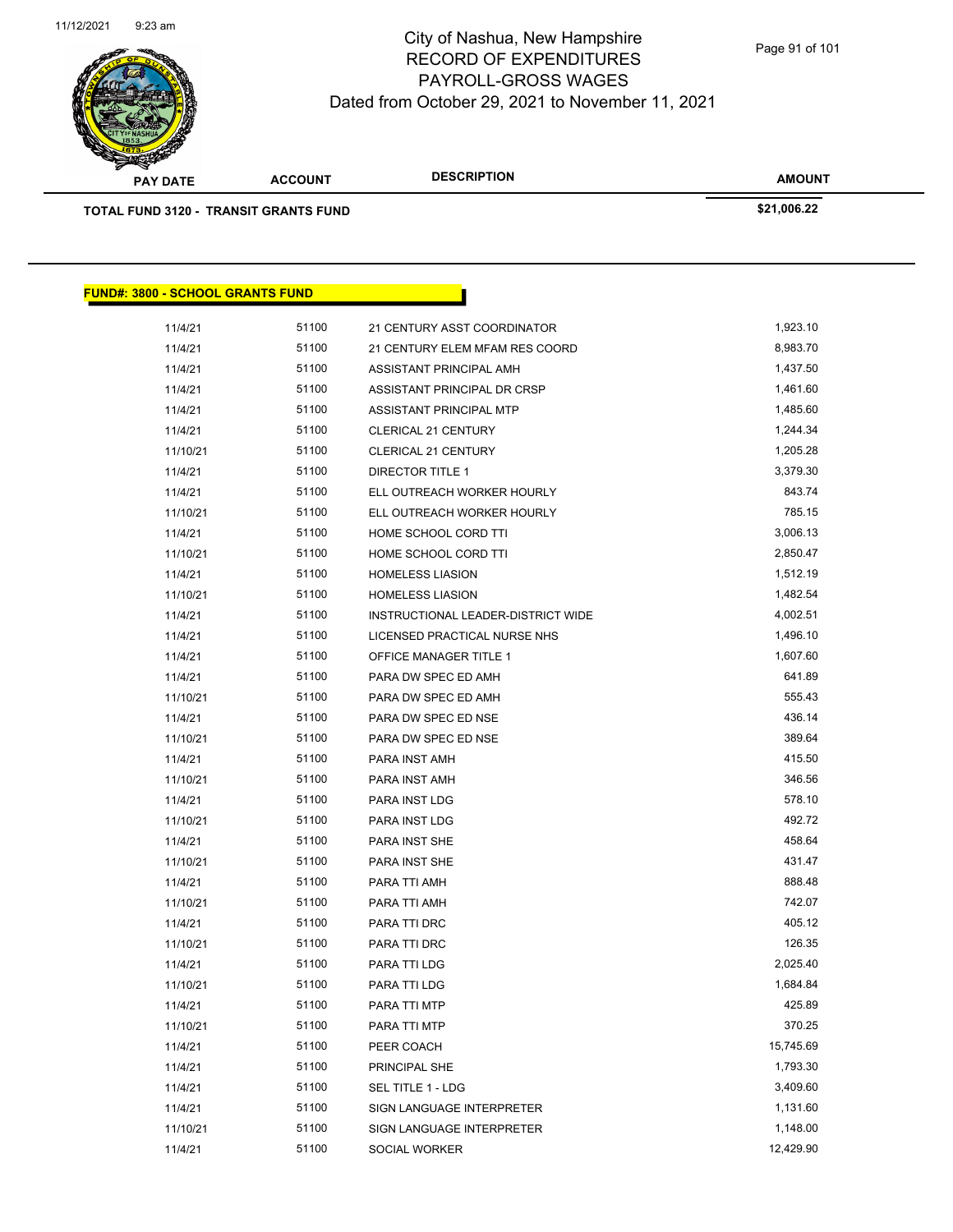

**AMOUNT**

 $\overline{\phantom{0}}$ 

| <u> FUND#: 3800 - SCHOOL GRANTS FUND</u> |       |                                  |          |
|------------------------------------------|-------|----------------------------------|----------|
| 11/4/21                                  | 51100 | SYSTEMS ADMIN FULL YEAR          | 3,793.30 |
| 11/4/21                                  | 51100 | <b>TEACHER BEHAVIOR SPEC WID</b> | 2,979.50 |
| 11/4/21                                  | 51100 | <b>TEACHER DWSE BRO</b>          | 1,888.80 |
| 11/4/21                                  | 51100 | TEACHER DWSE CHA                 | 3,932.50 |
| 11/4/21                                  | 51100 | <b>TEACHER DWSE ELM</b>          | 1,971.59 |
| 11/4/21                                  | 51100 | TEACHER DWSE MDE                 | 1,674.20 |
| 11/4/21                                  | 51100 | <b>TEACHER DWSE NHS</b>          | 5,179.63 |
| 11/4/21                                  | 51100 | TEACHER ELL DRC                  | 2,019.50 |
| 11/4/21                                  | 51100 | TEACHER ELL NHS                  | 749.30   |
| 11/4/21                                  | 51100 | <b>TEACHER GR4 DRC</b>           | 1,605.20 |
| 11/4/21                                  | 51100 | <b>TEACHER PRESCHOOL BRO</b>     | 2,979.50 |
| 11/4/21                                  | 51100 | TEACHER PRESCHOOL NHS            | 2,283.60 |
| 11/4/21                                  | 51100 | TEACHER READ CHA                 | 1,764.20 |
| 11/4/21                                  | 51100 | TEACHER SPED AMH                 | 1,744.90 |
| 11/4/21                                  | 51100 | TEACHER SPED BIC                 | 2,168.60 |
| 11/4/21                                  | 51100 | TEACHER SPED BRO                 | 1,792.60 |
| 11/4/21                                  | 51100 | <b>TEACHER SPED DRC</b>          | 1,899.90 |
| 11/4/21                                  | 51100 | <b>TEACHER SPED FES</b>          | 3,420.20 |
| 11/4/21                                  | 51100 | TEACHER SPED FMS                 | 2,876.80 |
| 11/4/21                                  | 51100 | <b>TEACHER SPED LDG</b>          | 1,605.20 |
| 11/4/21                                  | 51100 | <b>TEACHER SPED MDE</b>          | 2,168.60 |
| 11/4/21                                  | 51100 | TEACHER SPED NHN                 | 9,904.50 |
| 11/4/21                                  | 51100 | TEACHER SPED NHS                 | 2,091.50 |
| 11/4/21                                  | 51100 | TEACHER SPED NSE                 | 6,624.70 |
| 11/4/21                                  | 51100 | <b>TEACHER SPED PMS</b>          | 5,539.83 |
| 11/4/21                                  | 51100 | <b>TEACHER TTI LDG</b>           | 2,022.10 |
| 11/4/21                                  | 51100 | TITLE ONE PARA FES               | 1,710.30 |
| 11/10/21                                 | 51100 | TITLE ONE PARA FES               | 1,377.16 |
| 11/4/21                                  | 51200 | 21 CENTURY PROGRAM ASSISTANT     | 2,484.10 |
| 11/10/21                                 | 51200 | 21 CENTURY PROGRAM ASSISTANT     | 1,868.50 |
| 11/4/21                                  | 51200 | ELL AFTER SCHOOL TUTOR           | 35.42    |
| 11/4/21                                  | 51200 | ELL OUTREACH WORKER HOURLY       | 506.26   |
| 11/10/21                                 | 51200 | ELL OUTREACH WORKER HOURLY       | 471.10   |
| 11/4/21                                  | 51200 | HOME SCHOOL CORD TTI             | 2,919.73 |
| 11/10/21                                 | 51200 | HOME SCHOOL CORD TTI             | 2,671.29 |
| 11/4/21                                  | 51200 | <b>LIBRARIAN SHE</b>             | 125.00   |
| 11/4/21                                  | 51200 | PARA DW SPEC ED BIR              | 17.28    |
| 11/10/21                                 | 51200 | PARA DW SPEC ED BIR              | 18.46    |
| 11/4/21                                  | 51200 | PARA DW SPEC ED NSE              | 25.00    |
| 11/10/21                                 | 51200 | PARA DW SPEC ED NSE              | 35.00    |
| 11/4/21                                  | 51200 | PARA ELL SHE                     | 29.75    |
| 11/10/21                                 | 51200 | PARA ELL SHE                     | 62.01    |
| 11/4/21                                  | 51200 | PARA INST BIR                    | 78.62    |
| 11/10/21                                 | 51200 | PARA INST BIR                    | 41.34    |
| 11/4/21                                  | 51200 | PARA INST FES                    | 99.15    |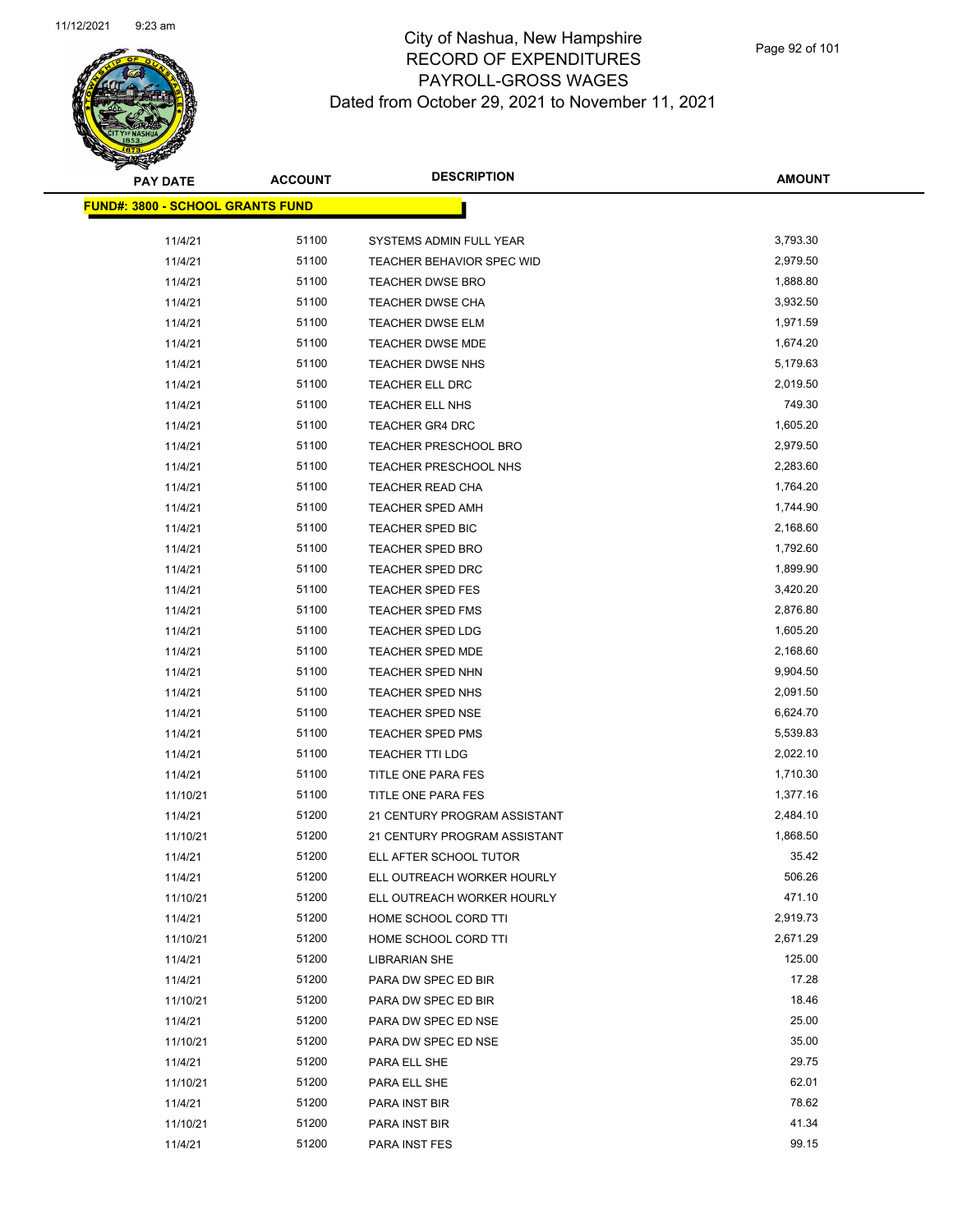

**AMOUNT**

| <u> FUND#: 3800 - SCHOOL GRANTS FUND</u> |       |                                   |          |
|------------------------------------------|-------|-----------------------------------|----------|
|                                          |       |                                   |          |
| 11/4/21                                  | 51200 | PARA INST SHE                     | 73.88    |
| 11/10/21                                 | 51200 | PARA INST SHE                     | 86.06    |
| 11/4/21                                  | 51200 | PARA KIND SHE                     | 59.49    |
| 11/10/21                                 | 51200 | PARA KIND SHE                     | 62.01    |
| 11/4/21                                  | 51200 | <b>SUB TEACHER</b>                | 4,715.00 |
| 11/10/21                                 | 51200 | <b>SUB TEACHER</b>                | 3,565.00 |
| 11/4/21                                  | 51200 | SUB TEACHER LONG TERM             | 230.00   |
| 11/10/21                                 | 51200 | SUB TEACHER LONG TERM             | 575.00   |
| 11/4/21                                  | 51200 | <b>TEACHER BUSINESS NHS</b>       | 100.00   |
| 11/4/21                                  | 51200 | TEACHER ELL BIC                   | 175.00   |
| 11/4/21                                  | 51200 | TEACHER ELL BIR                   | 100.00   |
| 11/4/21                                  | 51200 | TEACHER ELL DRC                   | 437.50   |
| 11/4/21                                  | 51200 | TEACHER ELL SHE                   | 112.50   |
| 11/4/21                                  | 51200 | <b>TEACHER ENGLISH NHS</b>        | 100.00   |
| 11/4/21                                  | 51200 | <b>TEACHER GR1 FES</b>            | 125.00   |
| 11/4/21                                  | 51200 | TEACHER GR2 DRC                   | 62.50    |
| 11/4/21                                  | 51200 | <b>TEACHER GR3 BIC</b>            | 100.00   |
| 11/4/21                                  | 51200 | <b>TEACHER GR3 BIR</b>            | 181.25   |
| 11/4/21                                  | 51200 | <b>TEACHER GR3 DRC</b>            | 281.25   |
| 11/4/21                                  | 51200 | <b>TEACHER GR3 SHE</b>            | 93.75    |
| 11/4/21                                  | 51200 | <b>TEACHER GR4 DRC</b>            | 112.50   |
| 11/4/21                                  | 51200 | <b>TEACHER GR4 FES</b>            | 60.00    |
| 11/4/21                                  | 51200 | <b>TEACHER GR5 AMH</b>            | 50.00    |
| 11/4/21                                  | 51200 | <b>TEACHER GR5 LDG</b>            | 150.00   |
| 11/4/21                                  | 51200 | <b>TEACHER MATH NHS</b>           | 100.00   |
| 11/4/21                                  | 51200 | <b>TEACHER MUSIC FES</b>          | 650.00   |
| 11/4/21                                  | 51200 | <b>TEACHER MUSIC SHE</b>          | 142.00   |
| 11/4/21                                  | 51200 | <b>TEACHER READ WID</b>           | 1,842.90 |
| 11/4/21                                  | 51200 | <b>TEACHER SOCIAL STUDIES NHS</b> | 100.00   |
| 11/4/21                                  | 51200 | <b>TEACHER SPED BIR</b>           | 100.00   |
| 11/4/21                                  | 51200 | <b>TEACHER SPED FES</b>           | 312.50   |
| 11/4/21                                  | 51200 | <b>TEACHER TTI AMH</b>            | 7,248.31 |
| 11/4/21                                  | 51200 | TEACHER TTI FES                   | 1,536.60 |
| 11/4/21                                  | 51200 | <b>TEACHER TTI LDG</b>            | 7,367.60 |
| 11/4/21                                  | 51200 | <b>TEACHER TTI MTP</b>            | 7,458.10 |
| 11/4/21                                  | 51200 | <b>TEACHER TTI NURSERY</b>        | 5,740.20 |
| 11/4/21                                  | 51200 | TEACHER TTI SHE                   | 2,383.59 |
| 11/4/21                                  | 51200 | <b>TEACHER TTIDRC</b>             | 7,132.20 |
| 11/4/21                                  | 51200 | TECH INTERGRATION ASST SHE        | 77.00    |
| 11/10/21                                 | 51200 | TECH INTERGRATION ASST SHE        | 25.00    |
| 11/4/21                                  | 51200 | TITLE ONE PARA FES                | 53.29    |
| 11/4/21                                  | 51200 | TITLE ONE TUTOR                   | 75.00    |
| 11/10/21                                 | 51200 | TITLE ONE TUTOR                   | 587.50   |
| 11/4/21                                  | 51650 | ADULT ED DIPOLMA TEACHER          | 100.00   |
| 11/10/21                                 | 51650 | ADULT ED DIPOLMA TEACHER          | 200.00   |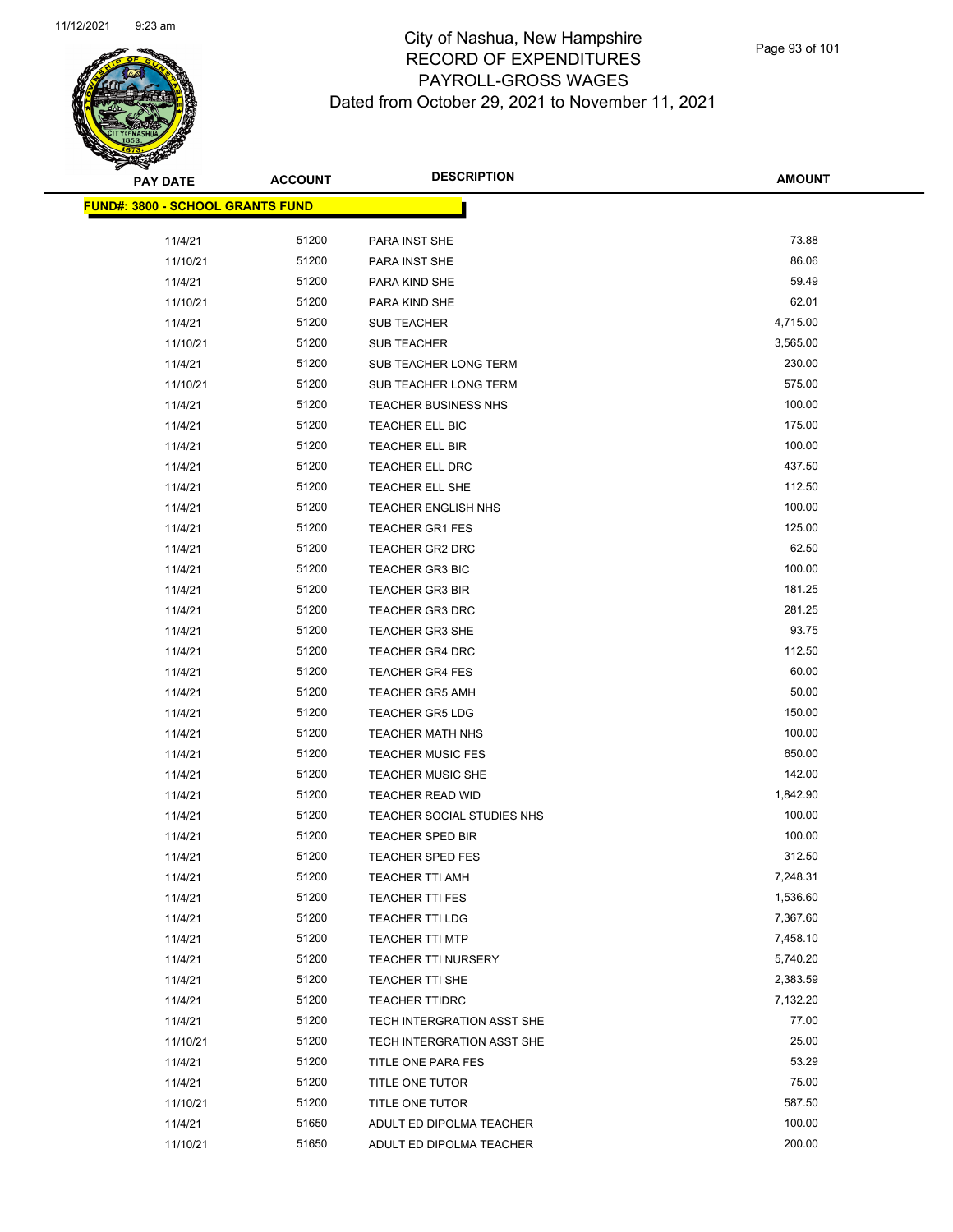

**AMOUNT**

| <u> FUND#: 3800 - SCHOOL GRANTS FUND</u> |       |                              |          |
|------------------------------------------|-------|------------------------------|----------|
|                                          |       |                              |          |
| 11/4/21                                  | 51650 | ADULT ED INSTRUCTOR          | 300.00   |
| 11/10/21                                 | 51650 | ADULT ED INSTRUCTOR          | 100.00   |
| 11/4/21                                  | 51650 | ASSISTANT PRINCIPAL NHS      | 200.00   |
| 11/4/21                                  | 51650 | CLERICAL GUIDANCE NHN        | 75.00    |
| 11/10/21                                 | 51650 | <b>CLERICAL GUIDANCE NHN</b> | 100.00   |
| 11/4/21                                  | 51650 | GUIDANCE COUNSELOR NHS       | 400.00   |
| 11/10/21                                 | 51650 | HOME SCHOOL CORD TTI         | 25.00    |
| 11/4/21                                  | 51650 | <b>INTERPRETER</b>           | 187.50   |
| 11/4/21                                  | 51650 | LIBRARIAN NHN                | 75.00    |
| 11/4/21                                  | 51650 | <b>LIBRARIAN NHS</b>         | 50.00    |
| 11/10/21                                 | 51650 | PARA DW SPEC ED AMH          | 1,326.31 |
| 11/10/21                                 | 51650 | PARA DW SPEC ED CHA          | 620.94   |
| 11/10/21                                 | 51650 | PARA DW SPEC ED MDE          | 773.22   |
| 11/10/21                                 | 51650 | PARA DW SPEC ED MTP          | 49.95    |
| 11/10/21                                 | 51650 | PARA DW SPEC ED NHS          | 48.75    |
| 11/10/21                                 | 51650 | PARA DW SPEC ED NSE          | 549.78   |
| 11/10/21                                 | 51650 | PARA DW SPEC ED SHE          | 1,301.72 |
| 11/10/21                                 | 51650 | PARA INST NHN                | 245.48   |
| 11/10/21                                 | 51650 | PARA INST SHE                | 113.04   |
| 11/10/21                                 | 51650 | PARA KIND CHA                | 125.89   |
| 11/10/21                                 | 51650 | PARA KIND MDE                | 61.59    |
| 11/4/21                                  | 51650 | PARA PRE SCH BIC             | 146.60   |
| 11/4/21                                  | 51650 | PARA PRE SCH NSE             | 749.70   |
| 11/4/21                                  | 51650 | PRESCHOOL PARA FPS           | 439.80   |
| 11/4/21                                  | 51650 | SPEECH LANG PATHOLOGIST WID  | 581.14   |
| 11/4/21                                  | 51650 | <b>TEACHER ART NHN</b>       | 400.00   |
| 11/4/21                                  | 51650 | <b>TEACHER BUSINESS NHS</b>  | 200.00   |
| 11/4/21                                  | 51650 | <b>TEACHER COMPUTER NHN</b>  | 250.00   |
| 11/4/21                                  | 51650 | <b>TEACHER DWSE ELM</b>      | 437.50   |
| 11/4/21                                  | 51650 | <b>TEACHER ELL NHN</b>       | 200.00   |
| 11/4/21                                  | 51650 | <b>TEACHER ENGLISH NHN</b>   | 300.00   |
| 11/4/21                                  | 51650 | <b>TEACHER ENGLISH NHS</b>   | 600.00   |
| 11/4/21                                  | 51650 | <b>TEACHER GR5 BIC</b>       | 200.00   |
| 11/4/21                                  | 51650 | <b>TEACHER KIND BRO</b>      | 150.00   |
| 11/4/21                                  | 51650 | <b>TEACHER MATH NHN</b>      | 200.00   |
| 11/4/21                                  | 51650 | <b>TEACHER MATH NHS</b>      | 887.50   |
| 11/4/21                                  | 51650 | TEACHER READ BIC             | 112.50   |
| 11/4/21                                  | 51650 | TEACHER SCIENCE NHN          | 400.00   |
| 11/4/21                                  | 51650 | TEACHER SOCIAL STUDIES NHN   | 200.00   |
| 11/4/21                                  | 51650 | TEACHER SOCIAL STUDIES NHS   | 1,025.00 |
| 11/4/21                                  | 51650 | <b>TEACHER SPED NHN</b>      | 400.00   |
| 11/4/21                                  | 51650 | TEACHER SPED NHS             | 200.00   |
| 11/4/21                                  | 51650 | <b>TEACHER SPED PMS</b>      | 75.00    |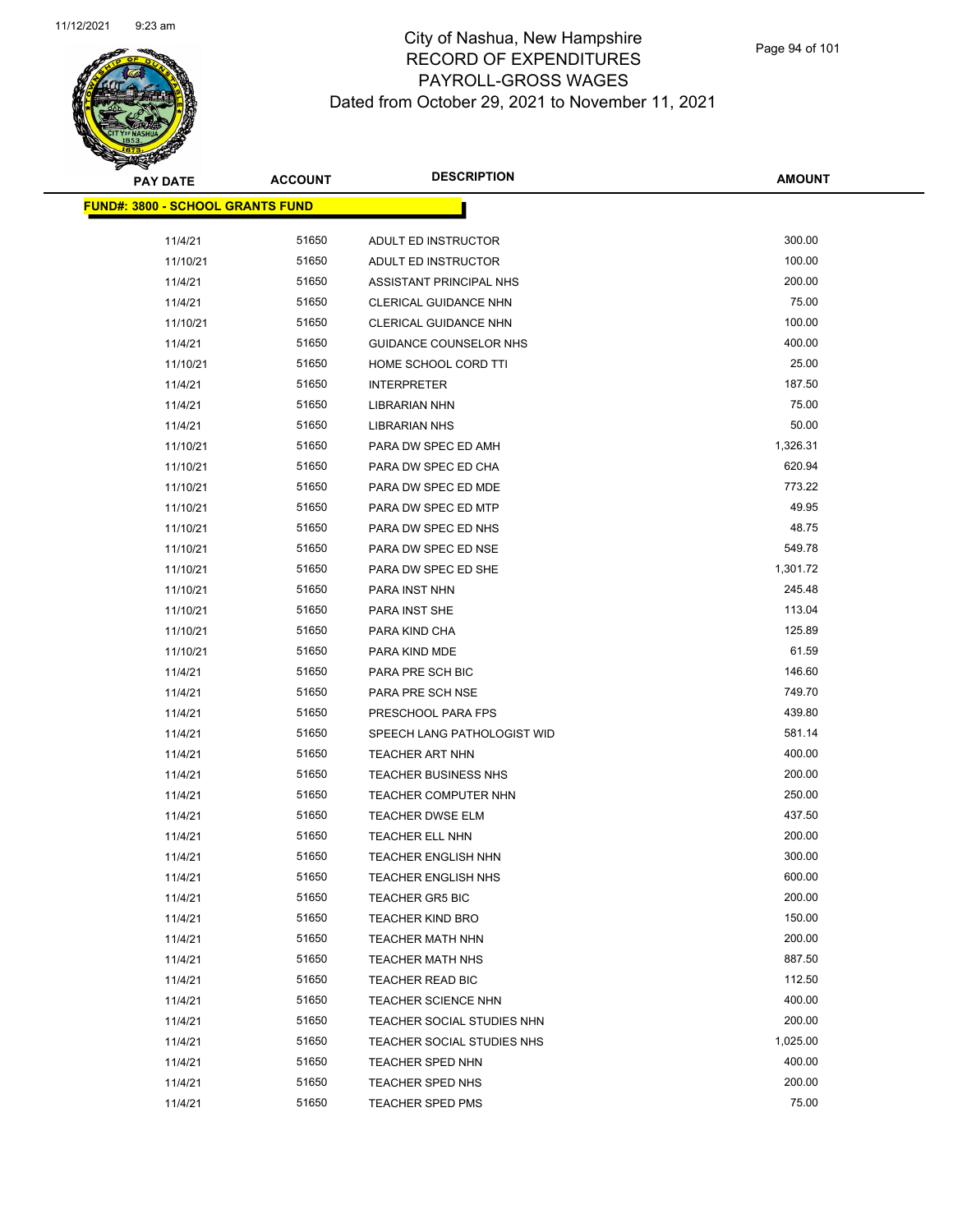

| <b>TOTAL FUND 3800 - SCHOOL GRANTS FUND</b>       |       |                                 | \$246,758.54 |
|---------------------------------------------------|-------|---------------------------------|--------------|
|                                                   |       |                                 |              |
| <b>FUND#: 3810 - FOOD SERVICE GRANTS FUND</b>     |       |                                 |              |
| 11/4/21                                           | 51650 | FOOD SERVICE ASST PT AMH        | 136.30       |
| 11/10/21                                          | 51650 | FOOD SERVICE ASST PT AMH        | 109.04       |
| 10/28/21                                          | 51650 | <b>FOOD SERVICE ASST PT BIR</b> | (50.40)      |
| 11/4/21                                           | 51650 | <b>FOOD SERVICE ASST PT BIR</b> | 63.00        |
| 11/10/21                                          | 51650 | <b>FOOD SERVICE ASST PT BIR</b> | 50.40        |
| 11/4/21                                           | 51650 | FOOD SERVICE ASST PT BRO        | 66.30        |
| 11/10/21                                          | 51650 | FOOD SERVICE ASST PT BRO        | 53.04        |
| 11/4/21                                           | 51650 | FOOD SERVICE ASST PT DRC        | 63.00        |
| 11/10/21                                          | 51650 | FOOD SERVICE ASST PT DRC        | 50.40        |
| 11/4/21                                           | 51650 | <b>FOOD SERVICE ASST PT ELM</b> | 63.00        |
| 11/10/21                                          | 51650 | <b>FOOD SERVICE ASST PT ELM</b> | 50.40        |
| 11/4/21                                           | 51650 | FOOD SERVICE ASST PT LDG        | 65.65        |
| 11/10/21                                          | 51650 | <b>FOOD SERVICE ASST PT LDG</b> | 52.52        |
| 11/4/21                                           | 51650 | <b>FOOD SERVICE ASST PT MTP</b> | 126.00       |
| 11/10/21                                          | 51650 | <b>FOOD SERVICE ASST PT MTP</b> | 100.80       |
| <b>TOTAL FUND 3810 - FOOD SERVICE GRANTS FUND</b> |       |                                 | \$999.45     |

| <b>FUND#: 4010 - MOTOR VEHICLE ADMIN FUND</b> |       |                     |  |  |
|-----------------------------------------------|-------|---------------------|--|--|
| 11/4/21                                       | 51100 | <b>MVR CLERK II</b> |  |  |
| 11/10/21                                      | 51100 | <b>MVR CLERK II</b> |  |  |

**TOTAL FUND 4010 - MOTOR VEHICLE ADMIN FUND \$692.50** 

## **FUND#: 4030 - POLICE SPECIAL DETAILS FUND**

| 11/4/21  | 51710 | 1ST YR OFFICERS CERTIFIED SPEC      | 426.60   |
|----------|-------|-------------------------------------|----------|
| 11/10/21 | 51710 | 1ST YR OFFICERS CERTIFIED SPEC      | 503.18   |
| 11/4/21  | 51710 | 1st YR SPECIAL OFFICER CERTIFIED II | 426.60   |
| 11/10/21 | 51710 | 1st YR SPECIAL OFFICER CERTIFIED II | 426.60   |
| 11/4/21  | 51710 | PATROLMAN ALL RANKS                 | 9.416.69 |
| 11/10/21 | 51710 | PATROLMAN ALL RANKS                 | 9.081.23 |
| 11/4/21  | 51712 | PATROLMAN ALL RANKS                 | 1.027.26 |
| 11/10/21 | 51712 | PATROLMAN ALL RANKS                 | 200.44   |
| 11/4/21  | 51712 | <b>SERGEANT</b>                     | 1.002.21 |
| 11/10/21 | 51712 | <b>SERGEANT</b>                     | 551.21   |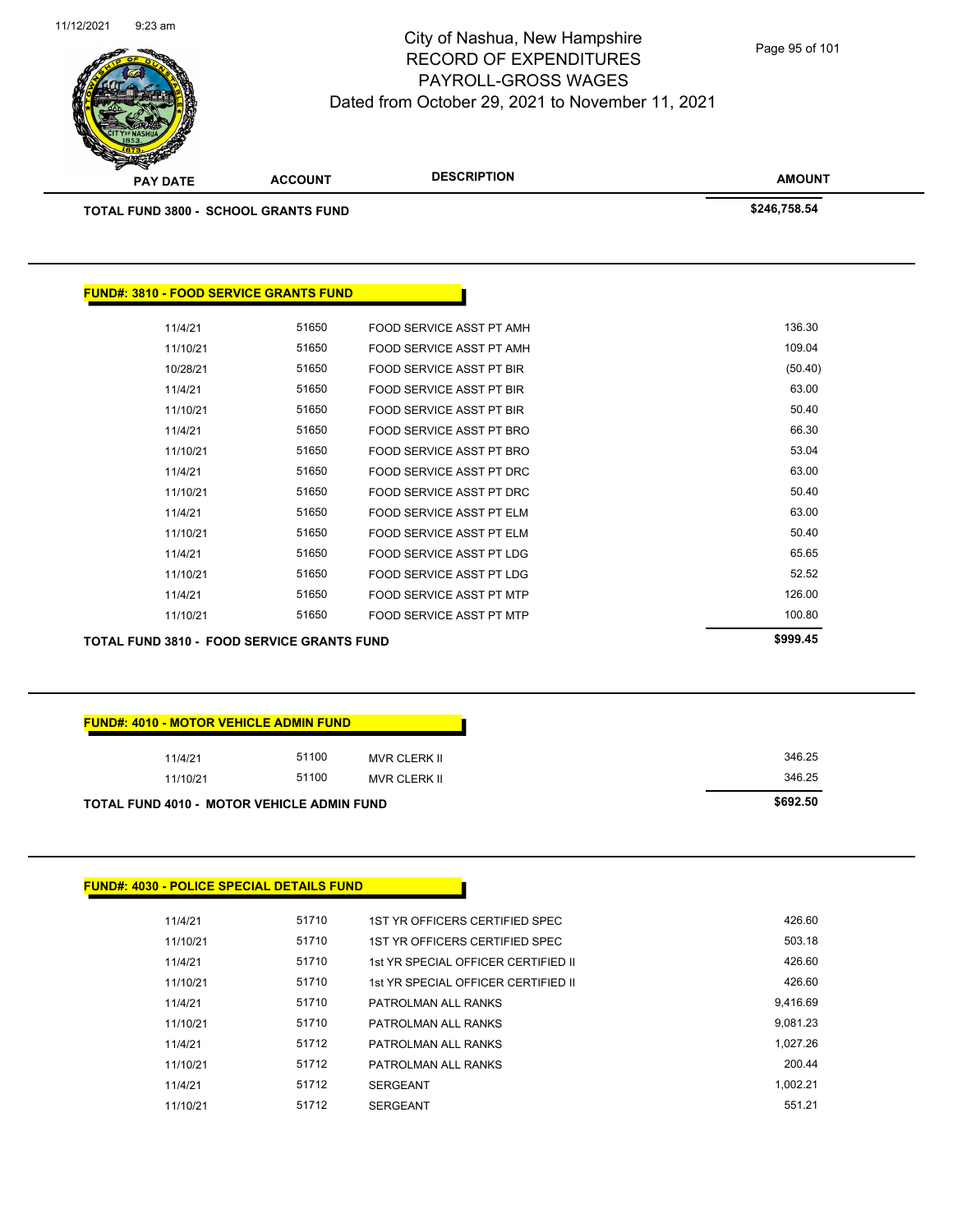

Page 96 of 101

|                                                |                                                                                                                                                                                                                                                                                                                                                                                                                                                                                                                    |                              | <b>AMOUNT</b> |
|------------------------------------------------|--------------------------------------------------------------------------------------------------------------------------------------------------------------------------------------------------------------------------------------------------------------------------------------------------------------------------------------------------------------------------------------------------------------------------------------------------------------------------------------------------------------------|------------------------------|---------------|
|                                                | <b>DESCRIPTION</b><br><b>ACCOUNT</b><br><b>PAY DATE</b><br><b>TOTAL FUND 4030 - POLICE SPECIAL DETAILS FUND</b><br><b>FUND#: 4035 - POLICE OVERTIME BILLING FUND</b><br>51300<br>11/4/21<br>PATROLMAN ALL RANKS<br>51300<br>11/10/21<br>PATROLMAN ALL RANKS<br>51300<br>11/10/21<br><b>SERGEANT</b><br><b>TOTAL FUND 4035 - POLICE OVERTIME BILLING FUND</b><br><b>FUND#: 4065 - FIRE WATCHGUARDS FUND</b><br>11/4/21<br>51712<br>ASST SUPERINTENDENT PREVENTION<br><b>TOTAL FUND 4065 - FIRE WATCHGUARDS FUND</b> | \$23,062.02                  |               |
|                                                |                                                                                                                                                                                                                                                                                                                                                                                                                                                                                                                    |                              |               |
|                                                |                                                                                                                                                                                                                                                                                                                                                                                                                                                                                                                    |                              |               |
|                                                |                                                                                                                                                                                                                                                                                                                                                                                                                                                                                                                    |                              | 3,704.01      |
|                                                |                                                                                                                                                                                                                                                                                                                                                                                                                                                                                                                    |                              | 9,926.20      |
|                                                |                                                                                                                                                                                                                                                                                                                                                                                                                                                                                                                    |                              | 1,228.30      |
|                                                |                                                                                                                                                                                                                                                                                                                                                                                                                                                                                                                    |                              |               |
|                                                |                                                                                                                                                                                                                                                                                                                                                                                                                                                                                                                    |                              | \$14,858.51   |
|                                                |                                                                                                                                                                                                                                                                                                                                                                                                                                                                                                                    |                              |               |
|                                                |                                                                                                                                                                                                                                                                                                                                                                                                                                                                                                                    |                              | 403.88        |
|                                                |                                                                                                                                                                                                                                                                                                                                                                                                                                                                                                                    |                              | \$403.88      |
| <b>FUND#: 4068 - ENGINEERING SERVICES FUND</b> |                                                                                                                                                                                                                                                                                                                                                                                                                                                                                                                    |                              |               |
| 11/10/21                                       | 51300                                                                                                                                                                                                                                                                                                                                                                                                                                                                                                              | <b>ENGINEERING INSPECTOR</b> | 122.51        |

## **FUND#: 6000 - SOLID WASTE FUND**

| 11/4/21  | 51100 | ADMINISTRATIVE ASSISTANT II          | 1,720.74 |
|----------|-------|--------------------------------------|----------|
| 11/10/21 | 51100 | ADMINISTRATIVE ASSISTANT II          | 1,720.75 |
| 11/4/21  | 51100 | ASSISTANT DIRECTOR OF PUBLIC WORKS   | 229.05   |
| 11/10/21 | 51100 | ASSISTANT DIRECTOR OF PUBLIC WORKS   | 229.06   |
| 11/4/21  | 51100 | AUTOMATED TRASH COLLECTION OPR       | 5,302.00 |
| 11/10/21 | 51100 | AUTOMATED TRASH COLLECTION OPR       | 5,302.00 |
| 11/4/21  | 51100 | <b>CITY ENGINEER</b>                 | 392.65   |
| 11/10/21 | 51100 | <b>CITY ENGINEER</b>                 | 392.65   |
| 11/4/21  | 51100 | <b>COLLECTION EQUIP OPR</b>          | 9,028.80 |
| 11/10/21 | 51100 | <b>COLLECTION EQUIP OPR</b>          | 9,051.68 |
| 11/4/21  | 51100 | <b>COLLECTION EQUIP OPR LANDFILL</b> | 2,101.60 |
| 11/10/21 | 51100 | COLLECTION EQUIP OPR LANDFILL        | 2,101.60 |
| 11/4/21  | 51100 | <b>DEPUTY CITY ENGINEER</b>          | 92.05    |
| 11/10/21 | 51100 | <b>DEPUTY CITY ENGINEER</b>          | 92.05    |
| 11/4/21  | 51100 | DIRECTOR PUBLIC WORKS                | 286.30   |
| 11/10/21 | 51100 | DIRECTOR PUBLIC WORKS                | 286.30   |
| 11/4/21  | 51100 | DPW BILLING ACCOUNTANT               | 535.70   |
| 11/10/21 | 51100 | DPW BILLING ACCOUNTANT               | 535.70   |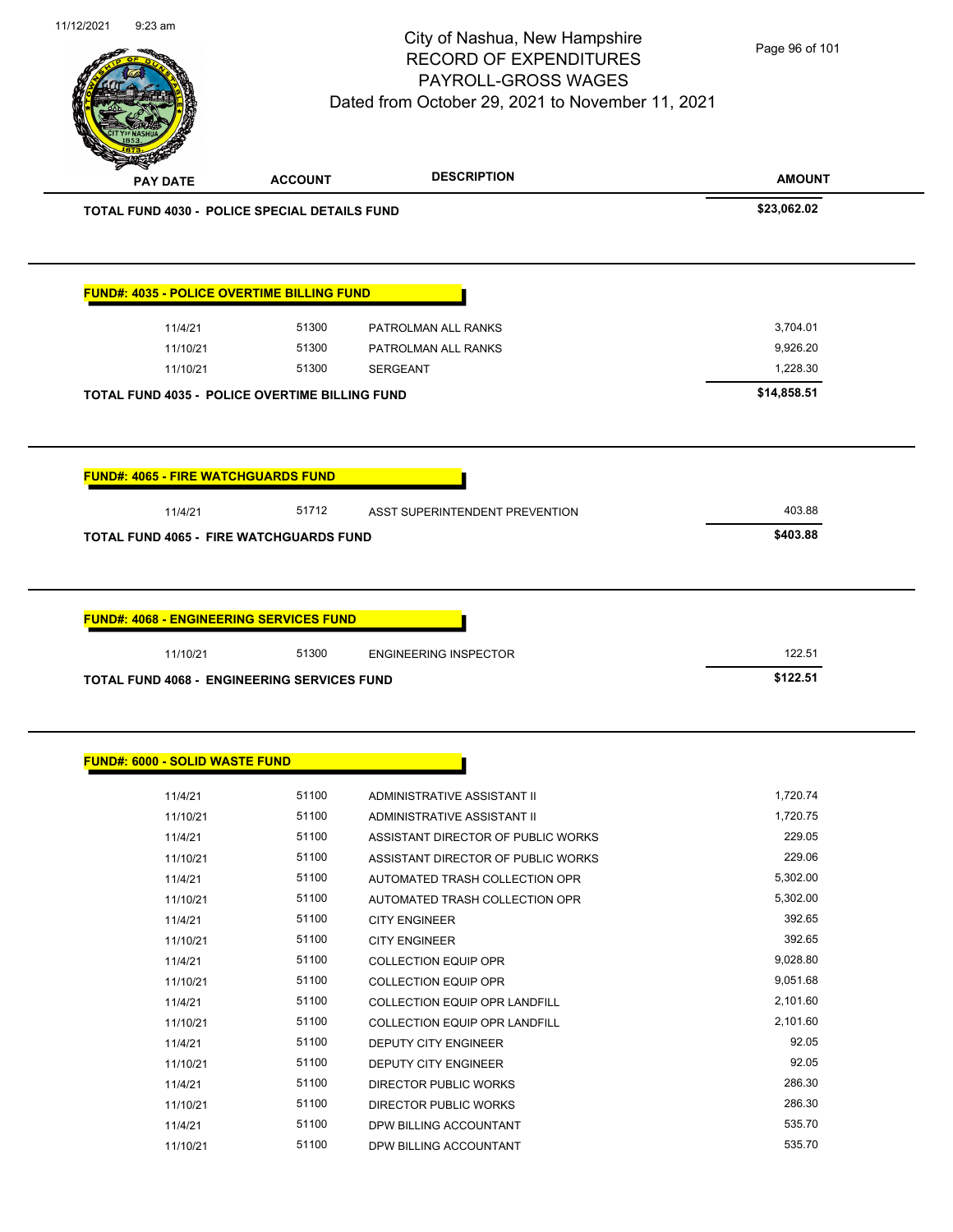

| <b>PAY DATE</b>                        | <b>ACCOUNT</b> | <b>DESCRIPTION</b>                   | <b>AMOUNT</b> |
|----------------------------------------|----------------|--------------------------------------|---------------|
| <u> FUND#: 6000 - SOLID WASTE FUND</u> |                |                                      |               |
|                                        |                |                                      |               |
| 11/4/21                                | 51100          | DPW COLLECTIONS SPEC III             | 435.89        |
| 11/10/21                               | 51100          | DPW COLLECTIONS SPEC III             | 435.90        |
| 11/4/21                                | 51100          | DPW CONTRACT ADMINISTRATOR           | 130.60        |
| 11/10/21                               | 51100          | DPW CONTRACT ADMINISTRATOR           | 130.57        |
| 11/4/21                                | 51100          | <b>ENVIRONMENTAL ENGINEER</b>        | 3,453.85      |
| 11/10/21                               | 51100          | <b>ENVIRONMENTAL ENGINEER</b>        | 3,453.85      |
| 11/4/21                                | 51100          | <b>EQUIPMENT OPR LANDFILL</b>        | 4,266.80      |
| 11/10/21                               | 51100          | <b>EQUIPMENT OPR LANDFILL</b>        | 4,266.80      |
| 11/4/21                                | 51100          | <b>EXECUTIVE ASSISTANT</b>           | 184.05        |
| 11/10/21                               | 51100          | <b>EXECUTIVE ASSISTANT</b>           | 184.05        |
| 11/4/21                                | 51100          | FINANCE AND ADMIN MANAGER            | 460.15        |
| 11/10/21                               | 51100          | FINANCE AND ADMIN MANAGER            | 460.15        |
| 11/4/21                                | 51100          | FLEET MANAGER STREET DEPT            | 365.00        |
| 11/10/21                               | 51100          | FLEET MANAGER STREET DEPT            | 365.00        |
| 11/4/21                                | 51100          | LICENSED SCALE OPERATOR              | 1,864.50      |
| 11/10/21                               | 51100          | LICENSED SCALE OPERATOR              | 1,864.50      |
| 11/4/21                                | 51100          | PUBLIC RELATIONS ADMINISTRATOR       | 184.05        |
| 11/10/21                               | 51100          | PUBLIC RELATIONS ADMINISTRATOR       | 184.05        |
| 11/4/21                                | 51100          | SENIOR STAFF ENGINEER                | 163.60        |
| 11/10/21                               | 51100          | SENIOR STAFF ENGINEER                | 163.60        |
| 11/4/21                                | 51100          | <b>SOLID WASTE FOREMAN</b>           | 2,783.80      |
| 11/10/21                               | 51100          | SOLID WASTE FOREMAN                  | 2,783.79      |
| 11/4/21                                | 51100          | SOLID WASTE TECHNICIAN               | 1,227.05      |
| 11/10/21                               | 51100          | SOLID WASTE TECHNICIAN               | 1,227.05      |
| 11/4/21                                | 51100          | SR MGR ACCT FIN REPORTING            | 204.50        |
| 11/10/21                               | 51100          | SR MGR ACCT FIN REPORTING            | 204.50        |
| 11/4/21                                | 51100          | SUPERINTENDENT OF SOLID WASTE        | 2,045.05      |
| 11/10/21                               | 51100          | SUPERINTENDENT OF SOLID WASTE        | 2,045.05      |
| 11/4/21                                | 51100          | TRAFFIC TECHNICIAN I                 | 7.55          |
| 11/4/21                                | 51100          | TRUCK DRIVER STREET REPAIR           | 75.24         |
| 11/10/21                               | 51300          | ADMINISTRATIVE ASSISTANT II          | 285.21        |
| 11/4/21                                | 51300          | AUTOMATED TRASH COLLECTION OPR       | 577.87        |
| 11/10/21                               | 51300          | AUTOMATED TRASH COLLECTION OPR       | 303.82        |
| 11/4/21                                | 51300          | <b>COLLECTION EQUIP OPR</b>          | 792.87        |
| 11/10/21                               | 51300          | <b>COLLECTION EQUIP OPR</b>          | 470.25        |
| 11/4/21                                | 51300          | <b>COLLECTION EQUIP OPR LANDFILL</b> | 199.88        |
| 11/10/21                               | 51300          | COLLECTION EQUIP OPR LANDFILL        | 302.07        |
| 11/4/21                                | 51300          | DPW COLLECTIONS SPEC III             | 24.52         |
| 11/10/21                               | 51300          | DPW COLLECTIONS SPEC III             | 36.78         |
| 11/4/21                                | 51300          | <b>EQUIPMENT OPR LANDFILL</b>        | 1,555.08      |
| 11/10/21                               | 51300          | EQUIPMENT OPR LANDFILL               | 1,366.22      |
| 11/4/21                                | 51300          | LICENSED SCALE OPERATOR              | 286.51        |
| 11/10/21                               | 51300          | LICENSED SCALE OPERATOR              | 497.31        |
| 11/4/21                                | 51300          | <b>SOLID WASTE FOREMAN</b>           | 1,004.79      |
| 11/10/21                               | 51300          | SOLID WASTE FOREMAN                  | 1,422.35      |
|                                        |                |                                      |               |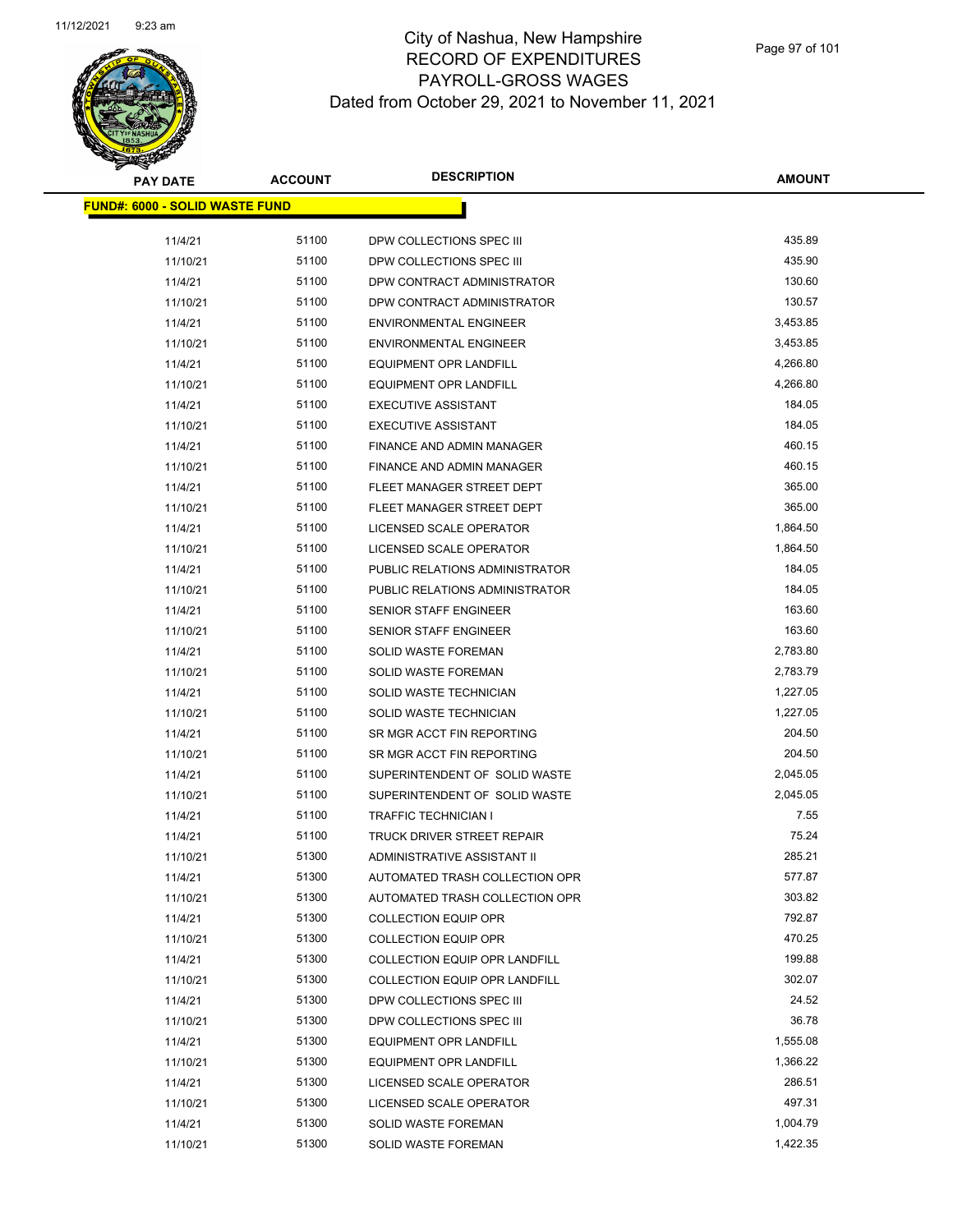

| <b>PAY DATE</b>                           | <b>ACCOUNT</b> | <b>DESCRIPTION</b>                 | <b>AMOUNT</b> |
|-------------------------------------------|----------------|------------------------------------|---------------|
| <b>FUND#: 6000 - SOLID WASTE FUND</b>     |                |                                    |               |
| 11/4/21                                   | 51300          | TRUCK DRIVER STREET REPAIR         | 150.48        |
| 11/10/21                                  | 51300          | <b>TRUCK DRIVER STREET REPAIR</b>  | 244.53        |
| 11/4/21                                   | 51400          | <b>TEMPORARY RUBBISH COLLECTOR</b> | 3.098.25      |
| 11/10/21                                  | 51400          | TEMPORARY RUBBISH COLLECTOR        | 2,707.25      |
| 11/4/21                                   | 51600          | AUTOMATED TRASH COLLECTION OPR     | 1,000.00      |
| 11/4/21                                   | 51600          | <b>COLLECTION EQUIP OPR</b>        | 400.00        |
| <b>TOTAL FUND 6000 - SOLID WASTE FUND</b> |                |                                    | \$91,747.26   |

#### **FUND#: 6200 - WASTEWATER FUND**

| 11/4/21  | 51100 | ADMINISTRATIVE ASSISTANT II                 | 798.84   |
|----------|-------|---------------------------------------------|----------|
| 11/10/21 | 51100 | ADMINISTRATIVE ASSISTANT II                 | 798.85   |
| 11/4/21  | 51100 | <b>ANALYTICAL CHEMIST</b>                   | 889.30   |
| 11/10/21 | 51100 | ANALYTICAL CHEMIST                          | 889.30   |
| 11/4/21  | 51100 | ASSISTANT DIRECTOR OF PUBLIC WORKS          | 229.05   |
| 11/10/21 | 51100 | ASSISTANT DIRECTOR OF PUBLIC WORKS          | 229.04   |
| 11/4/21  | 51100 | <b>CITY ENGINEER</b>                        | 916.15   |
| 11/10/21 | 51100 | <b>CITY ENGINEER</b>                        | 916.15   |
| 11/4/21  | 51100 | <b>COLLECTION SYSTEMS OPERATOR</b>          | 5,369.77 |
| 11/10/21 | 51100 | <b>COLLECTION SYSTEMS OPERATOR</b>          | 5,374.64 |
| 11/4/21  | 51100 | <b>COLLECTION SYSTEMS TECHNICIAN</b>        | 1,138.41 |
| 11/10/21 | 51100 | <b>COLLECTION SYSTEMS TECHNICIAN</b>        | 1,138.40 |
| 11/4/21  | 51100 | COLLECTIONS SPEC II                         | 864.70   |
| 11/10/21 | 51100 | <b>COLLECTIONS SPEC II</b>                  | 864.70   |
| 11/4/21  | 51100 | DEPUTY CITY ENGINEER                        | 920.25   |
| 11/10/21 | 51100 | <b>DEPUTY CITY ENGINEER</b>                 | 920.25   |
| 11/4/21  | 51100 | <b>DIRECTOR PUBLIC WORKS</b>                | 572.60   |
| 11/10/21 | 51100 | DIRECTOR PUBLIC WORKS                       | 572.60   |
| 11/4/21  | 51100 | DPW BILLING ACCOUNTANT                      | 535.69   |
| 11/10/21 | 51100 | DPW BILLING ACCOUNTANT                      | 535.70   |
| 11/4/21  | 51100 | DPW COLLECTIONS SPEC III                    | 435.91   |
| 11/10/21 | 51100 | DPW COLLECTIONS SPEC III                    | 435.91   |
| 11/4/21  | 51100 | DPW CONTRACT ADMINISTRATOR                  | 783.60   |
| 11/10/21 | 51100 | DPW CONTRACT ADMINISTRATOR                  | 783.62   |
| 11/4/21  | 51100 | ELECTRICAL DIAGNOSTIC TECH I                | 2,856.01 |
| 11/10/21 | 51100 | ELECTRICAL DIAGNOSTIC TECH I                | 2,856.01 |
| 11/4/21  | 51100 | ENVIRONMENTAL PERMIT & PROGRAMS COORDINATOR | 1,429.90 |
| 11/10/21 | 51100 | ENVIRONMENTAL PERMIT & PROGRAMS COORDINATOR | 1,429.90 |
| 11/4/21  | 51100 | <b>EXECUTIVE ASSISTANT</b>                  | 184.05   |
| 11/10/21 | 51100 | <b>EXECUTIVE ASSISTANT</b>                  | 184.05   |
| 11/4/21  | 51100 | FINANCE AND ADMIN MANAGER                   | 460.15   |
| 11/10/21 | 51100 | FINANCE AND ADMIN MANAGER                   | 460.15   |
| 11/4/21  | 51100 | FLEET MANAGER STREET DEPT                   | 121.70   |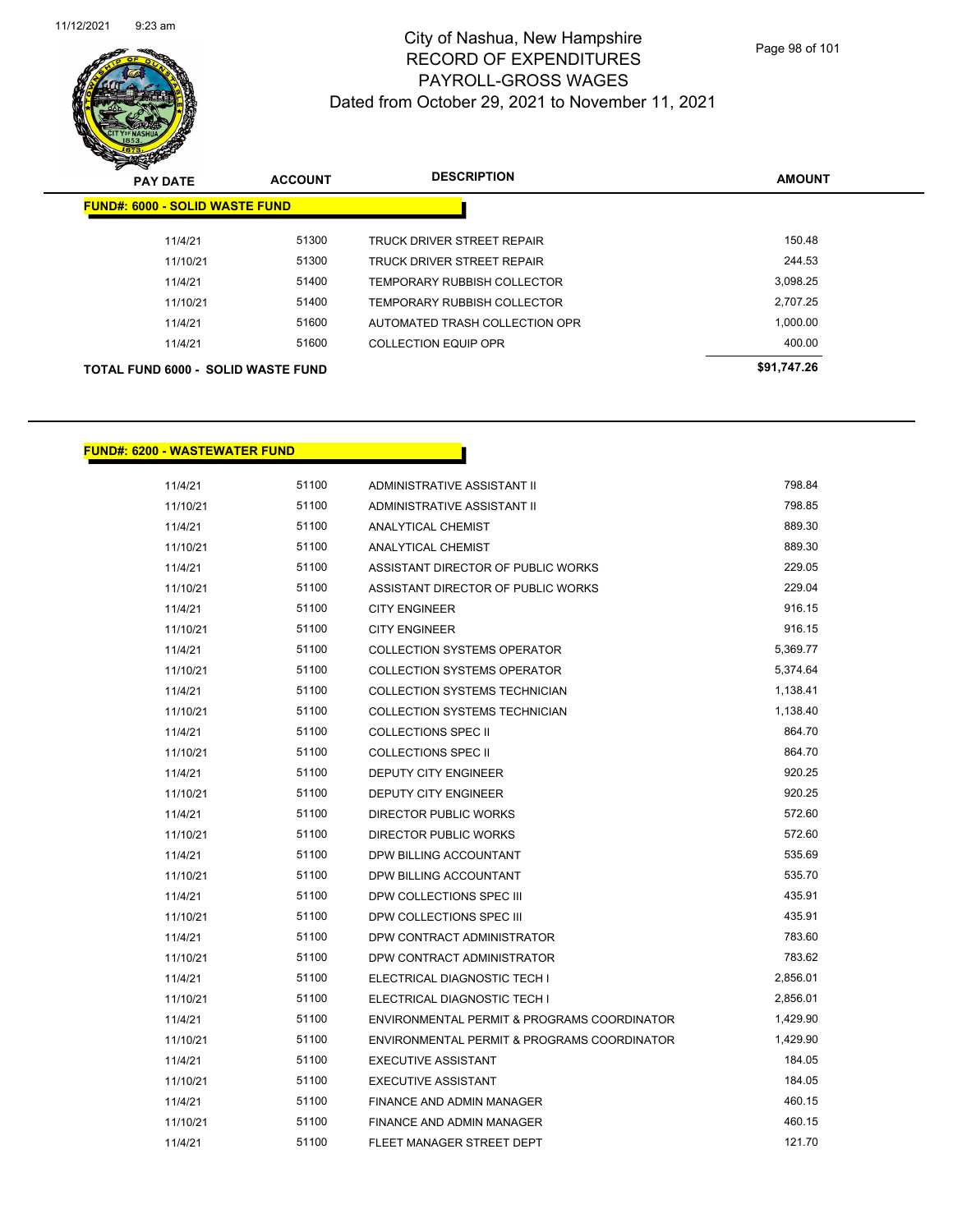

| <b>PAY DATE</b>                      | <b>ACCOUNT</b> | <b>DESCRIPTION</b>                 | <b>AMOUNT</b> |
|--------------------------------------|----------------|------------------------------------|---------------|
| <b>FUND#: 6200 - WASTEWATER FUND</b> |                |                                    |               |
|                                      |                |                                    |               |
| 11/10/21                             | 51100          | FLEET MANAGER STREET DEPT          | 121.70        |
| 11/4/21                              | 51100          | <b>GIS SPECIALIST</b>              | 806.65        |
| 11/10/21                             | 51100          | <b>GIS SPECIALIST</b>              | 806.65        |
| 11/4/21                              | 51100          | <b>MECHANIC WWTP 1ST CLASS</b>     | 4,670.40      |
| 11/10/21                             | 51100          | MECHANIC WWTP 1ST CLASS            | 4,232.55      |
| 11/4/21                              | 51100          | OPERATOR II WWTP 1st               | 5,828.00      |
| 11/10/21                             | 51100          | OPERATOR II WWTP 1st               | 5,816.00      |
| 11/4/21                              | 51100          | OPERATOR II WWTP 2nd               | 1,175.20      |
| 11/10/21                             | 51100          | OPERATOR II WWTP 2nd               | 1,175.20      |
| 11/4/21                              | 51100          | OPERATOR II WWTP 3rd               | 2,358.40      |
| 11/10/21                             | 51100          | OPERATOR II WWTP 3rd               | 2,358.40      |
| 11/4/21                              | 51100          | OPERATOR III WWTP 1st              | 2,456.00      |
| 11/10/21                             | 51100          | OPERATOR III WWTP 1st              | 2,456.00      |
| 11/4/21                              | 51100          | PLANT OPERATIONS SUPERVISOR        | 1,601.65      |
| 11/10/21                             | 51100          | PLANT OPERATIONS SUPERVISOR        | 1,601.65      |
| 11/4/21                              | 51100          | PROCESS CHEMIST                    | 1,053.45      |
| 11/10/21                             | 51100          | PROCESS CHEMIST                    | 1,053.45      |
| 11/4/21                              | 51100          | PUBLIC RELATIONS ADMINISTRATOR     | 245.40        |
| 11/10/21                             | 51100          | PUBLIC RELATIONS ADMINISTRATOR     | 245.40        |
| 11/4/21                              | 51100          | SENIOR STAFF ENGINEER              | 2,631.55      |
| 11/10/21                             | 51100          | <b>SENIOR STAFF ENGINEER</b>       | 2,631.55      |
| 11/4/21                              | 51100          | SR MGR ACCT FIN REPORTING          | 409.00        |
| 11/10/21                             | 51100          | SR MGR ACCT FIN REPORTING          | 409.00        |
| 11/4/21                              | 51100          | <b>STAFF ENGINEER</b>              | 1,258.80      |
| 11/10/21                             | 51100          | <b>STAFF ENGINEER</b>              | 1,258.80      |
| 11/4/21                              | 51100          | SUPERINTENDENT OF WASTEWATER       | 2,236.60      |
| 11/10/21                             | 51100          | SUPERINTENDENT OF WASTEWATER       | 2,236.59      |
| 11/4/21                              | 51100          | <b>SUPV LABORATORY</b>             | 1,300.50      |
| 11/10/21                             | 51100          | <b>SUPV LABORATORY</b>             | 1,300.50      |
| 11/4/21                              | 51100          | <b>TRUCK DRIVER STREET REPAIR</b>  | 670.55        |
| 11/10/21                             | 51100          | <b>TRUCK DRIVER STREET REPAIR</b>  | 670.55        |
| 11/4/21                              | 51100          | <b>WASTEWATER ASSISTANT</b>        | 1,940.80      |
| 11/10/21                             | 51100          | <b>WASTEWATER ASSISTANT</b>        | 1,991.60      |
| 11/4/21                              | 51100          | WASTEWATER ASSISTANT 2ND SHIFT     | 964.34        |
| 11/10/21                             | 51100          | WASTEWATER ASSISTANT 2ND SHIFT     | 970.40        |
| 11/4/21                              | 51100          | <b>WASTEWATER FOREMAN</b>          | 2,783.79      |
| 11/10/21                             | 51100          | WASTEWATER FOREMAN                 | 2,783.80      |
| 11/4/21                              | 51100          | <b>WASTEWATER PROJECT ENGINEER</b> | 1,636.04      |
| 11/10/21                             | 51100          | <b>WASTEWATER PROJECT ENGINEER</b> | 1,636.05      |
| 11/4/21                              | 51300          | <b>COLLECTION SYSTEMS OPERATOR</b> | 399.37        |
| 11/10/21                             | 51300          | <b>COLLECTION SYSTEMS OPERATOR</b> | 360.32        |
| 11/4/21                              | 51300          | DPW COLLECTIONS SPEC III           | 24.53         |
| 11/10/21                             | 51300          | DPW COLLECTIONS SPEC III           | 36.79         |
| 11/10/21                             | 51300          | ELECTRICAL DIAGNOSTIC TECH I       | 121.00        |
| 11/10/21                             | 51300          | MECHANIC WWTP 1ST CLASS            | 350.28        |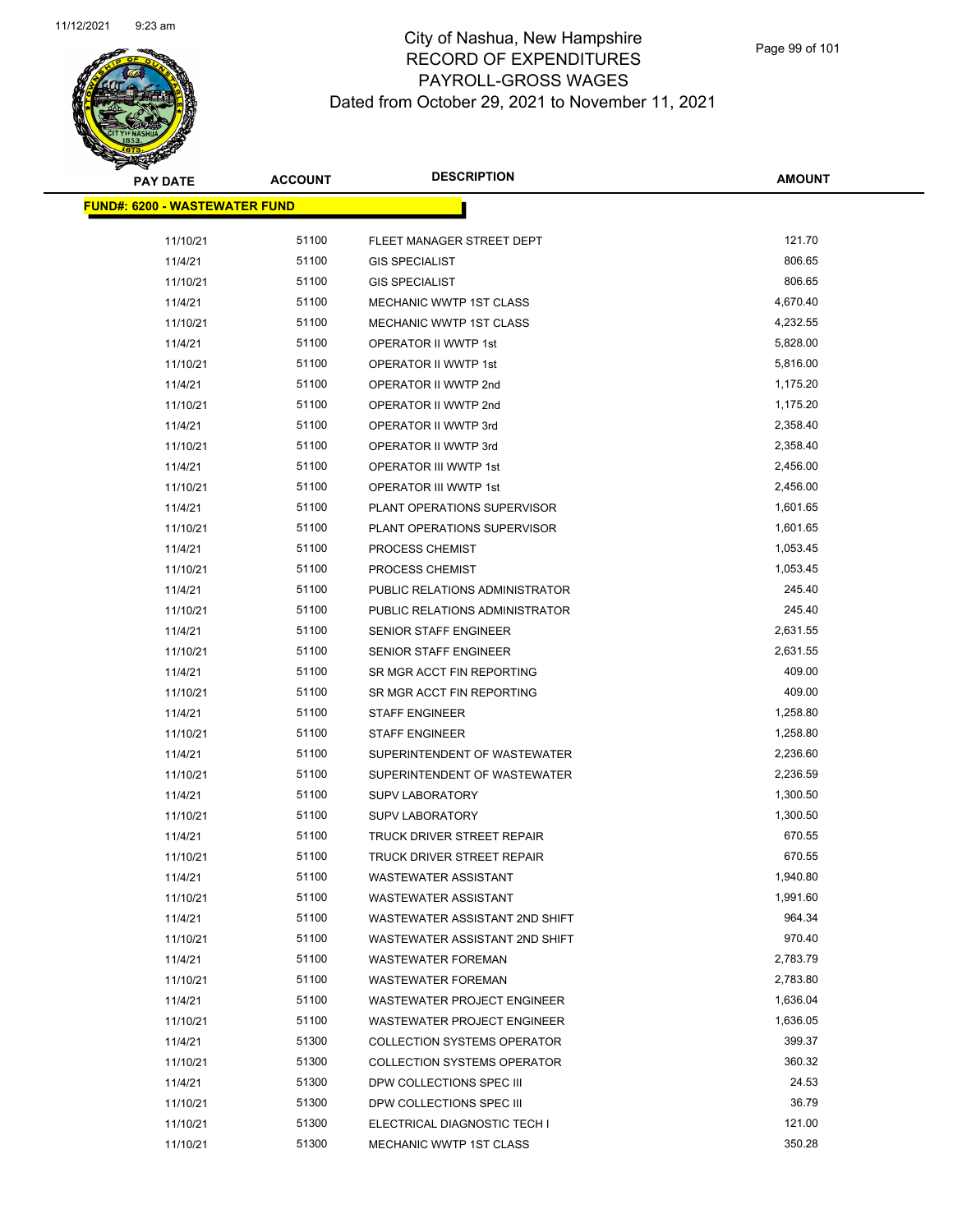

| <b>PAY DATE</b>                      | <b>ACCOUNT</b> | <b>DESCRIPTION</b>             | <b>AMOUNT</b> |
|--------------------------------------|----------------|--------------------------------|---------------|
| <b>FUND#: 6200 - WASTEWATER FUND</b> |                |                                |               |
| 11/4/21                              | 51300          | <b>OPERATOR II WWTP 1st</b>    | 164.82        |
| 11/10/21                             | 51300          | OPERATOR II WWTP 1st           | 1,183.23      |
| 11/4/21                              | 51300          | OPERATOR II WWTP 2nd           | 352.56        |
| 11/10/21                             | 51300          | OPERATOR II WWTP 2nd           | 352.56        |
| 11/10/21                             | 51300          | OPERATOR II WWTP 3rd           | 364.92        |
| 11/4/21                              | 51300          | <b>OPERATOR III WWTP 1st</b>   | 46.41         |
| 11/10/21                             | 51300          | <b>PROCESS CHEMIST</b>         | 177.77        |
| 11/4/21                              | 51300          | <b>WASTEWATER ASSISTANT</b>    | 222.03        |
| 11/10/21                             | 51300          | <b>WASTEWATER ASSISTANT</b>    | 127.98        |
| 11/10/21                             | 51300          | WASTEWATER ASSISTANT 2ND SHIFT | 18.20         |
| 11/4/21                              | 51300          | <b>WASTEWATER FOREMAN</b>      | 1,017.84      |
| 11/10/21                             | 51300          | <b>WASTEWATER FOREMAN</b>      | 626.37        |
| 11/4/21                              | 51400          | <b>INTERN</b>                  | 357.00        |
| 11/10/21                             | 51400          | <b>INTERN</b>                  | 340.00        |
| 11/4/21                              | 51600          | <b>OPERATOR II WWTP 1st</b>    | 400.00        |
| TOTAL FUND 6200 - WASTEWATER FUND    |                |                                | \$115,722.29  |

## **FUND#: 6500 - PROPERTY & CASUALTY FUND**

|          |       |                                    | <b>COO 004 74</b> |
|----------|-------|------------------------------------|-------------------|
| 11/10/21 | 59290 | LONG TERM DISABILITY CLAIMS        | 610.27            |
| 11/4/21  | 59290 | LONG TERM DISABILITY CLAIMS        | 610.27            |
| 11/10/21 | 59207 | <b>WORKERS COMPENSATION CLAIMS</b> | 9.563.53          |
| 11/4/21  | 59207 | <b>WORKERS COMPENSATION CLAIMS</b> | 9,586.48          |
| 11/10/21 | 51300 | <b>LEGAL ASSISTANT</b>             | 337.43            |
| 11/4/21  | 51300 | <b>LEGAL ASSISTANT</b>             | 221.44            |
| 11/10/21 | 51100 | <b>RISK MANAGER</b>                | 2,117.50          |
| 11/4/21  | 51100 | <b>RISK MANAGER</b>                | 2,117.50          |
| 11/10/21 | 51100 | PROPERTY AND CASUALTY ADJUSTER     | 1,329.30          |
| 11/4/21  | 51100 | PROPERTY AND CASUALTY ADJUSTER     | 1,329.30          |
| 11/10/21 | 51100 | <b>LOSS &amp; ADA SPECIALIST</b>   | 1,442.34          |
| 11/4/21  | 51100 | <b>LOSS &amp; ADA SPECIALIST</b>   | 1,442.35          |
| 11/10/21 | 51100 | <b>DEPUTY RISK MANAGER</b>         | 1,607.00          |
| 11/4/21  | 51100 | <b>DEPUTY RISK MANAGER</b>         | 1,607.00          |
|          |       |                                    |                   |

#### **TOTAL FUND 6500 - PROPERTY & CASUALTY FUND \$33,921.71**

## **FUND#: 6600 - BENEFITS SELF INSURANCE FUND**

| 11/4/21  | 51100 | ADMINISTRATIVE SERVICES DIRECTOR   | 340.30 |
|----------|-------|------------------------------------|--------|
| 11/10/21 | 51100 | ADMINISTRATIVE SERVICES DIRECTOR   | 340.31 |
| 11/4/21  | 51100 | <b>FMPLOYEE BENEEITS ASSISTANT</b> | 863.46 |
| 11/10/21 | 51100 | <b>FMPLOYEE BENEEITS ASSISTANT</b> | 863.47 |